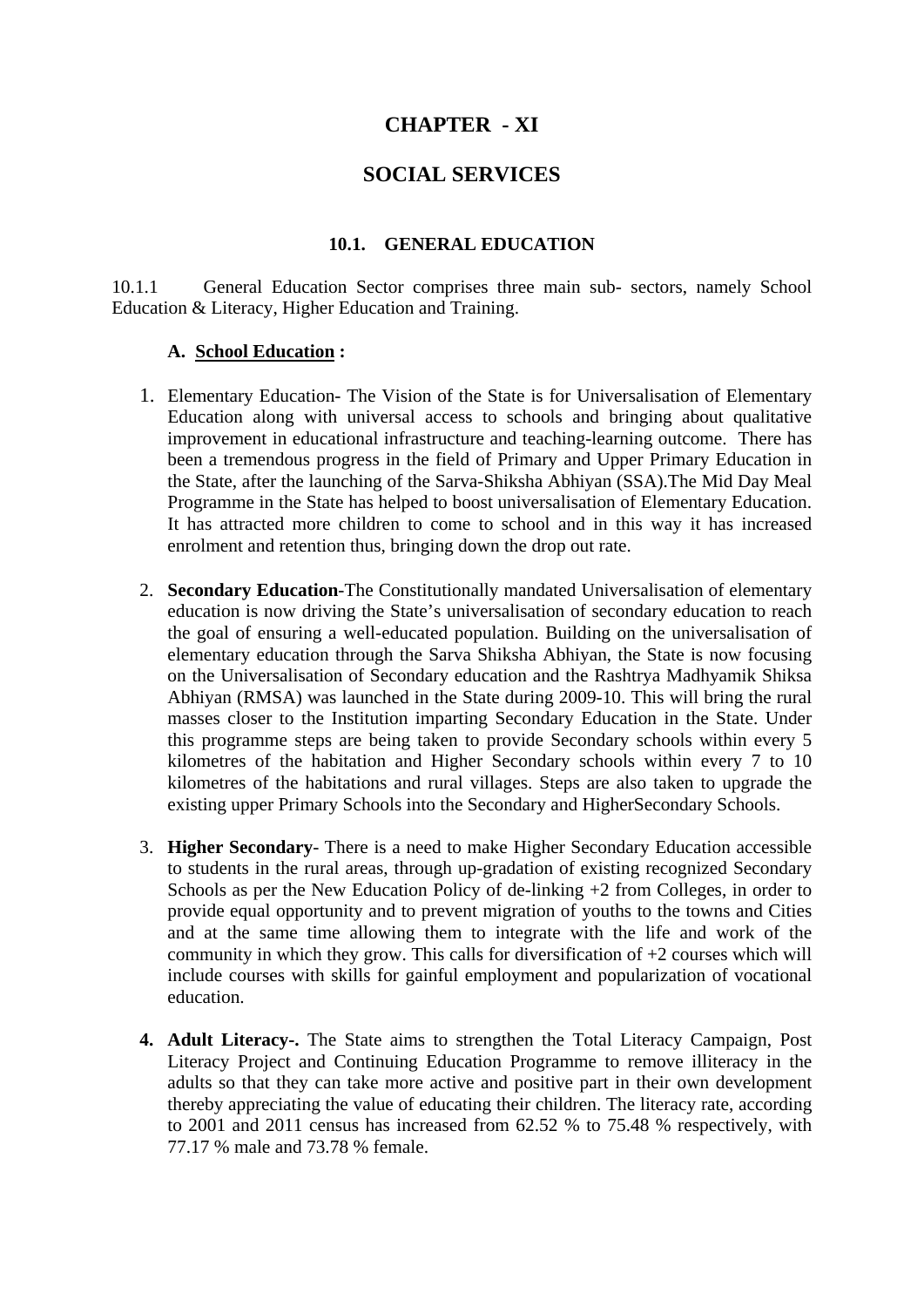**B. Higher Education-** The Department aims at efficient delivery of services and improving the quality of Higher and Technical Education so as to produce Technical and professional manpower according to the needs of the society.

 At present the DHTE is given the responsibility of looking after 4 (four) Govt. Special Schools, viz, Pine Mount Higher Secondary School, Shillong Public School, Jowai Public School and Tura Public School.

 There is a need for consolidation of the existing facilities, selective expansion with diversification of courses especially for rural areas, improvement of quality with emphasis on professional courses which are self-supporting and also relevant to the agro-rural background of the people and thereby generating self employment.. There is a need to extend financial assistance to Colleges especially in rural areas, where the community lives in poverty and where there is no means to generate resources.

 At present, the state has 6(six) Government colleges including the 3 (three) newly provincialised Colleges, 15 (fifteen) deficit colleges, 7 (seven) Colleges under Adhoc grant- in- aid and 7 (seven) private colleges private under lump-sum grant in aid. Twenty five (25) colleges are private and self- financing. Grants are released to all categories of Non-Govt. Colleges on monthly basis beginning from March of each year.

 All the colleges in the state are affiliated to North Eastern Hill University, a Central University. Ten PrivateUniversities and one StateTechnicalUniversity have been established by the State Acts passed by the State Legislative Assembly which will cater to the need of Professional and Technical Education in the State.

**Vocational Education**- Vocationalisation of education will enhance individual employability, reduce the mismatch between demand and supply of skilled manpower and provide an alternative for those pursuing higher education thus ultimately provide diversification of educational opportunities. At present, Govt. is giving grant-in-aid for vocational education to St.Michael's HigherSecondary School, Umsning.

**3**. **Training:** This is being administered by the Directorate of Educational Research & Training (DERT) which comprises improvement of quality education through training of teachers, research and innovation including the development of curricula etc.It is a Resource Institution of the State which looks after the Quality Improvement of Education through the Short –term and Long-term training programs of Teachers. Its main functions are to provide guidance, support and assistance to the State Education Department through its various programmes and activities in its endeavor to improve quality of Elementary, Secondary and Teacher Education in the state as a whole. Thus, one of the most important requirements to promote and strengthen education is the training of teachers who are the key resources in the reform, redirection and renewal of Education.

 The major focus and the main thrust of Teacher Education Institutes (TEIs) in the State has been towards clearing the huge backlog of untrained teachers which was and still is a major concern for the Education Department particularly at the Elementary level.

#### **10.1.2 Eleventh Plan achievements:**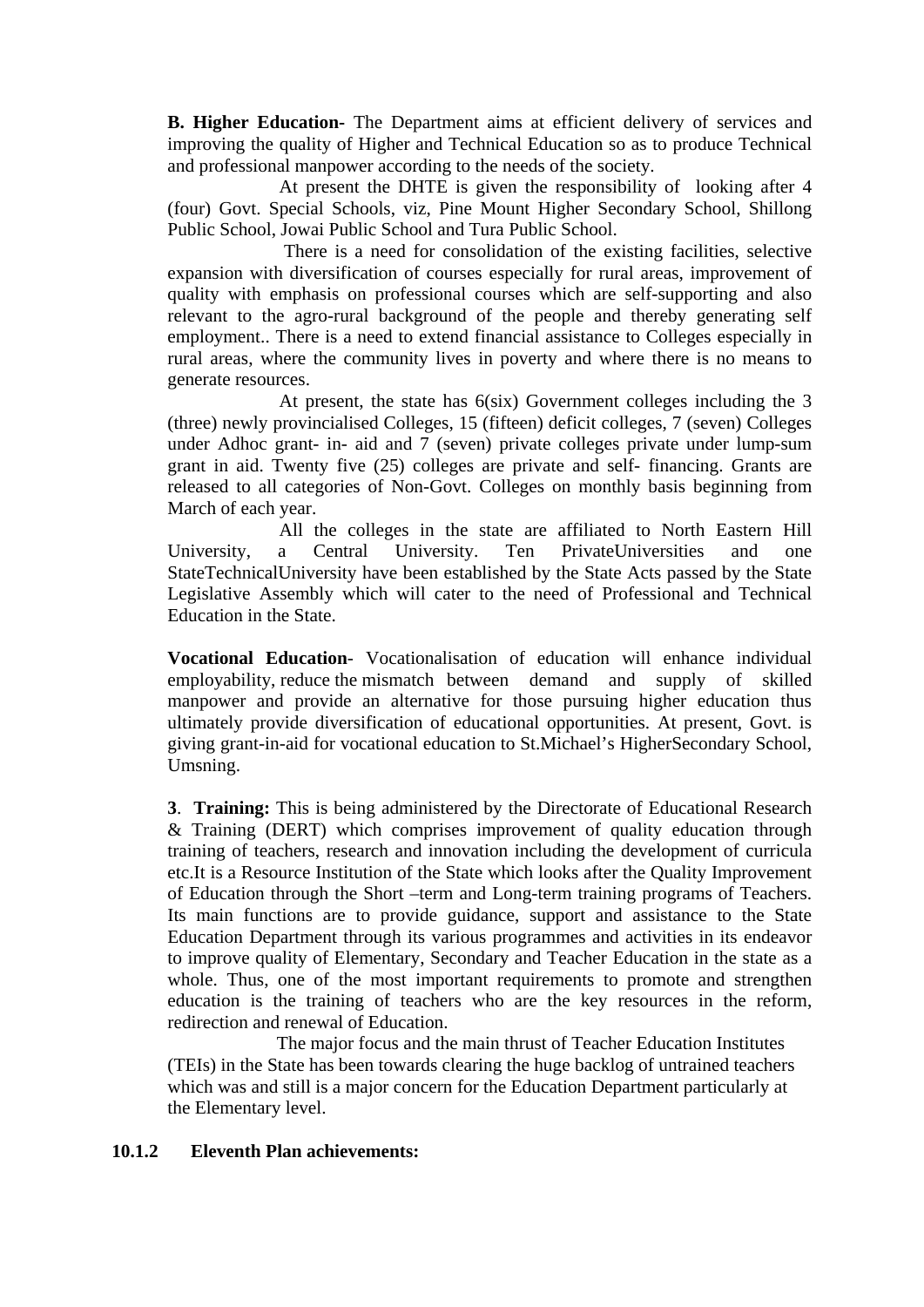The Eleventh plan projected outlay for the General Education Sector is Rs. 85000.00 lakhs. The total anticipated expenditure during the Eleventh Plan was Rs 71755.19 lakhs. The approved outlay during 2011-2012 is Rs.20340.00 lakhs and the anticipated expenditure is Rs.20950.00.

 The achievements of General Education during the Eleventh Plan were as follows:

- The State have been able to open new schools in the school-less habitations of the State, provided infrastructures and other requirements for the schools including creation and appointment of large number of teachers both in the Primary and Upper primary schools.
- As of today the State have 8095 habitations out of which 7050 habitations have already been covered by the Lower primary Schools and 2986 habitations are provided with Upper Primary Schools. Only 3 % of habitations are without schools.
- The interventions through the Sarva Shiksha Abhiyan (SSA) and the National Programme of Mid-Day Meal has also helped in the reduction of drop-out rates, increase in retention rate and increase in transition rate in which about 4,72,000 children have been benefitted out of the scheme.The Gross Enrolment Ratio in Primary and Upper Primary has increased from 94.46 % and 62.62 % in 2007-08 to 96.98 % and 80.91% in 2009-10 respectively. The reduction of drop out in the State in Elementary and Secondary Level were from 14.73 % and 35.02 % to 9.05 % and 11.25 % respectively.
- The RMSA which is a counterpart of the SSA at the Secondary School level has been launched and the RMSA State Project Office and District Project Office have been established.
- Steps were taken for the improvement of the quality and standard of education in the State .The newly structured Directorates have brought all the schools and school education matters under one Directorate and Higher and Technical Education under one Directorate for the convenience of the Administration and management and for better coordination of schools in the District through integration of all the School Education Office under one Directorate which was absent in the earlier structure
- 7(seven) Joint Directorate Offices were created on all the seven Districts of the State,for better implementation of the Right of Children to Free and Compulsory Education Act 2009 and for the monitoring and supervision of the other flagship programmes.
- Continuous and Comprehensive Evaluation (CCE) has been introduced to improve Quality of Education and to improve enhancement of learning skills by the school children.
- To improve results and students performances, the Meghalaya Board of School Education had also initiated an Examination Reforms with effect from the 2011. Under this new system a student will be allowed to pass if he is able to clear two compulsory subjects viz:- English and MIL and best of other three papers from the rest.
- Schemes were initiated for the establishment of ModelSchools and ResidentialSchools and the construction of girls' hostels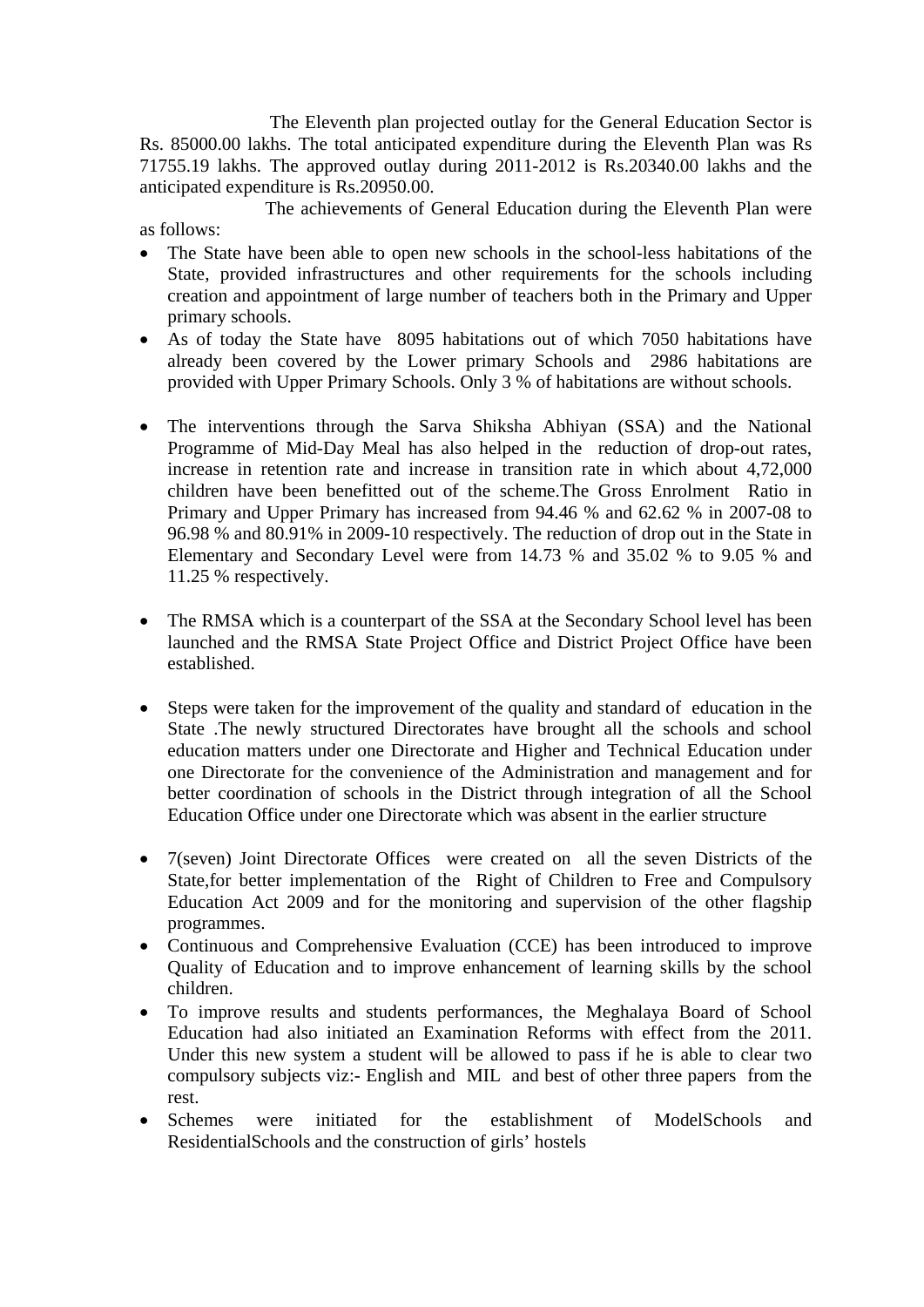- As far as University level education is concerned, the State government is actively coordinating with NEHU to meet the demand and aspirations of all sections of the student community In addition, the State government has already approved the setting up of 10(ten) Private Universities by enactment of separate Acts to cater to the need of professional, technical and vocational education.
- Untrained teachers were identified for distance learning programmes conducted by IGNOU and it is expected that all teachers will possess the required qualifications as stipulated under the RTE ACT by 2015. an initiative for imparting Diploma training to pre-service teachers had also been taken up.
- 2661 in-service teachers were trained through the 2 year D.El.Ed programme. Moreover, about 288 Elementary Teachers were also trained through the 6 months Certificate Course in Primary Education (CCPE). 10 Research Studies were carried out during the Plan period.
- Some of the Short-term training conducted during the  $11<sup>th</sup>$  Plan for the benefit of the teachers to enable them to acquire the skills and competencies on the Methodology of teaching are:
	- (a) Training of teachers on Foundation Course on Education for Children with Disabilities through Distance Mode.
	- (b) Basic Computer Training for Upper Primary Teachers.
	- (c) A training cum workshop on Guidance and Counseling for Secondary School Teachers.
- Different programmes related to education were successfully telecast to all the 50 SITs throughout the year from the EDUSAT Network of DERT.
- Diploma in Elementary Examination were conducted in UpperPrimary School and Primary School Scholarship every year w.e.f 2006.

# **10.1.3. Objectives of the 12th Plan :**

 The School Education sector will continue to aim at achieving sustainable human development at the grass-root level, with a set target to bridge all social and gender category gaps at the elementary as well as the secondary level schools by the end of  $12<sup>th</sup>$  plan period.

 To achieve Universalisation of Elementary and Secondary Education, to make quality education available, accessible and affordable to all young persons in the age group of 14 – 16 years, constantly improving the quality of teaching and learning process, to bridge all social and gender category gaps at the elementary as well as the secondary level schools, improvement of infrastructure, intensive teacher training and training of around 19,000 untrained teachers both at the Government and Private Sectors schools.

The first and foremost priority during the  $12<sup>th</sup>$  Plan period is quality education. There is a need to improve the quality of teachers in all of the Schools, promotion of Sciences Laboratories, Environmental Orientation to School Education, improving the school infrastructure, special focus on Mathematics, Science & English, teacher training, learning outcome measurement and teacher motivationand greater use of new information and communication technologies, particularly computers**.** 

 Higher education aims at efficient delivery of services and improving its quality so as to produce Technical and professional manpower according to the needs of the society.

Vocational training for both men and women would be accorded top priority in the  $12<sup>th</sup>$  Plan. Identifying and developing need-based relevant vocational programmes and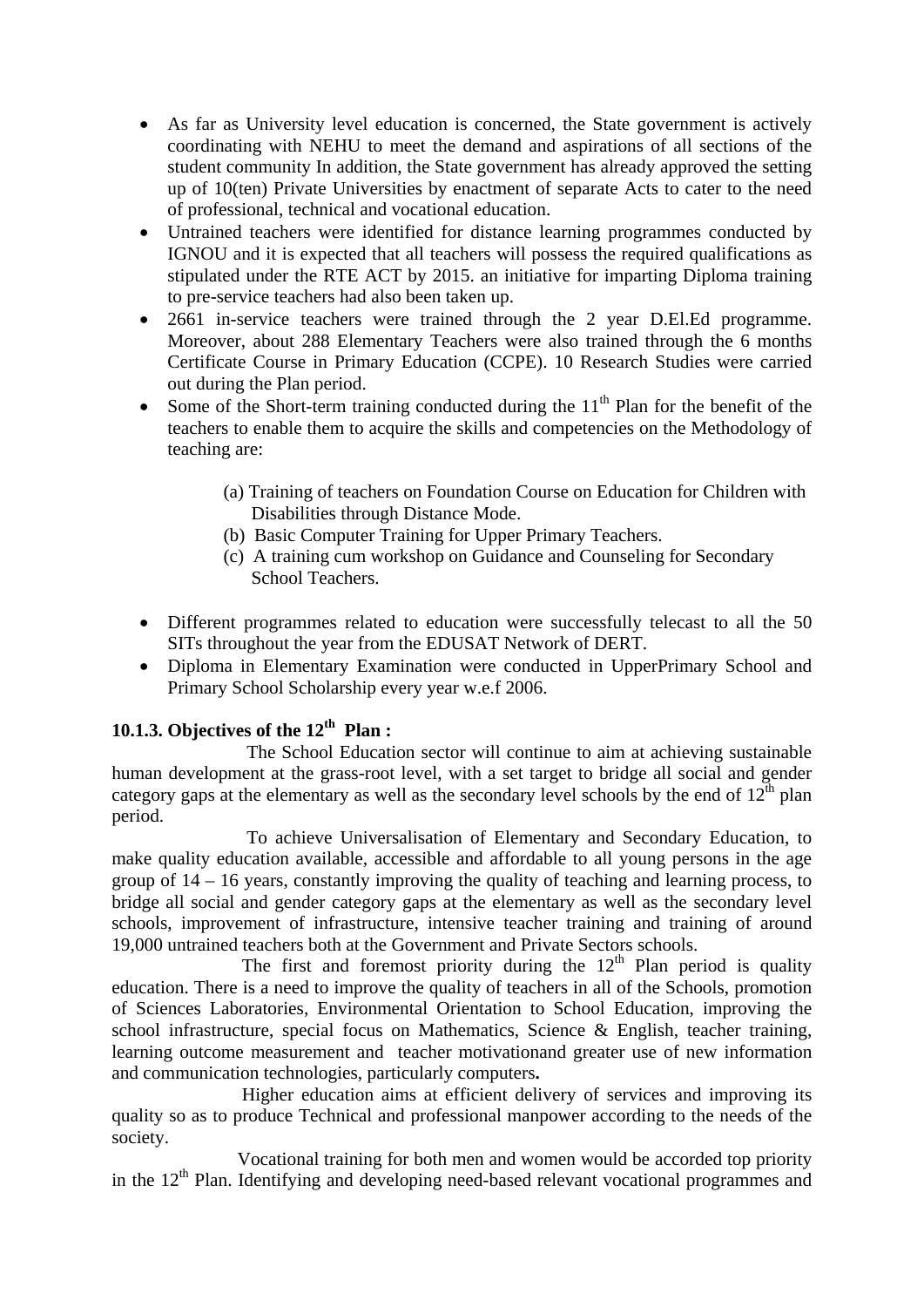training the educated youth in various skills that would enhance opportunities for gainful employment. Identifying, preserving and promoting indigenous knowledge and technology.

 The main thrust is to bring about Quality Education at all stages of School Education as well as Teacher Education through Training of Teachers, Research and Innovation. These objectives can be achieved through man power development and improvement and strengthening of infra-structural facilities.

### **10.1.4. The proposed outlay for the Twelfth Five Year Plan 2012-2017 is Rs.300000.00 Lakhs and the proposed outlay for the Annual Plan 2012-2013 is Rs.20800.00 Lakhs.**

# **10.1.5 Scheme to be taken up during the 12th Five Year Plan(2012-2013)**

A. School Education

### **1.Elementary Education:**

- There are 2444 adhoc LPS with a lumpsum grant of Rs. 3000 p.m. per teachers. It is proposed to enhance the rate to Rs. 6000/- p.m. per teacher w.e.f 1.12.2012. An amount of  $\degree$  8138.52 lakhs is proposed during the 12<sup>th</sup> Plan and  $\degree$ 1099.80 lakhs is for annual plan 2012-13.
- There are 710 pre-primary teachers with a fixed pay of Rs. 1800 p.m. per teacher. The State will have to strengthen all the Pre-Primary Education Centre and Early Childhood Care and Education Centre (ECCE). It is proposed to enhance the pay of Pre-Primary teachers from Rs.1800/-p.m to Rs. 6000/- p.m. per teacher w.e.f. 1.12.2012.
- Under UPS schools there are 1840 adhoc UPS Teachers for 460 schools involving an amount of Rs. 25,000/- p.m. per school. There are also 1521 UPS teachers under SSA which are being paid by the State. An amount of `12375.60 lakhs is proposed during

the  $12<sup>th</sup>$  Plan and `2475.12 lakh is for annual plan 2012-13.

- In view of the change in the Elementary cycle and transfer of Class V to Lower Primary Section, the State will have to create additional posts for the Lower Primary section for Class – V as well as the Upper Primary section for Class – VIII. In the first phase, it is proposed to create 3300 additional teachers during the year 2012-2013.
- Drinking water facilities is proposed to be covered in the remaining 5186 schools as well as toilet facilities to those schools that lacked toilet facilities.An amount of ` 5000.00 lakhs is proposed during the  $12<sup>th</sup>$  Plan and `1000.00 lakhs is for annual plan 2012-13.
- State Share for Sarva Shiksha Abhiyan has to be provided in a sharing pattern of 90:10. The amount proposed for the  $12<sup>th</sup>$  Plan is  $26500.00$  lakh and for the annual plan 2012-13 is `500.00 lakhs
- The State share proposed under the Mid Day Meal Scheme is `.12500.00 lakh during the  $12<sup>th</sup>$  Plan and `500.00 lakh for the annual plan 2012-13. To provide kitchen sheds to 7011 schools and under the revised guidelines, Government of India have also sanctioned appointment of one Cook for every school having 25- 50 children enrolment and two cooks for more than 100 children. The annual project cost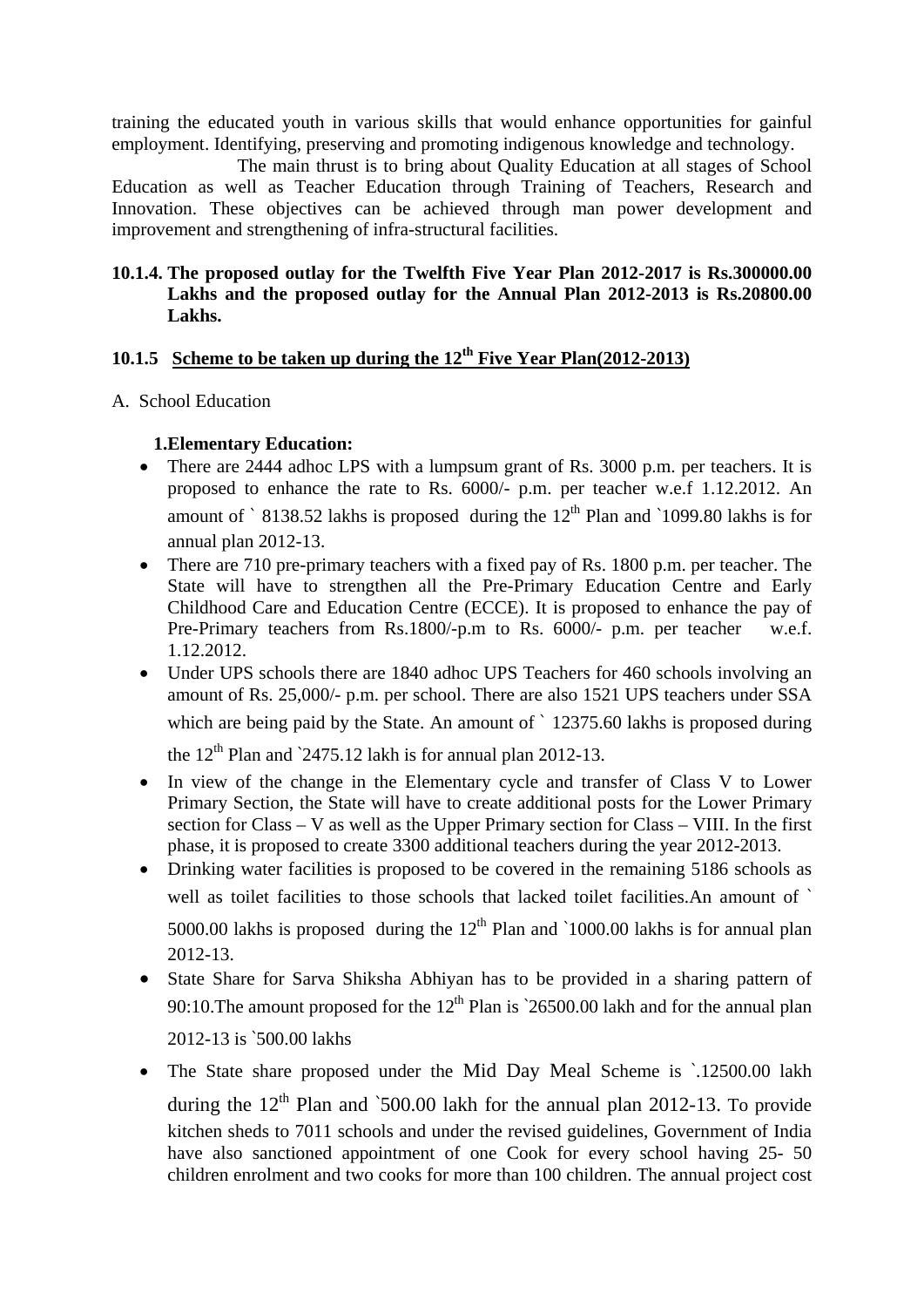for the programme is about 150 cores and there would be 10 % increase every year. Hence, an adequate provisions for state share will have to be made in the  $12<sup>th</sup>$  plan.

- For effective and better function of the Directorate and the entire Inspectorate, an amount of Rs.730.32 lakhs is proposed during the  $12<sup>th</sup>$  Plan and `120.00 lakhs for 2012-13.
- Basic infrastructure is needed for the  $12<sup>th</sup>$  plan by providing 5000 additional classrooms for accommodation of Class V. Fifty percent of this requirement (2500 classrooms) will have to be created under SSA & RTE Scheme.An amount of  $11250.00$  lakh is proposed during the  $12<sup>th</sup>$  Plan and  $\degree$  300.00 lakh for 2012-13.
- Basic infrastructure is proposed for D.I. of Schools, Sohra for construction of office building
- **Civil Works** Some Govt. Schools need re-structuring and maintenance where an amount of  $\degree$  840.00 lakhs is proposed during the 12<sup>th</sup> Plan period and  $\degree$ 100.00 lakhs is for the annual plan 2012-13.

# **2. Secondary and Higher Secondary Education-**

- During the  $12<sup>th</sup>$  Plan, Committed liabilities which are being carried over from the previous plan periods have to be maintained. It is proposed to enhance the rate of assistance for Adhoc Secondary from Rs. 8000/- to Rs.14,000/- pm per teacher and AdhocHigherSecondary School from Rs. 10,000/- to Rs. 15,000/-pm per teacher.
- **RMSA** Under the Rashtriya Madhyamik Shiksha Abhiyan about 125 new Secondary Schools are likely to be created and give coverage to Secondary and Higher Secondary Schools. The State Share proposed during the  $12<sup>th</sup>$  Plan is  $1500.00$

lakh and `50.00 lakh for 2012-13.

 During the plan period, it is proposed to open 10 Residential schools in the backward blocks of the State. In addition, the Department has to maintain also the 20 Residential schools covered under the  $11<sup>th</sup>$  plan period. An amount of  $21724.00$  lakhs

is proposed during the  $12<sup>th</sup>$  Plan period and  $1500.00$  lakhs is for the annual plan 2012-13.

**Science Education** – There are 408 science teachers which have been extended science grant. An amount of  $3427.20$  lakhs is proposed during the  $12<sup>th</sup>$  Plan period

and `685.44 lakhs for 2012-13. District and State Level Seminar / Exhibition are being conducted for Secondary Schools to inculcate the spirit of scientific engineering and analytical thinking in the minds of the students as well as promotion of science education and generating creative talents to the children of our State through fabrication of models / exhibit based on scientific principles and technological development. An amount of  $56.50$  lakhs is proposed during the  $12<sup>th</sup>$  Plan period and

`10.00 lakhs for 2012-13.

- 200 newly permitted schools are proposed to be given grant in aid for Maths, Science & English teachers during the plan period. An amount of `5725.65 lakhs is proposed during the  $12<sup>th</sup>$  Plan and  $\angle$ 459.26 lakhs for 2012-13.
- The new Joint Directorate offices needed basic infrastructure like building, vehicles for mobility and man power.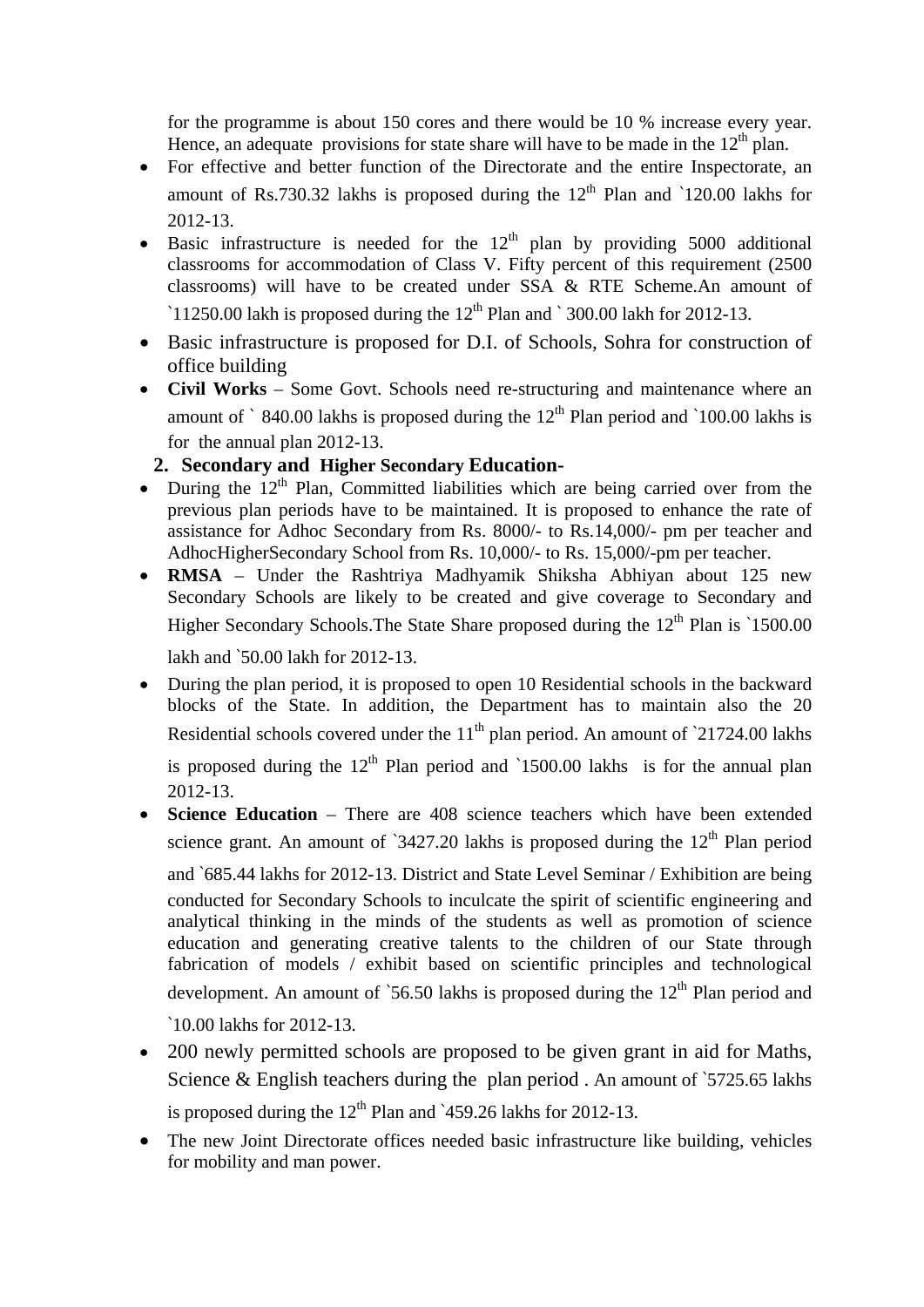- To strengthen the administration and maintenance under Secondary Section during the  $12<sup>th</sup>$  plan period.
- **Inspection** For better inspection and maintenance of the Inspectorate for monitoring and streamlining the following amount is proposed.

|                |         |         |         |         |         | Rs. in lakhs |
|----------------|---------|---------|---------|---------|---------|--------------|
| <b>Schemes</b> | 2012-13 | 2013-14 | 2014-15 | 2015-16 | 2016-17 | Total        |
| Inspectorate   | 03.50   | 13.90   | 15.50   | 124.10  | 124.50  | 581.50       |

• **PWD-** For construction and maintenance of the existing Government Secondary and HigherSecondary Schools, an amount of  $1000.00$  lakh is proposed during the  $12<sup>th</sup>$ 

plan period and`100.00 lakhs for 2012-13.

- An amount of `90.00 lakh is proposed during the  $12<sup>th</sup>$  plan period and `18.00 lakhs for the annual plan 2012-13 for Students Welfare Program.
	- 3.**Adult Education** Under Adult Education during the plan period, an amount of Rs. 280.00 & Rs. 500.00 are proposed for maintenance and for the State Share for Saakshar Bharat.
	- 4.**Language Development-**For improvement of local language, some assistance is extended to local authors. An amount of  $40.00$  lakh is proposed during the  $12<sup>th</sup>$  plan

period and`8.00 lakhs for 2012-13.

## **B. Higher Education :**

 **(i) Setting up of PineMountInternationalSchool:-**The State government would endeavor to set up a premier global educational institution under our well established Pine Mount Banner in three Districts of the State. The objective is to develop the human resource for our dynamic and expanding community, the state, the nation, the region and the world at large, cultivating all round development of qualities in a student through excellence in education that shall foster academics, understanding, brilliance, spiritual well–being, physical development, psychological strengths, resourcefulness and creative skills, social responsibility and concern for one's environment. Thus, a total of ` 15000.00(L) during the entire  $12<sup>th</sup>$  Plan is required with an annual allocation of  $\dot{\ }$ 3000.00(L).

 (ii) There is an urgent need for construction of three storied Directorate Building (DHTE) which will also accommodate the NCC Group Commander Office/Unit Offices with parking space in the ground floor. The tentative expenditure for the same is about ` 5000.00 lakhs approximately.

(iii) The de-linking of the higher secondary section from the Degree Colleges will be accelerated. The scheme of extending deficit grant in aid to Adhoc Colleges will be implemented more pragmatically and be linked with performance.

(iv)The Govt. Colleges would need improvement of facilities like Laboratory, Libraries including creation of additionalposts in selective subjects.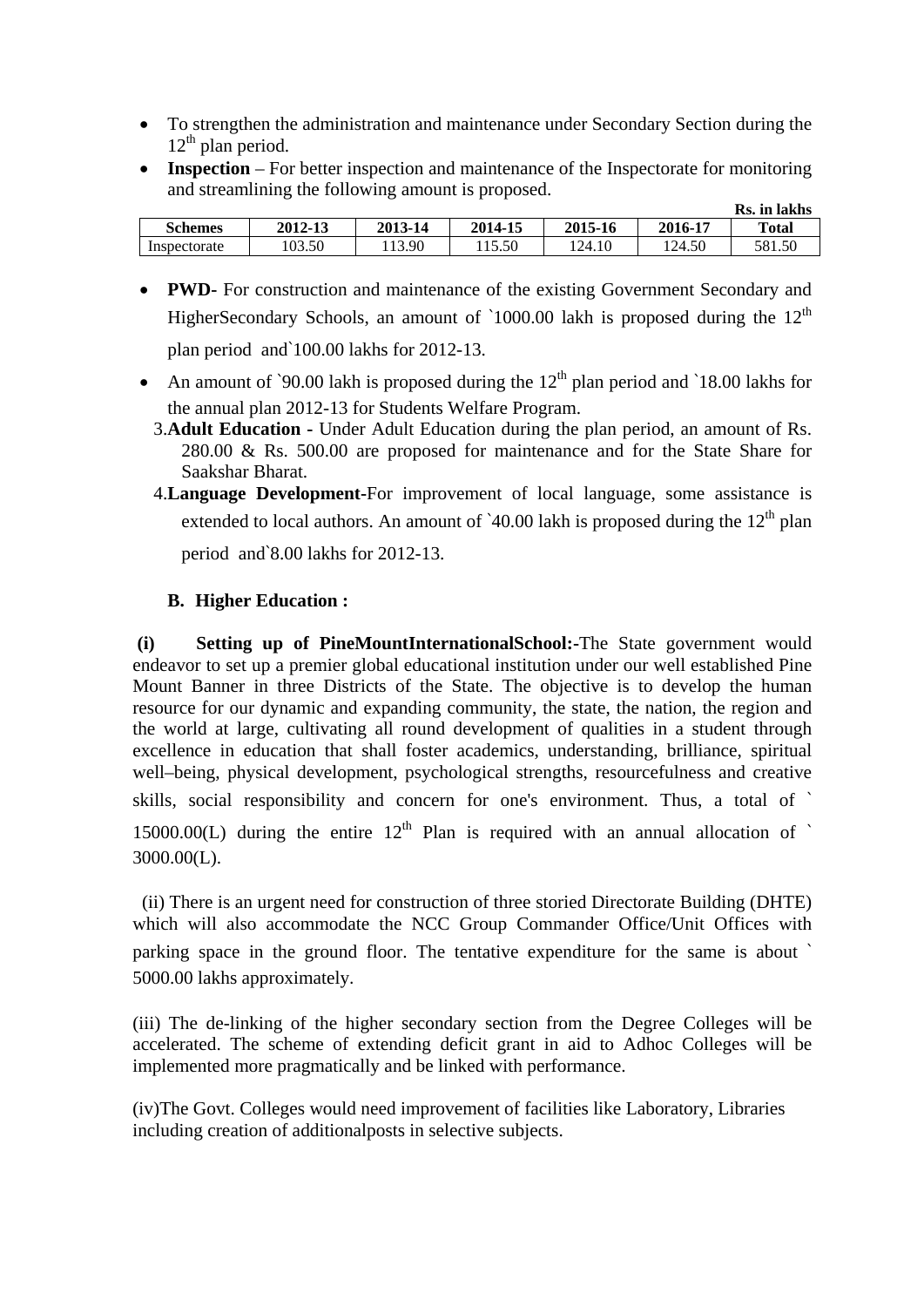(v) Construction of College Building/Hostel, Staff quarter, laboratory equipment/books for Non-Govt. Colleges is proposed during the  $12<sup>th</sup>$  Plan

(vi) PWD Schemes – It is proposed to take up more new projects. This will include projects for 2 existing Govt. Colleges at Tura and Jowai and the 3 newly Provincialised Colleges at Williamnagar, Baghmara and Sohra and also for College of Teacher Education (B.EdCollege) at Tura.

(vii) During the  $12<sup>th</sup>$  Plan it is proposed to enhance the lumpsum grant to 7 Colleges from `

35,000/- to ` 70,000/- per month per College.

(viii) Setting up of Model Colleges in educationally backward Districts. The Scheme will cater to the needs of students in educationally backward districts for improving access, equity and inclusiveness.

(ix) It also proposed for setting up of New Polytechnics in uncovered Districts of the State i.e., West Khasi Hills and Ri-Bhoi District in PPP Mode.

(x) It is proposed to set up a fully autonomous Indian Institutes of Information Technology (IIIT) through a Public-Private Partnership (PPP) mode. The partners in setting up the IIITs would be MHRD, State Government and industry members. Each IIIT has been envisioned to become a world class academic institute and also evolve into technology/functional Centers of Excellence through a strong focus on research in frontier technology areas.

(xi) It is also proposed for running of virtual classroom for training of students studying in class XI & XII who wants to appear entrance examination in JEE-IIT, AIJEEE, PMT, etc., phase by phase.

(xii)It is also proposed to have an Incentive scheme for youth hailing from Meghalaya to compete successfully for NDA examination.

(xiii) It is also proposed to have an Incentive scheme for students from Meghalaya who wish to compete for different competitive examinations i.e., CAT/MAT etc.

(xiv) It is also proposed to introduce:-

- (a) A scholarship to the NCC cadets belonging to MeghalayaState whose parents' income is less than ` 15000/- p.m. and
- (b) Award of incentive to the best NCC cadets belonging to Meghalaya State @  $\degree$  5,000/- per cadet per year.

(xv) To have at least one Vocational Institution in every District and to strengthen the existing institutions.

 (xvi) Strengthening the Infrastructure and man-power:At present the DHTE has to cope with Colleges, SpecialSchools, Vocational and Technical Education. It has under its branches dealing with Scholarship at all levels, National Cadet Corps, the State Liaison Office of the National Service Scheme. In brief the strengthening of the Directorate can be plan in a phase manner as shown below:

- (a) Additional posts to be proposed:
	- 1. Dy. Directors 2 nos 2. Research Officer – 1 no.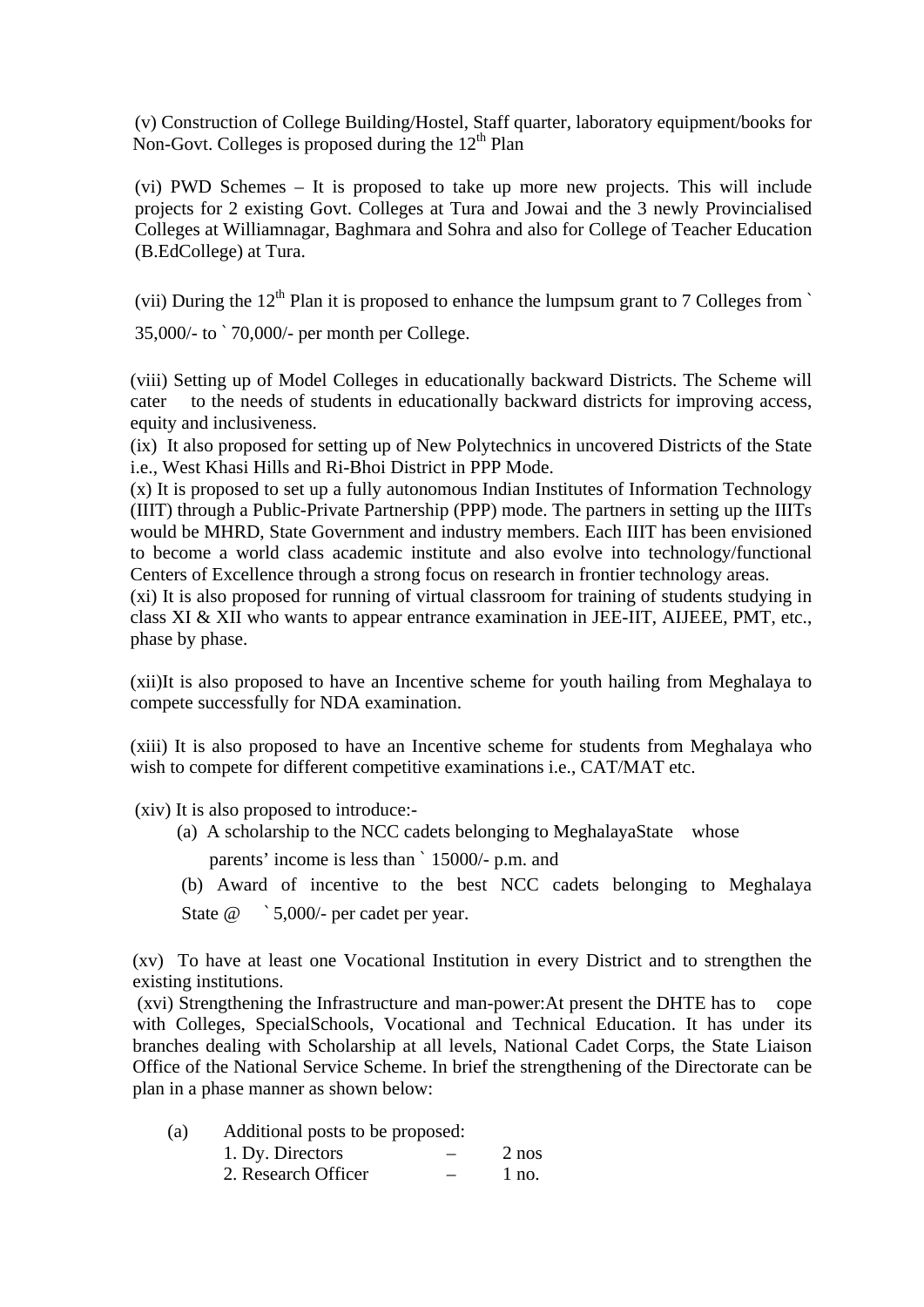| 3. Statistical Officer    | 1 no    |
|---------------------------|---------|
| 4. Administration Officer | $1$ no. |
| 5. Planning Officer       | $1$ no. |
| 6. Superintendent         | $2$ nos |
| 7. U.D.A.                 | 6 nos.  |
| 8. Data Entry Operator    | 4 nos   |

(b) Computerization of the Office and Networking. It is proposed for procurement of Computers with common server, P.Cs., Printer, E.Mail, Internet etc. for the Directorate and Inspectorates.

#### **C. Training:**

**1.Training of Teachers:** The major focus and the main thrust of Teacher Education Institutes (TEIs) in the State has been towards clearing the huge backlog of untrained teachers which was and still is a major concern for the Education Department particularly at the Elementary level. According to DISE survey, there are 23,967 numbers of untrained teachers both at Government and private sector schools in the State.

 To avoid the appointment of untrained teachers, which may cause a problem in the long run, the TEIs in this  $12<sup>th</sup>$  Plan will adopt new approaches to improve and rectify the present situation of teachers.

The approaches proposed to be implemented in the Twelfth Plan are as follows: -

- The DIETs which provides long-term training of 2 years particularly to In-service teachers will then be made to focus only to the Pre-service candidates so as to equip them for future recruitment in schools, particularly Govt. Schools.
- In order to attract the best talent, scholarship would be awarded to the pre-service candidates who want to pursue a teaching career at Elementary level for the whole course.
- In order to clear the backlog of untrained teachers, the untrained in-service teachers, as proposed, will be trained through the "Teacher Education Programme through Open Distance Learning (ODL) mode under IGNOU programme known as Diploma in Elementary Education (D.El.Ed), where the study centers will be in all the DIETs and DERT.
- The Directorate is also propose to conduct a 6-months Special programme for the Inservice teachers who are graduate having B.Ed and serving as teachers at the Elementary Schools Level to equip them with the right skills and knowledge appropriate for teaching lower classes.
- An 18 month Teacher Education Programme for training of In-service teachers who has completed the 6 months CPE course through IGNOU will also be conducted to enable them to obtain a Diploma in Elementary Education on the successful completion of the programme.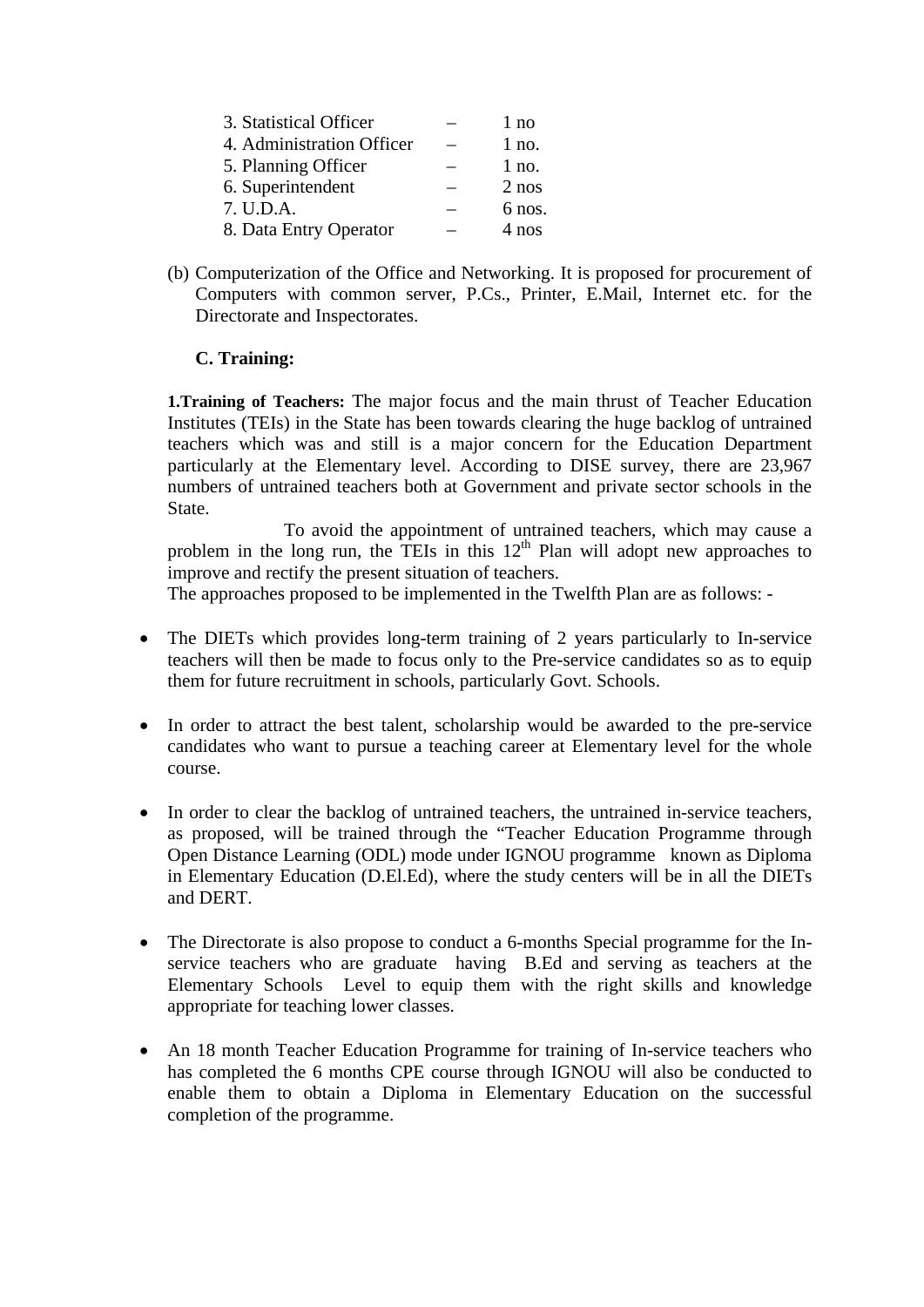The following table depicts the physical and financial target for the  $12<sup>th</sup>$  Plan for the long term training programmes.

|                |                                 |           | <b>TABLE I</b> |         |         |         |         | <b>Rs</b> in lakhs |
|----------------|---------------------------------|-----------|----------------|---------|---------|---------|---------|--------------------|
|                |                                 |           | 2012-13        | 2013-14 | 2014-15 | 2015-16 | 2016-17 | <b>Total</b>       |
| 1              | Scholarship for<br>pre-service  | Physical  | 487            | 868     | 868     | 868     | 868     | 3959               |
|                | teachers                        | Financial | 243.50         | 434.00  | 434.00  | 434.00  | 434.00  | 1979.50            |
| $\overline{2}$ | D.El.Ed<br>programme            | Physical  | 1150           | 1150    | 1150    | 1150    | 924     | 5524               |
|                | Through ODL<br>mode             | Financial | 184.00         | 172.50  | 172.50  | 172.50  | 138.60  | 840.1              |
| 3              | Direction $&$<br>Administration | Financial | 40.00          | 44.00   | 48.00   | 52.00   | 57.00   | 241.00             |
|                | <b>TOTAL</b>                    |           | 467.50         | 650.50  | 654.50  | 658.50  | 629.60  | 3060.60            |

 The Physical target for Pre Service Candidates is as per the intake capacity in the DIETs and the financial involvement is calculated @ Rs 5000/- per trainee.

- The Financial involvement for ODL is Rs 15,000/- per Course per Trainee.
- The amount mentioned above is to be allotted from the DSEL under 01. Elementary Education Outlay for Teachers Training.

#### **2. Infrastructure :**

- Construction of a three storey building for the DERT in its campus will be taken up which will include auditorium, Laboratories, additional Training Halls, Seminar room, Cafeteria etc.
- Funds will continue to be placed in P.W.D Budget for Repair and Construction work of DERT and TEI's in the State.
- Two vehicles will be proposed for replacement of condemned vehicles viz. one Ambassador and one Bolero.

#### **3. Manpower Development:** For the effective functioning of the DERT and the DIETs the following posts are proposed to be created during the Twelfth Plan.

## • Creation of Posts in DERT and DIETs

The following post are proposed to be created at the DERT:

- 6 posts of Professors and 6 posts of Readers in different subject areas
- 2 posts of Research Officers
- 1 post of Registrar
- 2 posts of System Analysts
- 1 post of Librarian
- 8 posts of Computer Operators

The following post are proposed to be created at the DIETs

- 21 posts of Readers in different subject areas
- 7 posts of Lecturer in Fine Art/Performing Art
- 7 posts of Lecturer in Health and Physical Education
- 7 posts of System Analysts
- 7 post of Librarian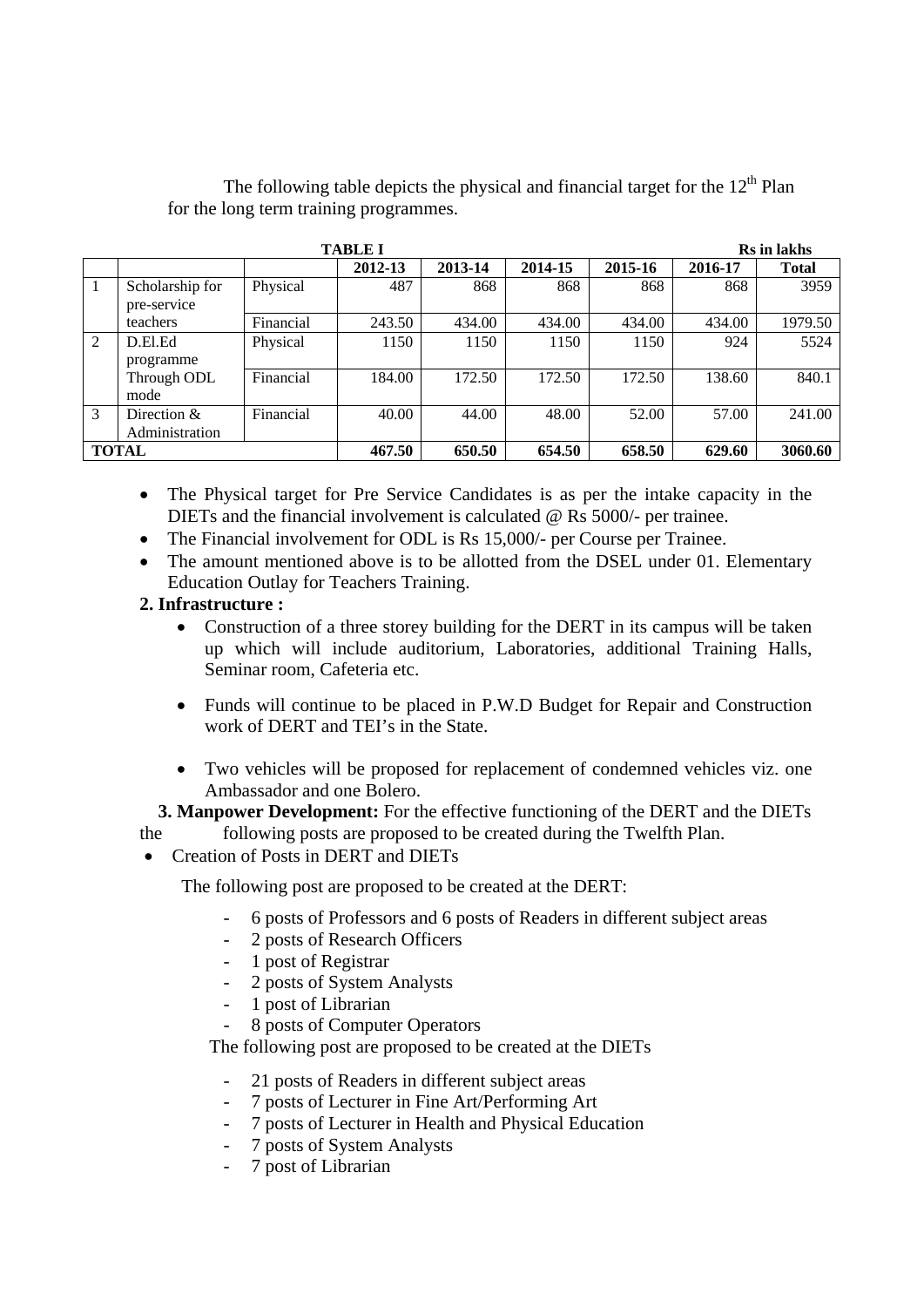- 7 posts of Computer Operators

#### **(d)Research Studies/Survey**

The DERT will also undertake at least three Research Studies every year to identify and pinpoint the causes which retard the progress of education in the state and to find out ways and means to address current areas of concern pertaining to School and Teacher Education.

**4.Computer Education and computerization of DERT and the Examinations conducted by DERT:** Computer as a subject now occupies an important place in the School Curriculum. In order to provide training to teachers in this subject, Basic Computer Training will be continued during the  $12<sup>th</sup>$  Plan. The Scheme will be strengthened and expanded during the Twelfth Plan for computerization of the DERT as well as the Examinations conducted by it.

**5. Programme for the benefit of students:** The DERT is committed to continue the various schemes and programmes carried out during the eleventh Plan period which are aimed to benefit the student Community in the State. Scheme like (i) Evening Coaching Classes.(II) State Talent Search Examinations (iii) National Means cum Merit Scholarship Examination and (iv) National Talent Search Examination etc. will be continued every year during the Twelfth Plan period.

**6. Short-Term Training of teachers in some special areas:** Teachers from all over the State will be trained in some special areas under the following continuing schemes:

- (i) Foundation Course on Education for Children with Disabilities in Distance mode.
- (ii) Basic Computer Training for Upper Primary Teachers.
- (iii) Orientation Programme for Teachers in various subjects.
- (iv) New Schemes in the light of RTE Act.
	- In order to comply to the RTE Act 2009, Section 29 clause (2), the State Government is planning to implement Continuous Comprehensive Evaluation (CCE) from the next academic session. CCE is a major challenge for the State to ensure effective evaluation of students in the right direction. The DERT is planning to conduct training programmes for the teachers on CCE.

#### **7. Science Laboratory**

In the Secondary School Curriculum which has been restructured recently, Science practicals form an integral part of science teaching. As such teachers need training to enable them to teach science practical effectively. The DERT needs a Science Laboratory to train these Secondary Science Teachers. This Scheme will be taken up in a phased manner during the Twelfth Plan.

**8**. **Language and Mathematics Laboratories:** To strengthen the teaching of the English language and Mathematics, Language laboratory and Mathematics Laboratory are proposed to be set up .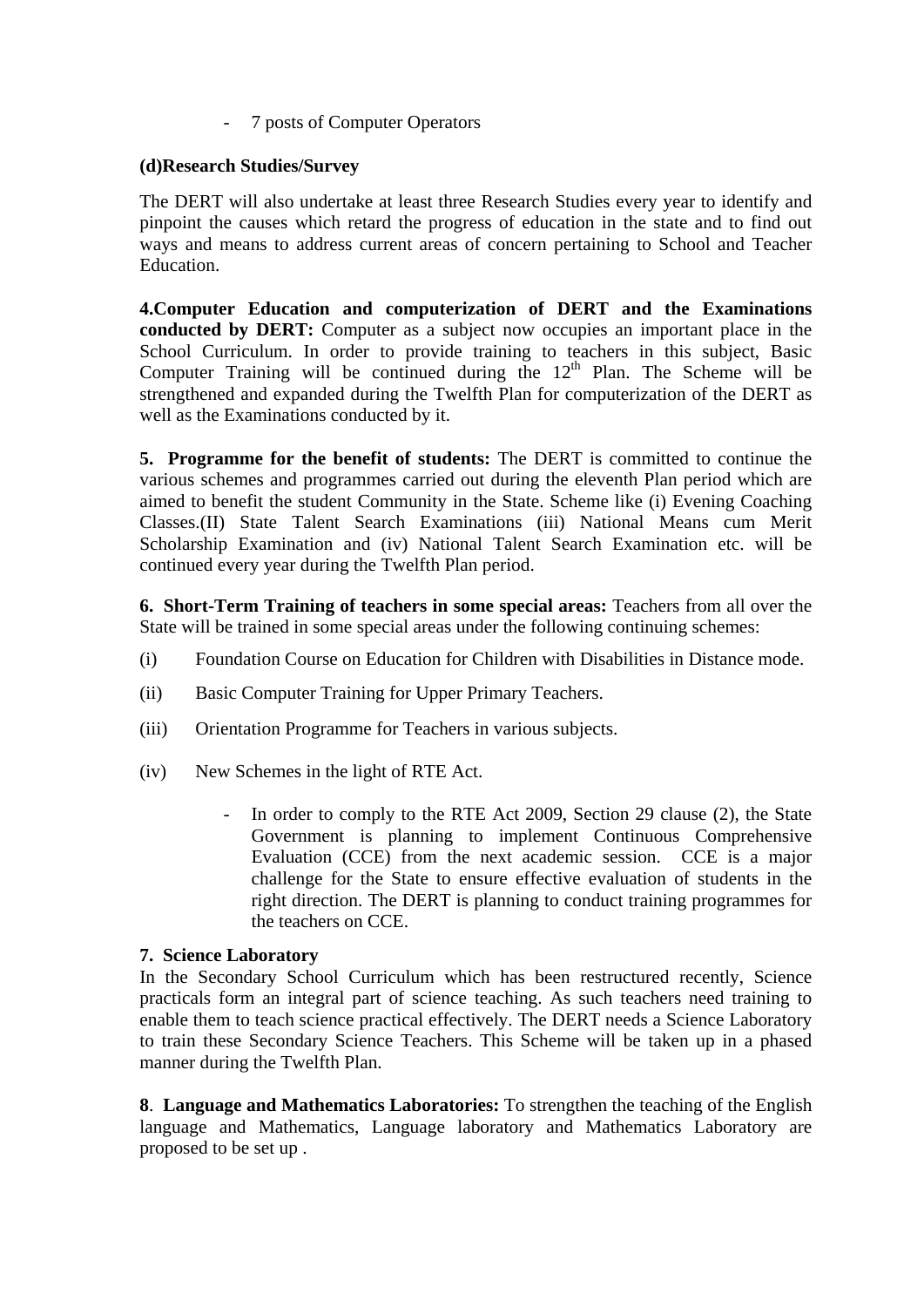**9. Grant-in-aid to Meghalaya Board of School Education (MBOSE):** The Meghalaya Board of School Education needs strengthening to enable it to discharge its functions effectively. Grant-in-Aid will be continued as assistance of its regular activities such as conduct of examinations, conduct of Seminars and workshops in Examination reforms and Evaluation and Revision of Curriculum.

**10. Setting up of StateOpenSchool (SOS):** Open Schooling System is an alternative schooling channel to meet the additional needs of those students who do not have the opportunity to study in the FormalSchool and also for those who are out of school who may like to pursue their studies through Open Schooling system.

 There is an urgent need to set up an OpenSchool in the state in order to provide learning opportunities to the educationally disadvantaged groups like drop-outs, pull-outs, push-out etc from the Formal system and who still wish to continue their studies.

 From 2012-13, the SOS will be set up in the state and the financial assistance will be met from the NIOS with the GIA of Rs20 lacs. There would be no financial output requirement from the State Exchequer during the Plan Period.

 **11. P.W.D for repair maintenance and Additional Works:** An old building at the campus of DERT will be proposed to dismantle and to construct a new building in its place for housing another Lecture Hall, Conference Room, Language Laboratory, Mathematics Laboratory, Science Laboratory and Work Experience room. Annual allotment will be placed in P.W.D. Budget during this Plan Period also.

**12. C.S.S (State Share):** The Govt. of India in the MHRD has conveyed (in the meeting held at Kolkatta on  $3<sup>rd</sup>$  Dec, 2011) that from the 12<sup>th</sup> Plan onwards the pattern of funding for CSS to DERT/DIET will no more be 100% but on 90:10 basis. Moreover, new institutes in the Blocks, known as Block Institute of Teacher Education (BITE) and 2(two) college of Teacher Education will be set up in the State.

| <b>Sector</b>                   | 2012-13 | 2013-14 | 2014-15 | 2015-16 | 2016-17 | <b>Total</b><br>$12^{th}$ Plan |
|---------------------------------|---------|---------|---------|---------|---------|--------------------------------|
| 80- General                     | 300.00  | 371.00  | 409.00  | 449.00  | 494.00  | 2023.00                        |
| 10% (State Share)<br><b>CSS</b> | 369.00  | 406.00  | 447.00  | 492.00  | 542.00  | 2256.00                        |
| <b>Total (DERT)</b>             | 669.00  | 777.00  | 856.00  | 941.00  | 1036.00 | 4279.00                        |

 Amount is increased in Annual Plan 2012-13 is due to inclusion of 10% State Share to C.S.S. which earlier was 100% funding during the  $11<sup>th</sup>$  Plan.

 **13. ICT Education** – Under ICT Programme Computer Education, a Centrally Sponsored Scheme is being implemented by providing more computers to schools which encourages IT Education, State share for the same have to be provided.

10.1.9 The broad break-up of the  $12<sup>th</sup>$  Plan Outlay and expenditure and the budgeted outlay for 2012-13 under General Education Sector (StatePlan) is given in the following table:-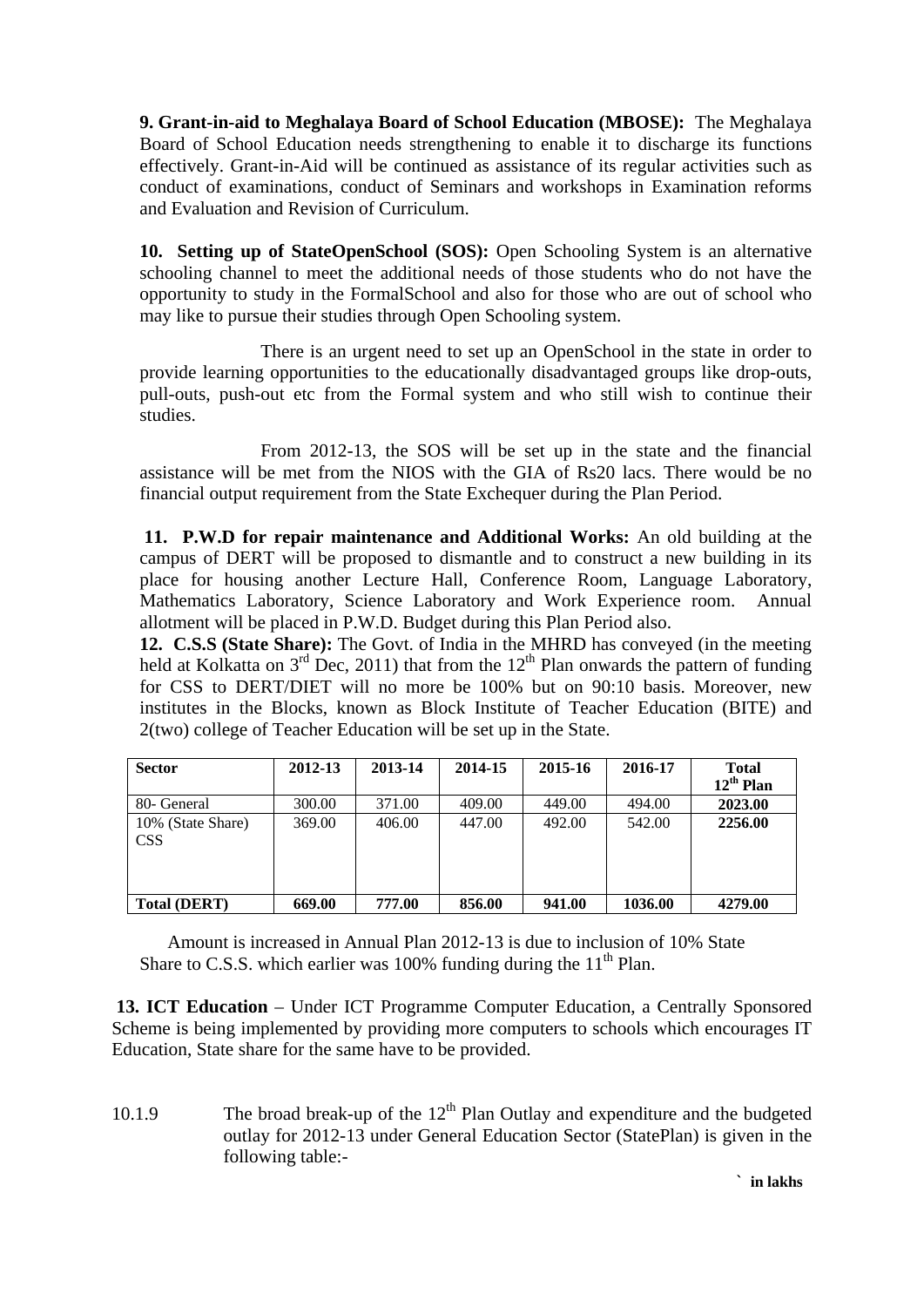| SI.<br>No     | <b>Major Heads/Minor Heads of</b><br><b>Development</b>      | <b>Eleventh</b><br>Plan<br>2007-12               | <b>Annual Plan</b><br>2007-08 to<br>2010-11 | <b>Annual Plan 2011-12</b> |                                   | Twelfth<br>Plan<br>$(2012-17)$ | <b>Budgetted</b><br>Outlay<br>2012-13 |
|---------------|--------------------------------------------------------------|--------------------------------------------------|---------------------------------------------|----------------------------|-----------------------------------|--------------------------------|---------------------------------------|
|               |                                                              | projected<br>outlay<br>$(at 2006-07)$<br>prices) | Actual<br>expenditure                       | <b>Agreed</b><br>Outlay    | Anticipated<br><b>Expenditure</b> |                                |                                       |
| 1             | $\mathbf{2}$                                                 | 3                                                |                                             | 5                          | 6                                 | 7                              | 8                                     |
|               | 2202- General Education                                      |                                                  |                                             |                            |                                   |                                |                                       |
|               | 01. Elementary Education                                     | 49980.00                                         | 34684.98                                    | 12450.00                   | 13060.00                          | 192297.96                      | 12150.00                              |
| $\mathsf{A}$  | 04. Adult Education                                          | 150.00                                           | 149.56                                      | 80.00                      | 80.00                             | 780.00                         | 60.00                                 |
|               | 02.Secondary Education                                       | 24072.00                                         | 7931.70                                     | 5795.00                    | 5795.00                           | 56735.04                       | 7062.00                               |
|               | 05. Language Development                                     | 40.00                                            | 11.99                                       | 3.00                       | 3.00                              | 40.00                          | 3.00                                  |
|               | <b>Total A</b>                                               | 74242.00                                         | 42778.23                                    | 18328.00                   | 18938.00                          | 250553.00                      | 19275.00                              |
|               | 02.Secondary<br>Education<br>(under<br>DHTE)                 |                                                  | 3263.19                                     | 37200                      | 37200                             | 17500.00                       | 250.00                                |
|               | 03. University<br>Higher<br>and<br>Education                 | 7958.00                                          | 2684.96                                     | 1305.00                    | 1305.00                           | 18793.00                       | 475.00                                |
| B             | Earmarked to PWD for Educational<br><b>Building Projects</b> | 550.00                                           | 1543.18                                     | 50.00                      | 50.00                             | 7207.00                        |                                       |
|               | Earmarked to 2204-NCC/NSS                                    | 500.00                                           | 95.52                                       |                            |                                   |                                |                                       |
|               | Earmarked under Art 275 (1)                                  |                                                  |                                             |                            |                                   |                                | 500.00                                |
|               | I.T. Education                                               | 1000.00                                          |                                             |                            |                                   |                                |                                       |
|               | Total B:                                                     | 10008.00                                         | 7586.85                                     | 1727.00                    | 1727.00                           | 43500.00                       | 1225.00                               |
| $\mathcal{C}$ | <b>Educational Research and Training</b>                     | 750.00                                           | 440.11                                      | 285.00                     | 285.00                            | 5947.00                        | 300.00                                |
|               | Grand Total A+B+C                                            | 85000.00                                         | 50805.19                                    | 20340.00                   | 20950.00                          | 300000.00                      | 20800.00                              |

### **10.2. TECHNICAL EDUCATION**

**10.2.1** Technical Education contributes significantly to the country's economic and social development by training and providing technical manpower at various levels to meet the requirement of industry and other organizations in Engineering and Technological areas.

 Since the World Bank Assisted Third Technical Education Project is over, the Government has taken over the two Polytechnics viz. Tura Polytechnic and Jowai Polytechnic. At present, the State has three Polytechnics in 3 different districts i.e., Shillong Polytechnic**,** Tura Polytechnic andJowai Polytechnicoffering a 3 years Diploma course. All the courses in all the three Polytechnics have been approved by All India Council for Technical Education (AICTE).

 The three Polytechnics of the State are affiliated to Meghalaya State Council for Technical Education.The council award diploma and post diploma certificates to the passed out students. All the three Polytechnics are now "ISO 9001:2000 Certified" Institutes for their conformance to the quality management standard of various processes of the Institute.

 10.2.2 The approved Eleventh Plan outlay for Technical Education is Rs.30629.00 lakhs and an amount of Rs.1178.03 lakhs was utilised in the first 4 years of the Eleventh Plan. The approved outlay during 2011-2012 is Rs. 1750.00 lakhs which is expected to be utilized in full. The total anticipated expenditure of the Eleventh Plan is Rs. 2928.03 lakhs.**The proposed outlay for the 12<sup>th</sup> Plan is Rs. 10000.00 lakhs and for the Annual Plan 2012-13 is Rs1200.00 lakhs.** 

# **10.2.3 The key issues during the 12th Plan are**:

- continuing focus on increased intake capacity
- quality education
- faculty development
- development of information technology education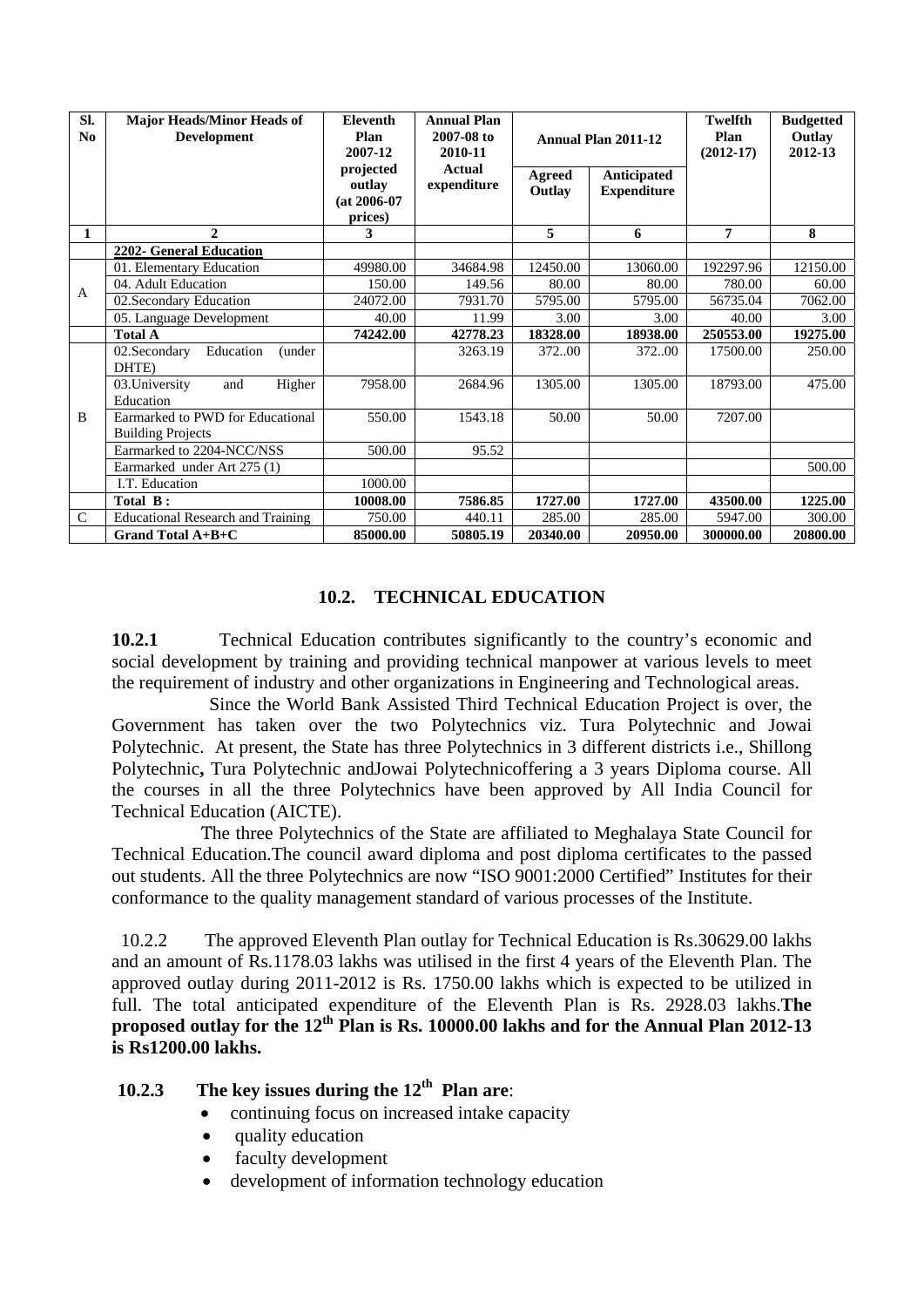- improving quality and quantity of research
- modernization/development of curriculum
- international benchmarking
- developing capacity in new and emerging technology areas
- Strategic planning and management of Technical Education System
- revitalise and reform polytechnics through industry linkage and teacher development
- setting up Institutes of excellence.

# **10.2.4. Strategy of the 12<sup>th</sup>Plan :**

- The State Government Plan to upgrade Shillong Polytechnic to a degree level institution / EngineeringCollege during the  $12<sup>th</sup>$  Plan period.
- To boost technical education in Meghalaya, Government of India has approved the proposal for setting up of a new Polytechnic at Williamnagar in East Garo Hills District under the scheme of "Submission on Polytechnics under Coordinated Action

for Skill Development" for which Govt. of India has sanctioned an amount of ` 12.30 crores as a one time financial assistance. Two courses namely – Civil Engineering and Electrical Engineering have been identified and will be offered in the new Polytechnic. Since the financial assistance provided by the Central Govt. is for one time expenditure only. *Hence, the recurring costs for running of the Institution will have to be borne by the State Govt.*

- The Centre has agreed to set up a National Institute of Technology (NIT) in Shillong. National Institute of Technology, Sohra (Meghalaya Society) has been registered under the Meghalaya Society Registration Act, XII of 1983. As decide by MHRD, Govt. of India, Sardar Vallabhai National Institute of Technology (SVNIT), Surat will mentor the new NIT in Meghalaya for the first 2-3 years or till such time as the new NIT in Meghalaya are properly setup.
- It is also felt that there is a need for mapping in Technical Education in the State. The study for the same will delegated to Premier Institutions like NEHU and IIM, Shillong. This mapping exercise will aim to chart out the existing stakeholders and their interests in Technical Education, past experiences and good practices regarding demand and supply and identify the strong and weak elements of the Technical sector. The results of the mapping process will function as a guide for the further development of Technical Education in the State which may need to be modified or updated.
- **Establishment of StateTechnicalUniversity:-**
	- $\rightarrow$  The State has one CentralUniversity namely North Eastern Hill University. The State Government will encourage Public Private Partnership by establishing a TechnicalUniversity in Meghalaya to cater to the specific need of professional, technical and vocational education.
	- $\rightarrow$  The State Assembly have passed a Bill to set up *CaptainWilliamsonSangmaTechnicalUniversity in Tura.*
	- $\rightarrow$  The Government would initially fund the University including building of the infrastructures; once it is operational it would sustain itself by way of collection of fees and other ways of revenue generation.
	- $\rightarrow$  The objective of the university shall be to create, disseminate and advance knowledge, wisdom and understanding and to offer instruction, teaching, education, research and training in the field of professional, higher and technical education as per the need of the industry.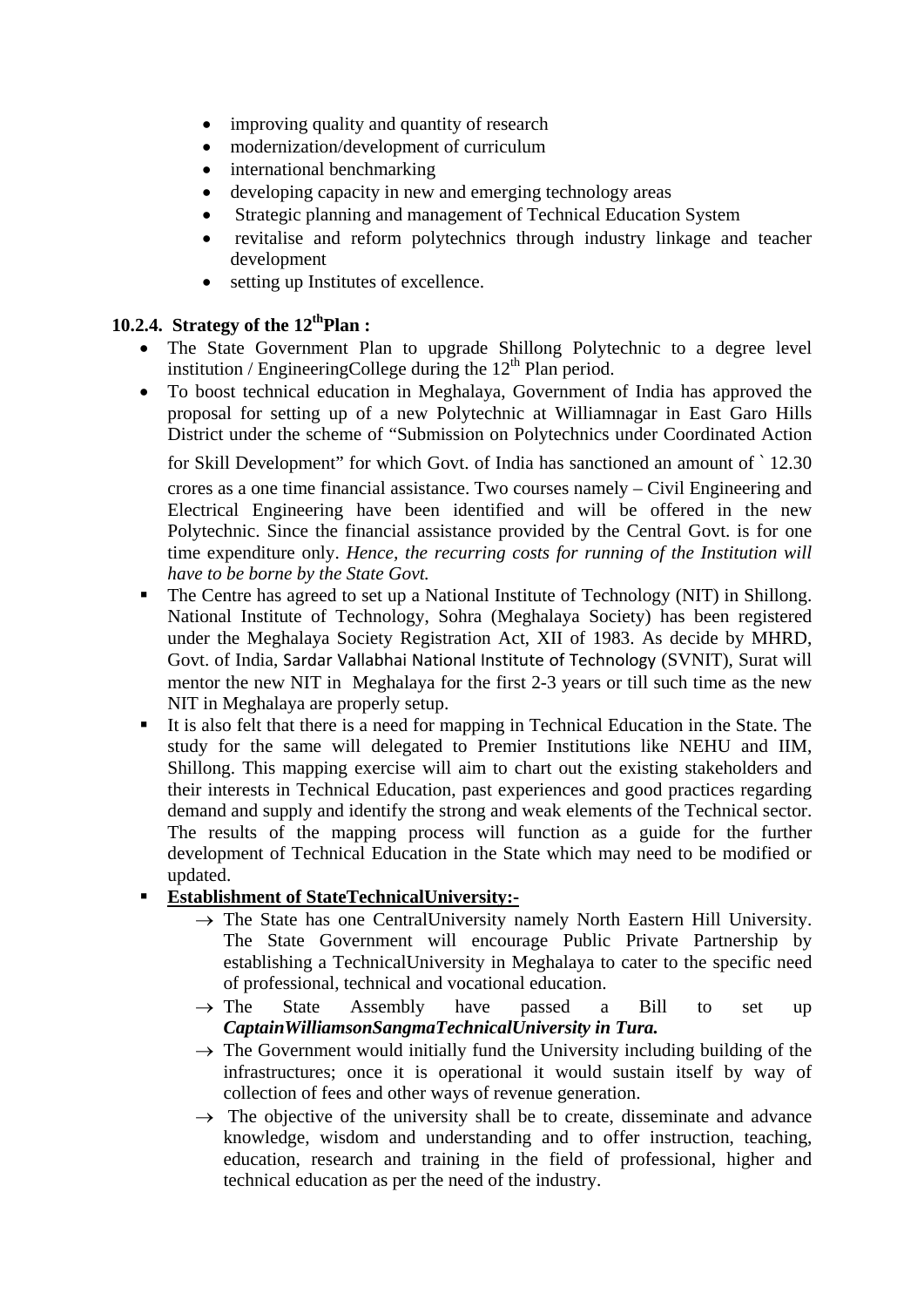$\rightarrow$  The University will be a centre of excellence in this sector. It will serve not only State of Meghalaya but the North Eastern Region as a whole and enable the youth of the region to exploit efficiently emerging opportunities, and meet economic challenges being thrown up by the rapid global IT revolution, which will influence virtually every area of development and social activity.

| 10.2.5. | The scheme-wise proposed outlay for the $12th$ Plan 2012-17 and the Annual |  |  |  |
|---------|----------------------------------------------------------------------------|--|--|--|
|         | Plan $2012-13$ is indicated in the following table :-                      |  |  |  |

|              |                                 |                      |                   |                         |                            | <b>Ks.</b> in lakhs |                |
|--------------|---------------------------------|----------------------|-------------------|-------------------------|----------------------------|---------------------|----------------|
| SL.          | <b>Major Heads/</b>             | <b>Eleventh Plan</b> | 2007-08 to        |                         | <b>Annual Plan 2011-12</b> | <b>Twelfth</b>      | <b>Budgete</b> |
| No.          | <b>Minor Heads of</b>           | 2007-12              | $2010 - 11$       |                         |                            | plan                | d Outlay       |
|              | <b>Department</b>               | Projected            | <b>Actual</b>     | Agreed                  | Anticipate                 | 2012-17             | 2012-13        |
|              |                                 | <b>Outlay</b> (at    | <b>Expenditur</b> | Outlay                  | d                          |                     |                |
|              |                                 | 2006-07              | e                 |                         | <b>Expenditu</b>           |                     |                |
|              |                                 | prices)              |                   |                         | re                         |                     |                |
| $\mathbf{0}$ | $\mathbf{1}$                    | $\overline{2}$       | $\mathbf{3}$      | $\overline{\mathbf{4}}$ | 5                          | 6                   | 7              |
|              | i). Directorate and             |                      |                   |                         |                            |                     |                |
|              | Polytechnics                    | 2529.00              |                   | 479.00                  | 479.00                     | 3325.00             | 430.69         |
|              | ii). State Council for          |                      |                   |                         |                            |                     | 40.00          |
|              | <b>Technical Education</b>      | 100.00               |                   | 22.00                   | 22.00                      | 300.00              |                |
|              | iii). EngineeringCollege        | 21000.00             |                   |                         |                            | 500.00              |                |
|              | iv). Stipend                    | 300.00               | 978.03            | 38.00                   | 38.00                      | 250.00              | 80.00          |
|              | v). Examination (JEE)           | 100.00               |                   |                         |                            | 200.00              |                |
|              | vi). New Polytechnics           | 4500.00              |                   |                         |                            | 2625.00             |                |
|              | vii) Other expenditures         |                      |                   | 77.00                   | 77.00                      | 200.00              | 49.31          |
|              | viii). Earmarked to PWD         | 1100.00              |                   | 30.00                   | 30.00                      | 500.00              | 30.00          |
|              | ix). Earmarked to NCC/NSS       |                      |                   | 100.00                  | 100.00                     | 100.00              | 70.00          |
|              | x) I.T. Education               | 1000.00              | 200.00            |                         |                            |                     |                |
|              | xi) Earmarked for Setting up    |                      |                   |                         |                            |                     |                |
|              | of TechnicalUniversity under    |                      |                   |                         |                            |                     |                |
|              | <b>SPA</b>                      |                      |                   | 500.00                  | 500.00                     | 1000.00             | 500.00         |
|              | xii) Proposal for setting up of |                      |                   |                         |                            |                     |                |
|              | <b>IIIT</b> in PPP mode         |                      |                   |                         |                            | 1000.00             |                |
|              | xiii) Earmarked under EAP       |                      |                   |                         |                            |                     |                |
|              | for SPIU Meghalaya              |                      |                   |                         |                            |                     |                |
|              | <b>Total 2203-Technical</b>     |                      |                   |                         |                            |                     |                |
|              | <b>Education</b>                | 30629.00             | 1178.03           | 1246.00                 | 1246.00                    | 10000.00            | 1200.00        |

#### **10.3. SPORTS AND YOUTH SERVICES**

10.3.1. With the objective of creating necessary infrastructure to facilitate development of Sports and Games and to take up related Youth Welfare activities, the Sports Cell in the Office of the Directorate of Public Instruction, Meghalaya was upgraded and notified as a full fledged Directorate of Sports and Youth Welfare in March 1985. subsequently in pursuance of Government of India's Policy a separate Department was also created at the level of Govt. Keeping in view the State Government's Policy on Sports and Youth Affairs which is being finalized soon and in accordance with the National Sports Policy various programmed mainly setting up of Sports Organizations, Construction of Sports Stadia, Development of existing playground, training of personnel in sports and games who will in turn impart coaching to boys and girls of the state to prepare them to participate in the various National championship are being implemented. Financial assistance is also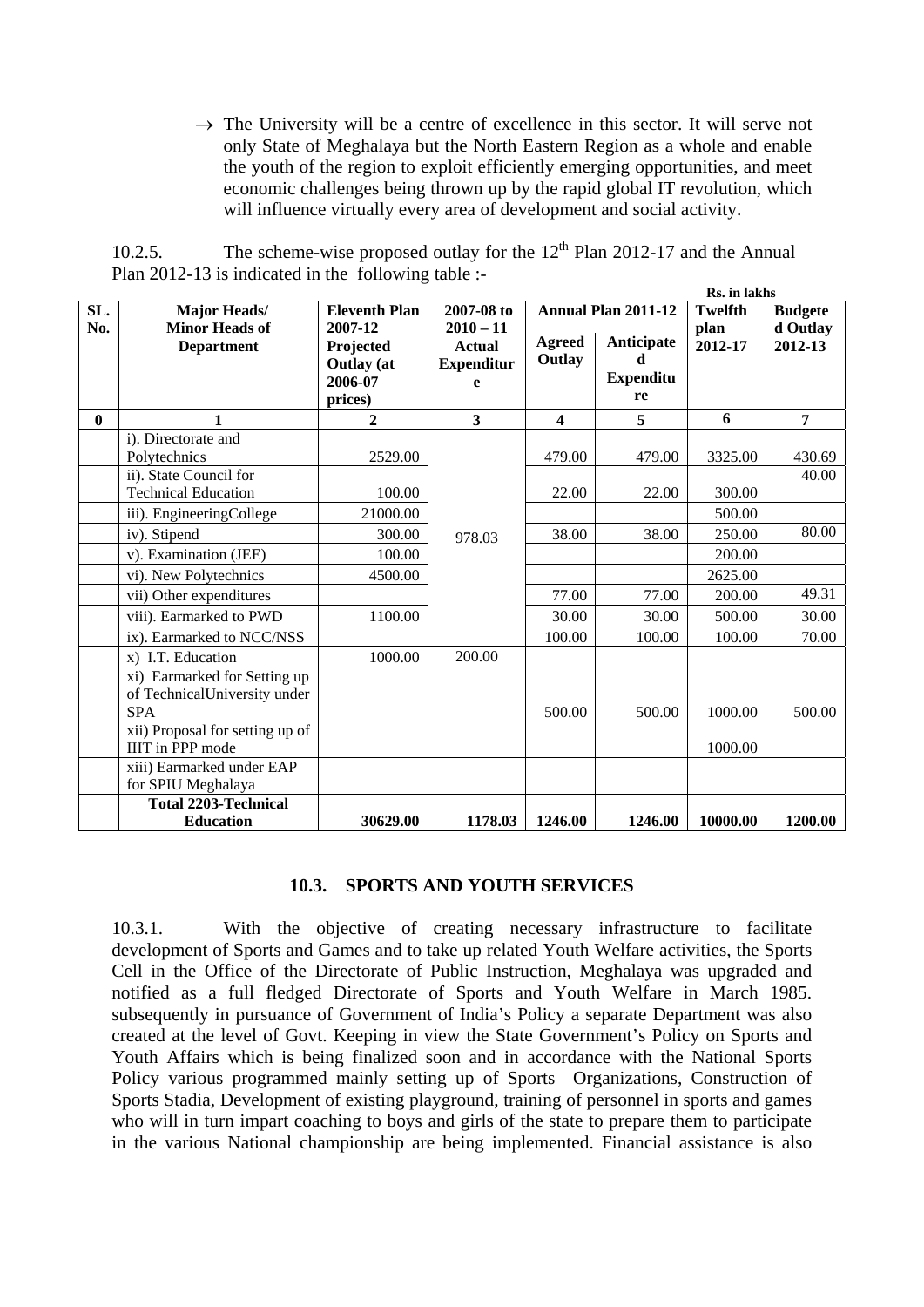extended to different Sports and Youth Organizations and monitor development and expansion of Youth Welfare activities.

 10.3.2. The approved Eleventh Plan Outlay for the Sports and Youth Services sector is **Rs.12000.00** lakhs. The total expenditure incurred during the first four years of the Eleventh Plan was Rs.5876.56 lakhs. The Annual Plan Outlay for 2011-2012 is Rs. 2185.00 lakhs which is expected to be utilized in full. The total anticipated expenditure during the Eleventh Plan is Rs 8061.56 lakhs. **The proposed outlay for the 12<sup>th</sup> Plan is Rs. 17000.00 lakhs and Rs. 5075.00 lakhs for the Annual Plan 2012-2013.** 

10.3.3 Achievements of the Eleventh Plan (2007-12):

# **A.Activities:**

- Meghalaya participated in the East Zone National Athletics Championship held at Bihar in 2007 and won 3 (Three) Bronze medals and also participated in the North East Zone National Athletics Championship held in Imphal, Manipur, in 2007 and won 1 Gold, 2Silversand 7 Bronze.
- The Meghalaya State Basketball team were declared Runner-up in the l " North EastBasketball Championship Junior Boys held at Aizwal, Mizoram from  $26<sup>th</sup>$  to  $30<sup>th</sup>$ November 2007.
- Torak Kharpran won a Silver medal in the  $54<sup>th</sup>$  National Senior Boxing Championship held at Delhi, 2007.
- Junior (Men) National Boxing Championship held at Warangal (AP), 2007 2 Bronze.Meghalaya Wushu Association participated in the VIth National Sub-Junior Wushu Championship. 2007 held at Muzzaffarpur, Bihar and won 2 Silver medal and 2 Bronze medal.
- $\bullet$  1<sup>st</sup> North East Kick boxing Championship 2007 held at Guwahati, won 4 Gold 12 Silver and 9 Bronze medals .
- North East Sports Festival held at Gangtok, Sikkim, won 8 Gold, 8 Silver and 13 Bronze medals.
- Conductedthe Inter School Athletics Tournament, Inter School Football Tournament for Subroto Mukherjee Cup, Inter School football Tournament for Girls in all the Districts.
- Rural Sports tournament and Youth Fest 2007 are conducted in all the District of the State.
- Conducted the Youth Fest 2007 in which 450 participants from the 7 District.
- Organized Entrepreneurs Workshop to enlighten the unemployed youth in February 2008
- Shri. Torak Kbarpran and Shri. Vijay Thapa won Gold and Silver Medal in the  $55<sup>th</sup>$ Senior national Boxing Championship held at Punjab
- 22<sup>nd</sup> All India Karate Federation National Karate Championship at Kolkata win 6 Gold, 4 Silver and 4 Bronze medals.
- College Fiesta 2008 was conducted in 2008 with over 1200 participants from all over the State.
- 80 (Eighty) Youths participated in the National Youth Festival 2009 at Amritsar (Punjab) Andreas H. Marwein from lower Lumparing was given the National Youth Award at Amritsar on January 12, 2009, by Hon'ble Vice President of India, Shri Hamid Ansari.
- The Football pitch at the IN.S Complex upgraded and renovated to host the I-League home matches between Shillong Lajong and the visiting teamscompleted.
- 24 State and District Sports Associations were assisted to organize State District Championships.
	- 47 Clubs Associations/ Schools were assisted for improving the playfields.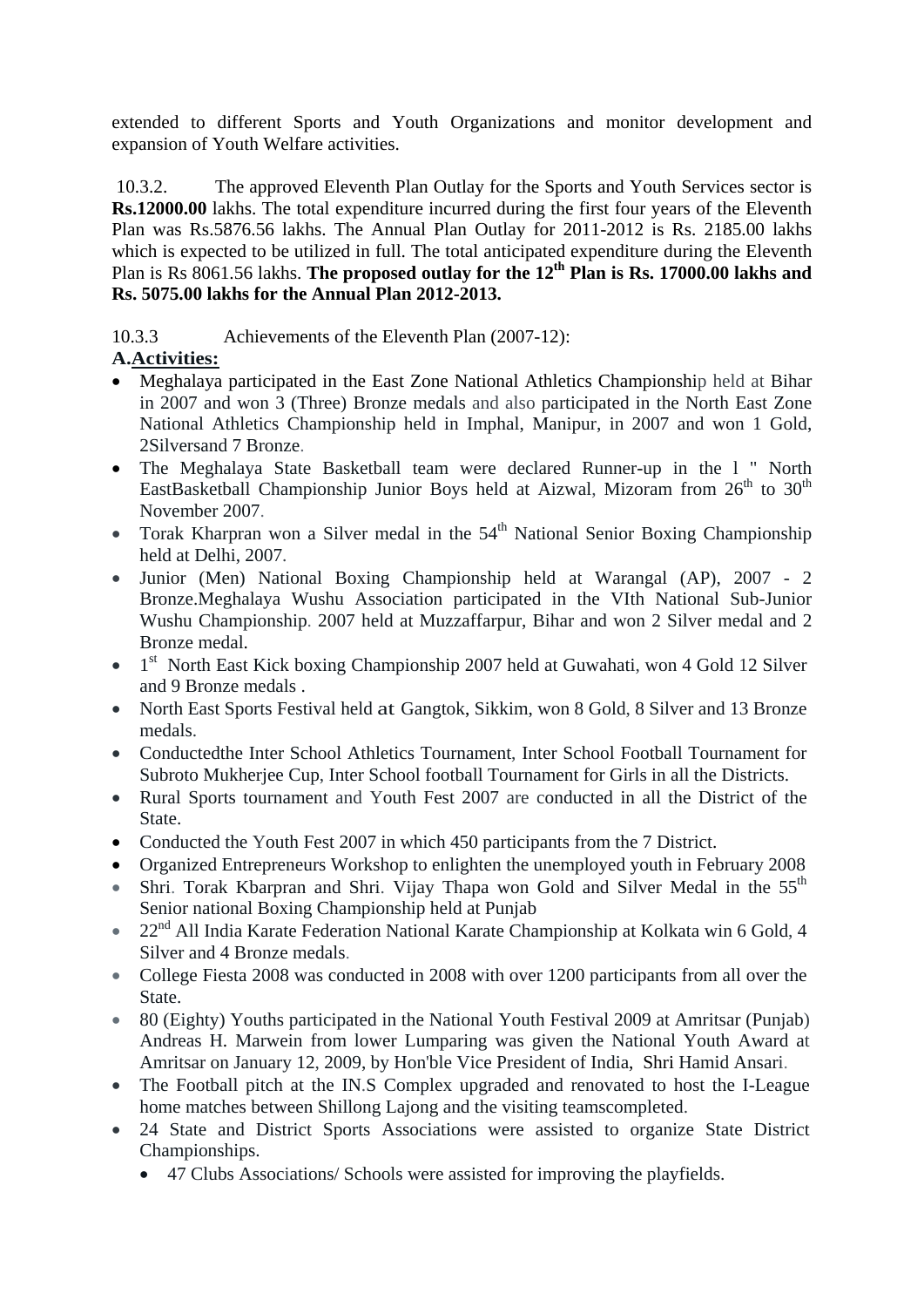- The Inter District qualifying rounds (State Level) of the Subroto Mukherjee Cup Football Tournament was successful conducted.
- $\bullet$  Miss Linza Fenny Syiem represented India in the 1<sup>st</sup> Asian Martial Arts games held at Bangkok, Thailand from 1<sup>st</sup>- 9<sup>th</sup> August, 2009.
- The Department with the Ministry of Overseas Indian Affairs had organized the "Know India Programme' in the State capital from  $16<sup>th</sup>$  - 19th September 2010 wherein 30 youth from across the world participated.
- In the 34th National Games held at Jharkhand from 12th to  $26<sup>th</sup>$  January, 2011, the State Karatekas namely, Linza Fenny Syiem won Gold and Silver, Damang Syngkhon won two Silvers and Wandhasisa Warjri won Bronze medals. The Department has felicitated the medal winners on  $11<sup>th</sup>$  March 2011 and has also recommended for the NEI Award for Excellence in Sports.
- The Department of Sports and Youth Affairs Meghalaya hosted the $2^{nd}$  North East Youth Festival from the  $7<sup>th</sup>$  -  $9<sup>th</sup>$  April 2011 at Shillong. The Union Minister of Youth Affairs and Sports, Shri Ajay Maken, inaugurated the festival.
- $\bullet$  3 Lawn Tennis Courts at J.N.S Complex inaugurated and organized the  $2<sup>nd</sup>$  North East Youth Festival at Shillong.
- 51 Sports person felicitated on National Sports Day 29th August 2011 with cash Awards amounting to Rs.6.46 (L).

## **B.Constructions:**

- The construction work of Sports infrastructure that has been completed in all the 7 districts includes 40 indoors, 83 outdoors/ playgrounds and 26 basketball courts in 2009-10.
- Gymnasium cum Indoor Hall sponsored by North Eastern Council was completed and inaugurated in 2010.
- The following12 (twelve) Nos. of New Schemes were taken up during 2011-12. Improvement of existing playfield at Mawlai Umjapung . Construction of Football Ground at Jungnapara, West Garo Hills. Construction of Football Ground at Thakurbari, West Garo Hills. Improvement of Football Ground at Ajjongre, Betasing Block, West GaroHills. Construction of Play Ground at Chekwatgre, West Garo Hills. Construction of Indoor Stadium at Ladthalaboh, Jowai . Construction of Indoor Sports Hall at Mawngap . Up gradation of J.N.S. Complex J.N.S Complex, Polo, Shillong Construction of Indoor Sports Hall at Mawngap . Re-construction of the existing Crinoline Swimming Pool Construction of Open Air Stage. Up-gradation of J.N.S. Complex

### **10.3.4.. Approach and strategy for the Twelve Five Year Plan 2012- 17**

- The highest priority is to pay special attention to the provision of Sports infrastructure and facilities right from the Village and Block levels to the District and State Level such facilities are intended to be provided in a phased manner so as to cover the entire State in course of time.
- In addition, various youth welfare programmes such as organizing youth camps at various levels. Youth leadership, Training Camps, Trekking and Mountaineering. Village Development Camps, Youth Festival National Integration Camps etc are to be emphasized.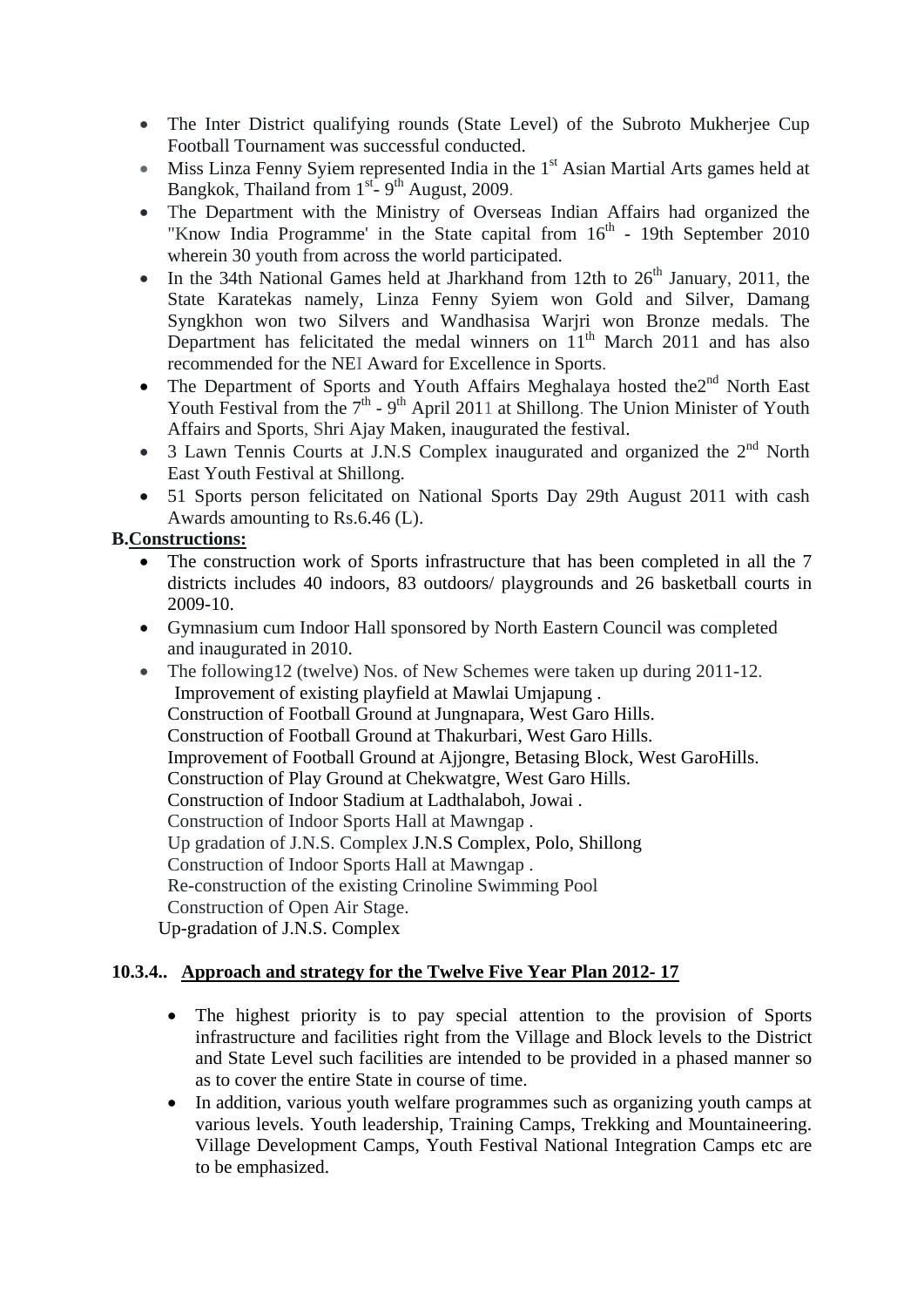• Besides the above Programmes, the Sports and Youth Affairs Development is also planning to strengthen the hands of the Voluntary Organizations who engage themselves in Youth Welfare activities by way of Giving them financial assistance and due attention will also be given in subjects like training and coaching, holding of various tournaments at various levels, setting up a special Sports Schools and Rural Sports. More financial assistance will also be given to the State/ District and Sub-Divisional Sports Associations to enable them to carry their various activities for the development of Sports & games.

#### **10.3.5. Programmes for the Twelfth Plan (2012-17)**

 The different schemes and Programmes proposed to be taken up during the Twelfth Plan Period (2012- 17) are briefly stated in the following:-

- **1. DIRECTION AND ADMINISTRATION:** The programmed comprises strengthening the organizational set up at the Directorate and District Units by appointment of more staffs, Purchased of vehicles and computerization of the Directorate.
- **2. PHYSICAL EDUCATION:** The Schemes under this programme are as follows:-
	- (a) **Expansion of Physical Education:** The Scheme consists of organizing physical fitness festivals for promotion of health and physical fitness consciousness in the State. **Training College of Physical Education:** Under this schemes the expenditure on stipends etc. for deputation of trainees to undergo training in physical education in different institutions in India will be required during the Plan period.
- **3. YOUTH WELFARE PROGRAMMES:** The Scheme consists of:-
- **(a) Youth Camp:** The main objectives of these camps are to impart collective training to the youth of the State for active participation incorporate living, involvement in Community Service, promotion of emotional integration and to boost up the basic instinct of life-love tolerance, co-operation and mutual understanding and mould leaders out of young people.
- **(b) North East Games/Festival:** The main objective of this Scheme is to promote programmes of Youth Leadership Training for given direction to any collective action for social upliftment and National Reconstruction which comprise cultural artistic items Involving Students as well Non- Students to be organized various level and places so as to provide them with and opportunity to exhibit the talents so that the Young Men & Women may get recognition. It further to bring the Youth of different States closer to each other and to broaden the outlook and vision of our Youth.

 Beside in order to encourage Sports amongst the student and also to attract other to take keen interest in Sports and Games to excel themselves the Directorate of Sports and Youth Affairs prepared the State Team to participate in the North East Game which is being held every year at different state.

**(c) Nehru Yuva Kendra:** The objective of this programmed is to undertake various activities for non-student youth like vocational centers, social service projects, adult education, library facilities games and cultural programmes organized in the villages. The Nehru Yuva Kendra plays a role of the coordinating centre between the District Level Agencies and the villages.

**(d) Mass Youth Rallies (Bharatiyam):**This programmes was designated by the Govt of India on the lines of the Sports aid programme to involve mass participation of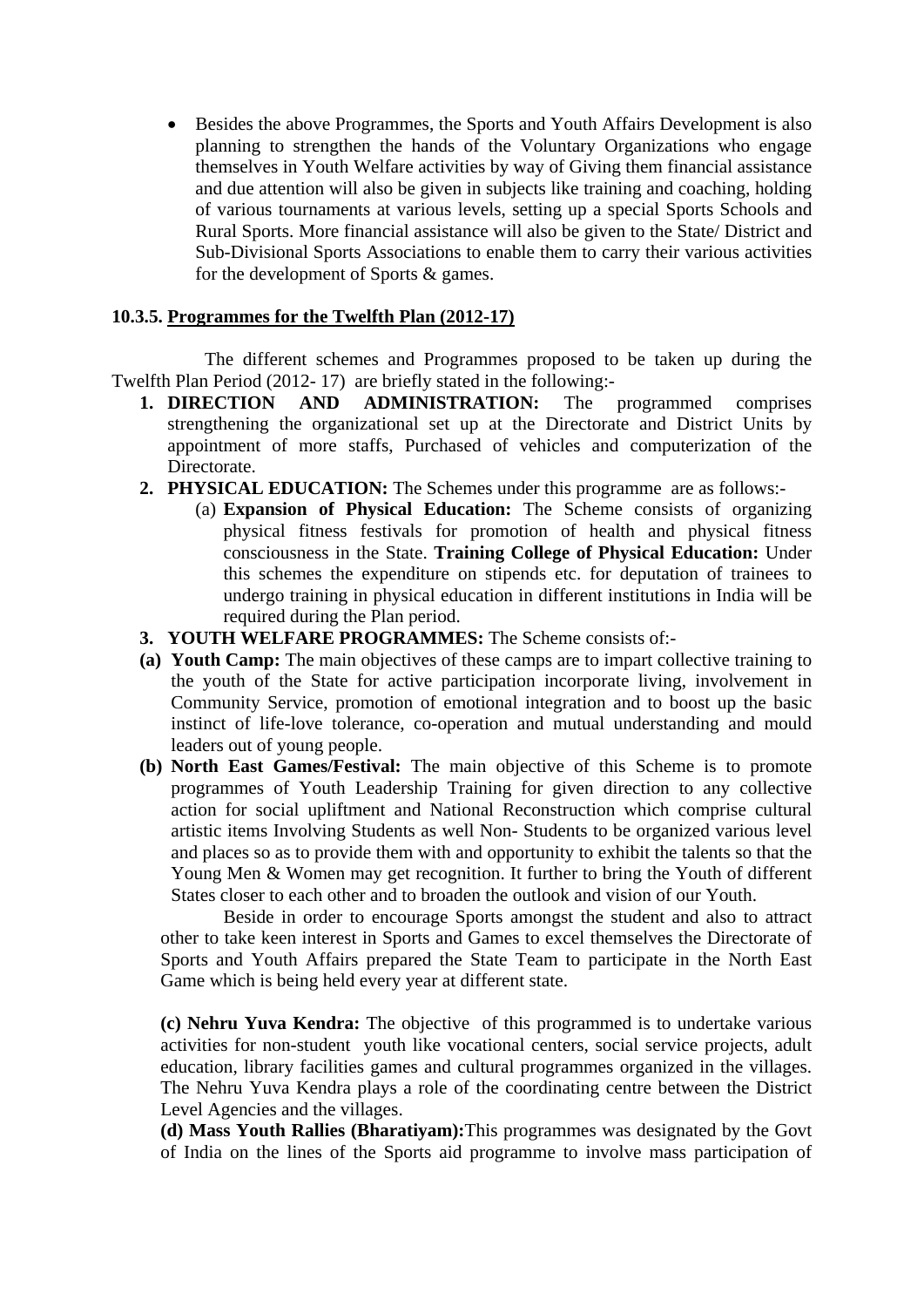Young Children in the age group of 12-15 years in the programmes of physical education fitness and National integration. The objectives behind Bharatiyam are:-

- 1) Highlighting the importance of Physical fitness.
- 2) Creating Sports consciousness amongst the people.
- 3) Demonstration of the spirit of the Youth.
- 4) Promoting emotional and National Integration.

**(e)Assistance to Voluntary Organizations engaged in Youth Welfare Activities:-** The main objective of this scheme is to encourage and strengthen the voluntary organization who engaged themselves in youth welfare activities. The voluntary organizations play a vital role in promoting sports of National Integration among youth involving them in National building activities and in enabling them to develop their personality to become functionally efficient, economically productive and socially useful.

**(f) National Integration Programme/Youth Leaders/Training Youth Festival:-**For promotion of National Integration, the Directorate of Sports and Youth Affairs is planning to organize the Inter-State Youth Exchange programme with other States such programmes would enable our youth to understand better and to achieve emotional integration. It further helps to bring the youth of different State closer each other and to broaden the outlook and vision of our youth.

Besides the above, the programme of Youth Leadership Training and Youth Festival are also to be taken up by the Directorate of Sports & Youth Affairs for giving direction to any collective action for social upliftment and national reconstruction. Another programme is the Youth Festival which comprises cultural and artistic items involving students as well as non-students to be organized at various levels and places so as to provide them with an opportunity to exhibit their talent so that the young men and women may get recognition.

- **4. International Year of the Youth:** 2012 by designation as the International Year of the Youth, it is proposed to take up Youth Employability Programmes; Youth Exchange Programmes; Youth Leadership Programmes; State Youth Festival; Youth Awareness Programmes; Integration Programmes in a big way from Exhibition, Seminar and Workshop; Drama, Dance& Singing Programmes; Setting Up of YES Centers Under IAYP.
- **5. Sports and Games** –The different schemes under this category are briefly stated in the following:-
- (a) **Assistance to State Sports Council**: Financial assistance will continue to be provided to the State Sports Council. The amount is to be utilized by the Council for the purpose of meeting the salary of the Staff and other office contingencies. Besides the above, the amount will also be utilized for conducting various sports activities.
- (b) **Assistance to State/District/Sub-Divisional Sports Association**:- There are 30 State Sports Associations, 7(seven) Districts Sports Associations and 11(eleven) Sub-Divisional Sports Associations. These Associations are depending entirely on the grants from Govt. for carrying out their activities in their respective jurisdiction. Financial assistance is to be provided to the recognized State/District/Sub-Divisional Sports Association.
- (c) **Assistance for holding tournament**s:- The objective of this scheme is to render necessary financial assistance to those Associations/Organizations for holding various tournaments.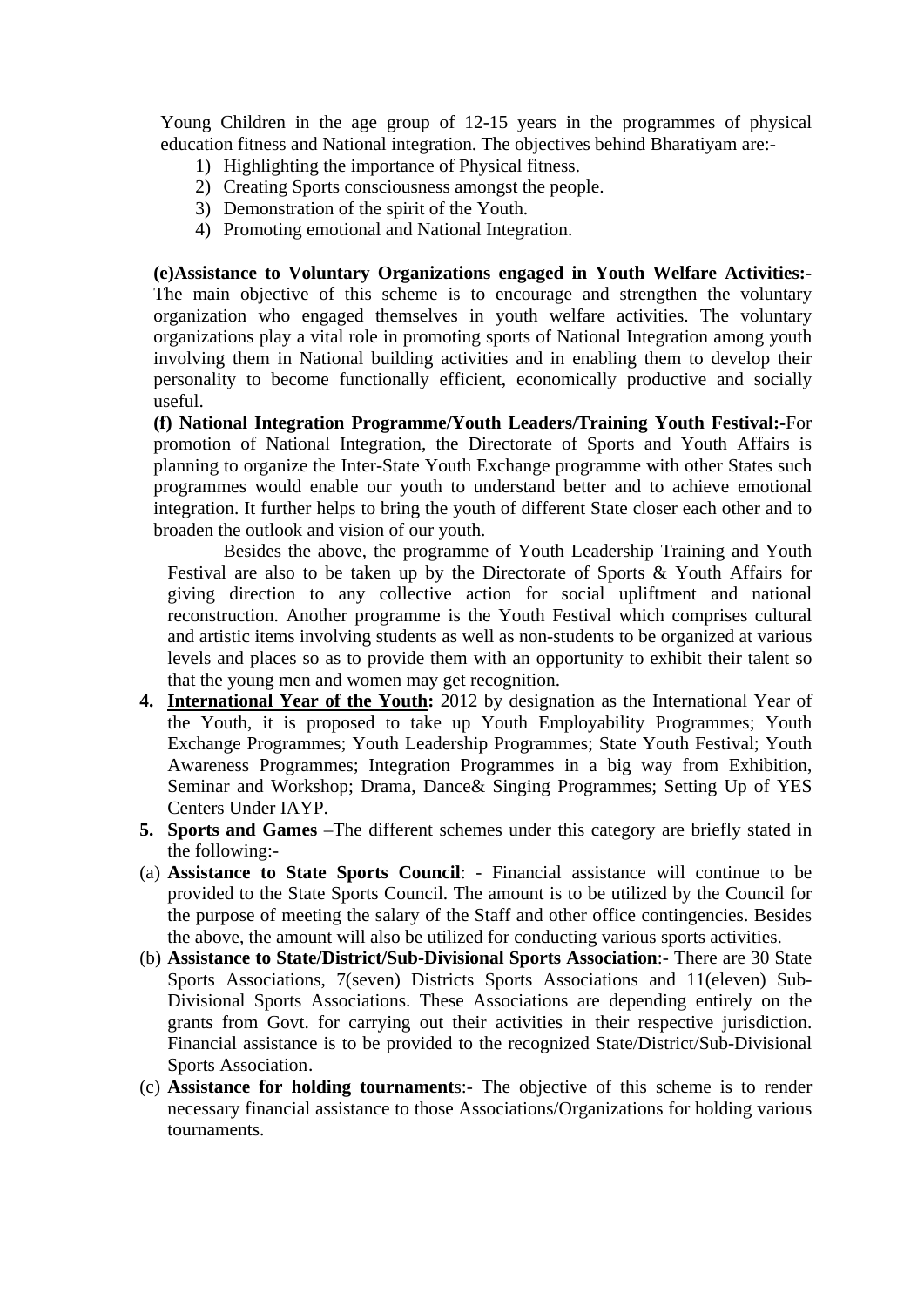- (d) **Construction of Outdoor/Indoor Stadia etc**:- The highest priority of the Department is the need to provide sports infrastructure and facilities right from the Block to State Levels in a phased manner so as to cover the entire State in the course of time.
- (e) **Assistance for improvement of Playfields**:- The objective of this scheme is to provide necessary financial assistance for improvement of the existing playgrounds in the villages and schools.
- (f) **Training of Coaches**
- (g) **Development of Sports and Games**:- Through this scheme, financial assistance is extended to various Associations/Organizations for sending their State teams to participate in the National Championship or other Sports Competitions outside the State.
- (h) **Special Sports School**:- Present day sports is highly competitive and require regular coaching and training facilities. Potential champions have to be identified at a very young age and given special coaching and training facilities to constantly improve their level of performance. It is proposed to set up 1(one) Special School each in all the 7(seven) districts headquarters and 1(one) at the State Capital
- (i) **Rural Sports:** This will help the rural boys and girls to exhibit their talent and make sports more popular. It also helps in a long way to preserve the traditional games of the rural people.
- (j) **Adventure Programme**:- In order to provide adventurous activities to the youth, the Directorate intended to organize trekking, mountaineering and other adventure activities for the students. These programmes will create the spirit of adventure amongst the participants, provide opportunity to come into contact with nature, see the country side and its peoples, enrich their experience and build their character.
- (k) **Tournament/Championship conducted by the Directorate and its Subordinate Offices**:- In pursuance of the direction from the Sports Authority of India, the Directorate of Sports and Youth Affairs has to prepare a State Team every year to participate in the National Sports Talent Search Contest, Subroto Mukherjee Cup Football Tournament, Inter School Sports under Incentive Schemes, North Eastern Festival, Women Sports Festival etc. The criteria for selection of the sports persons is by way of organizing preliminary matches from the Block to the District Levels and then at the State Levels.
- (l) **Sports Talent Search Scholarship etc**: In order to encourage sports amongst the students and also to attract others to take keen interest in sports and games, it is proposed to provide incentives to the talented students who excel themselves in sport and games in the form of scholarship.
- (m)**Assistance for procurement of sports materials to various Sports Clubs/Organizations**:- One of the main aim of the Department is to provide the basic need of Sports Associations/Clubs/Organizations in order to enable them to carry out their own sports activities without any hindrance and promote development of sports and games in the State. With this intention in mind, the Deptt. has introduced a Scheme for giving assistance in Cash/Kind for procurement of sports materials/equipments to various Associations/Clubs/Organizations.
- (n) **Running and Maintenance of the Sports Hall/Stadium etc** :- Since the inception of the Directorate, many Indoor Halls/Stadium etc. have been constructed in different Districts/Sub-Divisional/Blocks and State Capital with the sole aim of providing the necessary sports infrastructure in order to bring about the all round development of sports and games in the State. With the completion of these sports infrastructure the need of the hour now is for the running and maintenance of these Indoor Halls/Stadiums etc. so that the level of standard and quality is maintained.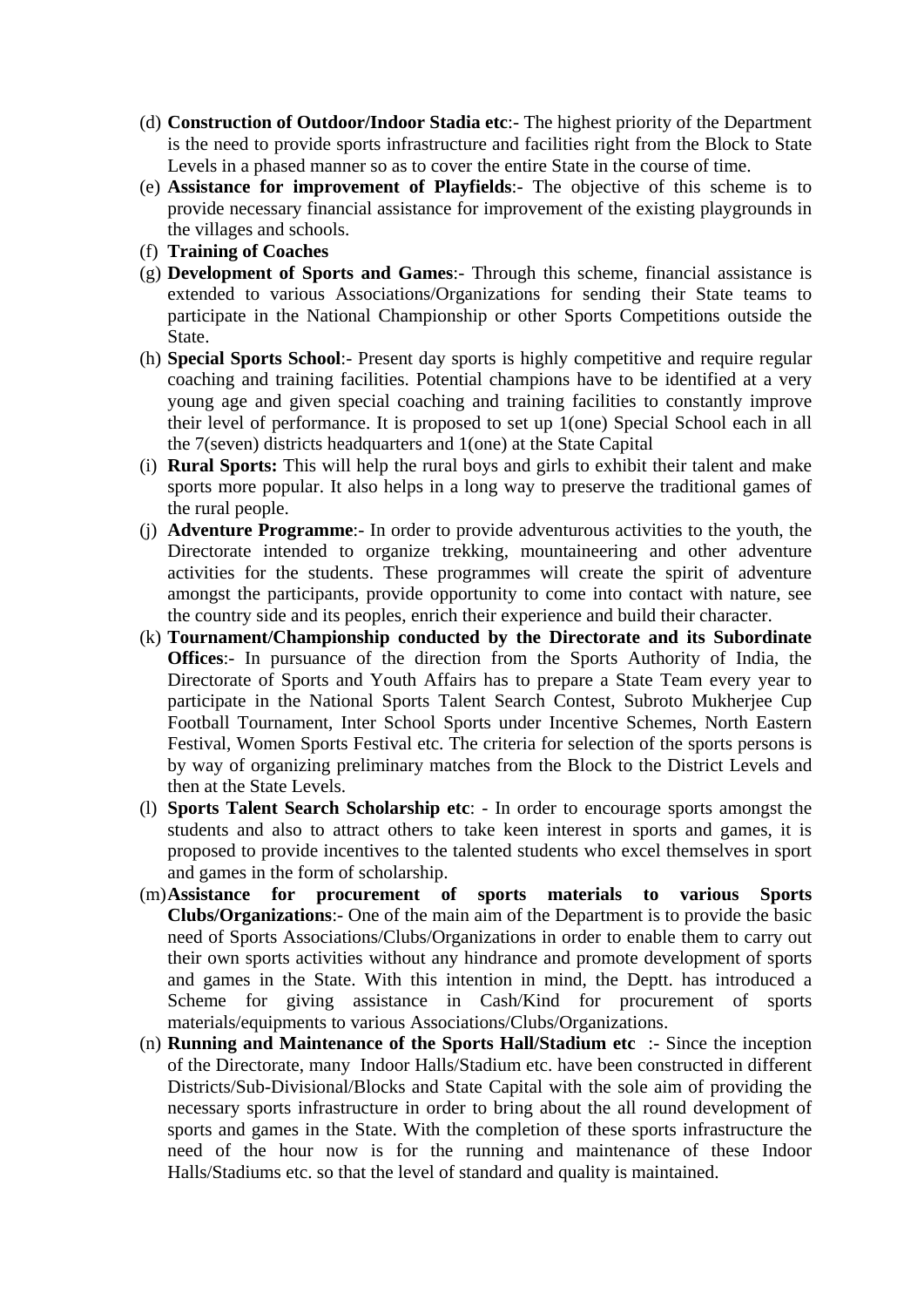(o) **Assistant to Panchayat Yuva Krida Aur Khel Abhiyan (PYKKA):** A Government of India flagship programme which aims to provide basic sports infrastructure and equipments to the Panchayat level and encouraging sports and Games in Rural Areas through Annual Sports Competitions and providing exposure and advance training for talent Youths to excel at the National and International events is being implemented and during 2009-10 ( $1^{\text{st}}$  Year) and 2010-11 ( $2^{\text{nd}}$  Year) One Time Capital Grant of `

110.86 lakhs each year Annual Operational Grant & Annual Acquisition Grant of ` 15,84,000/- has been released to 8 Block Centers and 83 Village PYKKA Centres through District Level Executive Committee. The Annual Plan proposal for Capital

Grant ` 110.70 lakhs and Annual Operational Grant & Annual Acquisition Grant of ` 21.78 lakhs, training of Kridashree and Sports Competition for 3rd Year (2011-12) have already been submitted to Ministry of Youth Affairs and Sports for approval and

sanction and the same is expected to be implemented during 2012-13.

(p) **Assistance to Meghalaya State Olympic Association (MSOA):**It is proposed to extend necessary Financial Assistanceto the Association.

### **10.3.6. OTHER EXPENDITURE**

- 1) **Chief Minister Youth Development Scheme (CMYDS)**:- The Programme of Youth Development is proposed to be drawn up at the local level and the State level to be implemented through the Deputy Commissioner and through the Directorate of Sports and Youth Affairs to help in developing a healthy relation between the Administration and the youths and also create a healthy attitude in the youths of the State.
- 2) **Intensive Sports and Youth Development Scheme (ISYDP)**: Intensive Sports and Youth Development Programme is basically a Human Resource Development Scheme aiming at development of talent, skills and aptitude of the members of the community at the grass root level through various programmes and local area activities in the field of sports and games taken up by local area Committees/Organizations. The components of the scheme include purchase of sports goods, equipments/multi-gym or improvement of playgrounds on the recommendation of the local M.L.A's and the fund was released through the respective Deputy Commissioners.

10.3.7. The broad break-up of the  $12<sup>th</sup>$  Plan Outlay and the Annual Plan for 2012-13 are given in the following table:-

**`in lakhs**.

|                |                                      |                 |               |                     |         |              | ш кимпэ.         |
|----------------|--------------------------------------|-----------------|---------------|---------------------|---------|--------------|------------------|
| S1             | Major Heads/Minor                    | Eleventh Plan   | Eleventh Plan | Annual Plan 2011-12 |         | Twelfth Plan | <b>Budgetted</b> |
| No.            | <b>Heads of Development</b>          | 2007-12         | 2007-12       | Agreed              | Anticip | 2012-17      | Outlay           |
|                |                                      | Projected       | Projected     | Outlay              | ated    |              | 2012-13          |
|                |                                      | outlay(at 2006- | outlay(at     |                     | Expendi |              |                  |
|                |                                      | 07 prices)      | 2006-07       |                     | ture    |              |                  |
|                |                                      |                 | prices)       |                     |         |              |                  |
|                | $\mathfrak{D}$                       | 3               |               | 5                   | 6       |              | 8                |
|                | 001<br><b>Direction</b><br>and<br>L, |                 |               |                     |         |              |                  |
|                | Administration                       | 3500.00         | 888.70        | 298.59              | 298.59  | 380.00       | 62.25            |
| $\overline{2}$ | 101 Physical Education               |                 |               |                     |         |              |                  |
|                |                                      | 60.00           | 6.88          | 1.00                | 1.00    | 15.00        | 4.00             |
| 3              | 102- Youth Welfare for               |                 |               |                     |         |              |                  |
|                | <b>Students</b>                      | 310.00          | 44.00         | 10.00               | 10.00   | 1200.00      | 1124.50          |
| 4              | 104 - Sports & Games                 | 7172.00         | 4216.98       | 1560.41             | 1560.41 | 13830.00     | 3534.25          |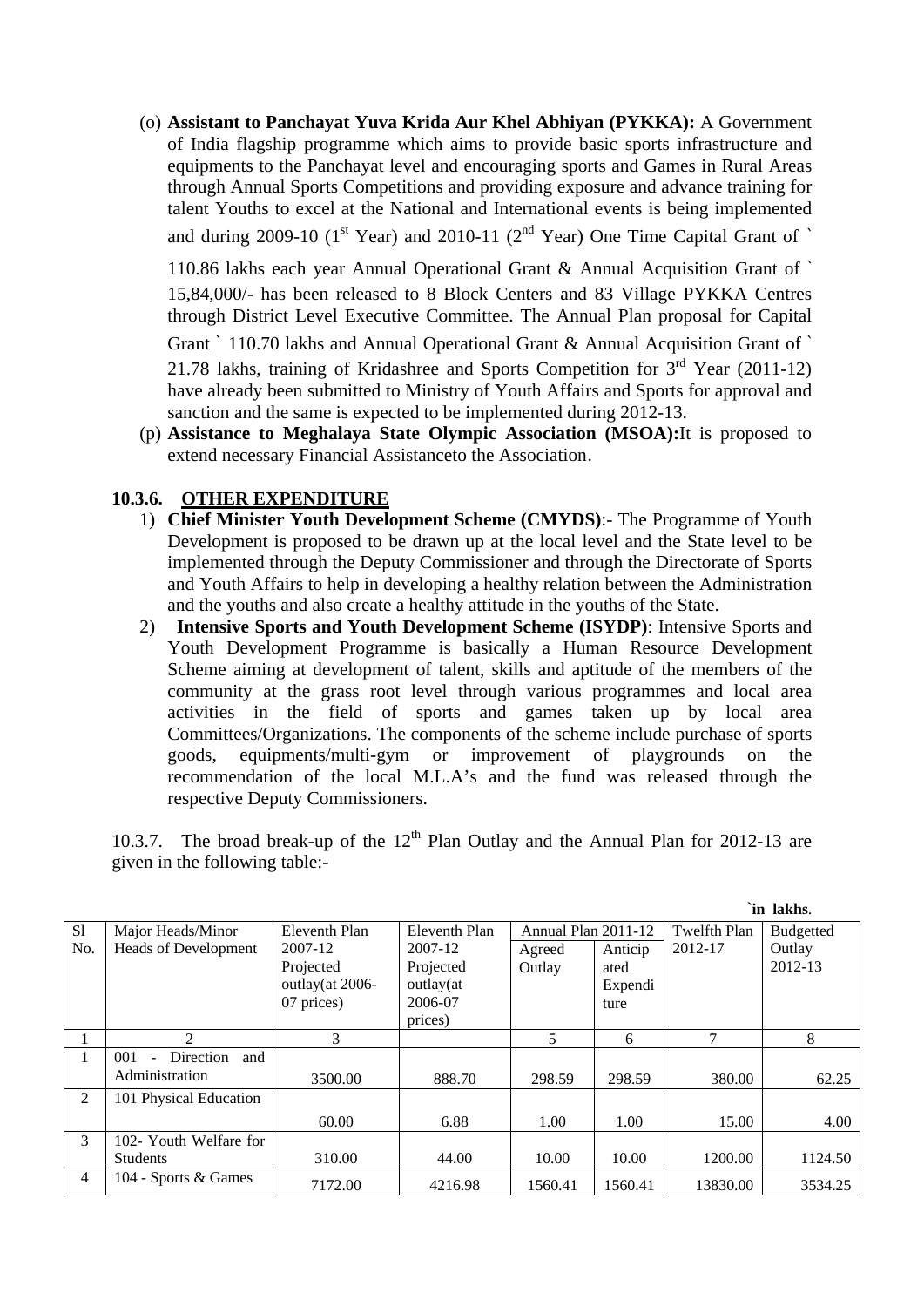| 800- Other Expenditure |          | 0.00    |         |         |          |         |
|------------------------|----------|---------|---------|---------|----------|---------|
| 01- CMYDS Schmes       | 208.00   | 120.00  | 165.00  | 165.00  | 825.00   | 200.00  |
| 02- ISYDP Programme    | 750.00   | 600.00  | 150.00  | 150.00  | 750.00   | 150.00  |
| <b>GRAND TOTAL</b>     | 12000.00 | 5876.56 | 2185.00 | 2185.00 | 17000.00 | 5075.00 |

#### **10.4 ARTS & CULTURE**

 Preservation, documentation, research, promotion, development and augmentation of Arts & Culture in the State continue to be the important objectives of the Arts & Culture Department. Emphasis is given to the encouragement of cultural activities through research activities, collection of Museums exhibits, collection of documents in Archives, protection of heritage sites of historical importance, etc. The cultural activities are also being encouraged through the newly constituted District Arts & Cultural Societies.For achieving these objectives, a separate Department of Arts & Culture was created in the year 1988 to deal exclusively with the preservation of ancient arts, culture and heritage including promotion and expansion of cultural activities.

#### **10.4.1 Eleventh Plan Achievements:**

 The Eleventh Plan approved outlay for Arts & Culture is Rs. 6000.00 lakhs and the actual expenditure during the first four years of the Eleventh Plan is Rs. 2899.32 lakhs. The approved outlay for 2011-2012 is Rs. 3425.00 lakhs and the anticipated expenditure is Rs 3670.00 lakhs. The total anticipated expenditure of the Eleventh Plan is Rs. 6569.32 lakhs.

 The achievements of Arts & Culture during the Eleventh Plan were as follows:

- All vacancies were filled up
- Construction of Auditorium at Williamnagar completed and will be inaugurated shortly. DistrictMuseum at Jowai has been inaugurated.
- Many heritage sites of the State were fenced under the protection and preservation of heritage sites schemes, like the British Cementry at Tura, fencing of Katta Bill at Nogalpara, fencing of Darga Sharif at Mahendraganj, Circuit House at Sohra, Monoliths at Nartiang, Cremation Ground of Kiang Nangbah at Jaintia hills and many others.
- Many cultural Programmes, workshops, seminars, exhibition, painting competition, stoty telling competition, quiz and debate competition for school children and prizes awarded to the winners, programme in border areas,programmes for physically challenged children, street play for Gender Equality and social evils, dance festivals, folk song, drama and festivals competitions were organized in different districts as well as in New Delhi showcasing the traditional music and dances, traditional attires, local cuisine, art and craft including painting and sculpture exhibition and performances by the local rock band.
- The artistes also participated in various programmes in different parts of the country organized in collaboration with the NEZCC under the Ministry of Culture.
- The Department also organized programmes in collaboration with other agencies where performers from abroad were invited.

Besides the above, assistance annually were provided to the following:

1. Financial assistance to the major and minor festivals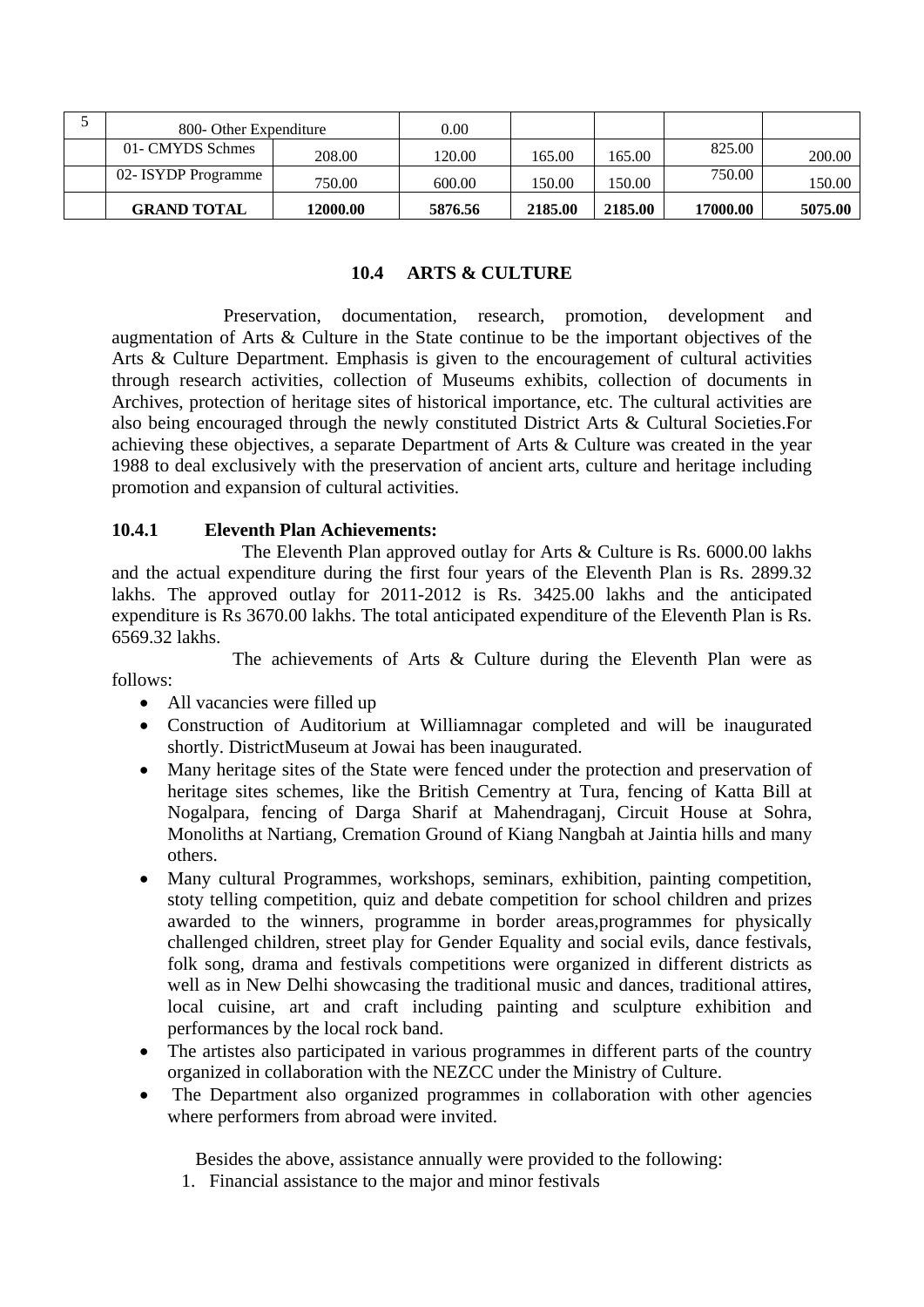- 2. Production of folk literature and artisans
- 3. Literary award to local authors.
- 4. Conduct of seminar and take up project under TRI.
- 5. Take up scheme for repair and maintenance of buildings and construction of Grade IV quarters.
- 6. Take up scheme under Heritage preservation and conservation.
- 7. Obtained funds from Central Government for construction of Museum/ Auditorium, etc.
- 8. Purchase of computer/ books.

## **10.4.3. Strategy for the Twelfth Five Year Plan**

- To extend financial support to cultural organization for organizing and observing major festivals of the State
- To provide continued support to the Non-Governmental Organizations dealing with the promotion and enrichment of indigenous folk and tribal arts and culture and vanishing art forms in the field of music, dance, drama, preservation, documentation and propagation of various traditional art forms.
- To tie up with National School of Drama, New Delhi, to train young and talented artistes in the field of acting.
- To organize talent hunt in traditional, classical and modern music in all parts of the state.
- To strengthening cultural infrastructure.
- Protection and preservation of ancient monuments, heritage sites of the State and take up excavation work of Archaeological sites.
- Improvement of library Services
- Setting up of Amphitheatres
- Setting up of MusicAcademy

**10.4.4.The proposed outlay for the Twelfth Five Year Plan (2012-2017) is Rs. 18000.00 lakhs and the Annual Plan (2012-2013) is Rs 4350.00 lakhs.** 

### **10.4.5. Scheme to be taken up during the Twelfth Five Year Plan**

**1. Direction and Administration:** The administrative set up of the Arts and Culture Department has been restructured taking into consideration of extending the activities of the department at the District level. It is proposed to create some new post in the Directorate as well as it will be necessary to create infrastructural facility.

### **2. Fine Arts Education:**

**(a) Assistance to Voluntary Cultural Organizations and Institute of Culture:** It is proposed to continue with the financial assistance to the Voluntary Cultural Organization involve in the preservation and promotion of their rich cultural heritage as well as for organizing the main festivals and ceremonies.

**(b) Promotion of Performing Arts:** The Department of Arts and Culture is imparting lesson free of cost to the willing students through the departmental Instructors in Folk song, dances and Western music.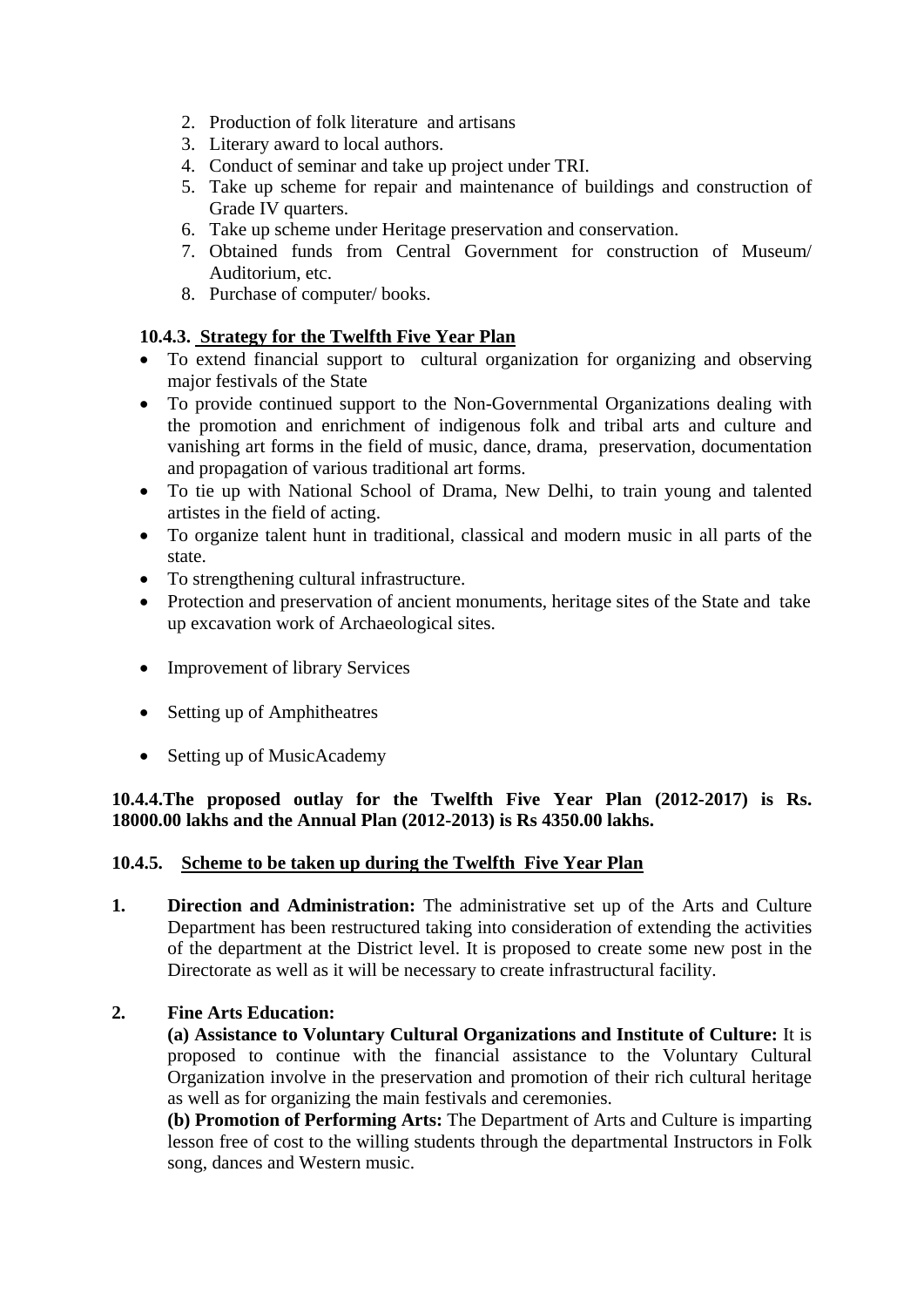**(c) Incorporation of arts and culture in formal school system:** It is proposed to incorporate the traditional dance, music and drama, etc. in the formal school system by incorporating in the school syllabus, etc. The scheme is proposed in order to inculcate the very value of traditional culture in the minds of school children.

**(d) Cultural Exchange Programme and Inter District Cultural Meet:** The traditional culture of the State needs to be exposed to the people of other States through Cultural Exchange Programmes. The department proposed to continue the above mentioned schemes .

**(e) Recognition and Musical Talent:** To take steps to organize Talent Hunt in traditional , classical and modern music in all parts of the State by organizing competition at the District and Block levels.. To build up over a period of time its own inventory of musical instruments both traditional and modern for use by its students and would gradually develop the necessary infrastructure for production and recording facilities with a view to providing appropriate facilities within the State itself.

 The State Government has taken serious note of this matter and has considered it necessary to come up with the schemes which will be implemented from the present year onwards.

#### **3. Promotion of Arts and Culture:**

**(a) Literary Award and Production of folk Literature:** The Department propose to continue to encourage the production of folk literature in local languages by means of giving awards and recognition to the authors through Financial awards.

**(b)Sahitya Akademi:** In order to promote and develop the literature in local languages and encourage other works of literary writings, the Department proposed to constitute a State Sahitya Akademi in the State.

**(c) Audio Visual documentation & folk dance recording and production of film and documentation:** In order to preserve the vanishing art forms, dance, music and folk culture, the Department proposes to continue the scheme.

**(d) Development of Traditional Folk Music:** The Department of Arts & Culture could not cover all the requirements of the people who are desirous of preserving and promoting their own respective cultures covering all the Legislative Assembly constituencies in the State. The Department desires to continue the schemes to be identified and implemented by the respective local MLA's.

The department proposed to continue the above mentioned schemes

#### **4. Archaeology And Archaeological Survey & Related Activities**:

(a) Preservation and protection of the ancient monuments, Historical sites, monoliths, etc. have been given greater emphasis in preserving the rich cultural heritage of the State. Efforts will be made to protect and preserve all the available monoliths in Khasi & Jaintia Hills districts.

The Department also propose to take up excavation work of Archaeology sites to be identified by the Department during the  $12<sup>th</sup>$  Plan.

#### **5. State Archives:**

In order to house the State Archives there is no proper accommodational facilities are yet to be constructed. The Collection of Archival materials from other States are to continue for  $12<sup>th</sup>$  Five Year Plan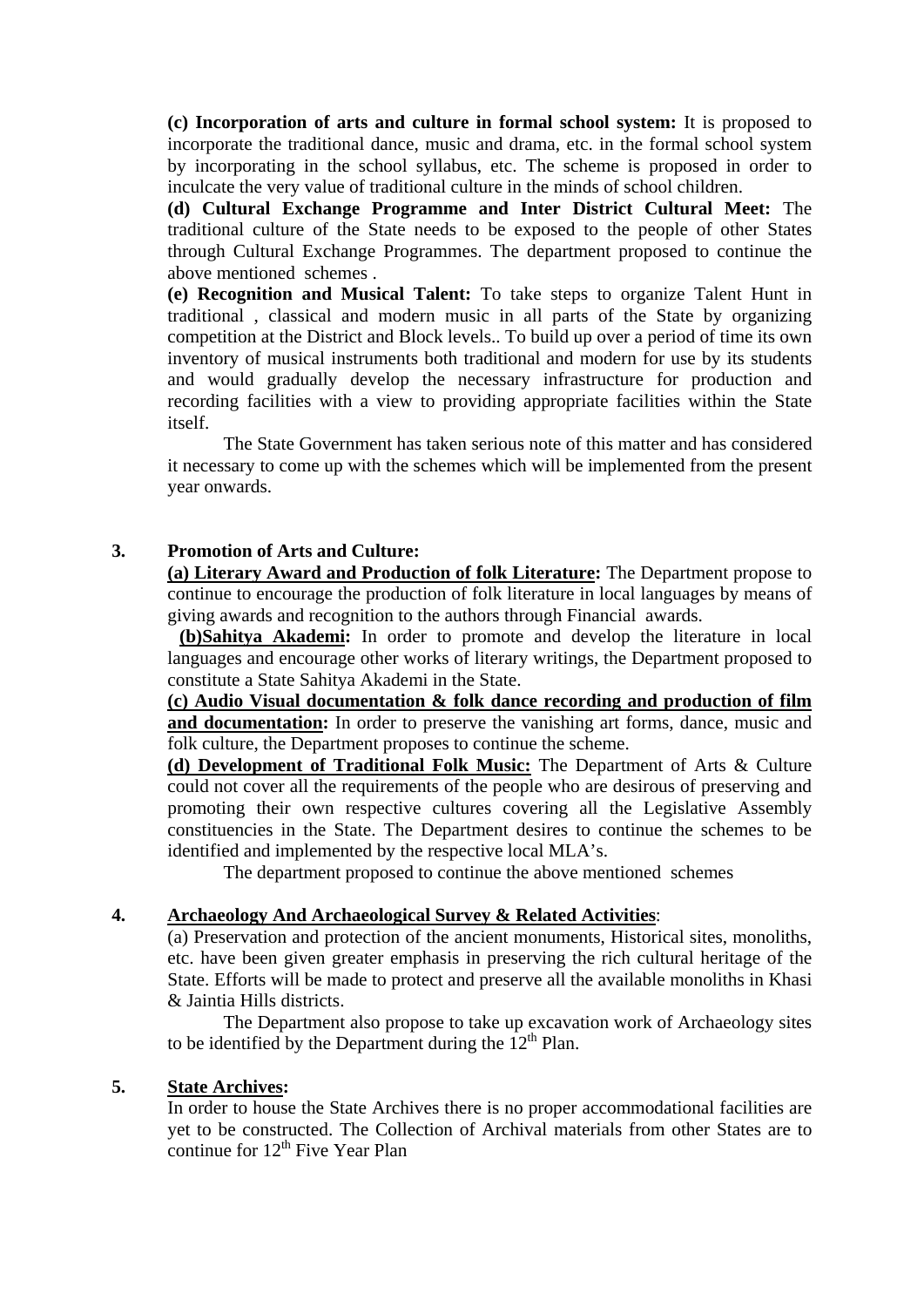The Archives branch of the Directorate of Arts &Culture, is in the process of modernization and development. The branch is presently situated in the ground floor of the State Central Library Complex, Shillong. Recently renovation works had been completed to keep the Archival Materials intact. The branch had collected Archival materials from the Assam State Archives and National Archives of India. More materials will be collected from the District of the State and other Archival Institutions. The Archives will be set up on the Scientific lines as per norms decided by the National Archives of India and International Archival Bodies.

 The branch at present has many brittle and highly acidic documents which have to be fumigated and laminated for giving them a lasting effect. The National Archives of India has been approached to supply the lamination stationeries such as (a) Cellulose Acitate Foils (b) Imported Tissue Papers to commence the work. A huge volumes of files were cleaned, separated, shifted and classified as per the subject dealt with and for collection of old and valuable manuscript and Archival materials from Assam, different Archives in India and abroad etc.

#### **6. Public Libraries:**

- **(a) District Library at Tura:** There is a need to improve and develop the existing District Library at Tura in order to meet the increasing demand of the District with more collection of books, build up infrastructural facilities, etc.
- **(b) District Library at Jowai:** The existing District Library at Jowai needs to be developed and improve with more collections of books, etc. in order to meet the demands of the people of the District
- **(c) District Library at Williamnagar:** The existing District Library at Williamnagar is being housed temporarily in a building allotted by the District Administration which could not accommodate the desired needs of the people. There is a need to construct a Library-cum-Auditorium at a plot of Land allotted by the Government for the purpose.
- **(d) District Library, Baghmara:** The existing District Library at Baghmara is being housed temporarily in a building allotted by the District Administration which could not accommodate the desired needs of the people. There is a need to construct a Library-cum-Auditorium at a plot of Land allotted by the Government for the purpose..
- **(e) District Library, Nongstoin:** The existing District Library at Nongstoin is being housed temporarily in a building allotted by the District Administration which could not accommodate the desired needs of the people. There is a need to construct a Library-cum-Auditorium at a plot of Land allotted by the Government for the purpose..
- **(f) District Library, Nongpoh:** The existing District Library at Nongpoh is being housed temporarily in a building allotted by the District Administration which could not accommodate the desired needs of the people. There is a need to construct a Library-cum-Auditorium at a plot of Land allotted by the Government for the purpose.
- **(g) State Central Library and Related activities:** There is a need to further improve the infrastructural facilities and the collection of Books in order to meet the increasing demands of the people of the State's capital. Various activities including the computerization of books and records available is underway. And further development and improvement works are still required.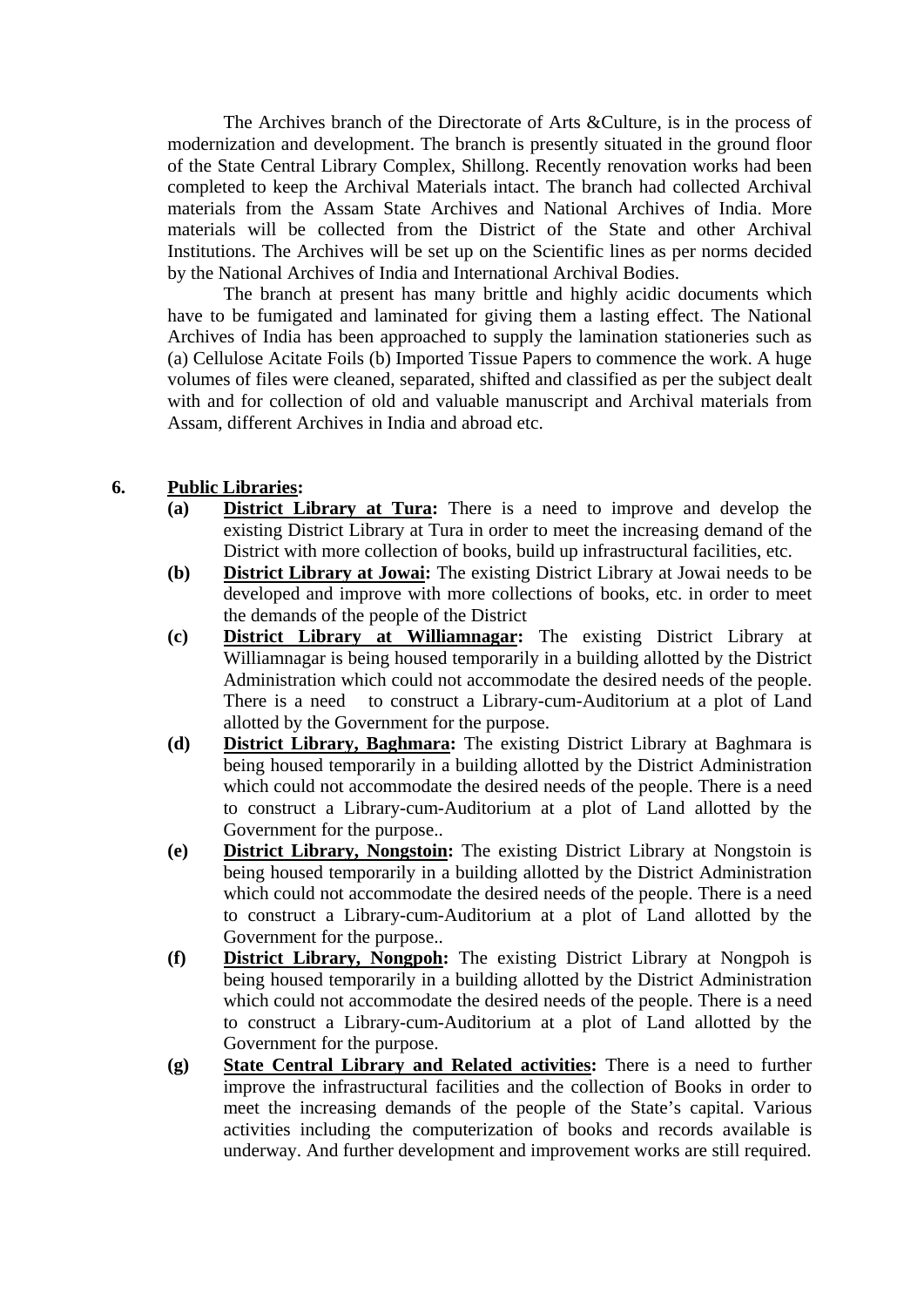**(h) District Library, Sohra :** The District Library, Sohra have been started in a temporarily house allotted for the purpose by the District Administration. It was proposed to construct a building of its own at a plot of land allotted by the Government

**7. Improvement of library services:** The Librarian will be deputed to attend training in the field of computerization of library work outside the State and experts will be invited from reputed organisations to work out plans and estimates for the purpose.

## **8. StateMuseum& Related Activities:**

- (a) The State Museum: The State Museum, Shillong with its existing three blocks for setting up of different galleries are not sufficient to meet the required demands and requirements of Museum settings. Museum activities needs to be expanded in all the District Headquarters, etc. with a view to preserve, conserve and protect the rich cultural heritage of the people for generation. The Extension of existing Museum building is ongoing .
- (b) DistrictMuseum, Tura / Jowai: The existing DistrictMuseum, Tura is being housed in an accommodation courtesy Meghalaya Board of Secondary Education, Tura consisting of three small rooms. Department have Sanctioned for Construction of Museum building of its own at a plot of land allotted by the Government for the purpose.

## **9. Anthropological Survey And Related Activities:**

There is a need to develop and promote Research activities in the State.

 Tribal Research Institute is planning to hold one seminar, one workshop, one documentation and one short term study in the State of Meghalaya. The various activities will be centred round the indigenous people of the State.

**10. Infrastructure:** The Department proposed to set up two District Auditorium in the State, at Nongstoin and at Baghmara and one Auditorium at Mawlynnong, being the centre of tourist attraction in the State.

**11. Setting up of MusicAcademy:** MusicAcademy is proposed to be set up at Mawdiangdiang, Shillong. An additional sum of Rs.27.60 crore during the  $12<sup>th</sup>$  Plan is required to build up the infrastructure such as Construction of building, classrooms, seminars rooms, studio, hostel for boys  $\&$  girls, staff quarter  $\&$  faculty quarters and purchase of musical instruments, pay and salary for the faculty members, etc.

**12.** Setting up of Amphitheatres: During the  $12<sup>th</sup>$  Plan, the department requires to set up Amphitheatres in the four remaining Districts to the tune of Rs. 8.00 crore. Construction of Amphitheatres at Nongstoin @ Rs.2.00 crore during 2012-13.

# **13. Other Expenditures And Related Activities:**

**(a) Historical and Antiquarian Studies:** The Historical and Antiquarian Branch of the Department is to collect, preserve, compile, transcribe, translate and publish historical records and treatises. To compile the bibliography of the State History, descriptive list of historical relics and curious, history of the Towns and other historical places. Monograph of tribes and sub-tribes of the State, accounts of foreign travelers flora and fauna, description of costumes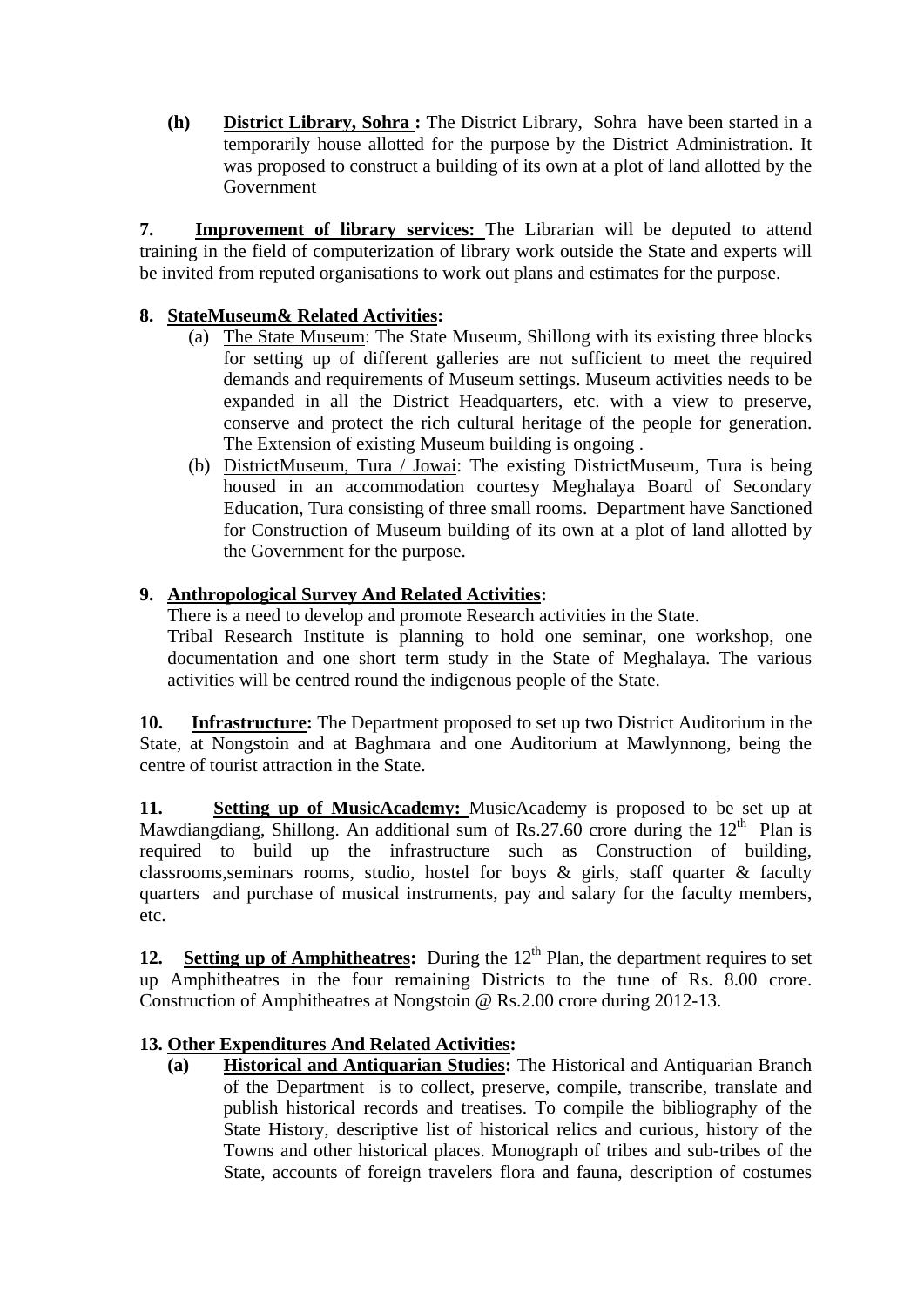and jewelries of the State, collection of records relating to cement factory, records of various Christian Mission in the State and National Register of private records. To collection the ancient documents and manuscripts, chronicles, ballads, folk tales, folk songs, traditional songs, etc.

- **(b) District Gazetteers:** The writing of District Gazetteer have been completed but there is a need to start a State Gazetteer .
- **(c) Maintenance & Repairs:**Office establishments requires emergency minor repairs and maintenance which could not be undertaken by the PWD and other technical institutions for want of time, etc.
- **(d) Intensive Arts & Culture Development Programme:** The Department of Arts and Culture could not cover up all the requirements of the people who are desirous of preserving and promoting their own respective traditional cultures covering all the Legislative Assembly constituencies in the State. The Department desires to continue the scheme to be identified and implemented by the respective local MLAs .
- **(e) RabindranathTagoreArtGallery:** The Department of Arts & Culture desires to continue to cherish the memory of the great poet and paintings of Rabindranath Tagore in the complex.
- **(f) Living heritage:** The Department desires to continue to encourage and promote the exponent of Traditional Art forms by giving financial assistance to Artists and Artisans.
- **(g) 13th Commission Award:** The Development & Protection of Heritage site in the State has been provided by the 13<sup>th</sup> Finance Commission Award. The above proposed activities of the Department of Arts & Culture hope to expand the development and create infrastructural facilities in the State with a view to preserve, protect, promote and conserve the rich traditional culture of the people of the State.

The Plan outlay proposed for the  $12<sup>th</sup>$  Plan is Rs. 4200.00 lakhs. The Plan Outlay for 2012-13 is Rs.792.00 lakh which includes an amount of Rs. 625.00 lakh under  $13<sup>th</sup>$  Finance Commission Award.

### **14. State Cultural Complex:**

(a) The construction of State Cultural Complex at Brooksite, Rilbong in an emergency basis have necessitated in view of the existing Central Library Auditorium and other related halls are being utilized for Meghalaya Legislative Assembly. The growing public demands for exhibiting their talents, traditional shows and other cultural activities could not be held for want of space and other accomodational needs. The rich traditional culture of the people of the State in dance, music, drama, etc. needs to be preserved and promote which can be done through public shows and practice and teachings, etc.

The construction of Auditorium being the First phase of works have been completed and now being used to house the Meghalaya State Assembly temporarily. But there is a need to start immediately the Second Phase of works .

# **15. Centrally Sponsored Schemes:**

 The Department of Arts and Culture have not been able to get any financial assistance except for StateMuseum activities and the MPCC Scheme for Williamnagar.

**(a) State Archives:** The existing State Archives needs to be developed and required infrastructural facilities be created.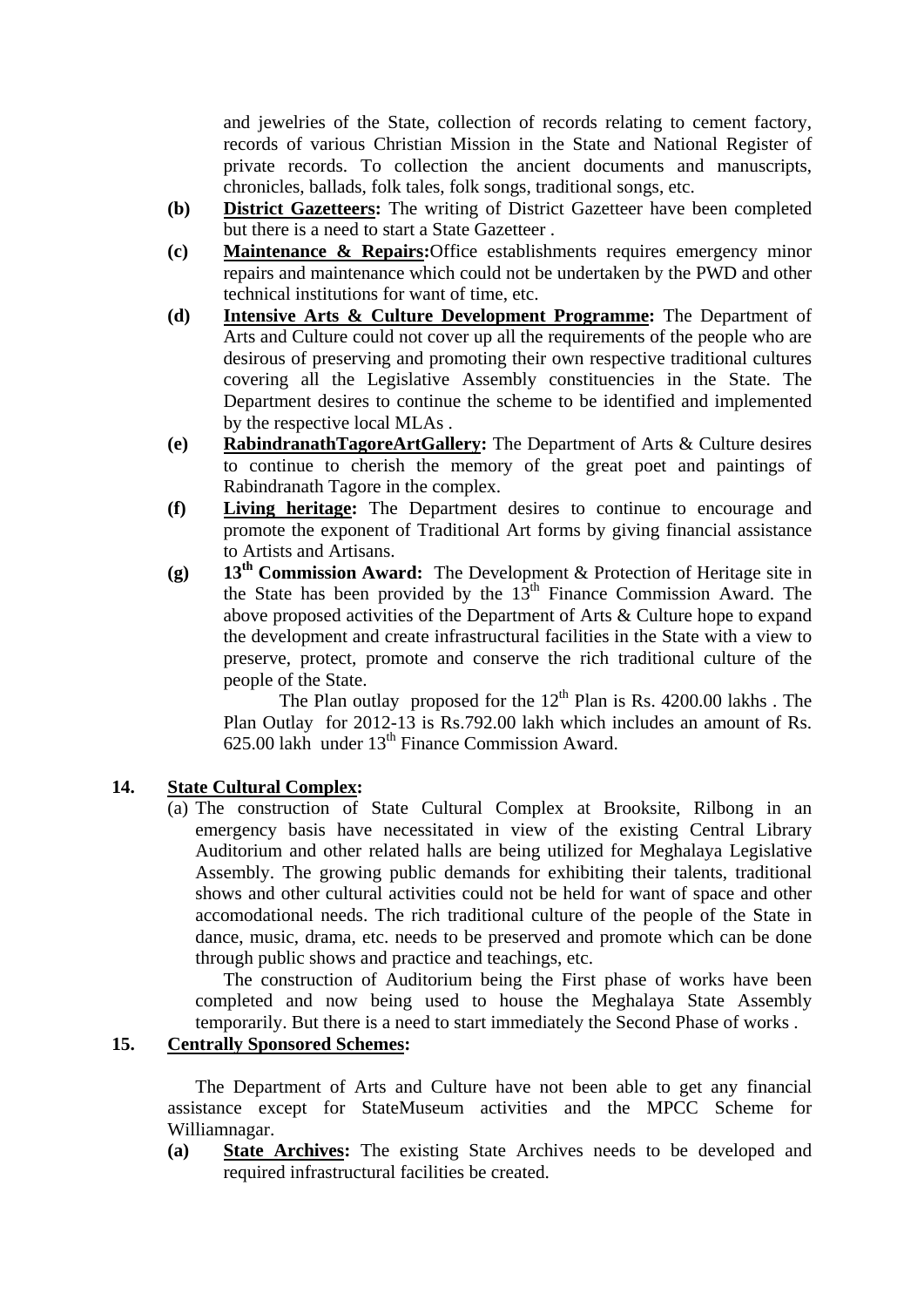- (c) **Library Services :** The District Libraries of Williamnagar, Nongstoin, Nongpoh, Baghmara Jowai and Sohra, do not have a proper accommodation of its own. It is proposed to construct District Library-cum-Auditorium under MPCC Schemes and NLCPR, etc.
- (d) **State / DistrictMuseums:** The State Museum, Shillong with its existing three blocks for setting up of different galleries are not sufficient to meet the required demands and requirements of Museum settings.

10.4.6. The Broad Schematic break up of  $12<sup>th</sup>$  Plan outlay 2012-17 and the Annual Plan 2012-13 are as follows :-

|                                                                             |                                                   |                                     |                              |                                   |                                | in lakhs                             |
|-----------------------------------------------------------------------------|---------------------------------------------------|-------------------------------------|------------------------------|-----------------------------------|--------------------------------|--------------------------------------|
| Major Heads /<br><b>Minor Heads of</b>                                      | <b>Eleventh Plan</b><br>$2007 -$<br>2012Projected | <b>Actual</b><br><b>Expenditure</b> | <b>Annual Plan 2011-2012</b> |                                   | <b>Twelfth Plan</b><br>2012-17 | <b>Budgeted</b><br>Outlay<br>2012-13 |
| <b>Development</b>                                                          | <b>Outlay of</b><br>2006-2007<br>prices           | 2007-08 to<br>$2010 - 2011$         | <b>Agreed</b><br>Outlay      | Anticipated<br><b>Expenditure</b> |                                |                                      |
| 1                                                                           | $\mathbf{2}$                                      | $\overline{\mathbf{3}}$             | $\overline{\mathbf{4}}$      | $\overline{5}$                    | 6                              | 7                                    |
| 001 - Direction and<br>Administration                                       | 647.40                                            | 203.75                              | 48.65                        | 48.65                             | 570.00                         | 18.60                                |
| 101 - Fine Arts<br>Education                                                | 540.60                                            | 91.45                               | 473.50                       | 473.50                            | 2950.00                        | 1287.60                              |
| 102 - Promotion of<br>Arts & Culture                                        | 1265.20                                           | 701.84                              | 174.55                       | 419.55                            | 7660.00                        | 2005.15                              |
| 103 - Archaeology<br>and Archaeological<br>Survey                           | 284.80                                            | 87.86                               | 13.50                        | 13.50                             | 420.00                         | 2.30                                 |
| 104 - Archives                                                              | 284.20                                            | 49.72                               | 10.70                        | 10.70                             | 380.00                         | 1.10                                 |
| 105 - Public<br>Libraries                                                   | 641.40                                            | 267.87                              | 88.10                        | 88.10                             | 1220.00                        | 32.15                                |
| 107 - Museum                                                                | 455.60                                            | 221.50                              | 42.80                        | 42.80                             | 415.00                         | 15.10                                |
| $108 -$<br>Anthropological<br>Survey                                        | 270.20                                            | 11.25                               | 3.60                         | 3.60                              | 115.00                         | 2.20                                 |
| 800 - Other<br>Expenditure                                                  | 1310.50                                           | 944.08                              | 779.60                       | 779.60                            | 3770.00                        | 935.80                               |
| <b>State Cultural</b><br>Complex, Shillong<br>under PWD<br>(Capital Outlay) | 300.00                                            | 170.00                              | 90.00                        | 90.00                             | 500.00                         | 50.00                                |
| <b>Special Assistance</b><br>Schemes (SPA)                                  |                                                   | 150.00                              |                              |                                   |                                |                                      |
| <b>Special Central</b><br>Assistance (SCA)                                  |                                                   |                                     | 1700.00                      | 1700.00                           |                                |                                      |
| <b>Total</b>                                                                | 6000.00                                           | 2899.32                             | 3425.00                      | 3670.00                           | 18000.00                       | 4350.00                              |

#### **10.5. MEDICAL AND PUBLIC HEALTH**

**10.5.1** The programme of the Department aims at a rapid transition and transformation in which efficient health systems will improve quality of life well being of the people and reduce burden of diseases which in turn will increase economic productivity and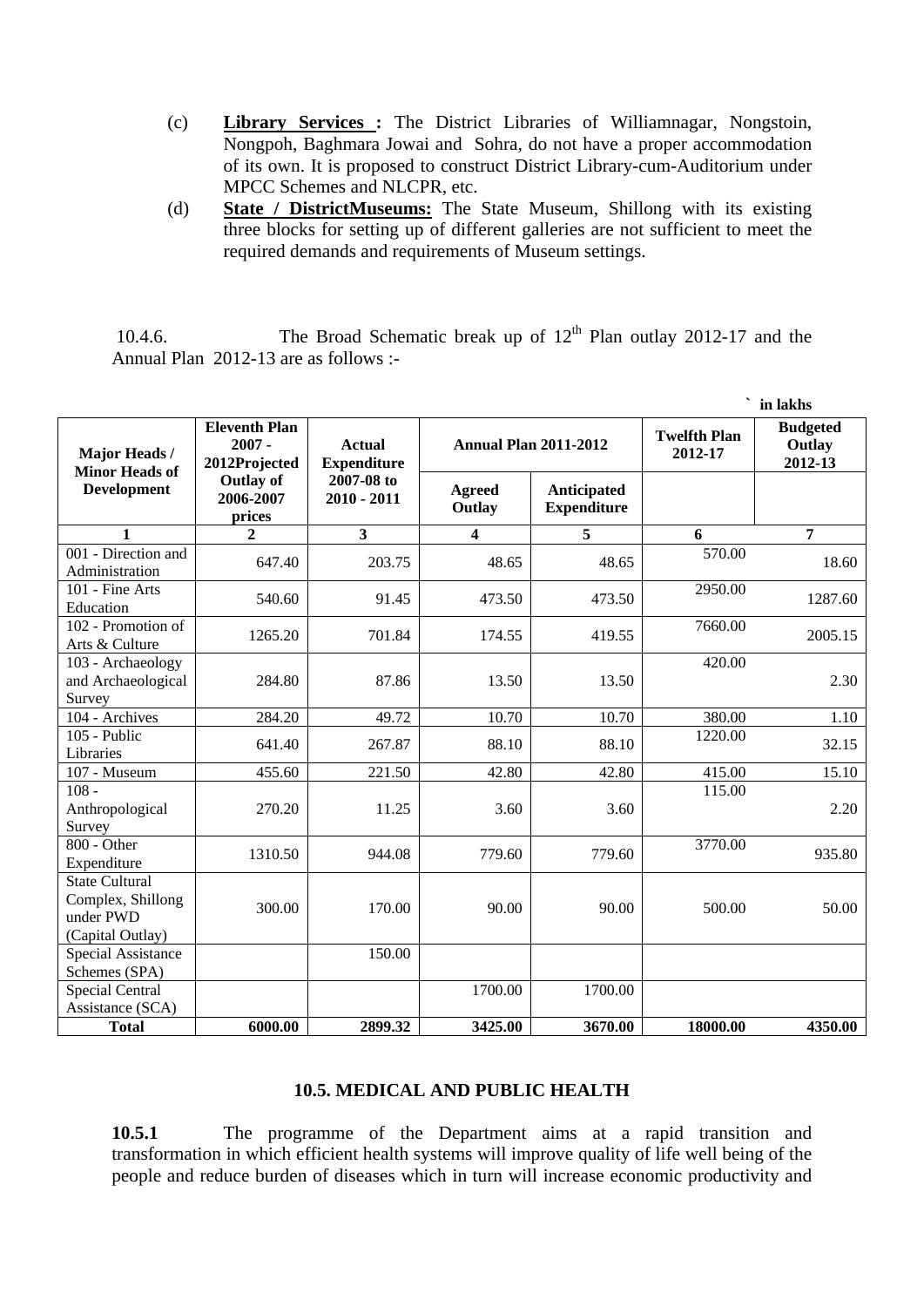growth. This will be achieved through (i) various health programme and parameters under NRHM (ii) Strengthen Public health infrastructure (iii) Improve professionalisation of health service delivery (iv) Improve convergence of health related activities of various sectors of Government (v) Increase Public Private Partnership (vi) Improve monitoring accountability and transparency of the system (vii) Popularization of alternative medicine systems like AYUSH and (viii) Ensuring access to essential drugs in public health system.

**10.5.2** Against the projected Eleventh Plan (2007-12) outlay of **`.63381.00 lakh** for Health sector which include Rural Health Component of `.31946.00 lakh and `.8000.00 lakh under National Rural Health Mission, the actual expenditure during the first four years of the Plan was **`.14036.68 lakh**. The approved outlay for Annual Plan 2011-12 is **`.17300.00** lakh which include  $\cdot$  325.00 lakh for DHS (Research),  $\cdot$  1000.00 lakhs under SCA for upgradation of Health infrastructure including MobileHospitals and `.2500.00 lakh as State Share for NRHM & EMRI. The anticipated expenditure is **`.16800.00** lakh.

## **10.5.3 Achievements during the 11th Five Year Plan.**

The Health Sector in the State has undergone a massive improvement during the  $11<sup>th</sup>$  Five Year Plan. Not only there has been improvement in infrastructure, there has been upwardly change in manpower fortification as well as quality improvement. The bed strength of Shillong Civil Hospital has been increased from 400 to 600, the number of hospitals has been increased from 9 to 11 with the functionalisation of the 70 bedded Maternity Hospital at Tura and the 100 bedded hospital at Mairang and Nongstoin. The 6 bedded ICU at GaneshDasHospital is now made functional. Similarly the No. of CHC's have been increased from 27 to 29 and the No. of PHC's have been increased from 104 to 108. The No. of Sub-Centers have been increased from 404 to 408. Even this is not sufficient since the State has difficult terrains, it is not possible for every Sub-Centre to cover all the villages in the hinterland. There is an acute need to construct more Health Care Units in the State in order to reach the rural population which is pronounced scheme of the Government of India.

A target of the  $11<sup>th</sup>$  Plan was to bring down the Infant Mortality Rate from 54 to 26. The following steps were taken to achieve this.

- 1. Institutional Deliveries or Home Deliveries by Skilled Birth Attendants.
- 2. Implementation of Janam Shishu Suraksha Karyakram (J.S.S.K.) where expectant mothers were given fee delivery including Caesarean Surgery, free drugs, free diet, free diagnostics and free transport.
- 3. Improvement of Immunization for pregnant mothers as well as the fully immunized children. Another target of the 11<sup>th</sup> Plan was to reduce the Maternal Mortality Rate from 450 to 100 per thousand births. The State Government has taken the following steps:
- 4. Accredited Social Health Activists (A.S.H.As) are being placed in every village to identify pregnant mothers for registration and check-ups.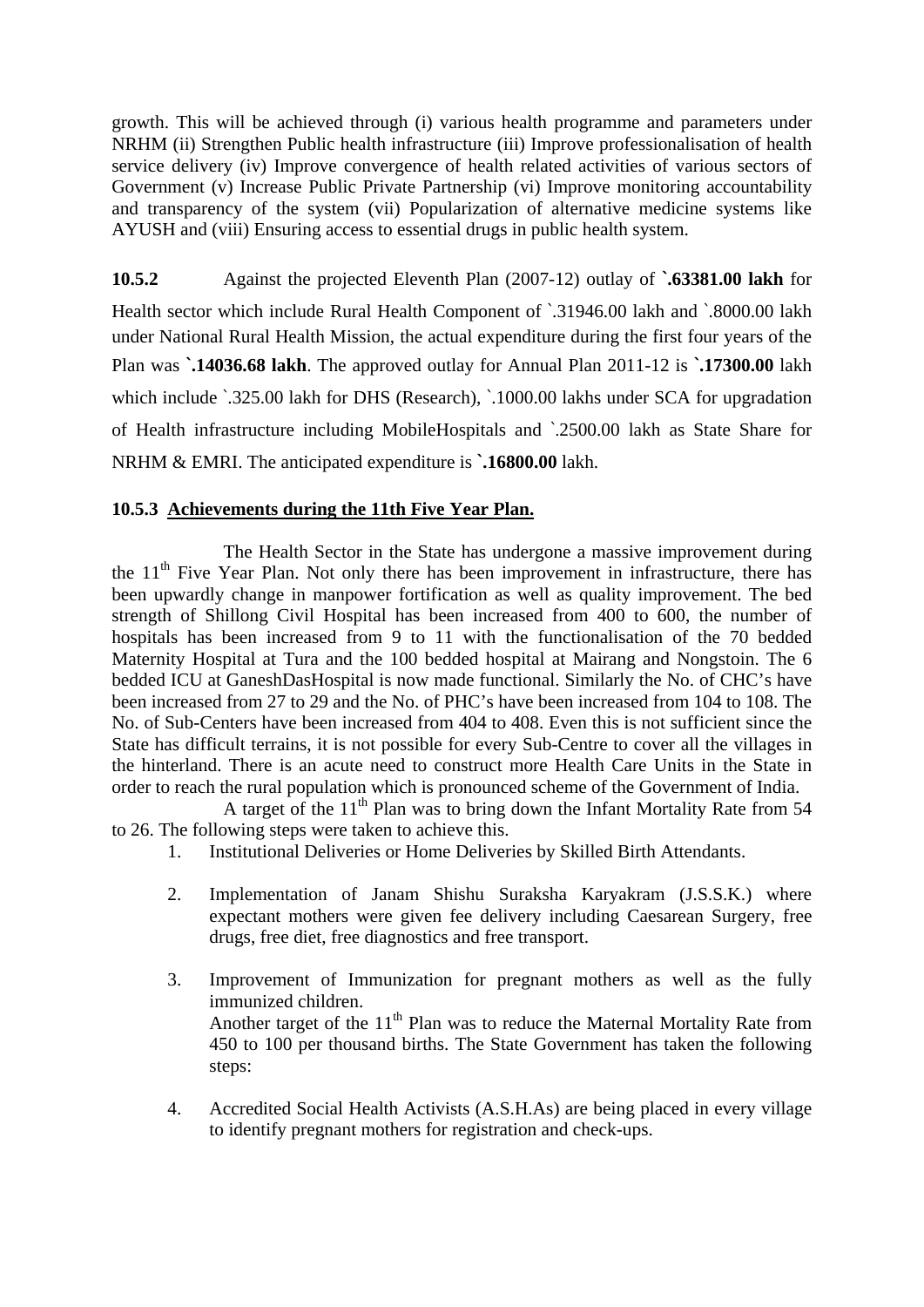- 5. Skill Birth Attendant training for Staff Nurse and ANMs have been conducted for safe deliveries at home.
- 6. The institutional deliveries have improved to 49%.
- 7. The number of maternal death reported have decrease from 231 in 2009-10 to 152.
- 8. J.S.Y Incentive is given to mothers for Home and Institutional deliveries.
- 9. J.S.S.K. is being implemented to ensure zero expense for the mother during delivery.
- 10. The Village Health Nutrition Day is being held in Anganwadi Centres in collaboration with I.C.D.S.
- 11. Maternal Death Review has started in the State in 2011 to identity the gaps for corrective actions.

 With the aim to bring down the Total Fertility Rate from 4.6 to 2.6, training of Medical Officers, staff nurses and ANMs on the different methods of family planning have been taken up. Incentives are also given to Family Planning acceptors since 2009.

 To bring up the sex ratio (0-6 years) from 973 to 981, the PC-PNDT Act is implemented. All ultrasounds machines operated in the State are registered.

 The sex ratio (0-6 years) in the State has improved from 973 in 2001 to 986 in 2011.

 In order to bring down anaemia among women between the age group of 15 years to 49 years, the government is distributing iron and folic acid tablets to mothers during pregnancy and in the post natal period. Adolescent girls are also being given IFA tablets.

# **10.5.4 The proposed outlay for the Twelfth Five Year Plan is `.196000.00 lakh and the Annual Plan 2012-13 budgetted allocation for the Annual Plan 2012-12 is `. 19000.00 lakh**.

 It is paramount to improve the Health care system throughout the country. Special emphasis has been laid by the Prime Minister to improve the system during the  $12<sup>th</sup>$ Five Year Plan and reach the services to the underserved and under privileged segments of the population. For the purpose overall improvement in the improvement of the total infrastructure is necessary. This include establishment of new hospitals in the remote area and meaning them with adequate staff of various categories. This will require addition of proper diagnostic as well as curative facilities.

The state has a population of more than 30 million people and a large part of it live below poverty line. Hence it is essential to serve them with free medicines. Even if any charges are to believed it has to be minimal which is merely to run maintenance cost of the equipments concerned. The entire cost management has to be on profit no less basis. The only point to be noted in this regard is that the loan component against the scheme supported from outside the state government has to be liquidated.

For the purpose the Department will need to approach in a step by step manner during the  $12<sup>th</sup>$  Five Year Plan, it is proposed to set up one 100 bedded hospital at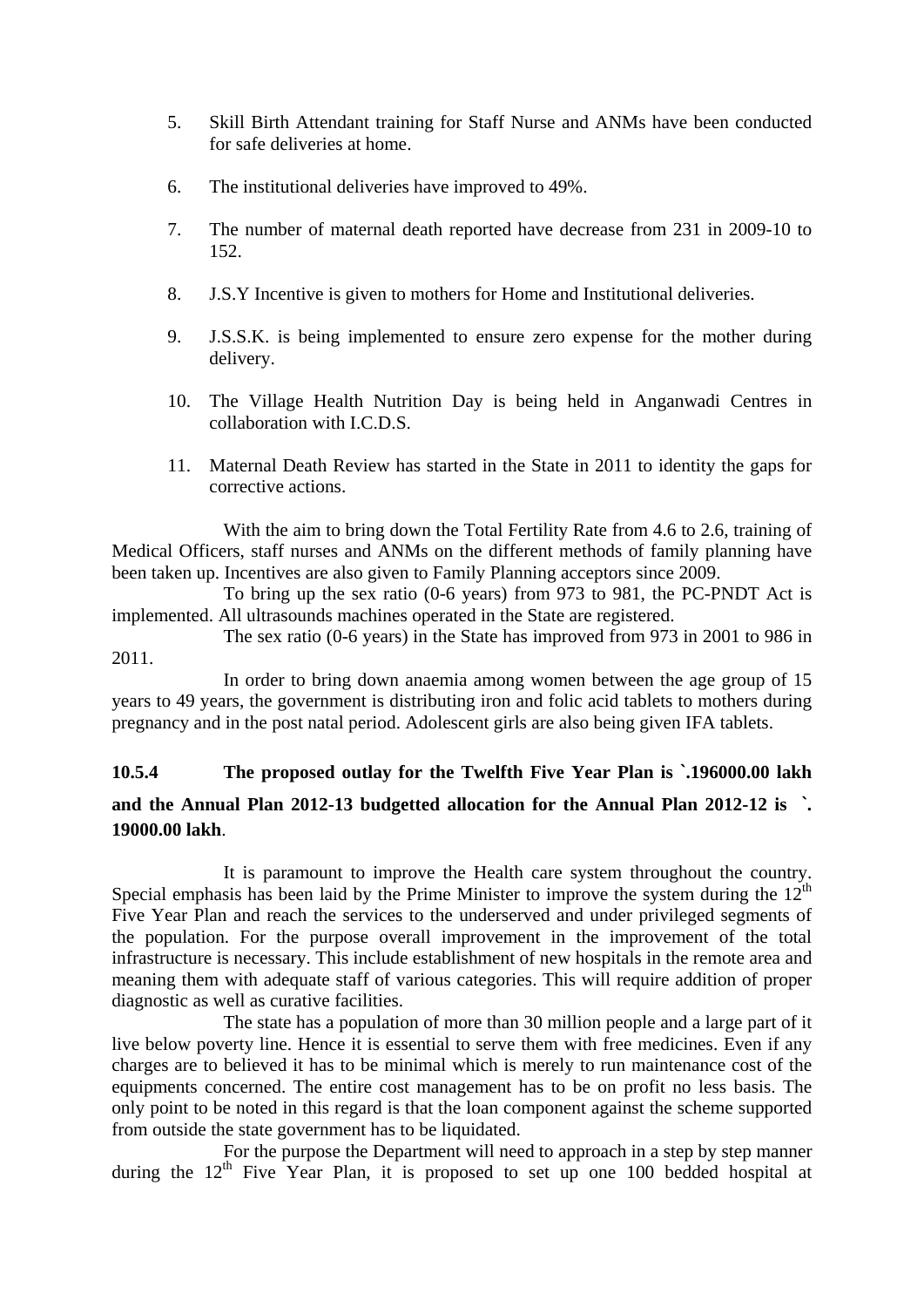Mawkyrwat, upgradation of Ampati CHC to 100 bedded hospital. It is also proposed to set up additional 5 CHC's, 5 PHC's and 10 Sub-Centers during the  $12<sup>th</sup>$  Five years Plan.

 As against requirement of minimum 460 Specialist Doctors to man the Hospitals, CHC's and PHC's, the Department is having a strength of only 130 Specialist Doctors. A Special effort has to be made during the plan period to minimize the gap if not completely fill up.

The state has 7(seven) Administrative Districts, 8 (eight) Sub Divisions, 1 (one) Administrative Unit and 399 (thirty nine) Development Blocks. For Health sector administration, there are 7 (seven) district setup. The other hierarchy for health care and administration is linked to Hospitals, Community Health Centres (CHCs), Public Health Centres (PHCs), Dispensaries, Sub Centres (SCs).

Meghalaya is a State with vary topographical features and climatic condition and exhibits varied diseases which are both endemic and recurring in nature, like Malaria, Cholera and Dysentery and other common diseases like Tuberculosis, Leprosy, Visual impairment, Cancer, AIDS etc. However in spite of several constraints the overall Health Care activities being undertaken in the State are satisfactory and have improved considerably.

The following are the schemes proposed to be continued/ taken up during the Twelfth Plan (2012-2017):

#### **10.5.5 National Rural Health Mission (NRHM):-**

 The NRHM was launched in April 2005 in the State with a view to bring about marked improvement in the health System and health Status of the people. The Mission seeks to provide universal access to equitable, affordable and quality health care to the people and especially the poor and vulnerable section of the community residing in the rural areas through out the country. The State and the District Health Mission and Societies are constituted for effective implementation of the goals of the Mission.

#### (a) **Components of NRHM**:-

The National Rural Health Mission seeks to adopt a sector wide approach and subsumes key national programme, such as RCH-II Programme, the National disease Control Programme and Integrated Diseases Surveillance. Reproductive and Child Health Programme II, (RCH-II), Various initiatives under NRHM Universal Immunization Programme (UIP) National disease Control Programmes and The Intersectoral convergences are 5 important parts of the efforts

#### (b) **Physical targets under NRHM**:-

 In line with the goals of the Mission the State expects the outcome of NRHM by 2012 will be as follows:-

- a. **Infant Mortality Rate (IMR)** to be reduced to **30/1000** live births.
- b. **Maternity Mortality Rate (MMR)** to be reduced to **100/ 100000.**
- c. **Total Fertility Rate (TFR)** to be brought to **2.1.**
- d. **Malaria mortality reduction** rate **50%** up-to
- e. **Cataract Operation**: increasing to **1000** cases per year
- f. **Leprosy prevalence rate**: to be brought to less than **1/10.000**.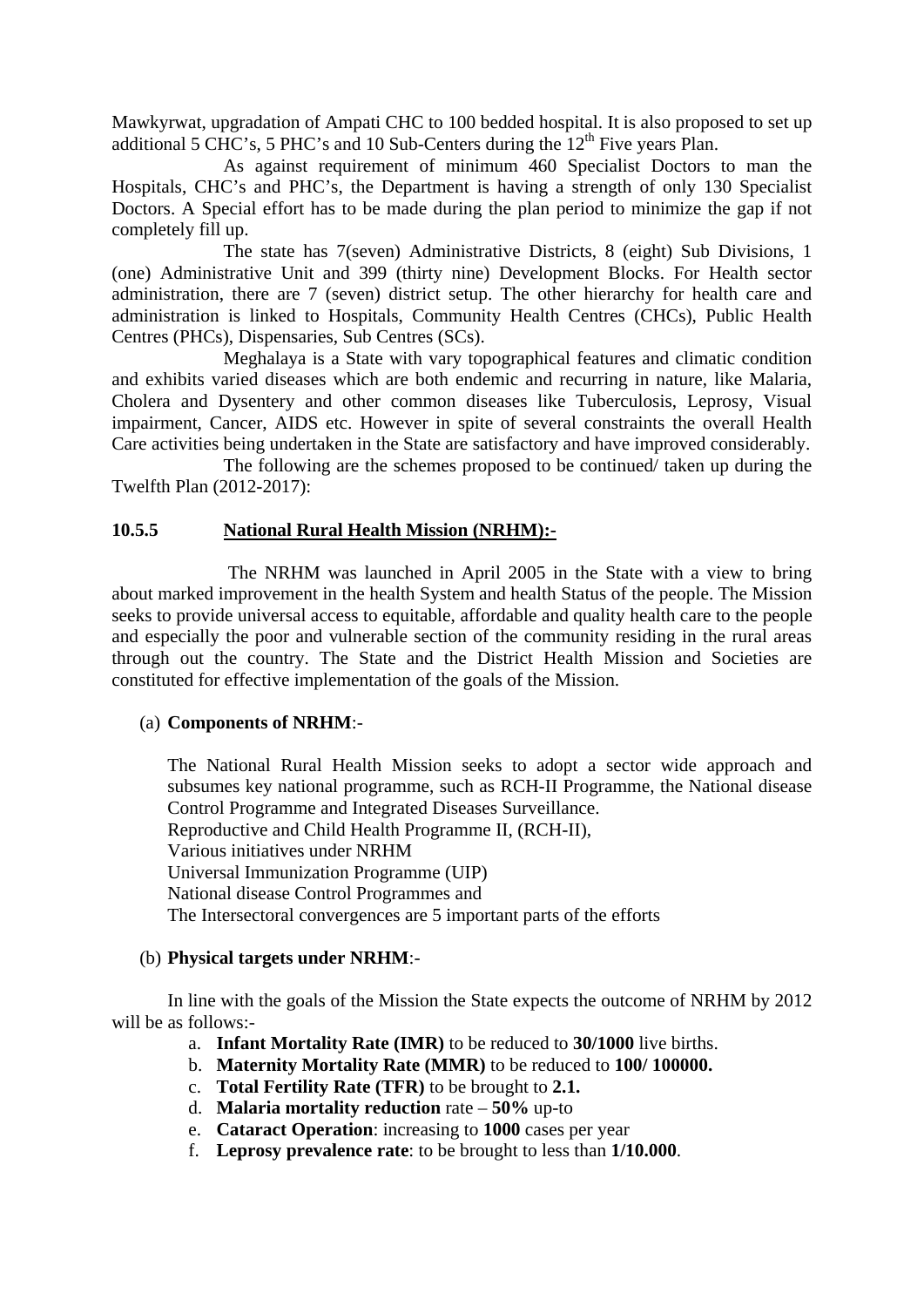- g. **Tuberculosis DOTS Services**: from the current rate of **1.8/ 10,000, 85%** cure rate to be maintained through the entire Mission period.
- h. **34 Community Health Centres** to be upgraded to **Indian Public Health Standards.**
- i. **Utilisation of First Referral Units** to be increased from **less than 20% to 75%.**
- j. Link Workers **(ASHA)** will be engaged in all the Villages of the State (5438 ASHAs in place against a total of 6180 is required):

#### **10.5.6 Infrastructure:-**

#### **A. Medical Institutions**:-

- At present, the Department has 11 Hospitals, 29 CHCs, 108 PHCs and 408 Sub-Centres. The strategy of the Department during the Plan period is to upgrade the existing Hospitals by providing more beds and facilities with a view to improve patient – to bed ratio. It will also focus on upgradation of CHCs to Hospitals on case to case basis. Simultaneously, the Department will also set up new CHCs, PHCs and Sub-Centres to cover more population of the State as per the norms.
- The Department would achieve the goal to set up additional 5 CHCs, 5 PHCs and 10 Sub-Centres during the Plan period.
- Construction of Warehouses at all the District Head Quarters would be initiated.
- Female Health Workers Training Institutes at Shillong and Rongkhon will be upgraded.
- Blood Bank Unit at all District Hospitals with 24 hours delivery services would be set up.
- Setting-up of Medical Colleges at Shillong & Tura is under process.

### **B. Manpower:-**

 The Department is at present having a strength of 130 Specialist Doctors, 519 General Doctors, 51 Dental Surgeons, 1517 Nurses, 1000 Multipurpose Health Workers and 579 Para-Medical Staff.

 Keeping in view the resources available and the assessment to equip both Hospital and CHCs with specialized manpower including Nurses and Para-Medical staff, the Department would provide these Institutions with the following:-

> Specialists to man Hospitals and CHCs, Medical Officers to man Hospitals, CHCs, PHCs, Nurses for Hospitals, CHCs, PHCs and Sub-Centres, Multipurpose Health Workers. Para-Medical Staff etc.

These would be done either by outsourcing/reworking from NGOs and in PPP mode.

#### **10.5.7 Maternal And Child Health & Family Welfare Programmes:-**

 MCH & FW Programme is taking a shift from normative to a need-based Client oriented programme with twin objectives of (i) Maternal and Child Health and (ii) Family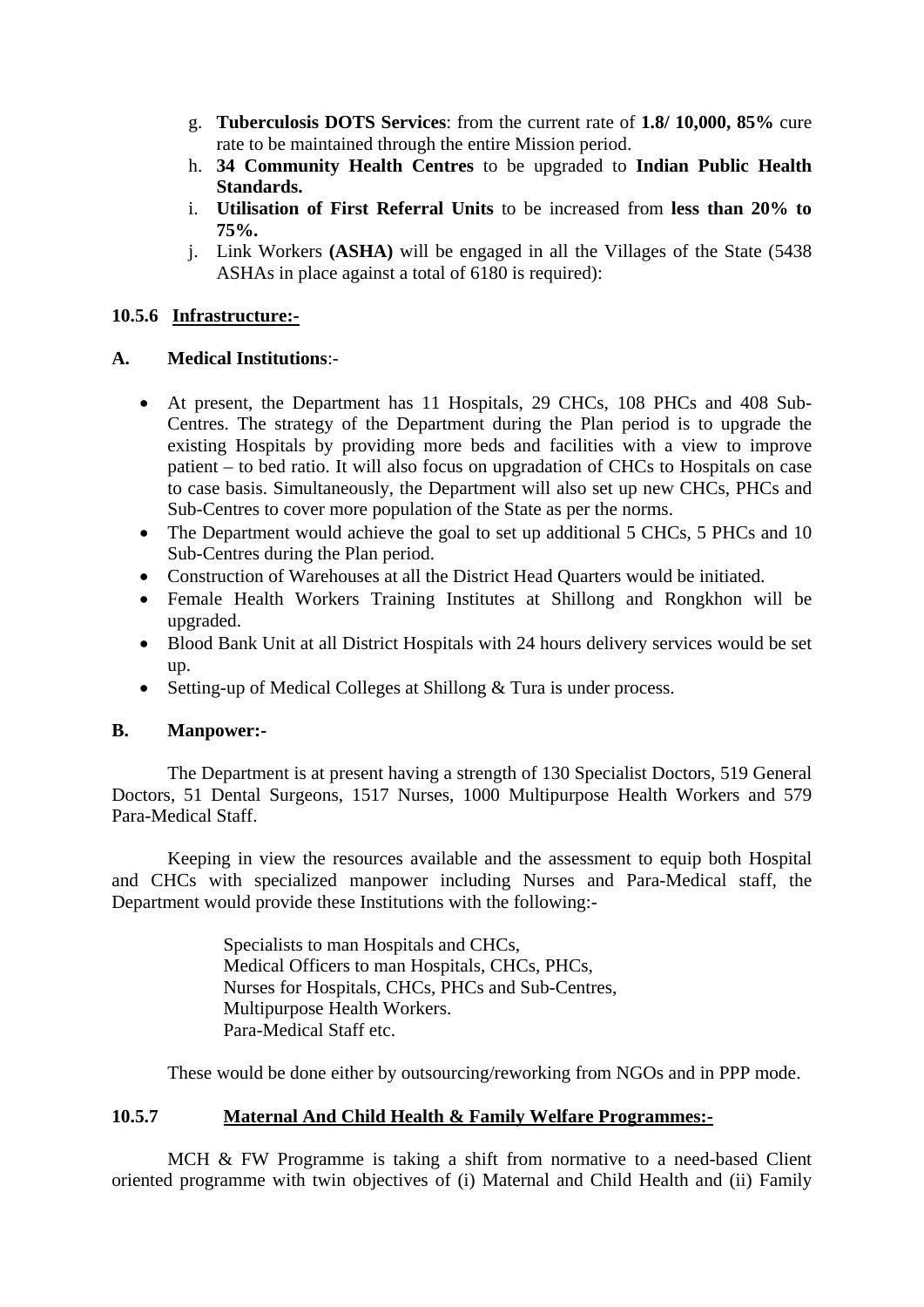Welfare Programme on then one hand to seek stabilization of population in the shortest time and on the other hand to seek improvement in the reproductive and child health status. To meet these objectives, a number if interventions are being attempted through various programmes including NRHM. Some of the main intervention under MCHB & FW Programme are (i) Reproductive and Child Health Programme (under NRHM) (ii) Training activities taken by Health & Family Welfare Training Center, Shillong is an ongoing activity conducted in all the seven District of the State (iii) Civil Registration System of Births and Deaths and Vital Statistics (iv) Iodine deficiency Disorder (IDD) Control Programme (v) Universal Polio Immunization Programme (UPIP).

### **10.5.8 Monitoring, Accountability And Transparency**:-

 Monitoring is done at various levels. Regular audit is done by the Accountant General and by the Chartered Accountants. It is proposed to improve monitoring by use of Information Technology and increased performance based accountability by decentralization and improving monitoring through concurrent sample surveys, social audit and institutionalizing community management at all levels through the committees in the Sub-Center, PHC, CHC and Hospital levels.

#### **10.5.9 Popularisation Of Alternative Medicine System Like Ayush:-**

- AYUSH will be established as a institution in all DistrictHospitals and CHCs.
- Medicines and treatment as a supporting base will be provided to supplement other treatment.
- All CHCs and Hospitals will be provided with at least 1 (one) Ayurvedic/ Homoeopathic Physician.

#### **10.5.10 Access to Essential Drugs:-**

- All DistrictHospitals, CHCs and PHCs will support the need of common ailments with essential drugs.
- Essential drugs will be provided through these Medical Institutions free of cost. The budget provision will be doubled for this purpose.

#### **10.5.11 Promotion/ Modernisation of Traditional Medicines**:-

 A new scheme for promotion/ modernisation of traditional medicines which is assessable and efficacious for maintenance of public health and also provides opportunities for livelihood, trade for its practitioners as well as conservation of bio-diversity.

#### **10.5.12 Centrally Sponsored Schemes:-**

 The National Programmes on control of Communicable Diseases will also be continued during the  $12<sup>th</sup>$  Plan period, where special attention will be given to control of Malaria and Tuberculosis diseases to reduce the menace of the diseases.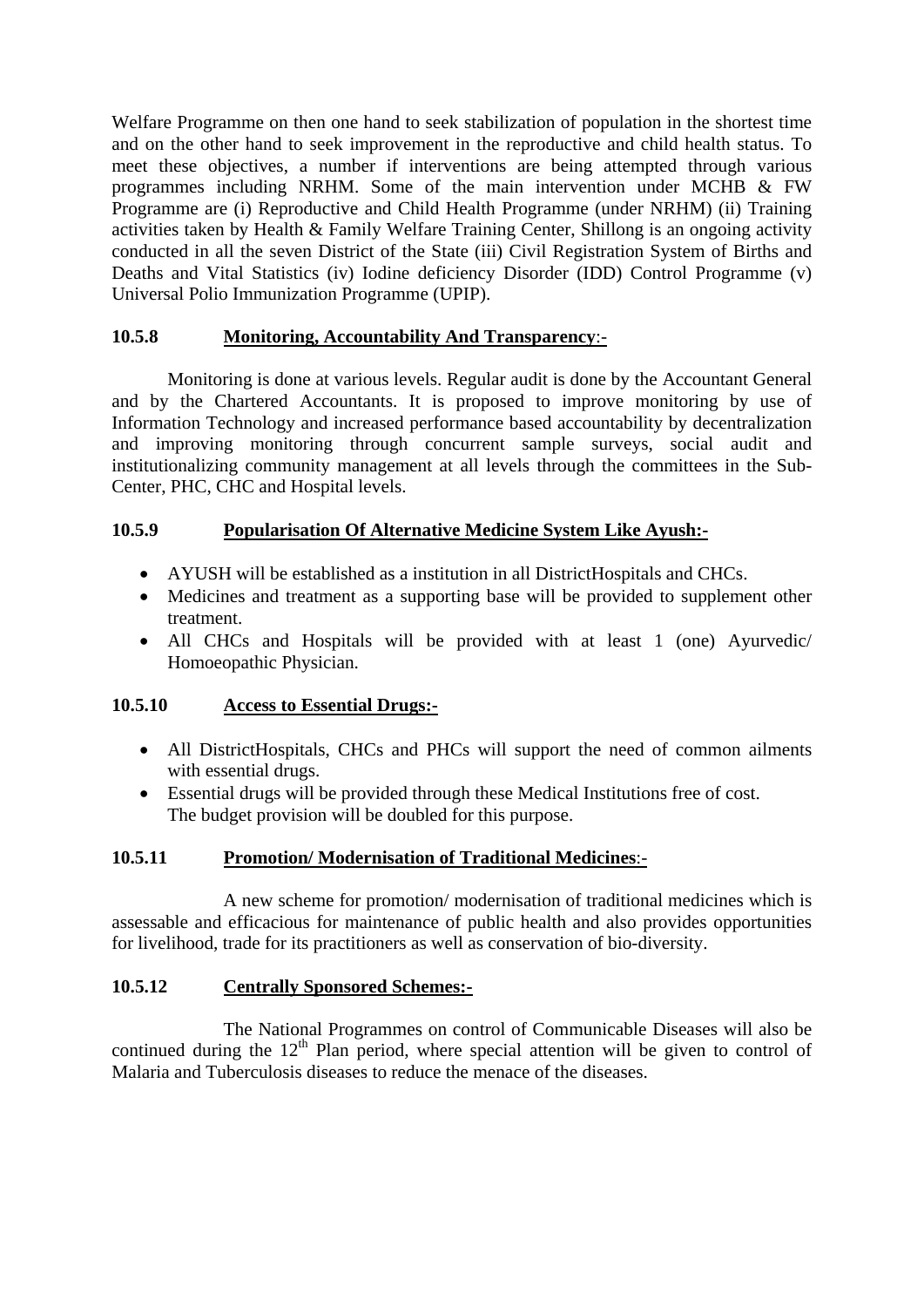| 10.5.13 | The break up of the Twelfth Five Year Plan (2012-17) and the Annual Plan |  |
|---------|--------------------------------------------------------------------------|--|
|         | 2012-13 are indicated in the Table below:-                               |  |

|                  |                                                     |                               | (Rs. in lakhs)             |
|------------------|-----------------------------------------------------|-------------------------------|----------------------------|
| Sl.              | Name of the Scheme                                  | <b>Twelfth Plan (2012-17)</b> | <b>Annual Plan 2012-13</b> |
| No               |                                                     | <b>Proposed Outlay</b>        | proposed outlay            |
| $\blacksquare$   | 2                                                   | 3                             | 4                          |
|                  | Medical & Public Health.                            |                               |                            |
| 1.               | 01-Urban Health Services-Allopathy                  | 36678.70                      | 6490.80                    |
| $\frac{2}{2}$    | 02-Urban Health Services- Other System of Medicines | 957.50                        | 117.30                     |
| $\overline{3}$ . | 03-Rural Health Services-Allopathy                  | 44193.50                      | 4609.70                    |
| 4.               | 05-Medical Education, Training & Research-          | 3631.50                       | 598.40                     |
| 5.               | 06-Public Health-                                   | 3622.80                       | 249.20                     |
| 6.               | 80-General (Other Expenditure)                      | 31019.00                      | 138.00                     |
| 7.               | <b>Medical College</b>                              |                               | 500.00                     |
| 8.               | <b>RSBY</b>                                         | 500.00                        | 100.00                     |
| 9.               | Roko                                                | 500.00                        | 100.00                     |
| 10.              | <b>EMRI &amp; NGO's</b>                             | 7500.00                       | 1150.00                    |
| 10.              | DHS(R)                                              | 2000.00                       | 425.00                     |
| 12               | <b>Incentive for Preventive Maternal Mortality</b>  | 1000.00                       | 230.00                     |
| 13.              | Promotional of Traditional Medicine                 | 1000.00                       |                            |
| 15.              | <b>Health Governance</b>                            |                               | 230.00                     |
| 16.              | New Schemes if any                                  | 62397.00                      | 2336.60                    |
| 17.              | National Rural Health Mission                       | 1000.00                       | 1725.00                    |
| 18.              | Sub-Total (Medical & Public Health)                 | 196000.00                     | 19000.00                   |

#### **10.6 WATER SUPPLY AND SANITATION**

**10.6.1** The primary objectives is for provision of sufficient and safe drinking water supply in both rural & urban areas including provision of rural & urban sanitation facilities. The task of providing water supply to the people of the State is becoming increasingly challenging due to increase in population, irregular and inadequate rain and pollution of surface waters being caused by discharges of domestic wastes including waste due to Mining and Industrial activities have rendered the problem of meeting rising drinking water demands.

## **10.6.2 AGREED OUTLAY & EXPENDITURE DURING 11THPLAN:-**

The projected State Plan outlay under Water Supply & Sanitation Sector during the  $11<sup>th</sup>$  Plan was Rs.58099.00 lakhs. The expenditure during the first four years of the  $11^{th}$  Plan from 2007-08 to 2010-11 was Rs. 27426.15 lakhs. The outlay for 2011-12 is Rs. 11900.00 lakhs which is likely to be utilized in full. The likely expenditure during the  $11^{th}$  Plan period will, therefore, be (Rs 27426.15 + Rs 11900.00)= Rs. 39326.15 lakhs. The year-wise State Plan expenditure during the first four years of the  $11<sup>th</sup>$  Plan was as shown below:-

| Sl. No. | Year             | <b>Expenditure incurred</b><br>(Rs. in lakhs) |
|---------|------------------|-----------------------------------------------|
| . .     | 2007-08          | 5124.00                                       |
| ∼.      | 2008-09          | 6570.79                                       |
| C.      | 2009-10          | 7625.43                                       |
| 4.      | 2010-11          | 8105.93                                       |
| J.      | 2011-12 (likely) | 11900.00                                      |
|         | Total:           | 39326.15                                      |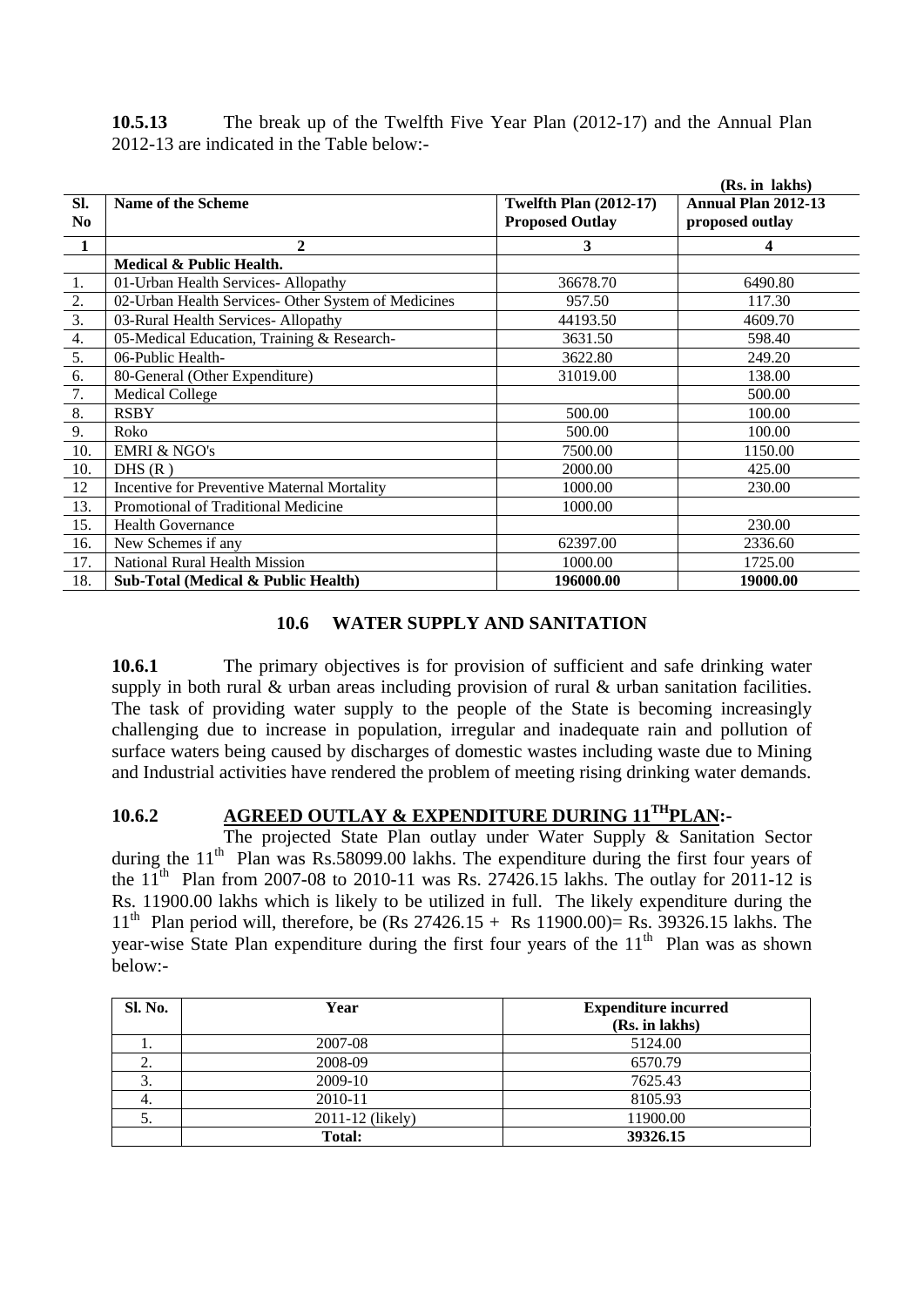# 10.6.3 PROGRAMME-WISE ACHIEVEMENT DURING 11<sup>TH</sup>PLAN:-

#### **A. Rural Water Supply Programme:**

 **(i)** The approved outlay for Rural Water Supply Programme under State Plan during  $11^{th}$ Plan(2007-12) was Rs. 24659.00 lakhs. As against this, the year-wise outlay & expenditure excluding O & M during the  $11<sup>th</sup>$  Plan period was as below:- $\overline{R}$  in lakeholds)

|                  |          | (Rs. 1n lakns)     |
|------------------|----------|--------------------|
| Year             | Outlay   | <b>Expenditure</b> |
| 2007-08          | 4384.00  | 4274.00            |
| 2008-09          | 4500.00  | 5104.95            |
| 2009-10          | 4375.00  | 5500.00            |
| $2010 - 11$      | 5200.00  | 5998.78            |
| 2011-12 (likely) | 6200.00  | 6200.00            |
| Total:           | 24659.00 | 27077.73           |

**(ii)** The year-wise expenditure under ARWSP/NRDWP during the  $11<sup>th</sup>$  Plan are as below:-

|                  | (Rs. in Lakhs)     |
|------------------|--------------------|
| Year             | <b>Expenditure</b> |
| 2007-08          | 5661.16            |
| 2008-09          | 7449.64            |
| 2009-10          | 6857.24            |
| 2010-11          | 7028.76            |
| 2011-12 (likely) | 8504.81            |
| Total:           | 35501.61           |

The physical achievement under the State and Central Sector is as below:-

| Year             | <b>STATE SECTOR</b>            | <b>CENTRAL SECTOR</b>         | <b>Total</b> |
|------------------|--------------------------------|-------------------------------|--------------|
|                  | Number of NC/PC, Iron          | Number of NC/PC, Iron         |              |
|                  | Affected habitations, provided | Affected habitation, provided |              |
|                  | with water supply              | with water supply             |              |
| 2007-08          | 196                            | 1009                          | 1205         |
| 2008-09          | 321                            | 789                           | 1110         |
| 2009-10          | 193                            | 218                           | 411          |
| 2010-11          | 178                            | 202                           | 380          |
| 2011-12 (Likely) | 135                            | 400                           | 535          |
| <b>Total</b>     | 1023                           | 2618                          | 3641         |

 The target for the State under 20 Point Programme during 2011-12 is as indicated in Table

(`in Lakhs)

| Sl No.       | Items                                     | Target | Achievement upto December 2011 |
|--------------|-------------------------------------------|--------|--------------------------------|
|              |                                           |        | (Nos)                          |
|              |                                           | (Nos)  |                                |
| 1.           | Coverage of Habitations with water supply | 535    | 218                            |
| 2.           | Coverage of Schools with water supply     | 981    | 234                            |
| $\sim$<br>J. | Coverage of ICDS with water supply        | 105    |                                |

#### **10.6.4 Urban Water Supply Programme:**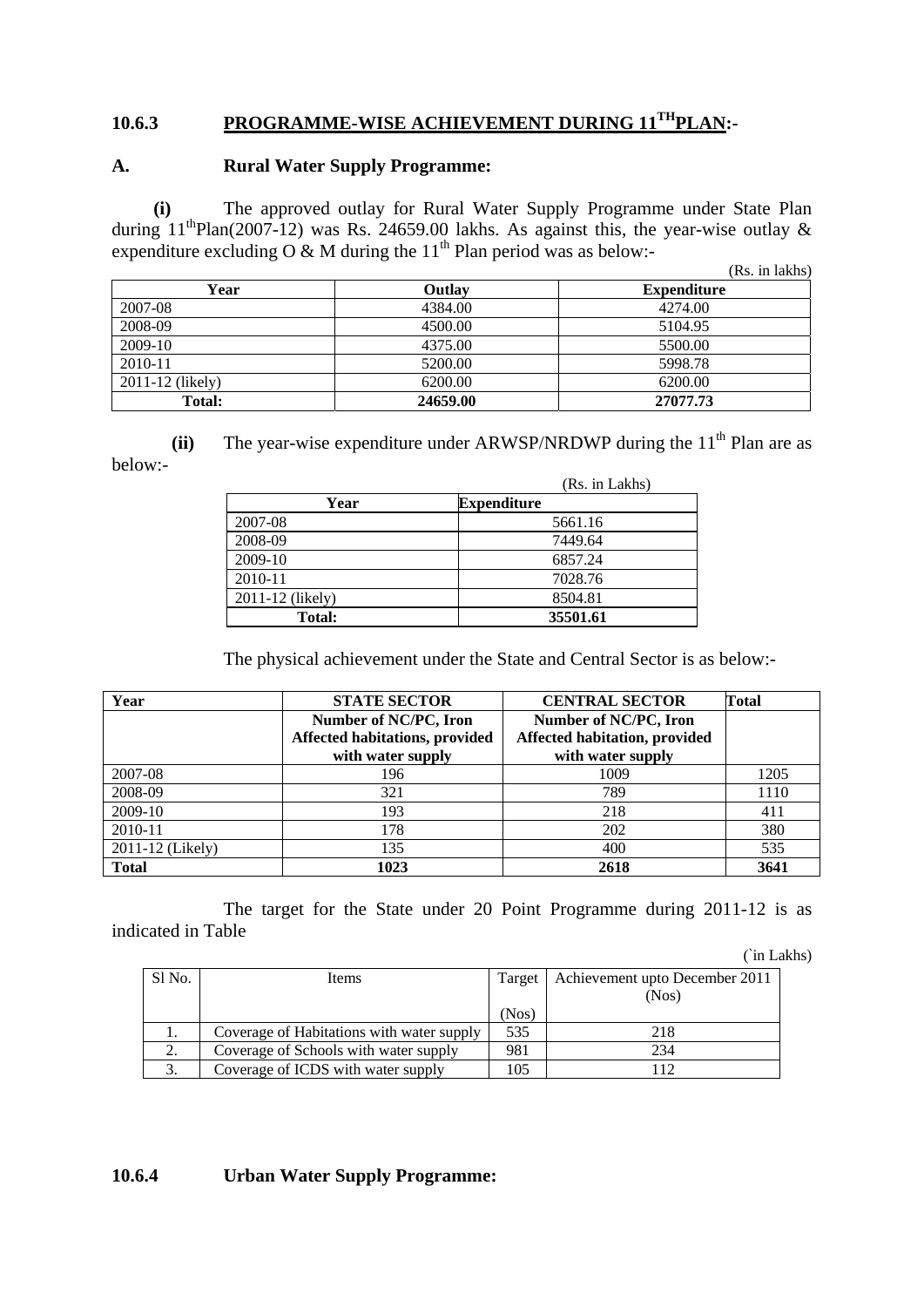Under Urban Sector, Jowai WSS funded under NLCPR is expected to be completed by March 2012 but commissioning of the Scheme after Trail Run, is expected by June 2012. Tura Phase-III WSS, Nongpoh WSS.and Mairang WSS and Additional 7 Nos. of Projects were taken up under NLCPR. These projects are also under different stages of implementation.

 Modification of Pumping System of Greater Shillong Water Supply Project (Phase I & II) which envisages replacement of Pumping Machineries for Stage II Pumping System and Treatment Units of 34.05 Mld Water Treatment Plant, Modernization of 33/6.6Kv 2x2.5Mva Sub: Station of the Project, Installation of Variable Voltage Variable Frequency Drive (VVVFD) for Stage I & Stage IIPumping System including Installation of Automation Control and visualization system for both Pumping System and Water

 Treatment Plants were taken up with fund made available under State Plan. Though replacement of Pumping Machineries for Stage II Pumping System is completed, other components of the Project are in the advance stage of Implementation.

 Implementation of Short term measures on sustainability of river Umiew, the Source of GSWSS has been taken up during the Plan period  $\&$  is likely to be completed by March 2012.

The approved outlay for Urban Water Supply Programme during 11th Plan (2002-07) was Rs.2715.00 lakhs. As against this, the year-wise outlay & expenditure during the Plan period was as below:-

|                  |         | (Rs. in lakhs)     |  |  |
|------------------|---------|--------------------|--|--|
| Year             | Outlay  | <b>Expenditure</b> |  |  |
| 2007-08          | 350.00  | 350.00             |  |  |
| 2008-09          | 450.00  | 414.98             |  |  |
| 2009-10          | 600.00  | 465.00             |  |  |
| 2010-11          | 700.00  | 665.00             |  |  |
| 2011-12 (likely) | 615.00  | 615.00             |  |  |
| Total:           | 2715.00 | 2509.98            |  |  |

#### **10.6.5 Rural Sanitation Programme:**

The Cumulative Physical Progress under TSC since inception of the State till March 2011 is as indicated below:-

(`in Lakhs)

| S1<br>No. | Item                    | Objective as<br>Re-revised | Achievement up to<br>March 2011 | Percentage<br>Achieved | Balance to be<br>achieved |
|-----------|-------------------------|----------------------------|---------------------------------|------------------------|---------------------------|
|           | <b>IHHLs</b>            | 301833                     | 165988                          | 55%                    | 135845                    |
| 2.        | School toilets          | 10331                      | 5844                            | 57%                    | 4487                      |
| 3.        | Aganwadi toilets        | 1851                       | 1015                            | 55%                    | 836                       |
|           | <b>Sanitary Complex</b> | 290                        | 121                             | 42%                    | 169                       |

Action Plan under TSC during 2011-12 is indicated below:-

(`in Lakhs)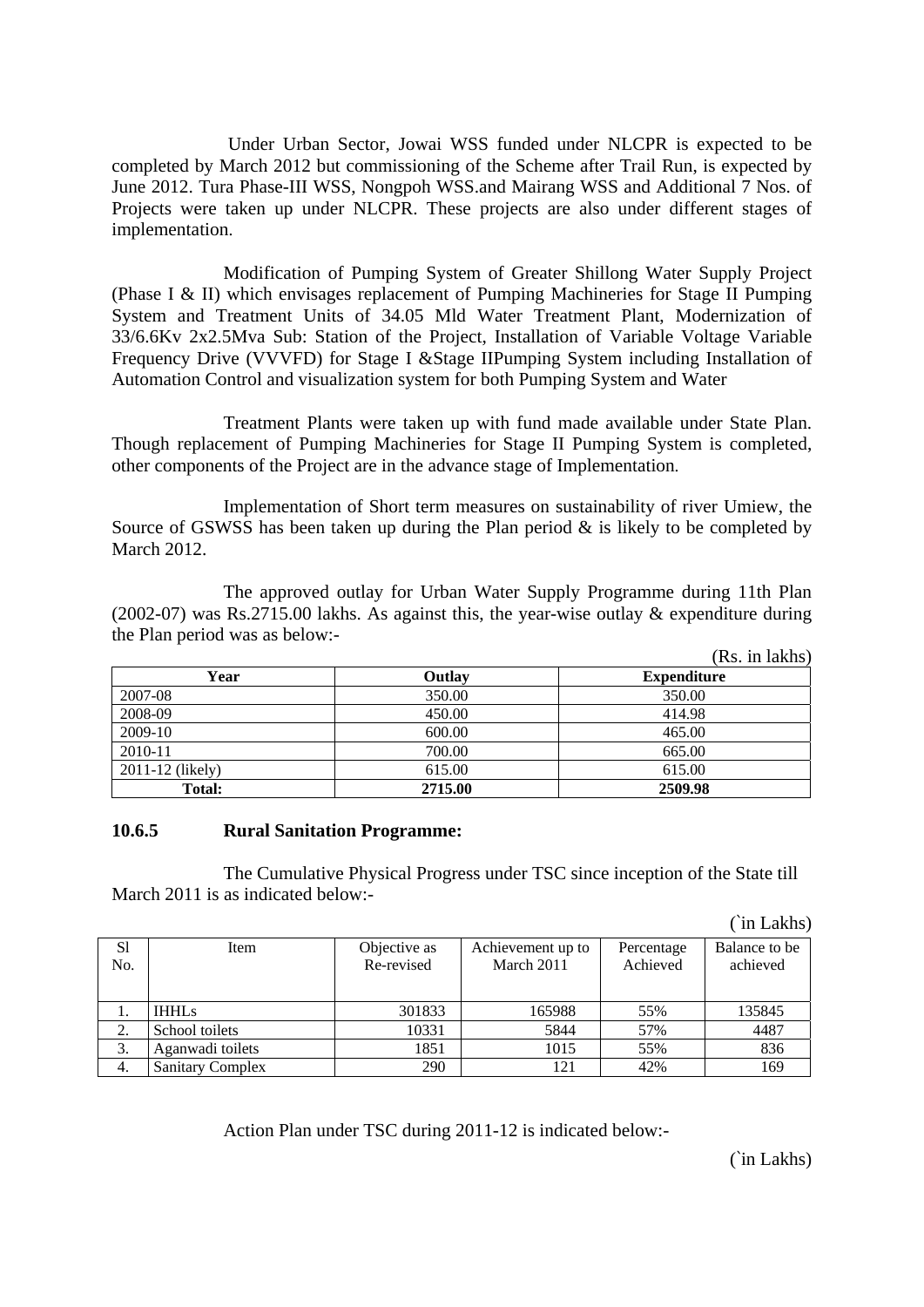| S1<br>No. | Households |          |            | School<br>toilets | No. of<br><b>Schools</b> | Aganwa  <br>di toilets | Sanitary<br>complex | SLWM (solid<br>& liquid waste |
|-----------|------------|----------|------------|-------------------|--------------------------|------------------------|---------------------|-------------------------------|
|           |            |          |            |                   | (covered)                |                        |                     | management                    |
|           | BPL Obi.   | APL Obi. | Total Obj. | Obi.              | Obi.                     | Obi.                   | Obi.                | Obi.                          |
|           | 63797      | 25258    | 89055      | 3639              | 3070                     | 736                    | 144                 | 1473                          |

The Physical Achievement for coverage of school under TSC during the  $11<sup>th</sup>$ Plan period of cumulative Achievement is as follows:-

|            |                                  |                | Cummulative |           |         |                     |                          |
|------------|----------------------------------|----------------|-------------|-----------|---------|---------------------|--------------------------|
| Sl.<br>No. | Name of District                 | 2007-08        | 2008-09     | $2009-10$ | 2010-11 | 2011-12<br>(likely) | Total since<br>inception |
| 1          | East Garo Hills                  | 201            | 23          | 135       | 350     | 466                 | 1216                     |
| 2          | East Khasi<br><b>Hills</b>       | 198            | 64          | 626       | 415     | 219                 | 1523                     |
| 3          | Jaintia Hills                    | $\Omega$       | 271         | 30        | 7       | 18                  | 326                      |
| 4          | Ri Bhoi                          | 303            | 128         | 35        | 1227    | 253                 | 1946                     |
| 5          | South Garo<br><b>Hills</b>       | $\overline{0}$ | 17          | 99        | 42      | 16                  | 174                      |
| 6          | <b>West Garo</b><br><b>Hills</b> | 402            | 7           | 365       | 200     | 402                 | 1393                     |
| 7          | West Khasi<br><b>Hills</b>       | $\theta$       | 39          | 68        | 592     | 314                 | 1013                     |
|            | <b>Total:</b>                    | 1104           | 549         | 1358      | 2833    | 1688                | 7591                     |

 The Physical Achievement for coverage of Anganwadi under TSC during the  $11<sup>th</sup>$  Plan Period is as follows:-

| Sl.<br>No. | Name of District       | 2007-08 | 2008-09  | 2009-10  | 2010-11  | 2011-12<br>(likely) | Total |
|------------|------------------------|---------|----------|----------|----------|---------------------|-------|
|            | East Garo Hills        | 10      | $\Omega$ | $\Omega$ | 150      | 10                  | 170   |
| 2          | East Khasi Hills       | 35      | 6        | 34       | 170      | 75                  | 320   |
| 3          | Jaintia Hills          | 0       | $\Omega$ | $\Omega$ | $\Omega$ | 155                 | 155   |
| 4          | Ri Bhoi                | 12      | $\Omega$ | 0        | 196      | 71                  | 279   |
| 5          | South Garo Hills       |         |          | 0        | 23       | 54                  | 77    |
| 6          | <b>West Garo Hills</b> | 49      | 21       | 104      | 141      | 119                 | 434   |
| ⇁          | West Khasi Hills       | 0       | 10       | 24       | 30       | 106                 | 170   |
| Total:     |                        | 106     | 37       | 162      | 710      | 590                 | 1605  |

 So far up to December 2011, 29881 Individual household latrines, 12 sanitary complex, 1022 school toilets, 414 Anganwadi toilets & 7 Rural Sanitation Mart (RSM) has been constructed during the year.

 GoI has released ` 557.86 Lakhs under TSC during 2011-12. The allocation under State Sector for TSC during 2011-12 is ` 650.00 Lakhs, which will be released to the Districts as per the requirement.

### **10.6.6. FUNDS UTILISED FROM NLCPR & C.S./C.S.S:-**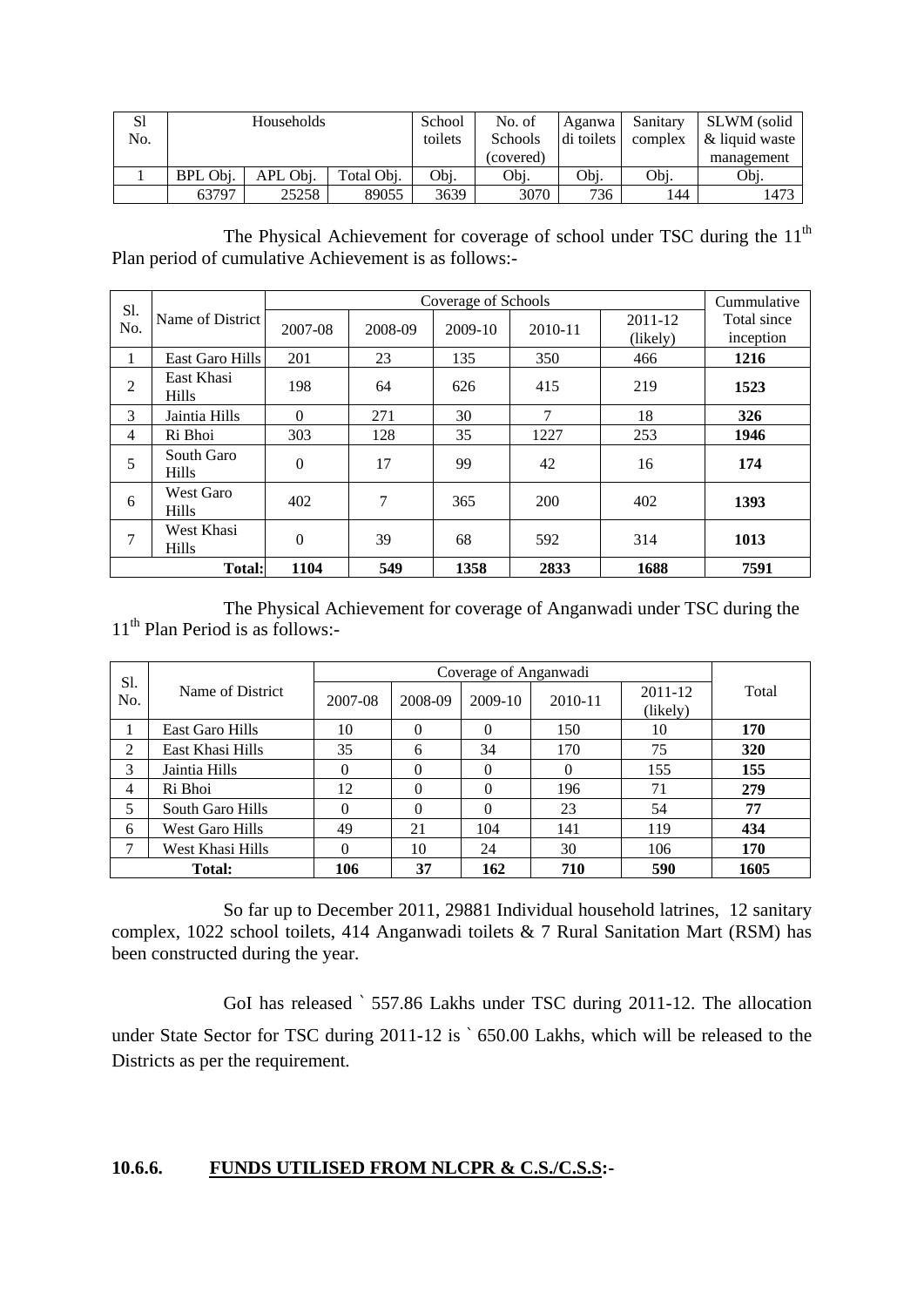|                                                                    |  |  |  |  | The 11th Plan funds utilised under <b>Central Pool of Resources and Central</b> |  |
|--------------------------------------------------------------------|--|--|--|--|---------------------------------------------------------------------------------|--|
| <b>Sector/Centrally Sponsored schemes are as indicated below:-</b> |  |  |  |  |                                                                                 |  |

| Sl. No. | Year             | <b>Expenditure incurred (Rs. in lakhs)</b> |                                  |              |  |  |  |  |
|---------|------------------|--------------------------------------------|----------------------------------|--------------|--|--|--|--|
|         |                  | <b>Central Pool</b>                        | <b>Central Sector /Centrally</b> | <b>Total</b> |  |  |  |  |
|         |                  | of Resources                               | <b>Sponsored Schemes</b>         |              |  |  |  |  |
|         | 2007-08          | 883.39                                     | 5963.55                          | 6846.94      |  |  |  |  |
|         | 2008-09          | 880.10                                     | 7860.29                          | 8740.39      |  |  |  |  |
| 3.      | 2009-10          | 662.85                                     | 7970.62                          | 8633.47      |  |  |  |  |
| 4.      | 2010-11          | 1033.96                                    | 8490.33                          | 9524.29      |  |  |  |  |
|         | 2011-12 (Likely) | 3051.69                                    | 12596.45                         | 15648.14     |  |  |  |  |
|         | Total:           | 6511.99                                    | 42881.24                         | 49393.23     |  |  |  |  |

 TheSchemes/Projects implemented under **Non-Lapsable Central Pool of Resources** is indicated below:-

|     |                                |         |         |         |             |          | (`in Lakhs) |
|-----|--------------------------------|---------|---------|---------|-------------|----------|-------------|
| S1  | Name of Scheme                 |         | Total   |         |             |          |             |
| No. |                                | 2007-08 | 2008-09 | 2009-10 | 2010-11     | 2011-12  |             |
|     |                                |         |         |         |             | (likely) |             |
| 1.  | Mairang wss                    | 147.54  | 199.46  | 93.37   |             |          | 440.37      |
| 2.  | Nongpoh wss                    | 550.15  | 475.82  | 491.91  | 8.33        | ۰        | 1526.21     |
| 3.  | Renovation of Jowai wss        | 106.22  | 195.54  |         | 77.56 38.95 | 1.87     | 420.14      |
| 4.  | Tura Phase-III wss             | 79.48   | 9.29    |         |             |          | 88.77       |
| 5.  | Greater Sohryngkham wss        |         |         | ٠       | 241.28      | 241.30   | 482.58      |
| 6.  | <b>Greater Umsning wss</b>     |         |         |         | 250.85      | 561.50   | 812.35      |
| 7.  | Mawsynram wss                  |         |         |         | 139.74      | 139.90   | 279.64      |
| 8.  | Umroi wss                      |         |         |         |             | 331.32   | 331.32      |
| 9.  | Upper Shillong Water<br>Supply |         |         |         | 10.00       | 1178.84  | 1188.84     |
|     | Project                        |         |         |         |             |          |             |
| 10. | <b>Ialong Combined wss</b>     |         |         | ۰       |             | 165.54   | 165.54      |
| 11. | <b>Greater Raliang wss</b>     |         |         |         | 344.81      | 431.42   | 776.23      |
|     | <b>Total:</b>                  | 883.39  | 880.11  | 662.84  | 1033.96     | 3051.69  | 6511.99     |

**(b)** Under **Centrally Sponsored Accelerated Urban Water Supply Programme (AUWSP)** which is funded on 50:50 basis by Central & State Govt., there is no expenditure incurred so far under the  $11<sup>th</sup>$  Plan.

**10.6.7.** In view of the High cost of O&M for Pumping water Supply schemes, the Plan Outlay for O&M during the  $11<sup>th</sup>$  Plan Period was far below the requirement and inadequate to meet the cost of O&M. The Plan Outlay for O&M of Water Supply Projects is indicated below:-

| Year    | Amount              |              |  |  |
|---------|---------------------|--------------|--|--|
|         | <b>Rural Sector</b> | Urban Sector |  |  |
| 2007-08 | 200.00              | 50.00        |  |  |
| 2008-09 | 450.00              | 56.00        |  |  |
| 2009-10 | 550.00              | 50.00        |  |  |
| 2010-11 | 550.00              | 50.00        |  |  |
| 2011-12 | 600.00              | 50.00        |  |  |
| Total : | 2350.00             | 256.00       |  |  |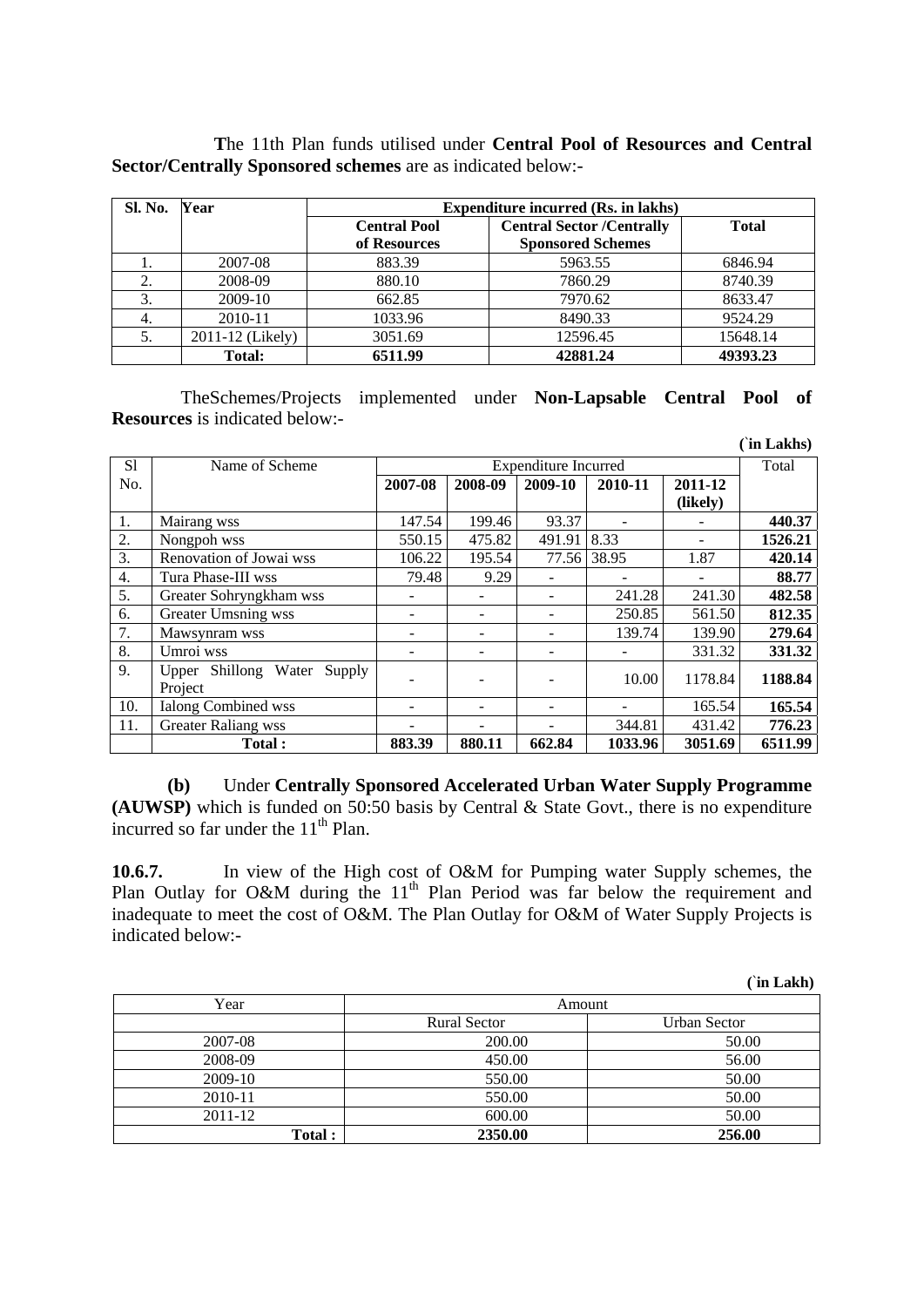The broad picture of Plan expenditure during the 11th Plan in respect of Water Supply & Sanitation sector is likely to be as indicated below:-

| Sl. No. | <b>Sector</b>                                          | Likely expenditure during Eleventh Plan (Rs. in<br>lakhs) |
|---------|--------------------------------------------------------|-----------------------------------------------------------|
|         | State Plan                                             | 39326.15                                                  |
|         | Non-Lapsable Central Pool of Resources                 | 6511.99                                                   |
|         | Central Sector / Centrally Sponsored<br><b>Schemes</b> | 42881.24                                                  |
|         | <b>Grand Total:</b>                                    | 88719.38                                                  |

### **10.6.9 APPROACH TO 12THPLAN (2012-2017):-**

In the Rural Water Supply Sector, emphasis will be given in achieving **Water Security** and **Sustainability of Drinking Water Sources and Schemes** through a process which facilitate the existing/new Drinking Water Supply Projects to provide safe drinking water in adequate quantity even during **Distress Periods** through the **conjunctive use** of Ground Water, Surface Water and Rain Water Harvesting including providing Water Supply and Sanitation in convergence with other programmes of the GoI/State Government. Bringing sustainability of drinking water supply scheme to ensure that such schemes do not Slip Back from the universal access of safe drinking water to the community through out the design period of the schemes would be emphasizes during the 12th Plan Period. District Level laboratories would be strengthened & a new State Level Water Testing Laboratory will be set up at Shillong. All the villages will be provided with water testing kit to analyze the Samples of drinking water from their end after requisite training. Awareness, motivation & training activities on all the aspects of safe water supply  $\&$  sanitation would be given priority at all the levels. Emphasis will be made on completion of 11th Plan Spill Over Rural Water Supply Schemes within 1st three years of the 12th Plan.

As on 1.4.11, 4285 nos. out of 9326 nos. of total Habitations in Meghalaya is **Partially Covered** both in terms of coverage or per capita availability, which is about 46% of the total habitations in the State. Of these, 523 nos. are targeted for full coverage during 2011-12, leaving a balance of  $(4285-523) = 3762$  nos. that will spill over to 12th Plan. Provision of safe drinking water supply to these remaining Partially Covered Habitations, including other Newly Identified Partially Covered Habitations (slipped back from fully covered category due to various reasons including drying up of sources etc) will be taken up as per the guidelines of Govt. of India during the  $12<sup>th</sup>$  Plan period.

As on 1.4.11, there exists 102 nos. of **Iron Affected Habitations** in the State, of these, 12 nos. is targeted for coverage during 2011-12, leaving 90 nos. of Quality Affected Habitations likely to Spill over to 12th Plan. Steps would be taken for coverage of these remaining Iron Affected Habitations and any newly identified Water Quality Problems Habitations during the  $12<sup>th</sup>$  Plan Period.

The Main Thrust of the Department in the Rural Water Supply Sector during the 12th Plan period would be to cover all the remaining **Partially Covered Habitations** as well as **Quality Affected Habitations** with 40 Lpcd of potable safe water. Methodology will be evolved and appropriate measures/steps will be taken to rehabilitate Affected Water Supply Schemes in Iron affected and coal mining areas for providing safe drinking water to the people residing in those areas. Remaining uncovered Govt./Govt. aided schools & SSA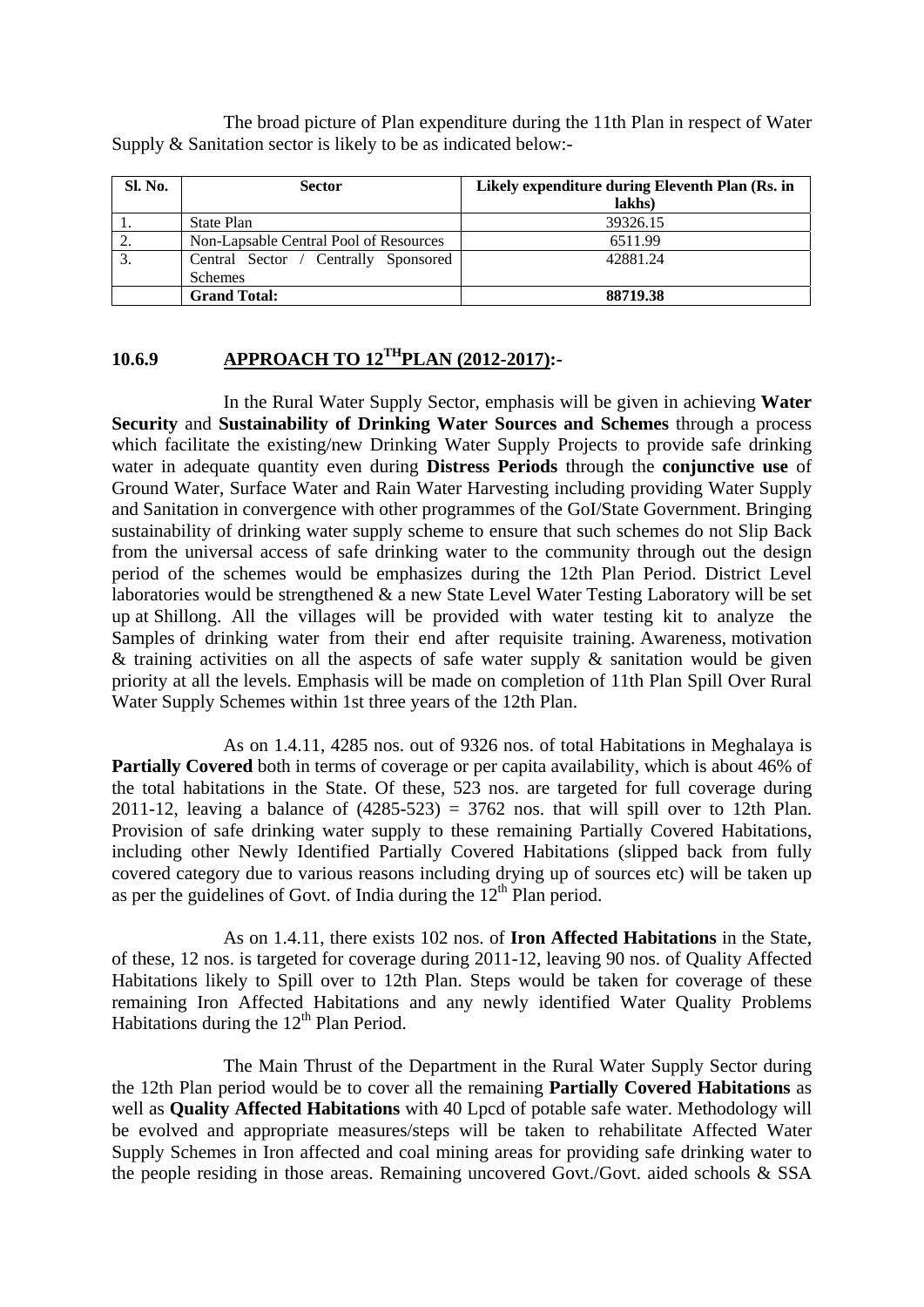schools which came up before 2006 and Anganwadis housed in permanent Govt. building, CHCs/PHCs/Health Sub-Centres will also be provided with safe and adequate drinking water facilities. Schools having water quality problem will be provided with Stand Alone Water Purification System. Harvesting water from cloud through Implementation of **Moisture to Water Project**, Installation of Pre-Fabricated Community Water Purification Units would be considered. Mobile Water Purification Units and Mobile Water Testing Laboratory would also be considered as an Emergency Response for Disaster Management.

 Total Sanitation Campaign (TSC) Programme as per the GOI guidelines will be continued to achieve 100% Sanitation coverage within the Plan period. School health, hygiene & sanitation shall be centre stage of the TSC project implementation with focus on Individual Household Latrines, solid & liquid waste management including vigorous activities for transiting from the existing **"Free-Open-Defecation"** status to achieve **"Open-Defecation-Free"** status of villages/habitations

 In the Urban Water Supply Sector, emphasizes will be given on Improvement & Augmentation of water supply to all Urban Areas of the State both in respect of coverage, per capita availability as well as reliability and quality. New Water Supply Projects would be taken up for Improvement and Augmentation of water supply to all Urban Centers that may come up along with Census 2011 including District Head Quarters. Possible funding for these Projects from Internal Agencies of the GoI, MoUD under different programme like JNNURM, Urban Infrastructures Development Scheme for Small and Medium Town (UIDSSMT), etc.shall be explored. Possibility of obtaining fund for Implementation of these Water Supply Projects from External Agencies through GoI, will also be explored.

 Emphasizes will also be given on completion of the On-going Urban Water Supply Projects during the  $12<sup>th</sup>$  Plan. Implementation of Modification of Pumping System and Replacement of Treatment Units including installation of Variable Voltage Variable Frequency Drive (VVVFD) for Pumping Systems including Installation of Automation Control and Visualization System for both Pumping System and Water Treatment Plants of GSWSP (Phase-I & II) would be completed during the  $1<sup>st</sup>$  year of the  $12<sup>th</sup>$  Plan. Implementation of Tura WSS (Phase I & II) funded under the  $13<sup>th</sup>$  Financial Commission Award including Nongstoin WSS would be completed under the  $12<sup>th</sup>$  Plan.

 The on-going GSWSP (Phase III) funded under JNNURM by MoUD, GOI will be completed during the  $12<sup>th</sup>$  Plan.

 The On-going Water Supply Projects for Improvement and Augmentation of water supply to Shillong Urban Areas, Tura and Jowai have been accorded sanction by the Government of India with per capita supply rate of 135 Lpcd. keeping in mind that implementation of Sewerage Project for these Towns are under active consideration by the Government both at the Center and the State. Implementation of Sewerage Project for these Towns with possible funding from both Central Government and/or External Agencies through GOI would be explored during the  $12<sup>th</sup>$  Plan period

Implementation of IEC activities, training and capacity building shall be primarily planned to create adequate awareness and create an environment for possible handing over of completed schemes to the village committees. Implementation of E-Governance Programme will be undertaken in order to simplify the delivery system. Efforts would be made to improve the system of Online monitoring introduced during 11th Plan with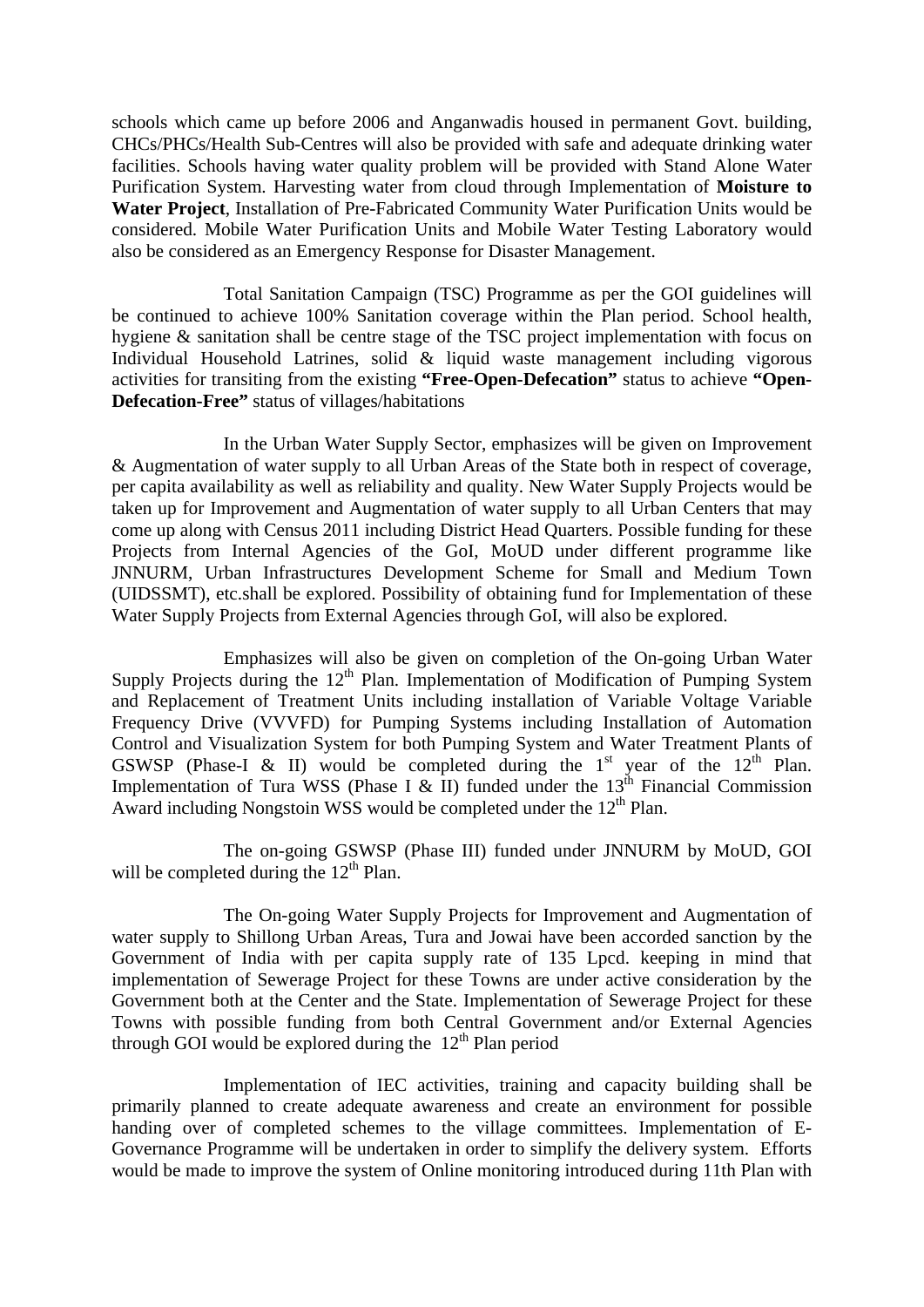deployment of requisite hardware and software to ensure total transparency in the functioning of the Department. Complaint monitoring System will be launched to improve the delivery system. A training institute will be constructed  $\&$  made functional in Shillong for conducting training for all Stake Holders involved in the water supply & sanitation sector.

 Financial assistance to the **Meghalaya State Pollution Control Board** (An Organization created by State PHED in 1983) for aggressive implementation of Environment Protection Acts including other Acts & Rules in the State to protect the environment, etc. will be continued during the Plan period.

# **10.6.10 REQUIREMENT OF FUND DURING 12TH PLAN (2012-17):-**

**A. Urban Water Supply Sector:** 

# **1. Completion of Ongoing Schemes of 11th Plan:**

 There is a committed liability of about ` 15695.00 Lakh as on 1.4.11 under the programme which includes State Share for projects sanctioned under NLCPR & newly sanctioned project. Against the committed liability, effective availability of fund during 2011-12 is only ` 615.00 Lakh. **Thus a liability of about ` 15080.00 Lakh will be spilled over to 12th Plan on account of these ongoing schemes**.

## **2. New Schemes of 12th Plan:**

 For Shillong & Tura town, GSWSP (Phase III) under JNNURM & Augmentation of Tura Phase I & II WSS under 13th Finance Commission Grant is under implementation. However for Other Towns, improvement & augmentation of supply will be necessary during the 12<sup>th</sup> Plan. **Accordingly, an amount of `7220.00 Lakh is provided for the New Projects under the programme during the 12th Plan.** 

# **3. Maintenance of Urban Water Supply Projects :**

 The availability of the Non-Plan Resources is far below the requirement and inadequate to meet the cost of O & M. **An amount of ` 2500.00 Lakh is proposed for O&M during the 12th Plan.** 

 The total requirement under Urban Water supply Programme is projected at ` 24800.00 Lakh. The break up are as follows:-

| in Lakh) |
|----------|
|----------|

|                        | III LANII                                |
|------------------------|------------------------------------------|
| Details                | Requirement during 12 <sup>th</sup> Plan |
| <b>Ongoing Schemes</b> | 15080.00                                 |
| New Schemes            | 7220.00                                  |
| Maintenance of Schemes | 2500.00                                  |
| <b>Total:</b>          | 24800.00                                 |

# **B. Rural Water Supply Sector:**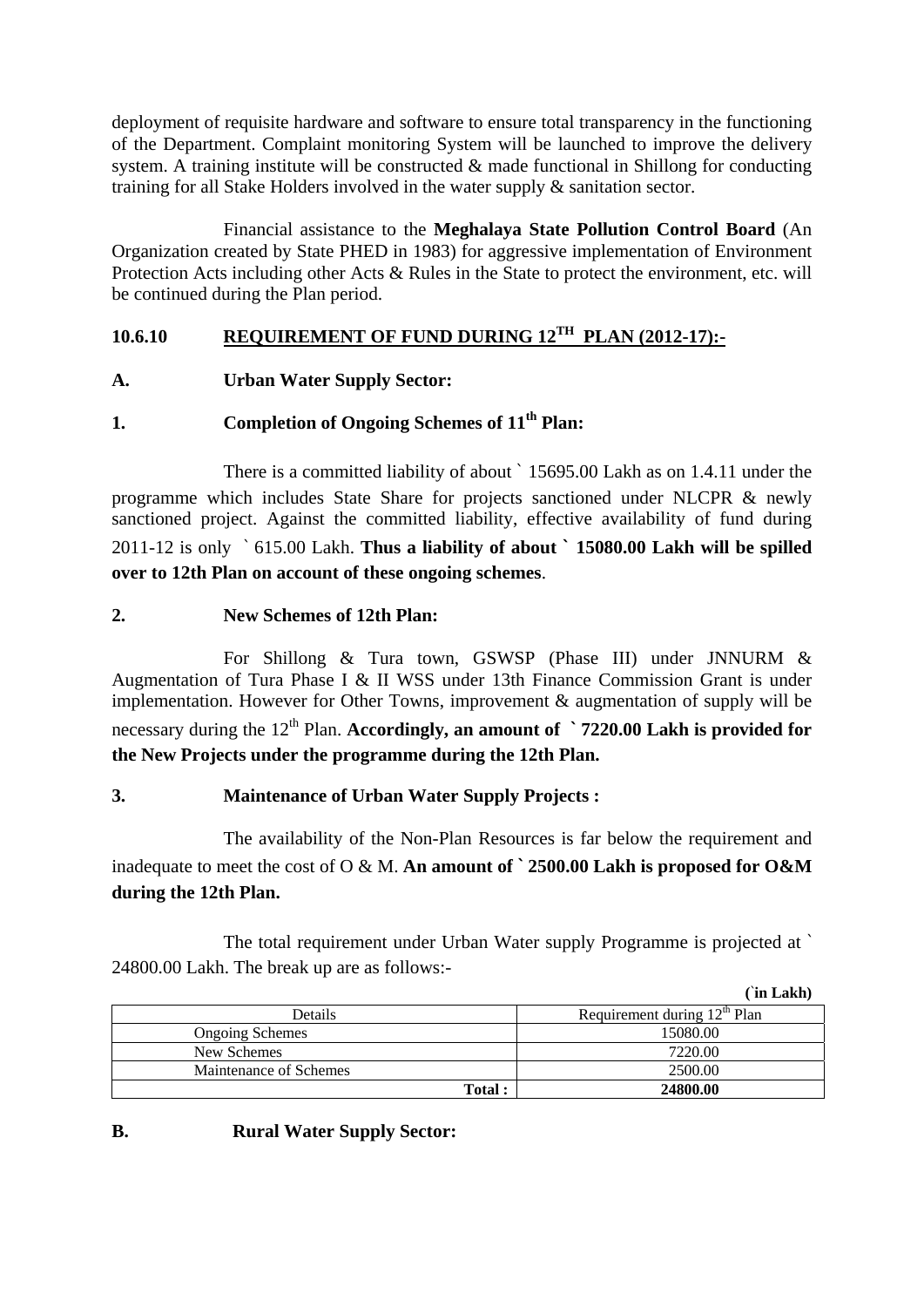Provision of safe drinking water in rural areas including Schools & ICDS, drinking water security & sustainability has been included under Flagship Programme. The Government of India supplements the efforts of State Governments by providing financial assistance under the Centrally Sponsored Scheme of National Rural Drinking Water Programme (NRDWP). Provision of safe drinking water supply to remaining Partially Covered Habitations, where shortage of drinking water supply exists and other newly identified partially covered habitations (slipped back from fully covered category due to various reasons including drying up of sources etc) and quality affected habitations will be taken up for providing adequate safe water supply as per the guidelines of Govt. of India during the Plan period.

The ongoing Schemes under Rural Water Supply Programme as on 1.4.11 is indicated below:-

 $\hat{C}$ **in I** alter

|     |                              |             |             |                |              |              | -ш Lariis)     |
|-----|------------------------------|-------------|-------------|----------------|--------------|--------------|----------------|
| S1. | Name of                      | No. of      | Estt. Cost  | Cumulative     | Balance      | Central      | State share of |
| No. | Programme                    | Ongoing     | for all the | expenditure    | fund         | share of the | the Balance    |
|     |                              | Schemes as  | ongoing     | incurred up to | required for | Balance      | Fund required  |
|     |                              | on 01.04.11 | schemes     | 31.3.2011      | completion   | Fund         |                |
|     |                              |             |             |                | as on 14.11  | required     |                |
| 1.  | Water<br>Rural               |             |             |                |              |              |                |
|     | Supply                       | 430         | 30484.21    | 12492.37       | 17991.84     |              | 17991.84       |
|     | programme                    |             |             |                |              |              |                |
| 2.  | for<br><b>Share</b><br>State | 2966        | 65096.64    | 16919.48       | 48177.16     | 44835.87     | 3341.30        |
|     | <b>NRDWP</b>                 |             |             |                |              |              |                |
| 3.  | Water<br>Rural               |             |             |                |              |              |                |
|     | Supply                       |             |             |                |              |              |                |
|     | i/c<br>programme             | 3396        | 95580.85    | 29411.85       | 66169.01     | 44835.87     | 21333.14       |
|     | share<br>for<br>State        |             |             |                |              |              |                |
|     | <b>NRDWP</b>                 |             |             |                |              |              |                |

The total liability as on 1.4.11 under State Sector Rural Water supply Programme including State share for Centrally Sponsored Scheme is ` 21333.00 Lakh. As against this, the availability during 2011-12 is ` 6200.00 Lakh, which includes ` 600.00 Lakh as maintenance. Thus actual availability for works is ` 5600.00 Lakh ` (6200.00-600.00). Accordingly, **a liability of about ` 15733.00 Lakh ` (21333.00-5600.00) will spill over to 12th Plan**.

 It has been assessed that for covering 3762 nos. of **Partially Covered Habitations** and 90 nos. of **Quality Affected Habitations**, likely to spill over to 12th Plan, augmentation/renovation of existing schemes would be necessary and an amount of ` 77080.00 Lakh would, therefore, be required. Assuming 50% of the requirement will be met from Central Sector for the purpose, **the amount required from State Plan during 12th Plan would be about ` 38540.00 Lakh.** 

Total numbers of **Schools** in Meghalaya as per DISE data 2010-11 is 12297 Nos. Of this, 7111 nos. of **Schools** have been provided with drinking water supply up to 2010-11, leaving 5186 nos. of schools yet to be provided with adequate safe water supply as on 1.4.11. **It has been estimated that an amount of ` 12965.00 Lakh would be**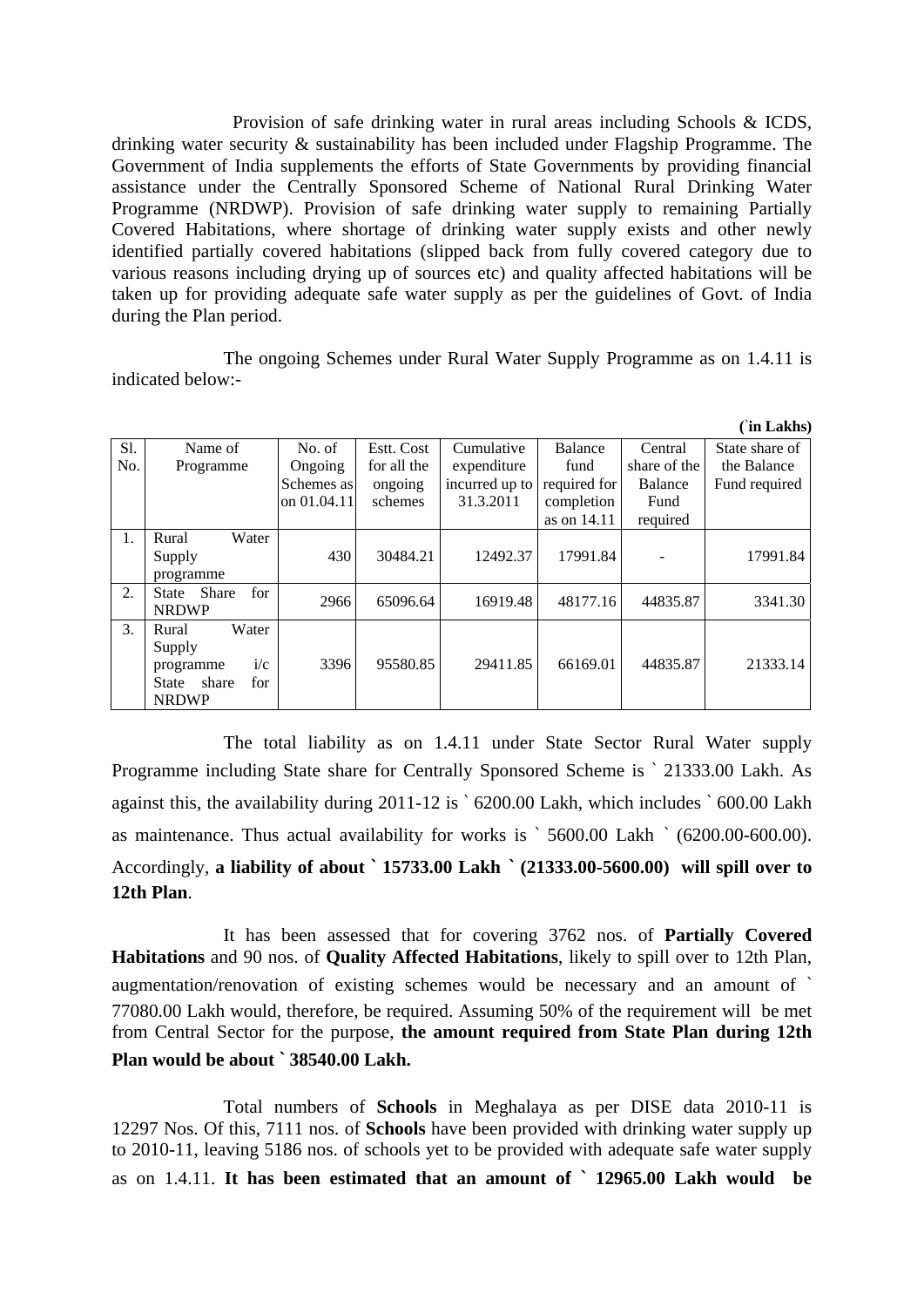**necessary to provide water supply to the remaining Schools.** The State has recently submitted an Affidavit in Supreme Court that all the Schools would be provided with adequate safe water supply by September 2012. While some of the Water Less Schools would be provided water supply from Centrally Sponsored NRDWP and also by Education Dept. themselves, a large chunk will also have to be taken up under State Plan so as to fulfill the commitment. Assuming 50% of the requirement will be met from Central Sector for the

purpose, **the amount from State Plan Resources during 12th Plan would be ` 6483.00**  Lakh (129.65 x 0.50). Similarly water supply is required to be provided for ICDS Centres. As per the recent communication from GoI, it has been indicated that out of 3544 nos. of Anganwadis, 1538 nos. do not have any water supply facility. But the break up of Anganwadis run in Govt./Public/Private Buildings has not been provided by the Ministry of Women & Child Development. In the absence of this, the fund requirement for providing water supply to ICDS centres located in Govt. buildings cannot be estimated. **The minimum** 

### **requirement of fund under State Plan for new schemes is thus estimated at ` 45023.00 Lakh (38540.00+6483.00).**

 **Maintenance of Rural Water Schemes :** In view of the inadequate of fund under Non-Plan, **an amount of ` 5000.00 Lakh is proposed for O&M during the 12th Plan.** 

 **The total requirement under Rural Water supply Programme is projected at ` 65800.00 Lakh**. The break up is as follows:-

 **(**`**in Lakh)**

|         |                                           |        | III Lakii)                   |
|---------|-------------------------------------------|--------|------------------------------|
| Sl.     | Details                                   |        | Requirement during 12th Plan |
| No.     |                                           |        |                              |
| .,      | <b>Ongoing Schemes</b>                    |        | 15733.00                     |
| ◠<br>۷. | New Schemes                               |        | 45023.00                     |
| 3.      | Maintenance of Rural Water Supply Schemes |        | 5000.00                      |
|         |                                           | Total: | 65756.00                     |
|         |                                           | Say:   | 65000.00                     |

#### **C. Rural Sanitation Sector:**

 Total Sanitation Campaign (TSC) is being implemented in the State for providing sanitation facilities in Individual Households, Schools, ICDS etc. The State share required to be provided is ` 3411.00 Lakh. Prior to March 2011, an amount of ` 1706.00 Lakh has been provided by the State. During 2011-12, an amount of `650,00 Lakh would be provided leaving a **balance of `1055.00 Lakh (34.11-17.06-6.50) required to be provided during 12th Plan as State share for TSC.** 

Total number of Schools as per DISE Data is 12297.In TSC Project, provision has been made for covering 10331 schools. Remaining 1966 (12297-10331) Schools will have to be provided with sanitation facilities from State Resources. The cost of 2 units of latrines in school (one for boys  $\&$  one for girls) is  $\degree$  77,000.00. Total amount involved, is therefore ` 1514.00 Lakh(1966 x 77,000).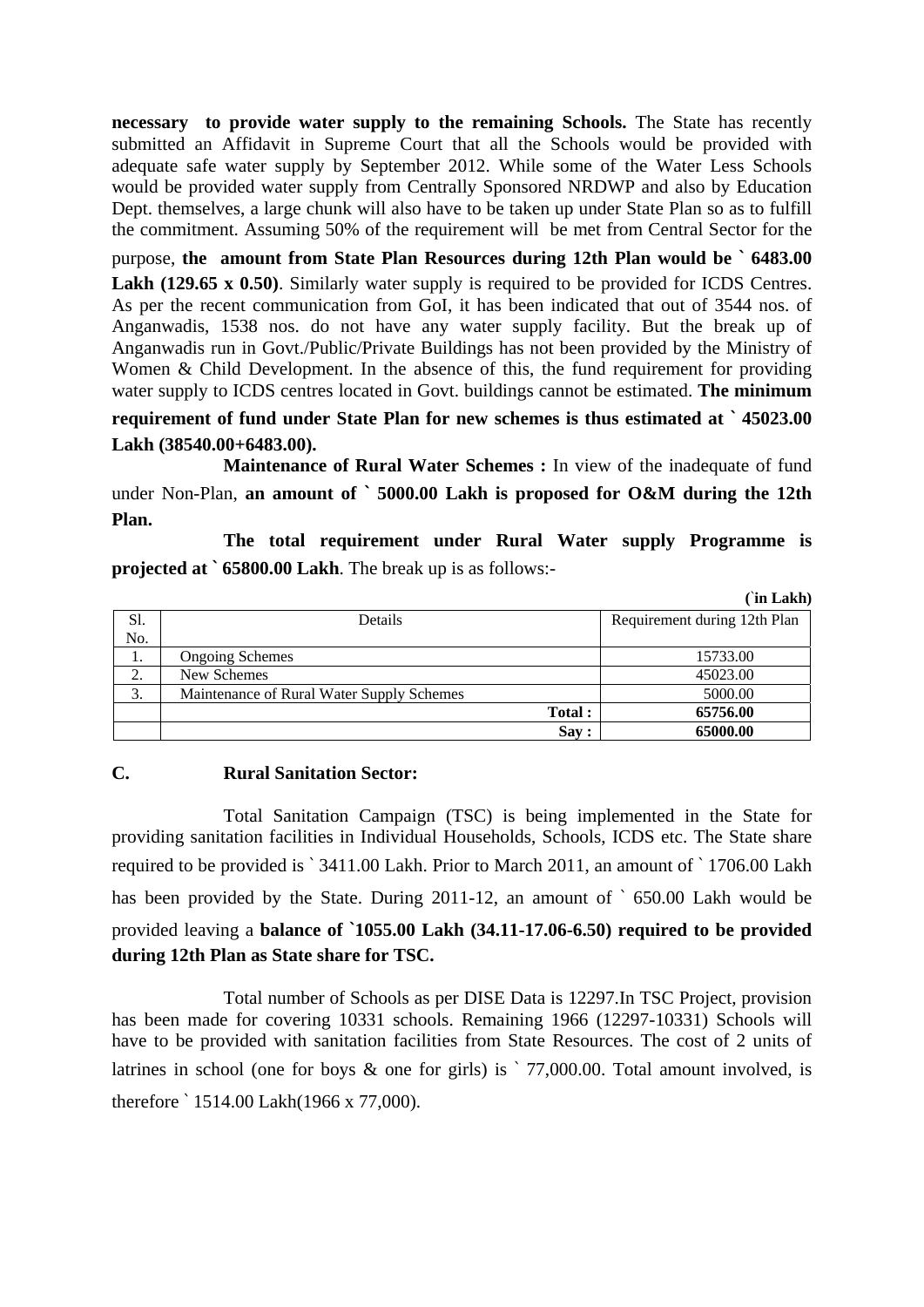## **The total requirement under Rural Sanitation Programme is projected at**

 $($  $\cdot$ **in** Lakh)

**` 2600.00 Lakh**. The break up is as follows:-

|     |                                                |        | III LANII          |
|-----|------------------------------------------------|--------|--------------------|
| Sl. | Details                                        |        | Requirement during |
| No. |                                                |        | $12^{th}$ Plan     |
|     | State Share for TSC                            |        | 1055.00            |
| ◠   | New Schemes (for taking up toilets in Schools) |        | 1514.00            |
|     |                                                | Total: | 2569.00            |
|     |                                                | Sav:   | 2600.00            |

### **D. Urban Sanitation Sector:**

Implementation of Sewerage Project to ShillongUrbanCenters, Tura and Jowai during the 12<sup>th</sup> Plan with possible funding from Central Government and/or External Agencies shall be explored. **A provision of `3700.00 Lakh is proposed under the 12th Plan and ` 30.00 Lakh for the Annual Plan 2012-13 for initiating these projects.** 

## **E. Other Programmes:-**

# **(a) Projects Sanctioned under 13th Finance Commission:-**

Augmentation of Tura Phase-I & II WSS was submitted to the 13th Finance Commissions recommendation at an amount of **`**5000.00 Lakh. **During 2011-12, an amount** 

# **of ` 1250.00 Lakh was provided, leaving a balance of ` 3750.00 Lakh(5000.00-1250.00) to be made available during 12th Plan.**

# (b) **Direction & Administration:**

During the  $9<sup>th</sup>$ ,  $10<sup>th</sup>$ , and  $11<sup>th</sup>$  Plan 2 Zones, 3 Circles, 5 Divisions, 9 Sub Divisions & Substantial Number of Additional Posts were sanctioned. Since normalization of these, are yet to take place, Salary for these are still required to be met from Plan. The yearly requirement for these is about ` 11.00 Crore. During 12th Plan, PHE Secretariat is proposed to be established. Few New Circles, Divisions, Sub Divisions are also required to be created with Additional Posts of Computer Data Entry Operators, Research Assistants for Laboratories, Pump Operators, Laboratory Assistants etc. **An amount of ` 6500.00 Lakh is proposed under Direction & Administration during 12th Plan and Rs. 81.00 Lakh is proposed for the Annual Plan 2012-13.**

### **(c) Construction of Non Residential & Residential Buildings:**

 The Deptt.takes up construction of building both non-residential & residential for office & accommodation of its staffs. The liability of Ongoing Schemes for Non-Residential and Residential Buildings likely to spill over to the 12th plan is `779.00 Lakh &` 422.00 lakh respectively**. The amount proposed during 12th Plan is Rs. 1250.00 Lakh &**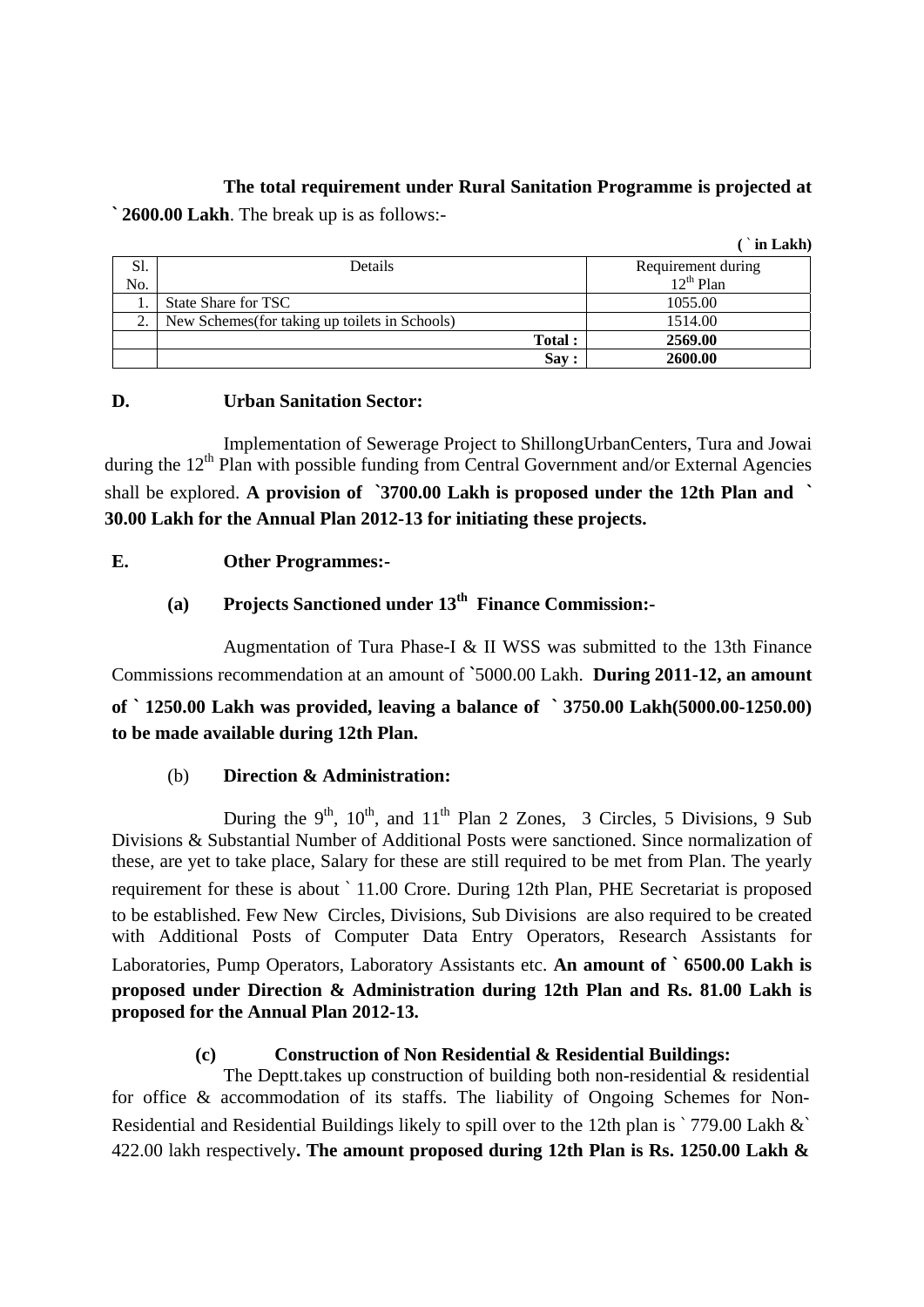**Rs. 1000.00 Lakh respectively while Rs. 50.00 lakh and Rs. 50.00 lakh respectively have been kept for the Annual Plan 2012-13.**

### **(d) Implementation Of Moisture To Water Project Under SCA :**

 During Annual Plan 2011-12, Special Central Assistance (SCA) of ` 1500.00 Lakh was provided for the implementation of a Mechanism for Harvesting Water From Air for about 100 Units with a capacity of 1000 Lpd each unit. The cost per unit is ` 24.99 Lakhs excluding ED @ 10.3%, VAT @ 4% & Carriage which will be as per actual. O&M cost for the 1<sup>st</sup> and 2<sup>nd</sup> Year after commissioning is free but for the remaining 23 years period, O&M cost @ ` 50,000.00 per unit to be paid upfront in the beginning of each year for next 23 years. For Phase I, about 100 units are proposed to be installed in the most difficult areas of the State as an experiment for ascertaining the efficiency in Meghalaya environment. If found techno-economically viable & successful, it will be replicated in other areas where problem of safe drinking water exists. Capital cost involvement for 100 units ` 2499.00 Lakhs (24.99 x 100) excluding ED, VAT & Carriage Charges. Thus a liability of about ` 999.00 Lakhs

excluding ED, VAT & Carriage is likely to spill over to 12th Plan on this account. **An amount of Rs. 10000.00 lakh is proposed during the 12th Five Year Plan.** 

**(e) Water Quality Monitoring & Surveillance/Establishment of State Level Water Testing Laboratories:** With more emphasis being given on water quality monitoring & surveillance, establishment of State Level Water Testing Laboratory is essential, which will cater to the entire state by networking with the existing seven District Laboratories. **An** 

# **amount of ` 250.00 lakh is proposed for this purpose during 12th Plan and an amount of Rs. 12.00 lakh has been kept in the Annual Plan 2012-13.**

**(f) Computerization :**As has been envisaged in the Approach Paper, E-Governance through Hardware and Software Deployment with full Computerization of the Department will be implemented. For Rural Sector, this would be funded under MIS computerization project of Govt. of India. For Urban Sector, this would be taken up from State Plan. **An amount of Rs. 100.00 lakh is proposed for this purpose during the 12th Plan.** 

**(g) Survey&Investigation :**For Survey & Investigation, **an amount of Rs. 50.00 lakh is proposed during 12th Plan Period.** 

**(h) Grants In Aid to Meghalaya Pollution Control Board &SEIAA :** Govt. has constituted State Environmental Impact Assessment Authority (SEIAA) & PHED has been designated as Nodal Dept. Grants in aid is also provided to Pollution Control Board annually for their activities. **An amount of Rs 500.00 lakh is proposed under Grants in Aid to Pollution Control Board & Rs 400.00 lakh Grants in Aid for SEIAA is proposed during the 12th Plan. A provision of Rs. 30.00 Lakh is kept for the Annual Plan 2012-13.** 

**(i) Grants Under Article 275(1) :**During 11th plan, a project for water supply to SOS village was sanctioned for funding under Article 275 (1) costing Rs 66.06 Lakhs. Of this, Rs 33.03 Lakhs was made available during 2010-11, leaving Rs 33.03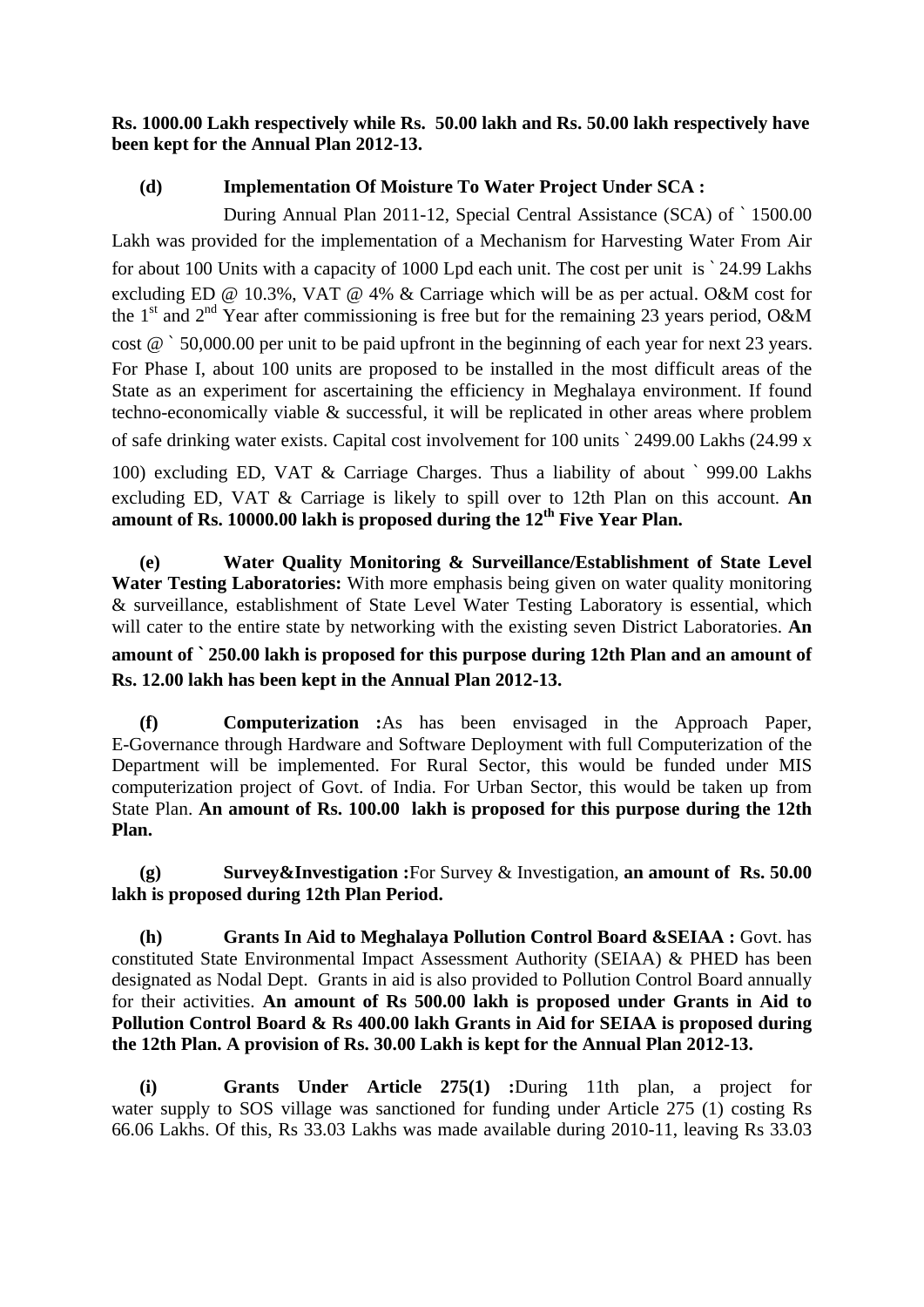Lakhs yet to be released. **During 12th Plan, an amount of ` 100.00 lakh is proposed under the Programme,** of which ` 33.03 Lakh would be for ongoing spill over scheme.

10.6.11 The**outlay proposed during12th plan is Rs.120000.00 Lakhs. Pending finalization of the Plan size 2012-13, a tentative budgeted outlay of Rs. 26050.00 Lakhs**  has been provided. The details are as below:-

|                |                                                                                           |                                     | (Rs. in lakhs)                                  |
|----------------|-------------------------------------------------------------------------------------------|-------------------------------------|-------------------------------------------------|
| Sl.<br>No.     | <b>Major Head/Minor Head of Development</b>                                               | 12th Plan<br><b>Proposed Outlay</b> | <b>Proposed</b><br><b>Outlay for</b><br>2012-13 |
| 1              | Rural Water Supply Programme                                                              | 65000.00                            | 7100.00                                         |
| $\overline{2}$ | <b>Urban Water Supply Programme</b>                                                       | 22300.00                            | 700.00                                          |
| 3              | <b>Rural Sanitation Programme</b>                                                         | 2600.00                             | 733.00                                          |
| $\overline{4}$ | Grants in aid to MPCB                                                                     | 500.00                              | 30.00                                           |
| 5              | <b>Urban Sanitation Programme</b>                                                         | 3700.00                             | 30.00                                           |
| 6              | <b>Finance Commission Award</b>                                                           | 3750.00                             | 1250.00                                         |
| 7.             | Rural Clean Locality Award                                                                |                                     | 117.00                                          |
| 8.             | <b>Urban Clean Locality Award</b>                                                         |                                     | 75.00                                           |
| 9.             | <b>Urban Water Supply Maintenance</b>                                                     | 2500.00                             | 60.00                                           |
| 10.            | Moisture to water project                                                                 | 10000.00                            | 100.00                                          |
| 11.            | Water & Sanitation coverage for Schools                                                   |                                     | 450.00                                          |
| 12.            | Community Water Purification Programme                                                    |                                     | 100.00                                          |
| 13.            | $EAP$ (JICA)                                                                              |                                     | 7000.00                                         |
| 14.            | Development of sustainable water supply schemes by<br>replacement of existing DTW schemes |                                     | 8082.00                                         |
| 15             | Art. 275 (1)                                                                              | 100.00                              |                                                 |
|                | Sub-Total                                                                                 | 110450.00                           | 25827.00                                        |
| $\tau$         | <b>Other Programmes</b>                                                                   |                                     |                                                 |
|                | $(i)$ Direction & Administration                                                          | 6500.00                             | 81.00                                           |
|                | (ii) Non Residential Building                                                             | 1250.00                             | 50.00                                           |
|                | (iii)Residential Building                                                                 | 1000.00                             | 50.00                                           |
|                | (iv)Survey                                                                                | 50.00                               |                                                 |
|                | $(v)$ IEC Cell                                                                            |                                     |                                                 |
|                | (vi)Computerization Project                                                               | 100.00                              |                                                 |
|                | (vii) Water Quality Surveillance / Strengthening Dist<br>laboratories                     | 250.00                              | 12.00                                           |
|                | (ix) Grants in aid to SEIAA.                                                              | 400.00                              | 30.00                                           |
|                | <b>Total Other programme</b>                                                              | 9550.00                             | 223.00                                          |
|                | <b>Total For Water Supply &amp; Sanitation Sector</b>                                     | 120000.00                           | 26050.00                                        |

In respect of providingwater supply to schools and ICDS, the tentative target would be to cover 600 nos. of habitations, 1000 nos. of schools & 300 nos. of ICDS with adequate safe water supply. The stress would be given for completion of spill over schemes of 11th Plan. However few new schemes would have to be taken up considering the target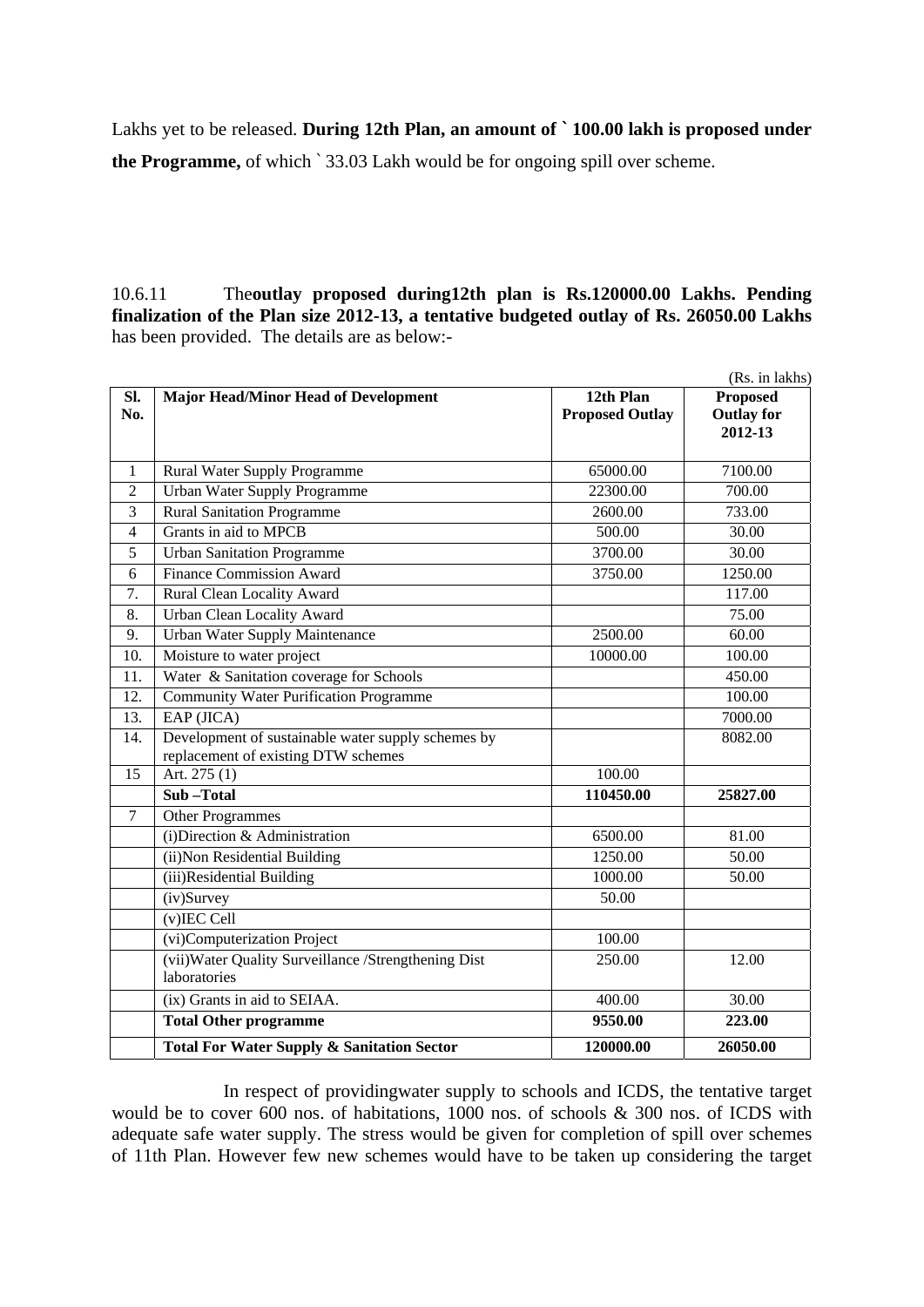fixed for coverage of habitations & schools under 20 point programme. The tentative target under TSC would be indicated below:-

| S1<br>No. | Item                                   | Tentative Target for 2012-13 |  |  |  |
|-----------|----------------------------------------|------------------------------|--|--|--|
| . .       | IHHLs (Individual house hold latrines) | 50000                        |  |  |  |
| ٠.        | School toilets                         | 1200                         |  |  |  |
| J.        | Anganwadi Toilets                      | 150                          |  |  |  |
|           | Sanitary Complex                       | 40                           |  |  |  |

#### **10.7(A) HOUSING**

#### **10.7(A) 1OBJECTIVES:**

The main objective of housing programme is to make available shelter to those needy people and to up-grade the houses making them more durable and cheaper in the long run. The thrust is on the Economically Weaker Section and Low Income Group particularly in the rural areas.

#### **10.7(A)2GOALS:**

 Since housing shortage in the State is very high, the Department has implemented Housing Scheme like Rural Housing Scheme which could achieve only  $1/3<sup>rd</sup>$  of the housing needs of the poor houseless villagers. So the Department has to tackle a huge backlog of the houseless people in the rural areas.

Various other schemes will help people in building houses, gradation of existing houses under P.M.G.Y. (Rural Shelter), IAY, other Centrally Sponsored schemes, Housing Loan from various Housing Institutions etc. These efforts are likely to mitigate the problem to a certain extent. However, even with all efforts gaps would continue to remain. Besides, efforts will have to shift from individual houses to improving the habitats and habitations in an integrated manner.

#### **10.7(A)3STRATEGIES:**

In order to achieve the objectives, Government will act as catalyst to:

- (i) Facilitate flow of Housing Finance from various institutions and encourage Self Financing Group Housing Society, supply of developed plots under hire purchase schemes on easy installments.
- (ii) Dissemination of technical information and provide guidance especially on low cost innovative techniques involving locally available materials.
- (iii) Inter-Departmental & Inter-Agency Co-ordination to integrate other physical inputs in the field of Housing like rural water supply, low cost sanitation, rural electrification, social forestry etc.

### **10.7(A)4 REVIEW OF THE ELEVENTH PLAN:**

The Eleventh Plan approved outlay for the housing sector was **Rs 12148.00 lakh**  out of which **Rs 2705.05 lakh** was utilised during the first four years of the Eleventh Plan.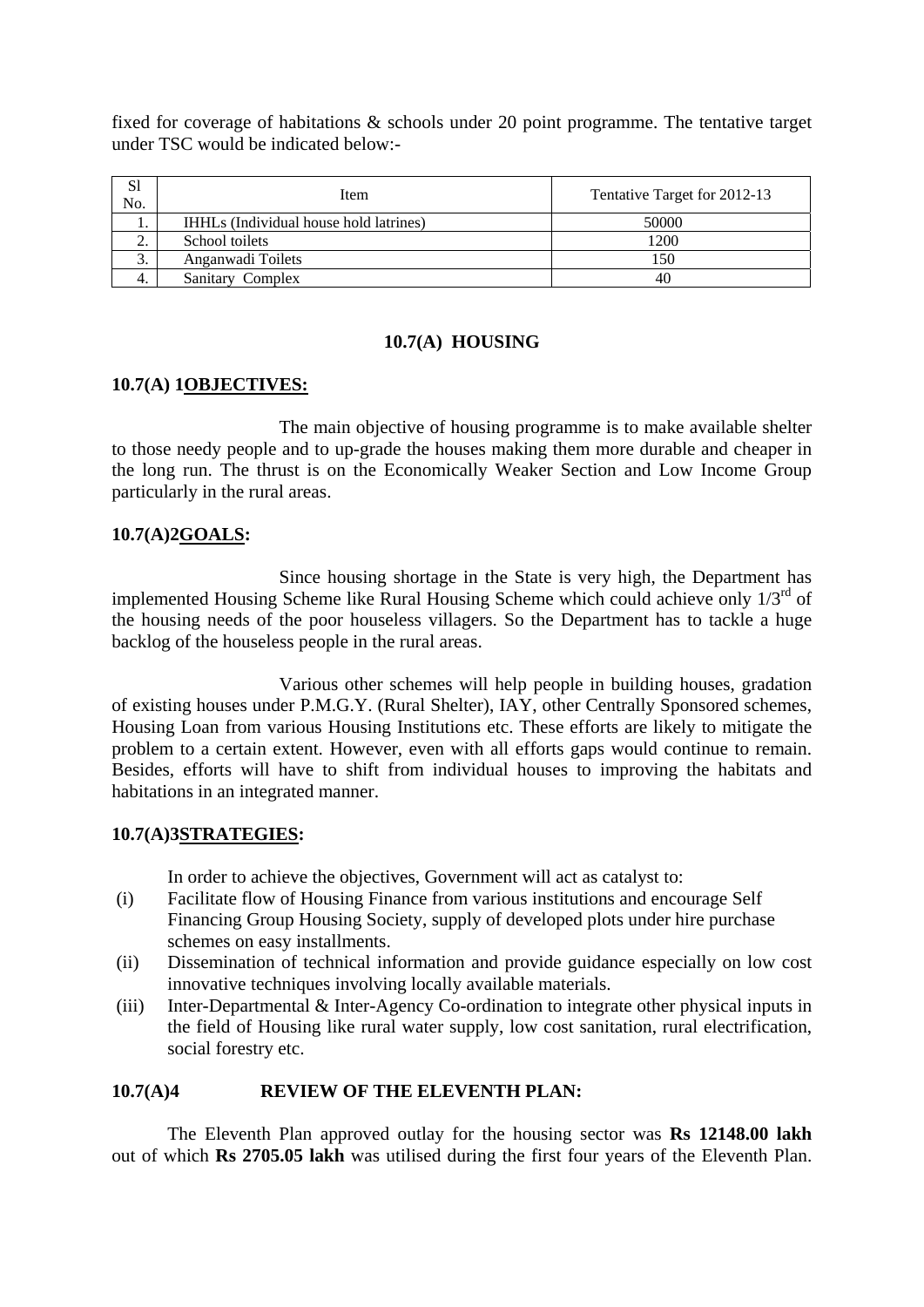The current year 2011-12 approved outlay of **Rs 800.00 lakh** is expected to be utilized in full and so bringing the total expenditure of the 11<sup>th</sup> Plan to about **Rs 3505.05 lakh.** 

### **10.7(A)5 PROPOSED OUTLAY FOR 12TH PLAN (2012-2017) & ANNUAL PLAN 2012-13:-**

The Twelfth Five year Plan was drawn up with a proposed outlay of **Rs 5400.00**  lakhs, which includes Rs 800.00 lakhs for the AnnualPlan 2012-13 for implementation of the schemes briefly, described below.

### **(a) RURAL HOUSING SCHEME:**

Rural Housing Scheme is the major and important Scheme of the Housing sector. This Scheme is continuing from the year it was introduced in 1981-82. The main purpose of the Scheme is to extend housing facilities to the houseless families living in the rural areas of the State. Under this Scheme, 3 (three) bundles of C.G.I. Sheets are given as grant-in-aid to the selected genuine houseless poor families from the villages who own a plot of land and willing to construct a house up to the roof frame level with their own resources.

During the  $11<sup>th</sup>$  Plan Period an amount of  $\cdot$ 8350.00 lakhs is proposed under this scheme to cover 48,270 families. However during the First four years of the  $11<sup>th</sup>$  Plan the Department was able to cover 14,267 families only due to the revised plan outlay.

During the 12th Plan Period an amount of**` 3750.00 lakhs** is proposed which includes

**`650.00 lakhs** for the Annual Plan 2012-13 to cover 23,500 families.

### **(b) DIRECTION AND ADMINISTRATION:-**

During the  $12<sup>th</sup>$  Plan it is proposed to strengthen the administrative set up by creation of a new posts, purchase of vehicles, purchase of computers etc.

#### **( c) TRAINING:-**

Training and introducing of Awareness Programme techniques in cost effective and eco-friendly technology in housing matters will be continued during the  $12<sup>th</sup>$ Five Year Plan.

#### **(d) MEGHALAYASTATE HOUSING BOARD:**

Grant- in –aid to Meghalaya State Housing Board will be continued during the Twelfth Plan to partly meet the administrative expenses of the Board.

### **(e) RENTAL HOUSING SCHEME:**

Rental houses will be built in all places where there is a demand for such accommodation mainly for the State Government Employees on transferable job. During the 11<sup>th</sup> Plan, the Department has constructed one Double storied building at Jowai comprising of 8 M.I.G. units , one 3 storied building each comprising of 6 M.I.G. units at Shillong, Tura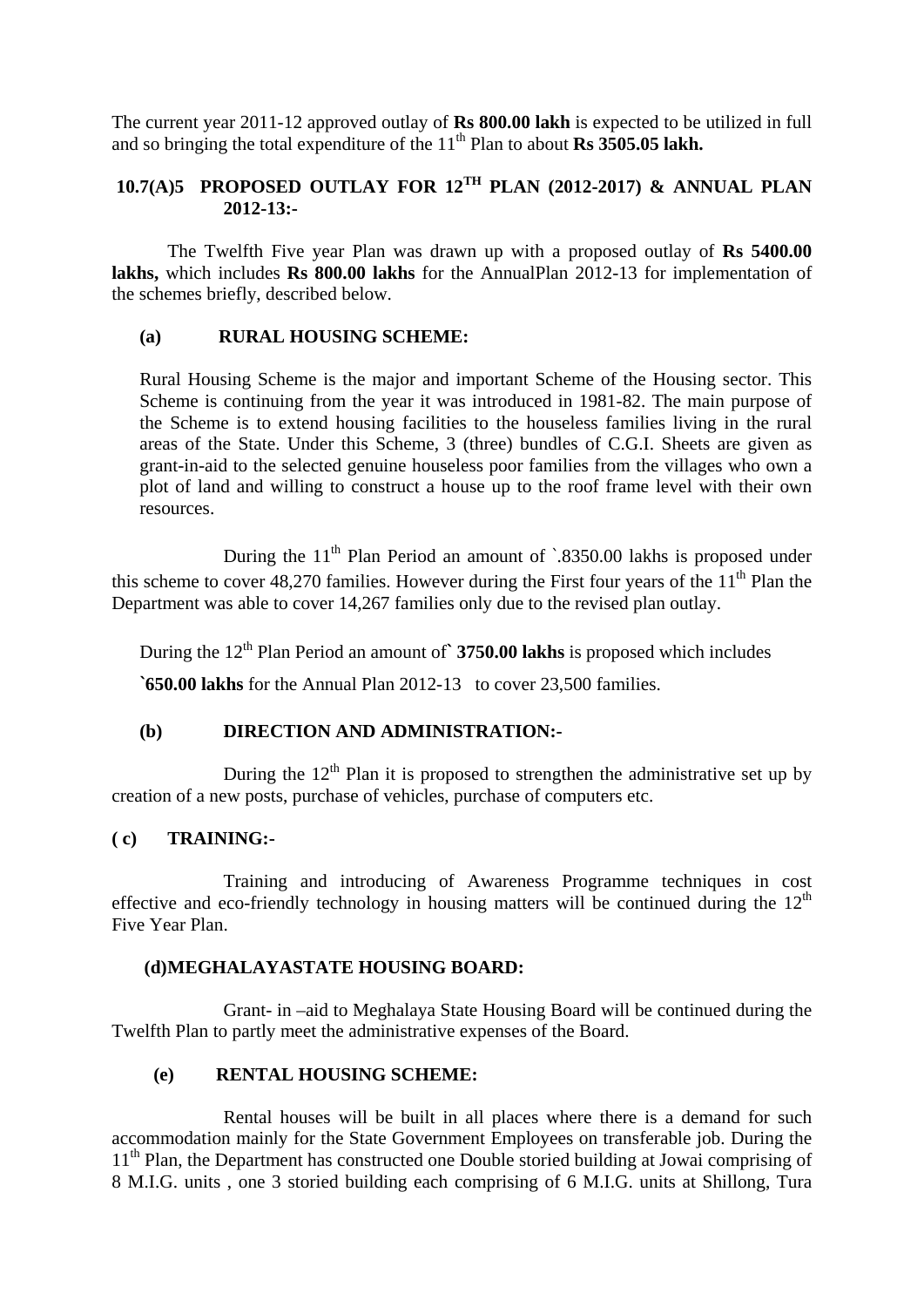and Williamnagar and 2 storied building comprising of 4 flats of MIG Rental houses at Nongstoin.

In addition to the above, 4 Nos. E.W.S. Rental houses at Jowai and another 11 L.I.G. and 10 E.W.S. Rental houses are also constructed at Williamnagar.

During the  $12<sup>th</sup>$  Plan period it is proposed for construction of 17 Nos. MIG and 15 Nos. LIG Rental houses in the District Headquarters.

### **(f) DEPARTMENTAL RESIDENTIAL & NON-RESIDENTIAL BUILDING:**

Under this scheme, the Department has built several number of residential units in all the District Headquarters to give accommodation to its staff. Due to paucity of fund and non-availability of land only a small percentage of the staff has been provided adequate residential accommodation. Scarcity of rental accommodation and exorbitant rent posed a great problem to the staffs, which is a big irony for a Department considered as a nodal agency for Housing. Besides the construction of residential building, other developmental works are also carried out by the Department, like construction of Departmental Godown etc.

### **(g) LAND ACQUSITION AND DEVELOPMENT SCHEME:**

The Scheme envisage acquisition, develop and provision of amenities provided then sole/ leased out to those families mostly in town who do not own any plot nor can they get suitable plot at reasonable price. During the Eleventh Plan the Department has been acquired land at Jowai, Nongstoin, Shillong and Tura and during Twelfth Plan it is proposed to acquire 2 hectares of land and to develop 2.7 hectres of the acquired land.

#### **10.7(A) 6** The Board schematics Eleventh Plan approved outlay and expenditure and **the proposed outlay for the Twelfth Five Year Plan and Annual Plan of the above Schemes are indicated in the Table below:**

| SL. | Name of the Scheme                                           | <b>Eleventh Plan</b>      | <b>Actual</b>                             | <b>Anticipated</b>              | <b>Proposed Outlay</b>                               |                           |
|-----|--------------------------------------------------------------|---------------------------|-------------------------------------------|---------------------------------|------------------------------------------------------|---------------------------|
| NO  |                                                              | <b>Approved</b><br>Outlay | <b>Expenditure</b><br>from 2007 -<br>2011 | <b>Expenditure</b><br>2011-2012 | $\overline{12}^{\text{th}}$ Five<br><b>Year Plan</b> | Annual<br>Plan<br>2012-13 |
|     | Rural<br>Housing<br>Scheme.                                  | 8350.00                   | 2343.70                                   | 650.00                          | 3750.00                                              | 650.00                    |
| 2   | Direction<br>and<br>Administration.                          | 165.00                    | 88.46                                     | 45.00                           | 250.00                                               | 27.90                     |
| 3   | Training.                                                    | 10.00                     | $\equiv$                                  | 0.10                            | 10.00                                                | 0.10                      |
| 4   | the<br>Assistant<br>to<br>MeghalayaState<br>Housing Board.   | 115.00                    | 36.00                                     | 10.00                           | 110.00                                               | 10.00                     |
| 5   | <b>EWS/LIG</b><br>Loan-<br>cum-subsidy<br>Scheme.            | 2000.00                   | <b>NIL</b>                                | <b>NIL</b>                      | <b>Nil</b>                                           |                           |
| 6   | Housing<br>Rental<br>Scheme.                                 | 608.00                    | 110.61                                    | 40.00                           | 480.00                                               | 65.00                     |
| 7   | Departmental<br>Residential and Non-<br>Residential Building | 100.00                    | 85.33                                     | 35.00                           | 430.00                                               | 25.00                     |
| 8   | <b>Construction of EWS</b>                                   | 100.00                    | <b>NIL</b>                                |                                 | <b>Nil</b>                                           | <b>Nil</b>                |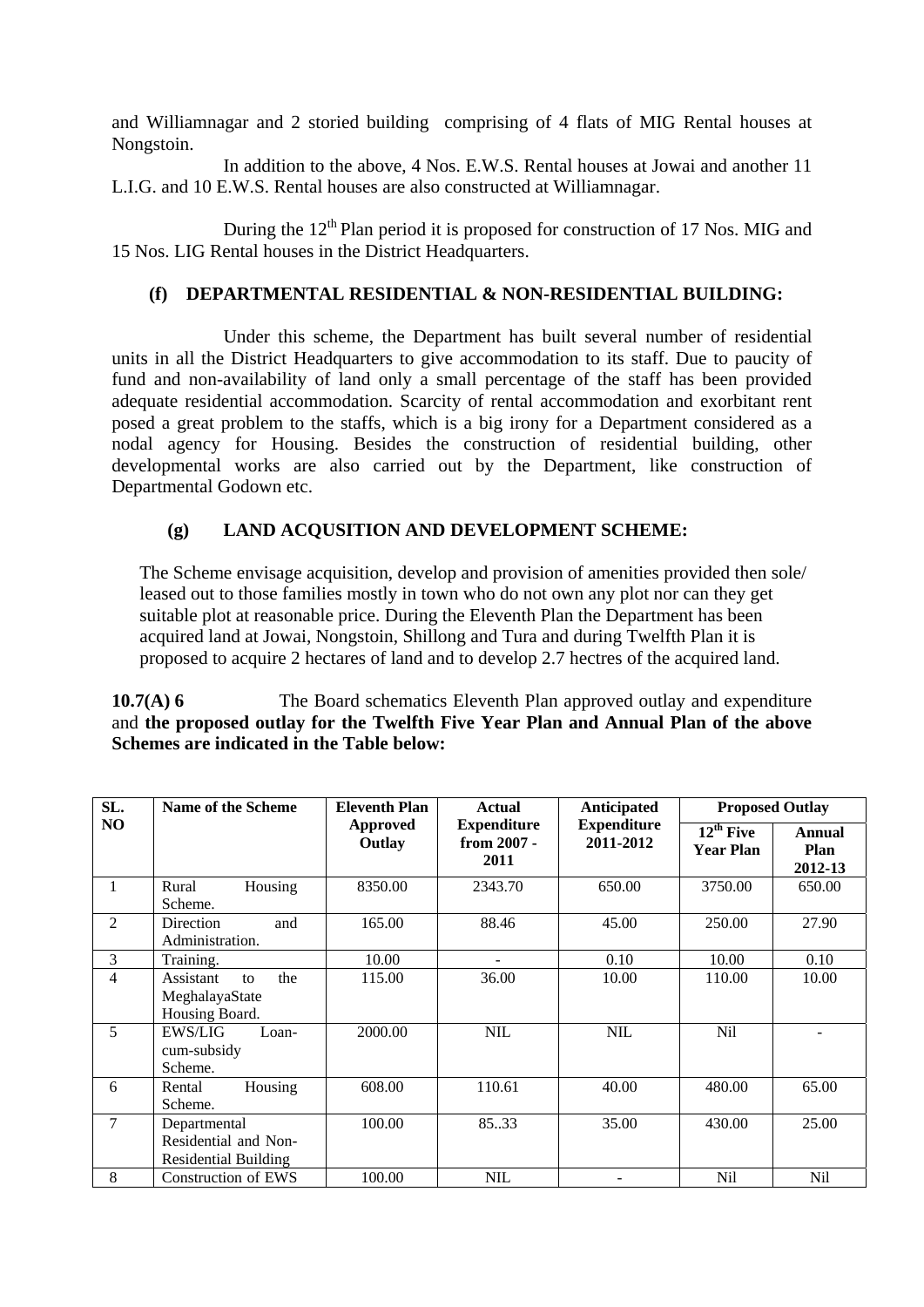|    | Houses.              |          |            |        |         |        |
|----|----------------------|----------|------------|--------|---------|--------|
| 9  | Land Acquisition and | 150.00   | 40.95      | 19.90  | 370.00  | 22.00  |
|    | Development          |          |            |        |         |        |
|    | Scheme.              |          |            |        |         |        |
| 10 | Middle<br>Income     | 500.00   |            | Nil    | Nil     | Nil    |
|    | Housing<br>Group     |          | <b>NIL</b> |        |         |        |
|    | Scheme.              |          |            |        |         |        |
| 11 | of<br>Construction   | 50.00    |            | Nil    | Nil     | Nil    |
|    | Night shelter        |          | <b>Nil</b> |        |         |        |
|    |                      |          |            |        |         |        |
|    | <b>TOTAL</b>         | 12148.00 | 2705.05    | 800.00 | 5400.00 | 800.00 |

### **10.7 (B) POLICE HOUSING ( Residential)**

10. 7 (B).1 The approved outlay for the Eleventh Five Year Plan (2007-2012) is ` 1000.00 lakh. The actual expenditure incurred during the first four years of the Eleventh Plan was  $\degree$  1046.911akh. The anticipated expenditure for the 11<sup>th</sup> Five Year Plan is  $\degree$  1596.91.00 lakh.The approved outlay for the Annual Plan 2010-11 was ` 300.00 lakh and the Revised Outlay was ` 400.00 lakh and the actual expenditure incurred was ` 382.00 lakh. The Approved Outlay for the Annual Plan 2011-2012 is ` 500.00 lakh and the amount is expected to be utilised in full. The anticipated expenditure to be incurred during the  $11<sup>th</sup>$  Plan is proposed for payment of both Final Bills, 90% shortfall advance payment to the Ongoing and New Schemes. During the Eleventh Five Year Plan construction of 286 L/S quarters, 58 U/S Quarters and 7 GO quarters has been taken up by the Department. The satisfaction level of Police accommodations in the State is only 47% for Upper Subordinates and 25% for Lower Subordinates.

10.7 (B).2 The Projected Outlay for the Twelfth Five Year Plan ( 2012-2017) is `

3900.00Lakh and the proposed outlay for the Annual Plan 2012-13 is ` 575.00 lakh.

10.7 (B).3 There is a severe shortage of accommodation for police personnel in the State. In view of this, the State Government proposes to construct additional Quarters for various categories of police personnel during the Twelfth Plan period. A target of 600 units of L/S quarters, 120 units of U/S quarters and 30 units of GO's quarters are proposed to be constructed during the Twelfth Plan. For the Annual Plan 2012-2013, a target of 100 units of L/S quarters, 25 units of U/S quarters and 6 units of GO's quarters are proposed to be constructed.

#### **10.8 URBAN DEVELOPMENT**

10.8.1 Urban centres in Meghalaya play an important role in the economic development of the hill State and also act as catalysts for the development of the rural hinterland. Urbanization in Meghalaya has maintained a steady pace, which recorded 20.07 % during 2001- 2011 i.e., an increase of 0.40 % from 1991-2001. The urban population growth recorded 31.03 % as against the 27.82 % population growth of the State. The number of urban settlements have also increased from 16 to 22 during the period. It is expected that the increasing trend of urbanisation will continue its momentum during 2011-2021 with the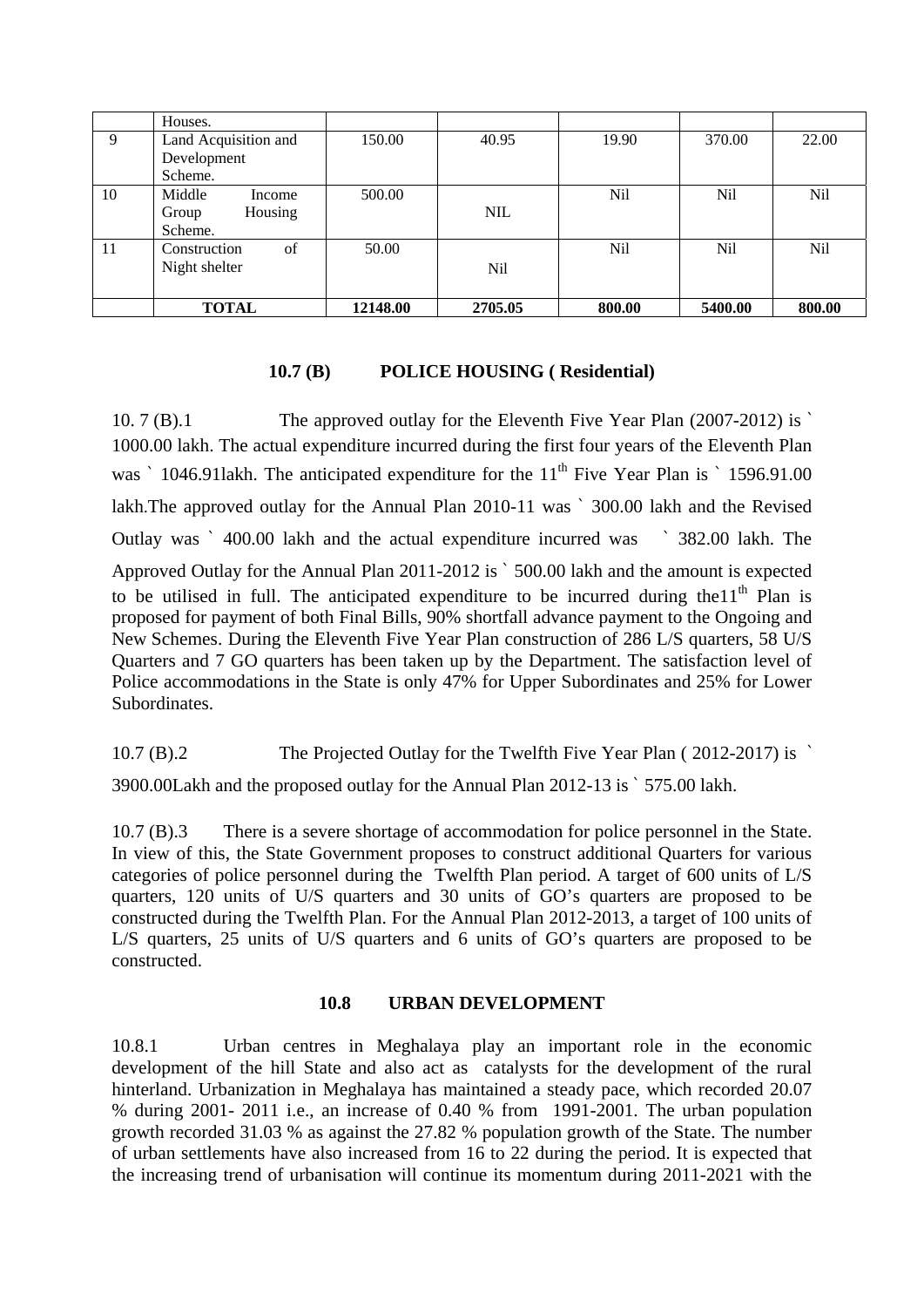increasing thrust of development impetus being given in this region. Provision of desired level of physical amenities and physical infrastructure, setting up of a new township near Shillong, strengthening of the local bodies in the urban centers, upgradation and improvement of the slum areas including poverty alleviation are given priority.

10.8.2 In this backdrop, the Policy of the Government was aimed towards decentralizing the activities and orderly growth of urban centers / potential growth centers through creation of infrastructure in these towns. Hence, provision of desired level of physical amenities and physical infrastructure, setting up of a new township near Shillong, strengthening of the local bodies in the urban centers, upgradation and improvement of the slum areas including poverty alleviation were given priority.

10.8.3 The Eleventh Plan outlay for Urban Development is Rs 32166.00 lakhs and the actual expenditure during the first four years of the Eleventh plan was Rs. 15876.56 lakhs. The approved outlay for 2011-2012 is Rs. 16250.00 lakhs and the anticipated expenditure is Rs.17212.00 lakhs. The total anticipated expenditure of the Eleventh Plan is Rs. 32407.86 lakhs.

10.8.4 The approach for the **Twelfth Five Year Plan** will however be more focused on long term strategic urban planning and development of small & medium towns to ensure spatial equilibrium, development of satellite town/peripheral area to accommodate future growth and strengthening the urban infrastructure with emphasis of accessibility of services to the vulnerable section i.e., urban poor.

## **10.8.5 Twelfth Plan Objectives:**

 Focused attention to urban development, keeping in mind both quality as well as geographical spread, such that the urban centers and their periphery becomes the launch-pads for expansion of population and economic growth.

 Focused attention on integrated development of infrastructure services in urban areas in a mission mode keeping in mind the efficient delivery and sustainability of the services.

 Focused attention on augmenting supply of affordable housing and provision of Basic Services to the urban poor with emphasis on efficient service delivery which should lead to significant reduction in the proportion of slum dwellers.

### **10.8.6. Twelfth Plan Strategy:**

• To follow a perspective for urban planning and development for a period of 20-25 years.

 Increased fund mobilization for urban development through central assistance, market borrowing, external funding etc. and adequate devolution of funds.

 Private sector participation in development, management and financing of urban infrastructure.

 Sustainability of projects through cost recovery and community involvement with strengthening the urban local bodies in discharging their function effectively.

Citizen centric responsive urban governance.

# **10.8.7. Salient Features of Twelfth Plan :**

The following are the salient features of the Twelfth Plan proposals: -

 To prepare perspective plans for the urban centers spanning for at least period of 25 years containing all details of spatial growth, economic growth and socio –technical considerations.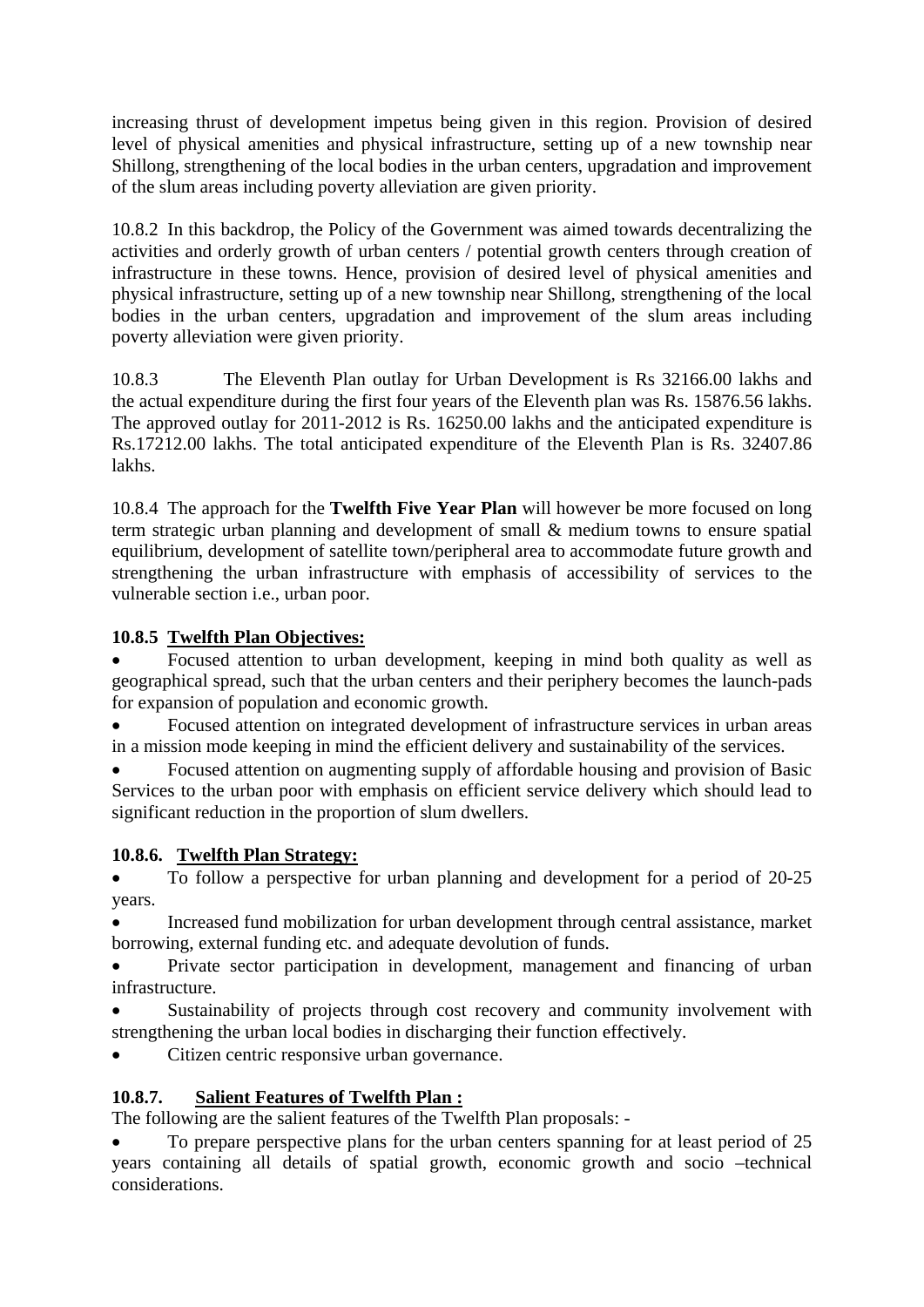To provide the desired level of civic amenities and physical infrastructure in the urban centers.

 To acquire more land and enhance the action taken towards the setting up of NewShillongTownship so as to ease the pressure on the present capital city. It will also be attempted to take up development works as well as laying the infrastructure in the new township in the Twelfth Five Year Plan.

 To create a facilitating environment for a significant improvement in the quality of life of the urban poor.

To strengthen the urban local bodies and make them self-sustaining.

#### **10.8.8. Achievement during the Eleventh Plan Period (2007-2012)**

- 1. The schemes implemented during the Eleventh Plan were :
	- (i) Schemes for Development of Infrastructure:
		- a. Infrastructure Development

b. Schemes for Local Bodies i.e., Assistance to Local Bodies etc.

- c. Special Urban works Programme including Chief Minister's Special Urban Development Fund
- (ii) Schemes for improvement of Slums and Poverty Alleviation:
	- (a) Environmental Improvement of Urban slums
	- (b) Swarna Jayanti Shahari Rozgar Yojana (Centrally Sponsored Schemes)
- (iii) Human Resource Development Schemes:
	- (a) Information System & Geographical Information System (NUIS)
	- (b) Direction & Administration
	- (c) Training of Personnel
- (iv) Capital content:
	- (a) Construction of Departmental Buildings i.e., Residential and Non-Residential Buildings.
	- (b) New Shillong township

(v) Besides the above schemes, the department also implemented the flagship programme viz,Jawaharlal Nehru National Urban Renewal Mission (JNNURM) for the Mission City, Shillong and, Urban Infrastructure Development Scheme for Small & Medium Towns (UIDSSMT) and Integrated Housing and Slum Development Programme (IHSDP) in other towns.

(vi) The ADB assisted North Eastern Region Urban Development Project for Shillong under EAP is also being implemented by the Department in the Eleventh Plan.

# **10.8.9. PROPOSALS FOR 12th FIVE YEAR PLAN (2012-2017)**

 The proposed outlay for the Twelfth Plan is Rs. 137000.00 lakhs and the Annual Plan 2012-2013 is Rs. 29450.00 lakhs.

 The proposal for the Twelfth Plan includes the continuous schemes of Jawaharlal Nehru national Urban Renewal Mission (JNNURM), the newly introduced Rajiv Awas Yojana and the 'New Improvised JNNURM which is likely to be introduced in Twelfth Five Year Plan.

The proposed schemes and programmes to be implemented in the  $12<sup>th</sup>$  Five Year Plan are as follows: -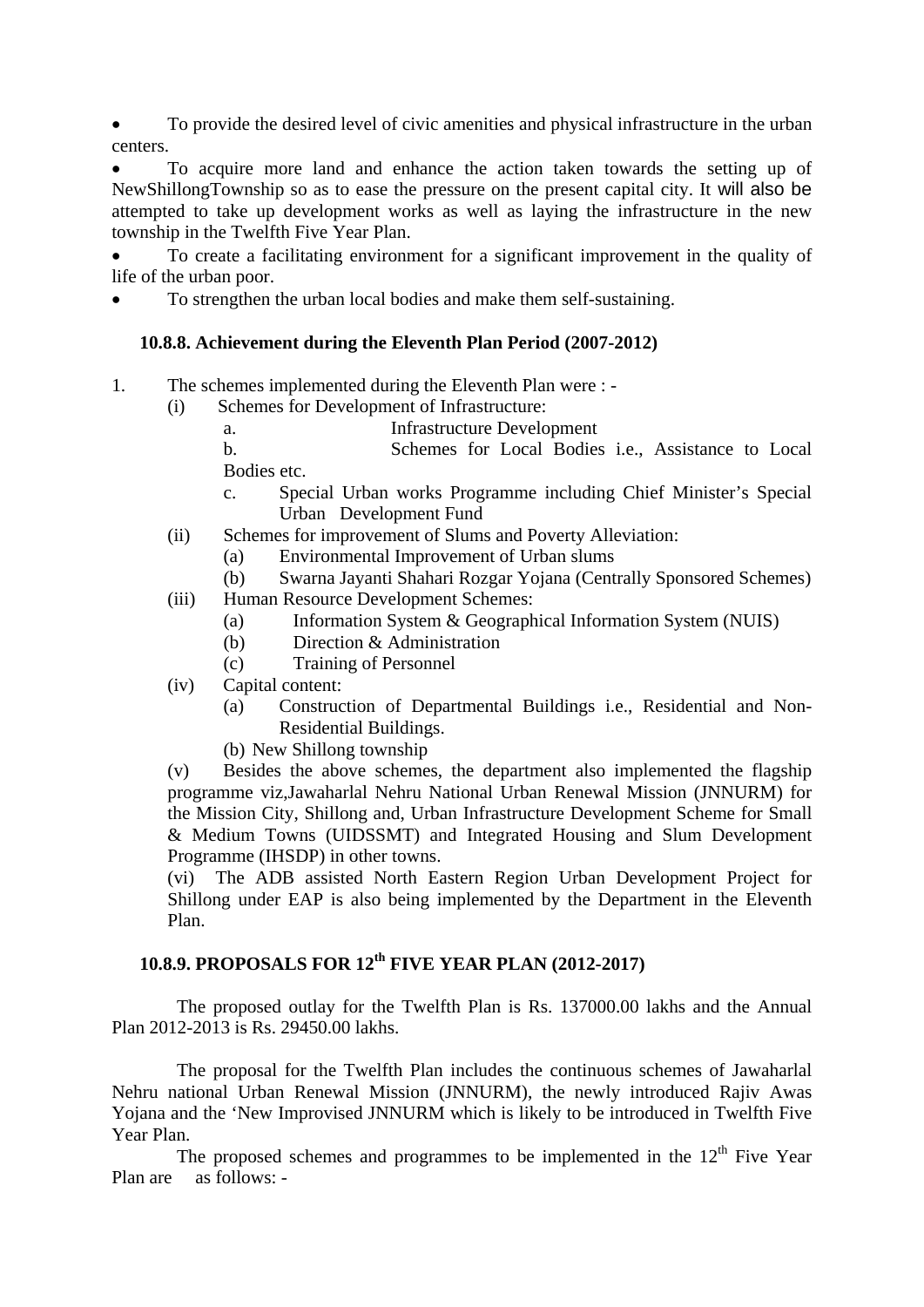### **STATE SECTOR SCHEMES**

### 1. SPECIAL URBAN WORKS PROGRAMME INCLUDING CHIEF MINISTER'S URBAN DEVELOPMENT FUND:

 The programme implemented in the urban constituencies of the state with a view to generate wage employment besides creation of socially and economically useful asset for improvement of social, economic and environmental conditions in consonance with the policy of Government of India for MP Local Area Development Programme. The schemes are identified by the member of Legislative Assembly on the felt need at the local level and implemented through the Local Dorbar / Beneficiary Organizations or Implementation Committees set up at the Community level..

### 2 ENVIRONMENTAL IMPROVEMENT OF URBAN SLUM:

The Environmental Improvement of Urban slums scheme which is a part of the 20 Point Programme implemented in the Slum areas of Shillong, Tura, Jowai, Baghmara, Williamnagar and Nongstoin will be continued. The scheme has played a significant and satisfying role in the improvement of slum areas in the above towns. Basic services provision to urban poor in the slum area is proposed during the  $12<sup>th</sup>$  plan period.

### 3. INFRASTRUCTURE DEVELOPMENT:

 The objective of the scheme includes development of town and community level urban infrastructure and land acquisition costs etc. Since the Urban Renewal Mission and the omnibus schemes for the other towns will focus on major infrastructure projects, it is envisaged that this scheme will continue in the Twelfth Plan in order to meet the town level and local level infrastructure.

#### 4. DIRECTION AND ADMINISTRATION:

Under this scheme the budget provision is being provided to meet the administrative expenses such as salaries, office expenses and traveling expenses etc.

#### 5. TRANING OF PERSONNEL:

In order to ensure human resource development, the in-service staffs and officers are sponsored for training courses.

#### 6. ASSISTANCE TO LOCAL BODIES:

Under this scheme Grant-in-aid assistance is extended to Urban Local Bodies and Development Authority for physical infrastructure works, purchase of vehicles etc.

## 7. CONSTRUCTION OF DEPARTMENTAL BUILDINGS:

Under this scheme work for construction of Residential and Non-Residential building in all the District Headquarters is being taken. With the setting up of Office at the District Headquarter of Ri Bhoi, the Office and Residential Complex have to be constructed. The residential accommodation of Officer and staff at Baghmara has also been proposed beside the requirement of other Districts. For the  $12<sup>th</sup>$  plan period, construction of residential and non-residential building at Baghmara has been earmarked .

#### 8**.** NEW SHILLONGTOWNSHIP:

 To accommodate the future population of Shillong, a proposal for setting up of a new township designed for 2,00,000 population was conceived by the department. An area of 2030 hectares has been identified to the east of the Shillong city. It is proposed to develop the township as a joint venture involving both Govt. and private initiative. Govt. intervention is restricted to acquiring and developing 500 hectares of land while in the remaining areas only the bulk infrastructure will be laid by the Govt. Development in the 500 hectares is expected to provide the impetus for growth and development in the remaining 1530 hectares. Meantime, Detailed Project Report (DPR) of the different sectors like road, power,water supply, sewerage and drainage etc have been finalized. For the  $12<sup>th</sup>$  plan period, an amount of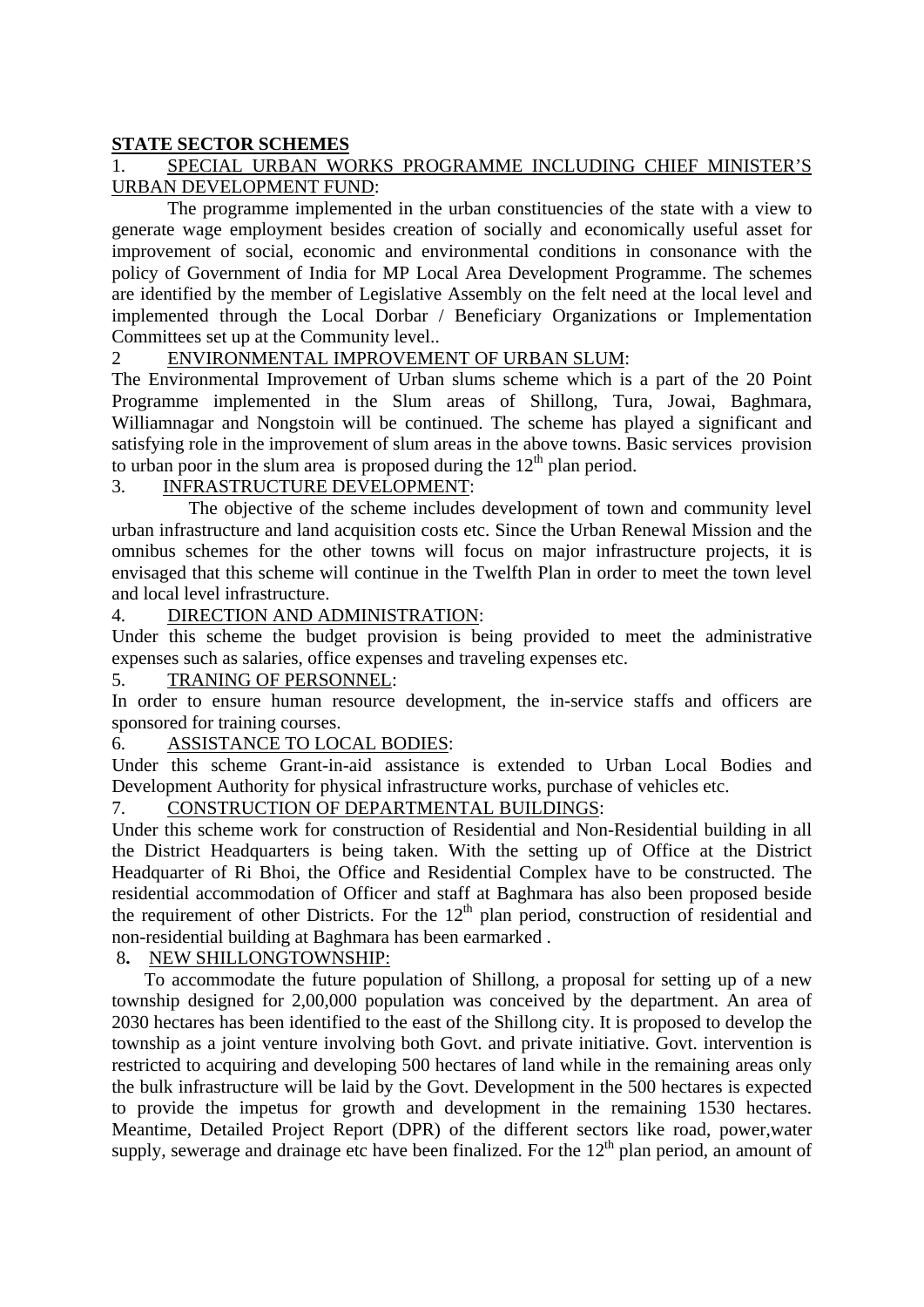` 40000.00 lakhs is being proposed for developing the infrastructures and creating service facilities.

### 9. LAND ACQUISITION FOR CONSTRUCTION OF FLYOVER OVER AT SHILLONG:

In order to tackle the growing traffic congestion in the core area, a new Road-cum-Flyover linking M.G Road and Sweeper Lane alignment has been planned. The proposed alignment involved 5.98 acres of land within the Cantonment area and approximately 330 sq.mt in Govt. leased land. The Defence Authority has agreed in principle to transfer the land in exchange of equal value of land elsewhere.

## **FLAGSHIP PROGRAMME**

### JAWAHARLAL NEHRU NATIONAL URBAN RENEWAL MISSION (JNNURM), URBAN INFRASTRUCTURE DEVELOPMENT SCHEME FOR SMALL & MEDIUM TOWNS (UIDSSMT) AND INTEGRATED HOUSING AND SLUM DEVELOPMENT PROGRAMME (IHSDP):

These are Central Assistance new schemes introduced by the Government of India with the objective of cities to realize their full potential and become true engines of growth. Focused attention will be given to integrated development of infrastructural services in the selected cities in a mission mode. The National Urban Renewal Mission has two sub-Mission namely 'Urban Infrastructure and Governance' wherein the main thrust will be on major infrastructure relating to Water Supply including Sanitation, Sewerage, Solid Waste Management, Road Network, Redevelopment of Inner City Areas etc., and the sub-Mission "Basic Services for the Urban Poor' will include programme like Slum Improvement, Site and Services, Environmental Improvement and Housing etc. Shillong, the capital city has been selected under the Mission.

 Other towns will be covered under the omni-bus scheme 'Urban Infrastructure Development Scheme for Small and MediumTowns' (which will subsume the 'IDSMT, AUWSP and URIF') and 'Integrated Housing and Slum Development Programme' under which VAMBAY and NSDP has been combined. The funding patterns of these schemes are in the ratio of 90:10 (share of Centre, State/ULB).

### **EXTERNALLY AIDED PROJECT**

## (d) NORTH EASTERN REGION CAPITAL CITIES DEVELOPMENT INVESTMENT PROJECTS( NERCCDIP):

Under the ADB assisted NERCCDIP for Shillong Tranche-I for Shillong includes: (a) Consultancy Services on (i) Preparation of Detailed Project Report for Solid Waste Management and Sewerage System (ii) Institutional Development and CapacityBuilding and (b) Construction of short-term emergency landfill site at Marten.

### **CENTRALLY SPONSORED/ SECTOR SCHEMES**

### 1. **SWARNA JAYANTI SHAHARI ROZGAR YOJANA**:

The unified urban poverty alleviation programme under the nomenclature SJSRY is being implemented in Shillong, Tura, Jowai, Williamnagar, Baghmara and Resubelpara. The scheme is projected towards the upliftment of the quality of life of urban poor through encouragement of self-employment and provision of wage employment. This programme has been under implementation since 1.12 1997.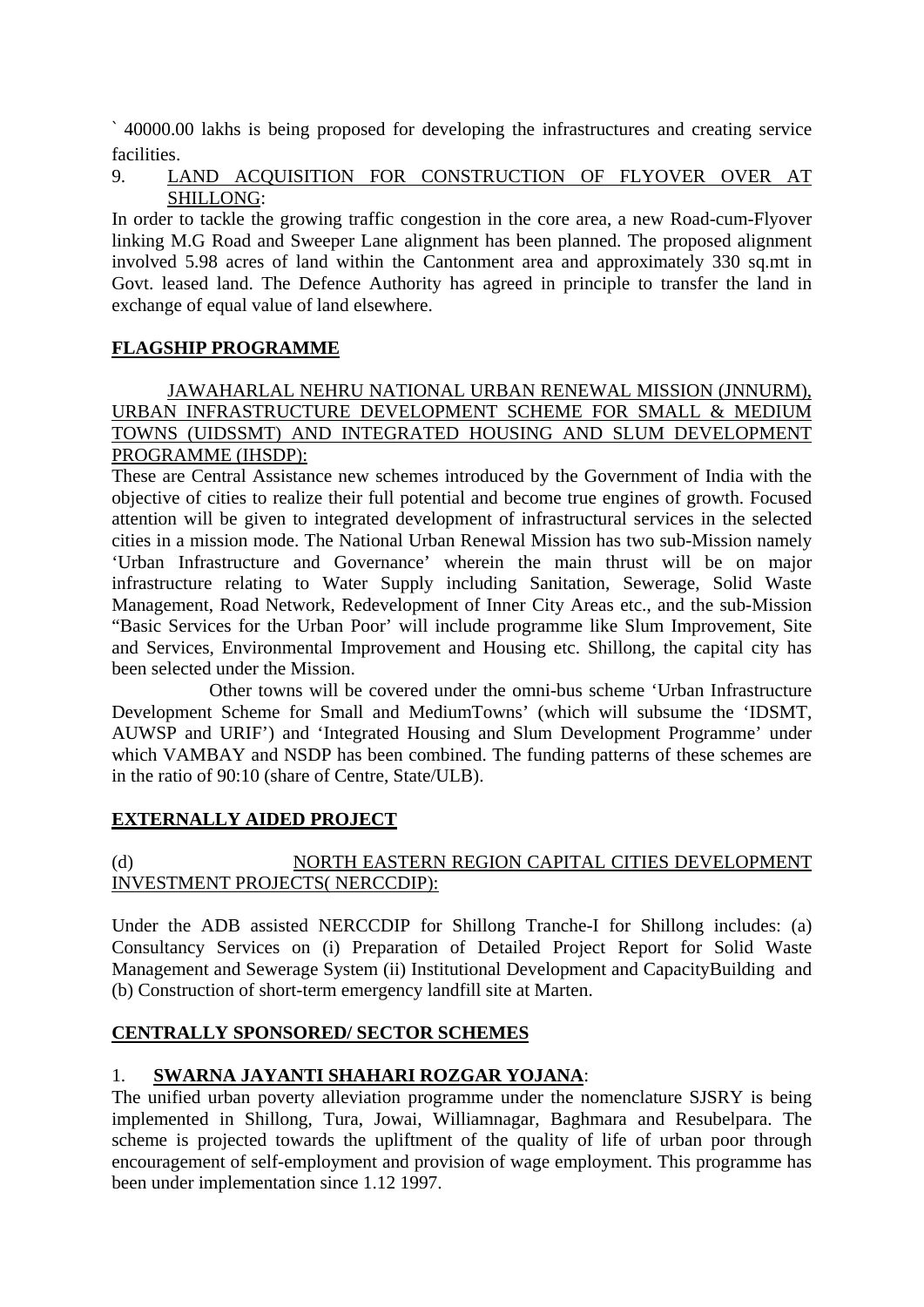# **2. RAJIV AWAS YOJANA:**

A new scheme called Rajiv Awas Yojana for the slum dwellers and the urban poor has been introduced by the Government of India with an effort to create slum free India. Central Assistance will be provided to the State Govt. who had committed for adopting multi prong approach to address this issue of slum and will create enabling provisions to prevent growth of slums.

10.8.9. The broad break-up of the projected outlay for the  $12<sup>th</sup>$  Plan 2012-2017 and the Annual Plan 2012-13 is given in the following table :-

|                |                                      |               |           |                   |           |          | `in lakhs.      |
|----------------|--------------------------------------|---------------|-----------|-------------------|-----------|----------|-----------------|
| Sl.            | Major/Minor Heads of                 | Eleventh Plan | Actual    | Annual Plan 2011- |           | Twelfth  | <b>Budgeted</b> |
| N <sub>0</sub> | Development                          | 2007-2012     | Expenditu | 2012              |           | Plan     | Outlay          |
|                |                                      | Projected     | re 2007-  | Agreed            | Anticipat | 2012-17  | $2012 -$        |
|                |                                      | Outlay        | $08$ to   | Outlay            | ed        |          | 2013            |
|                |                                      | (at 2006-07   | 2010-     |                   | Expendit  |          |                 |
|                |                                      | prices)       | 2011      |                   | ure       |          |                 |
| (0)            | (1)                                  | (2)           | (3)       | (4)               | (5)       | (6)      | (7)             |
| 1              | <b>Infrastructure Development</b>    | 500.00        | 637.76    | 182.00            | 182.00    | 1300.00  | 200.00          |
| $\overline{2}$ | Special Urban Works                  | 3250.00       | 2380.00   | 650.00            | 870.00    | 3250.00  | 650.00          |
|                | Programme & Chief Minister's         |               |           |                   |           |          |                 |
|                | Special Urban Development            |               |           |                   |           |          |                 |
|                | Fund                                 |               |           |                   |           |          |                 |
| 3              | National Urban Information<br>System | 50.00         | 5.86      |                   |           |          |                 |
| 4              | Direction & Administration           | 400.00        | 368.78    | 147.50            | 151.50    | 600.00   | 19.50           |
| 5              | Training of Personnel                |               | 0.04      |                   |           | 3.00     | 0.50            |
| 6              | Assistance to Local Bodies           | 100.00        | 115.00    | 50.50             | 50.50     | 200.00   | 56.00           |
| 7              | Environmental Improvement of         | 270.00        | 187.35    | 60.00             | 60.00     | 300.00   | 66.00           |
|                | <b>Urban Slums</b>                   |               |           |                   |           |          |                 |
| 8              | Swarna Jayanti Shahari Rozgar        | 180.00        | 99.50     | 40.00             | 40.00     | 200.00   | 44.00           |
|                | Yojana                               |               |           |                   |           |          |                 |
| 9              | Non Lapsable Central Pool of         | 50.00         |           |                   |           |          |                 |
|                | Resources (S.S)                      |               |           |                   |           |          |                 |
| 10             | Jawaharlal Nehru National            | 21,716.00     |           |                   |           |          |                 |
|                | <b>Urban Renewal Mission</b>         |               |           |                   |           |          |                 |
|                | a) Urban Infrastructure &            |               | 6268.93   | 10486.38          | 11002.38  | 8047.00  | 8047.00         |
|                | Governance                           |               |           |                   |           |          |                 |
|                | b) Basic Service to Urban Poor       |               | 2088.48   | 1562.00           | 1562.00   | 1627.00  | 1627.00         |
|                | c) Integrated Housing & Slum         |               | 2073.87   | 1132.00           | 1132.00   | 1862.00  | 1862.00         |
|                | Development Programme                |               |           |                   |           |          |                 |
|                | d) Urban Infrastructure              |               | 716.64    | 716.62            | 716.62    | 717.00   | 717.00          |
|                | Development Scheme for Small         |               |           |                   |           |          |                 |
|                | & Medium Towns                       |               |           |                   |           |          |                 |
| 11             | Urban Development Projects for       | 500.00        | 837.16    | 1200.00           | 1200.00   | 15000.00 | 9500.00         |
|                | Shillong (ADB)                       |               |           |                   |           |          |                 |
| 12             | <b>Construction of Departmental</b>  | 150.00        | 56.19     | 20.00             | 20.00     | 50.00    | 10.00           |
|                | <b>Buildings</b>                     |               |           |                   |           |          |                 |
| 13             | New ShillongTownship                 | 2000.00       | 41.00     | 3.00              | 225.00    | 40000.00 | 1500.00         |
|                | a) ACA / SPA                         | 1000.00       |           |                   |           |          |                 |
|                | b) Loan-Acquisition of land          | 2000.00       |           |                   |           |          |                 |
|                | c) EAP under JICA                    |               |           |                   |           |          | 1200.00         |
| 14             | Land Acquisition for                 |               |           |                   |           | 1500.00  | 1000.00         |
|                | construction of Flyover in           |               |           |                   |           |          |                 |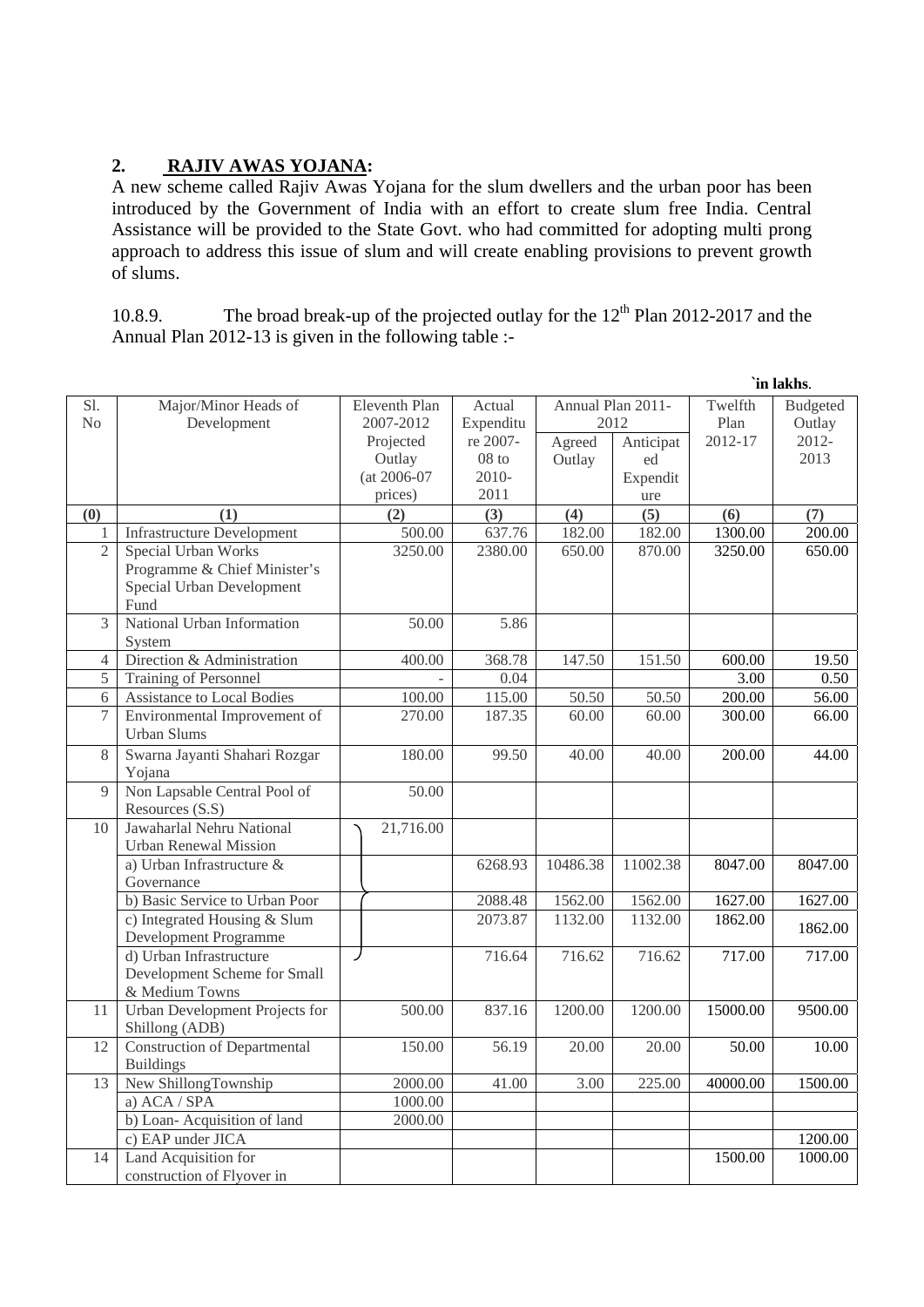| Sl.                        | Major/Minor Heads of           | Eleventh Plan  | Actual    | Annual Plan 2011- |           | Twelfth   | <b>Budgeted</b> |
|----------------------------|--------------------------------|----------------|-----------|-------------------|-----------|-----------|-----------------|
| No                         | Development                    | 2007-2012      | Expenditu | 2012              |           | Plan      | Outlay          |
|                            |                                | Projected      | re 2007-  | Agreed            | Anticipat | 2012-17   | $2012 -$        |
|                            |                                | Outlay         | $08$ to   | Outlay            | ed        |           | 2013            |
|                            |                                | $(at 2006-07)$ | $2010-$   |                   | Expendit  |           |                 |
|                            |                                | prices)        | 2011      |                   | ure       |           |                 |
| $\left( \mathbf{0}\right)$ | (1)                            | (2)            | (3)       | (4)               | (5)       | (6)       | (7)             |
|                            | Shillong                       |                |           |                   |           |           |                 |
| 15                         | Rajiv Awas Yojana              |                |           |                   |           | 1500.00   | 200.00          |
| 16                         | NI JNNURM                      |                |           |                   |           | 50000.00  | 2551.00         |
| 17                         | Infrastructure Development for |                |           |                   |           | 10844.00  | 150.00          |
|                            | City Transport at Shillong     |                |           |                   |           |           |                 |
| <b>TOTAL: -</b>            |                                | 32,166.00      | 15876.56  | 16250.00          | 17212.00  | 137000.00 | 29400.00        |

### **10.9 INFORMATION AND PUBLICITY**

**10.9.1.** The Information Services has assumed greater importance with the increased developmental activities of the State. Adequate publicity to various developmental programmes of the State Government is essential with a view to educating the people and enthuse in them a spirit of participation and involvement in the successful implementation of these programmes through the various media.

**10.9.2.** Against **t**he projected outlay Eleventh Plan (2007-2012) outlay of **`. 3000.00**  lakh for this sector, the actual expenditure during the first four years of the Plan was **`.1920.05 lakh.** The approved outlay for the Annual Plan 2011-12 is **`.1200.00 lakh** which include Rs.200.00 lakh for setting up of District Knowledge Hubs and the entire amount is expected to be utilized.

### **10.9.3. Achievement during the Eleventh Plan are as follows :-**

The Information & Public Relations sector maintained 8 (eight) Sub-divisional Information and Public Relations Offices including Press and Puiblication Wing, Video Programme Production Unit and Exhibition Wing. The Department participates in the annual International Trade Fair, organized by the Indian Trade Promotion Organisation in New Delhi regularly and in other Trade Fairs also. These Fairs help and encourage the local entrepreneurs to market their products inside and outside the State and thereby improve the economy of the State.

To make citizens aware about the importance of Republic Day, this Department actively and regularly participated in the celebration of Republic Day at New Delhi, Shillong and other District Headquarters of the State. It may be mentioned that the State has bagged prizes many times in the presentation of Tableau at New Delhi.

Erection of hoardings in different prime locations both inside and outside the State to project the vast tourism and other related aspects and also to promote the image of the State as a whole are being carried out from time to time.

This Directorate regularly brings out various Publications and also produced Feature films and Documentaries on different themes; it is proposed to utilized the services for professionals and specialists in Mass Communications etc. for this purpose. To encourage Public private participation, it is proposed to outsource the involve Mass Media Specialist in the Production of Films, etc.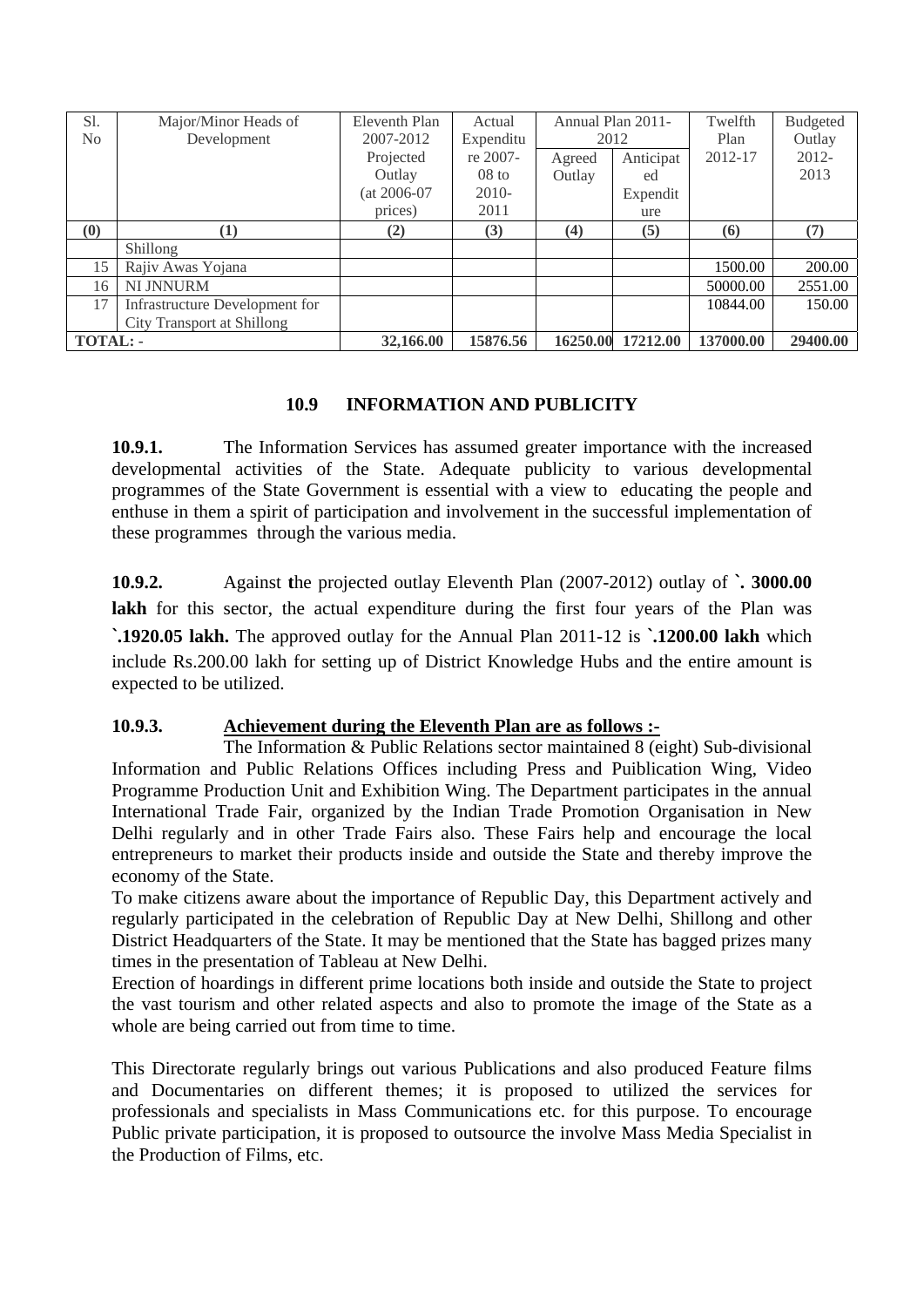In addition Special Interactive Programmes are organized in all the Districts and Sub-Divisions of the State at the grassroots level in the remote and interior villages of the State by involving different Departments of the Government and where public can interact with Government Officials. Schemes and programmes of the government relevant to specific identified areas would be highlighted through information, education and communication. These include sensitization through workshops, public meetings, group discussions, programmes for the youth and school children, display of posters, distribution of leaflets/pamphlets, organizing of Cultural programmes and cinema shows which are informative and educative in nature and also sensitize the people about the preventive and precautionary measures for Disaster management in the event of any natural calamities. Special emphasis is taken to encourage the formation of Self Help Groups so that rural economy can be uplifted.

To showcase and project the various developmental works, the strides in progress and advancement achieved so far by the State in various field of activities, this Department organized 5 (five) day State level Exposition in the State capital once a year and 3 (three) days Exposition in the District and Sub-division in the State regularly.

It is further propose strengthen the Video Films Unit produced Documentary Films on the progress and achievements of the State on regular basis and telecast these through DD, Private Video Channels and also through the Audio Visual Vans of the Department for the benefit of the people. It also conducted intensive awareness campaigns on different themes in the rural areas of the State to enlighten the rural masses of the schemes, projects, etc., of the State Government. The Department regularly organized Tours for the Local Press.

In addition to the above the Department recently has set up the Journalist Welfare Fund, Knowledge Hubs in Shillong, Tura & Jowai, Information Cell in the Directorate of Information & Public Relations including installation of Mass Information Collaboration System in the State.

### **10.9.4 The proposed outlay for the Twelfth Plan (2012-17) is `.6000.00 lakh. The**

**proposed Outlay for Annual Plan 2012-13 is Rs. 900.00 lakh** whichincludes `.200.00 lakhs for setting up of District Knowledge Hubs.

### **10.9.5. Schemes proposed to be taken up during the Twelfth Plan period (2012-2017) are as follows :-**

1. **Direction and Administration:** With an aim of achieving maximum publicity of the various initiatives undertaken by the State Government it is proposed to create posts at different levels of the Directorate to strengthen the effective functioning of the Department.

2. **Research and Training:** It is proposed to utilize the services of professionals and specialists in Mass Communications etc. for production of Feature films and Documentaries on different themes for this purpose. To encourage active public participation, it is proposed to outsource by involving Mass Media Specialist in the Production of Films, etc.

3. **Advertising and Visual Publicity:** Special Interactive Programme, organizing of Exhibitions, participation in the international, national exhibition, fairs and Republic Day Tableau, erection of hoardings in different prime locations both inside and outside the State, modernization of the audio and visual system are proposed to be taken up.

4. **Press Information Services:** To strengthen the liaison works between the Government and the Press, setting up of Media Centres, press tours to different sites of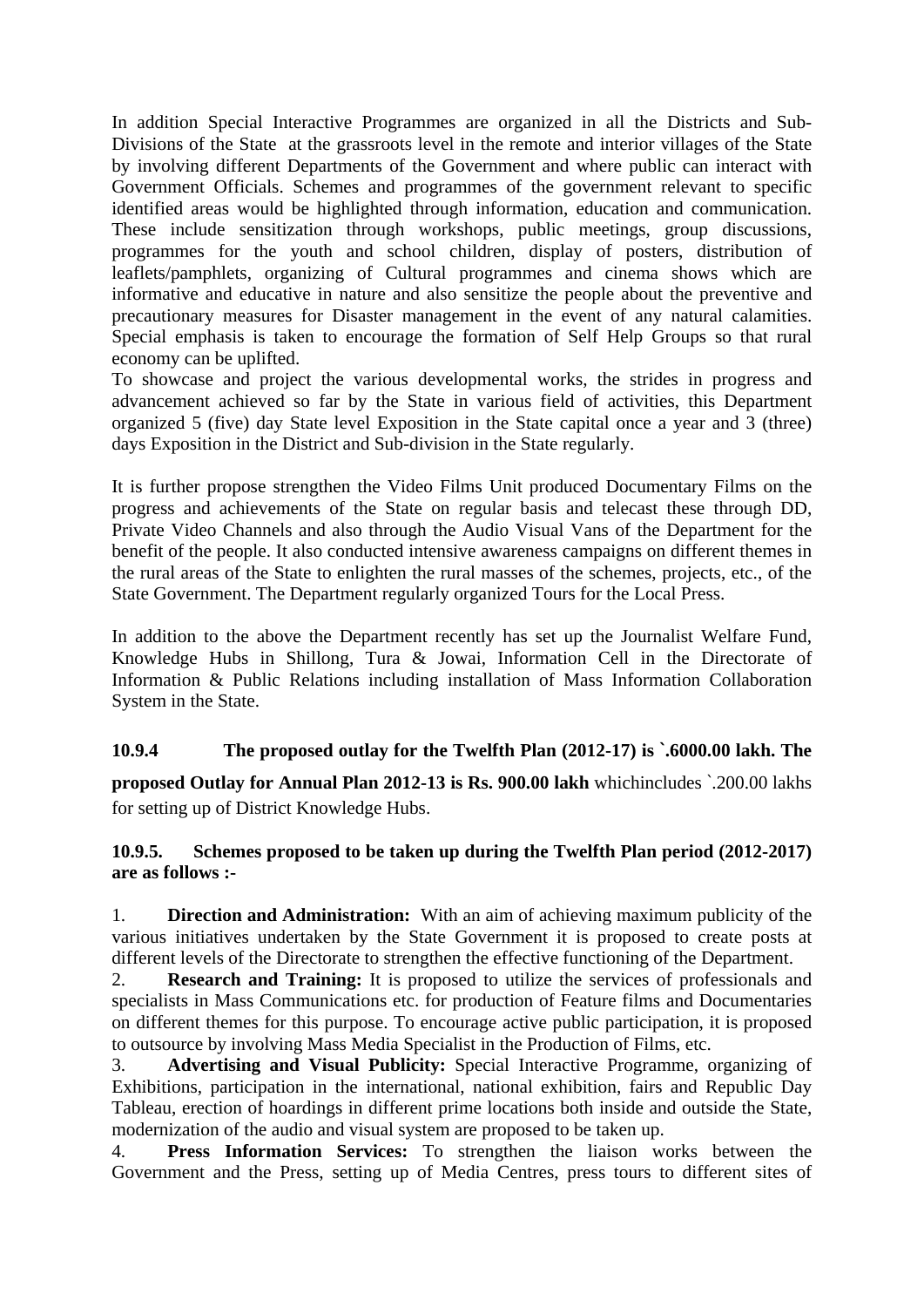development activities around the state and enhance the fund allocation and financial assistance to the existing Shillong Press Club and other Journalists Associations across the State through the Journalist Welfare Fund.

6. **Field Publicity:**To further strengthen and revitalize the dissemination of information, the department proposed **to** install Wireless Mass Notification System in some Districts and Sub-Divisional Headquarters of the State. The System to be put in place would enable the department to effectively and efficiently disseminate government information to the public and even during the time of impending disaster or calamity. Possibility of integrating the system with the State Wide Area Network (SWAN) of the NIC will be explored rigorously.

With a view to promote accountability, transparency and to motivate the people to actively participate in the various developmental programmes initiate by the State Government, the department has proposed setting up of Information Hubs in all the District Headquarter of the State. The public can access the required information instantly at the proposed Information Hub.

7. **Photo Services:** The Department has been engaged in photographic coverage of important government functions and projects. Therefore, there is an urgent need for setting up of a Digital Photographic Laboratory in the Directorate with the latest technology available in the market.

8. **Publication:** To generate goodwill and positive publicity, the department will continue to publishes Calendars, Diaries, Basic Facts, Monographs on different subjects and other publicity materials for wide publicity of the State, both inside and outside the State including monthly newsletters, quarterly bulletins, development folders, publicity leaflets and pamphlets on various plans and programmes of all the sectors of the State Government.

**10.9.6** The broad break up of the Twelfth Plan (2012-2017) and the Annual Plan 2012-13 are indicated in the Table below:-

|                |                                              |                               | `.In lakhs.             |
|----------------|----------------------------------------------|-------------------------------|-------------------------|
| SI.            | Name of the Scheme                           | <b>Twelfth Plan (2012-17)</b> | Annual Plan 2012-13     |
| N <sub>0</sub> |                                              | <b>Proposed Outlay</b>        | <b>Budgetted Outlay</b> |
| 1.             | 2.                                           | 3.                            |                         |
| 1.             | 001-Direction & Administration               | 2140.00                       | 291.56                  |
| 2.             | 003-Research & Training                      | 35.00                         | 2.00                    |
| 3.             | 101-Advertisement & Visual Publicity         | 1300.00                       | 186.39                  |
| 4.             | 103-Press Information Services               | 90.00                         | 11.58                   |
| 5.             | 106-Field Publicity                          |                               |                         |
|                | (1) Setting up of District Knowledge Hubs    | 1000.00                       | 200.00                  |
|                | $(02)$ Field Publicity & Information Centres | 500.00                        | 100.00                  |
| 6.             | 109-Photo Services                           | 35.00                         | 3.00                    |
| 7.             | 110-Publications                             | 900.00                        | 105.47                  |
| 8.             | 800-Other Expenditure                        |                               |                         |
| 9.             | SPA for Wireless Mass Notification System    | $\overline{\phantom{a}}$      |                         |
|                | $TOTAL =$                                    | 6000.00                       | 900.00                  |

### **10.10. WELFARE OF SCHEDULED CASTES/ SCHEDULED TRIBES/OTHER BACKWARD CLASSES**

10.10.1. The Eleventh Plan approved outlay for this sector is Rs.150.00 lakhs and the actual expenditure during the first four years of the Eleventh Plan is Rs.66.99 lakhs. The approved outlay for 2011-2012 is Rs. 20.00 lakhs which is expected to be utilised in full. The total anticipated expenditure of the Eleventh Plan is Rs. 86.99 lakhs. **The proposed outlay**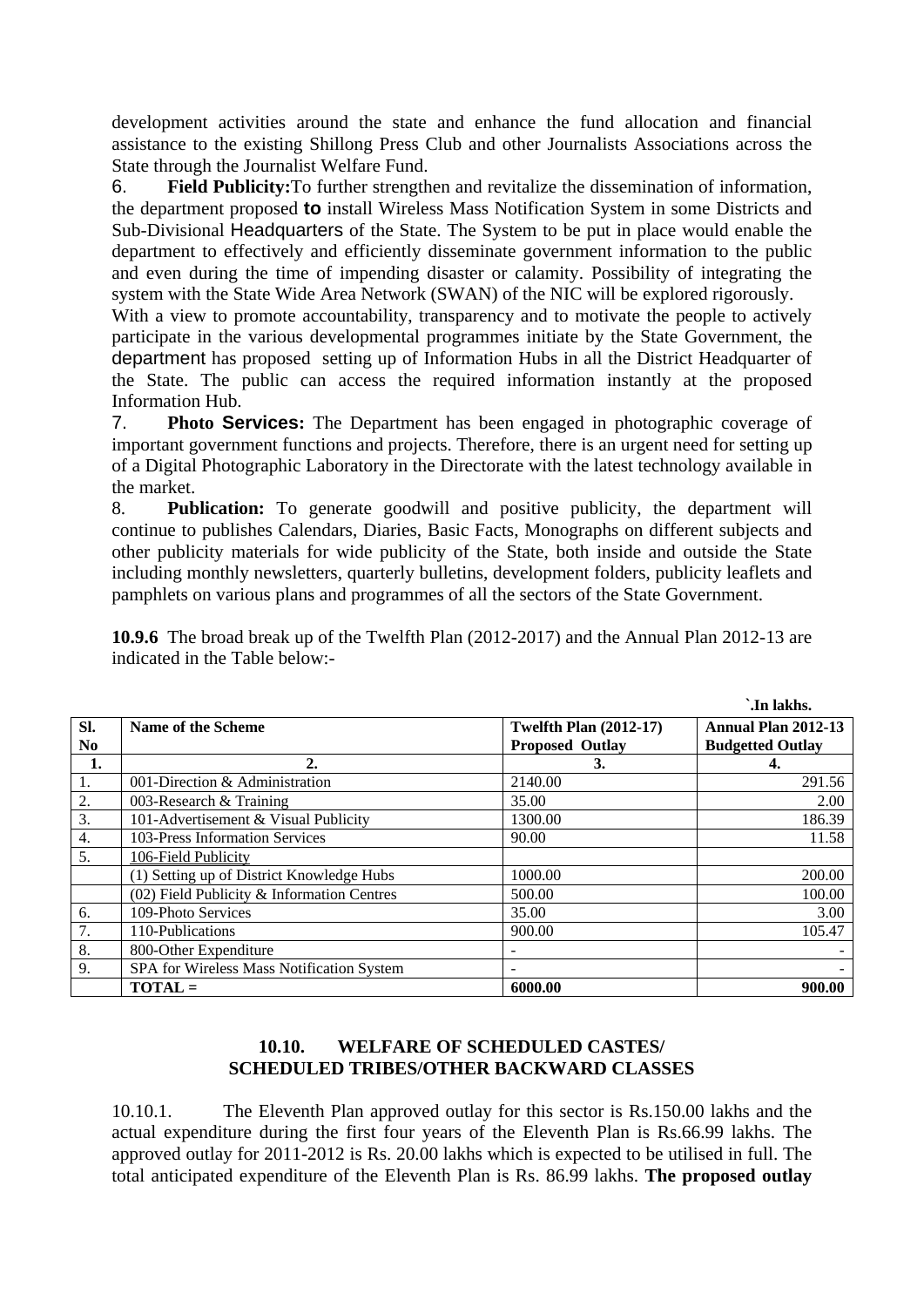### **for the Twelfth Plan (2012-2017) is Rs.200.00 lakhs and for the Annual Plan 2012-13 is Rs. 25.00 lakhs.**

### 10.10.2 Activities and Achievements :

All India Pre-Examination Training Centre (AIPETC) implemented under this sector is a Centrally Sponsored Scheme and the provision proposed is meant for meeting the State's Share for imparting Coaching Classes to Scheduled Caste/Scheduled Tribe Candidates who intended to appear at the Civil Services Examination conducted by U.P.S.C. every year.

### 10.10.3 **Twelfth Plan proposals:-**

#### a ). Coaching / Training Programmes :

 While the existing Coaching Scheme and the Programmes for the Civil Services Examination, both Preliminary and Main Courses , will continue to receive the Centre's absolute priority, it is also proposed to secure the services and professional expertise of Resource Personnel in the line. The Course particularly the Civil Services (Main) Examination would be made more purposeful by introducing the capsule on 'Mock – Interview'.

### b). Library and Reading Room Facilities:

 The existing Library and Reading Room of the Centre is proposed to be developed further with additional accommodation providing adequate sitting facilities to the trainees / candidates. The accession to Library books and provisions of professional journals, magazines and newspaper would be kept for the use of the trainees / candidates.

#### **10.11. LABOUR AND LABOUR WELFARE**

10.11.1. There are 4 (four) Labour Welfare Centres in the State, they are : - Mendipathar, Umiam, Khliehriat and Byrnihat. These Centres fall under the control of the Labour Inspectors.

 The main functions of the Labour Welfare Centres is to provide free training in sewing, knitting and embroidery to the workers and their family members with a view to enable them to augment their income thereby raising the standard of living.

### **10.11.2. Eleventh Plan Achievements:**

 The Eleventh Plan approved outlay for Labour and Labour Welfare was Rs.500.00 lakhs against which the total anticipated expenditure was Rs.520.20 lakhs.The approved outlay for 2011-12 is Rs.200.00 lakhs and the amount is expected to be utilized in full.

The achievements for the last 5 years are as follows : -

| $(1)$ 2007 - 2008 | -                        | 100 trainees. |
|-------------------|--------------------------|---------------|
| $(2)$ 2008 - 2009 | -                        | 80 trainees.  |
| $(3)$ 2009 - 2010 | $\overline{\phantom{0}}$ | 120 trainees. |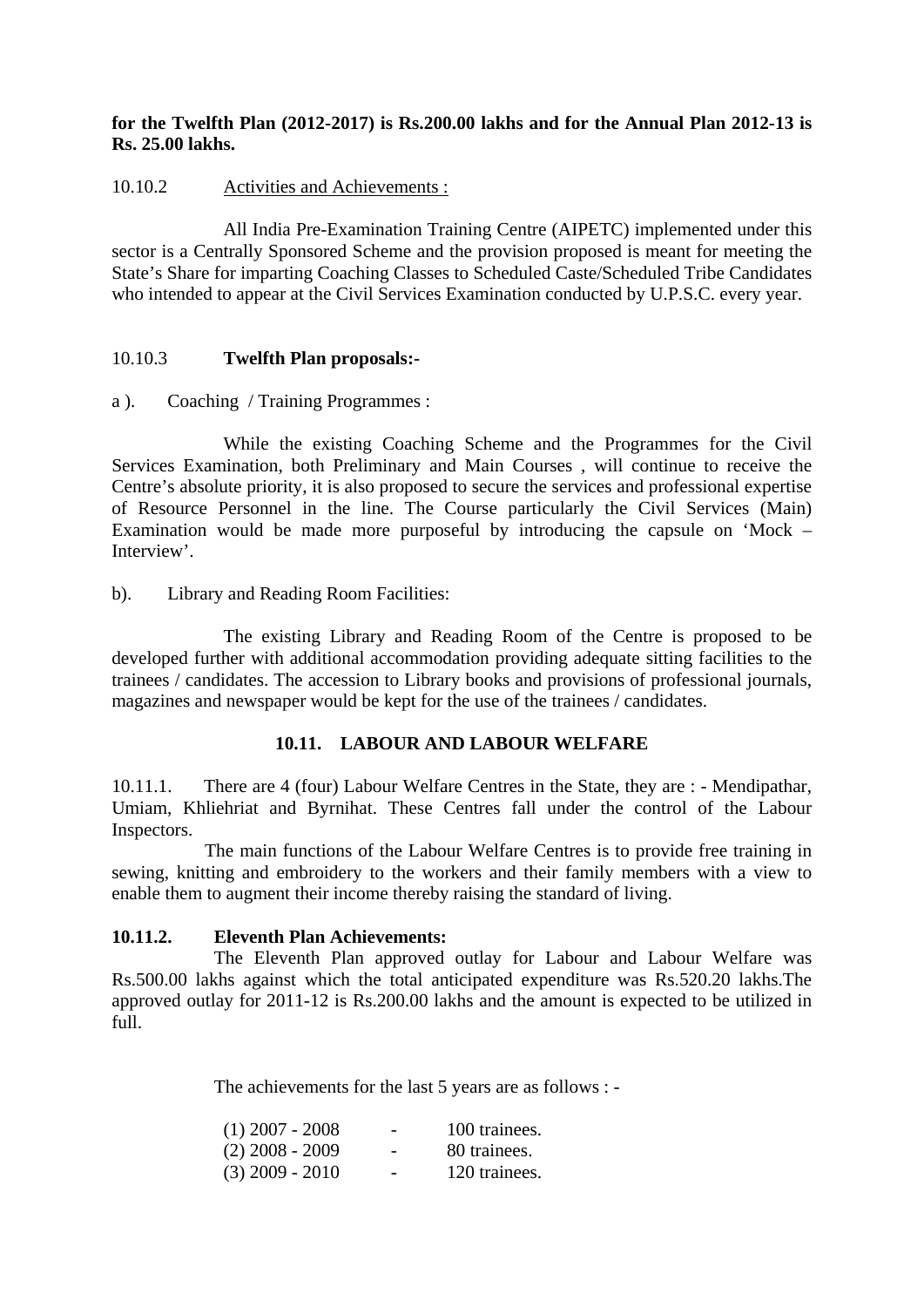| $(4)$ 2010 - 2011 | $\overline{\phantom{0}}$ | 180 trainees. |
|-------------------|--------------------------|---------------|
| $(5)$ 2011 - 2012 | -                        | 240 trainees. |

In 2011-12 the Government has approved the payment of stipends @ ` 200/ per month as well as Certificates to be issued to the trainees and the same will be implemented during the current financial year 2012-2013.

 These Centres have now been normalized from Plan to Non-Plan w.e.f.  $1<sup>st</sup>$  April, 2012.

10.11.3.The proposed outlay for the Twelfth Plan (2012-2017) is Rs.1000.00 lakhs and for the Annual Plan (2012-2013) is Rs.150.00 lakhs.

 The Annual Plan 2012-2013 is increased for meeting up expenditure for the additional new sanctioned posts of the Joint Labour Commissioner, Tura and the District Labour Offices and increased Minimum rates of wages . Travelling expenses is also being increased due to the newly created additional posts of the Officers and staffs. Office expenses is to be increased, most importantly, so as to meet the expenses for purchase of Office furniture for the Officers and staffs of the newly created additional posts, purchase of stationery articles, purchase of computers and purchase of one vehicle for the office of the Joint Labour Commissioner, Tura. There has also been an increase in House Rents and Medical expenses.

10.11.4. The following Schemes are proposed during the Twelfth Plan (2012-2017) and Annual Plan (2012-2013) :

- 1. Strengthening of the Directorate, District Labour Offices and opening of Sub-Divisional Offices: To continue establishment of District Labour Offices at Shillong, Jowai, Nongstoin, Nongpoh, Baghmara, Tura, Williamnagar and Sub-Divisional Labour Office at Khliehriat. It is also proposed to strengthen the Directorate and set up Block Labour Offices throughout the State.
- 2. Establishment of Labour Welfare Centre : -To continue establishment of Labour Welfare Centres at Mendipathar, Umiam (Barapani), Byrnihat and at Khliehriat. It is also proposed to set up new Labour Welfare Centres at Mairang in West Khasi Hills District, in Jowai in Jaintia Hills District, and in Tura, West Garo Hills District. Purchase of land and construction of office building for the Directorate, four District Labour Offices and one Labour Welfare Centre is being proposed during the Twelfth Plan.
- 3. The purchase of land and construction of office building for the Directorate, four District Labour Offices and one Labour Welfare Centre is proposed during the Twelfth Plan.
- 4. Boilers and Factories **:** The Inspectorate is functioning with Skeleton staff since the date of its inception in 1973. With the present trend of development in the field of Technology and the expansion of the Industrial Sector where many Industries have been set up in the State especially in the Medium Scale Sector, registration & inspection of these factories and boilers are numerous and cannot be taken up only with the existing manpower. It is therefore proposed to strengthen the administration at the Headquarter and the establishment of district Offices at Ri- Bhoi, West Garo Hills & Jaintia Hills Districts.To facilitate the inspection activities, purchase of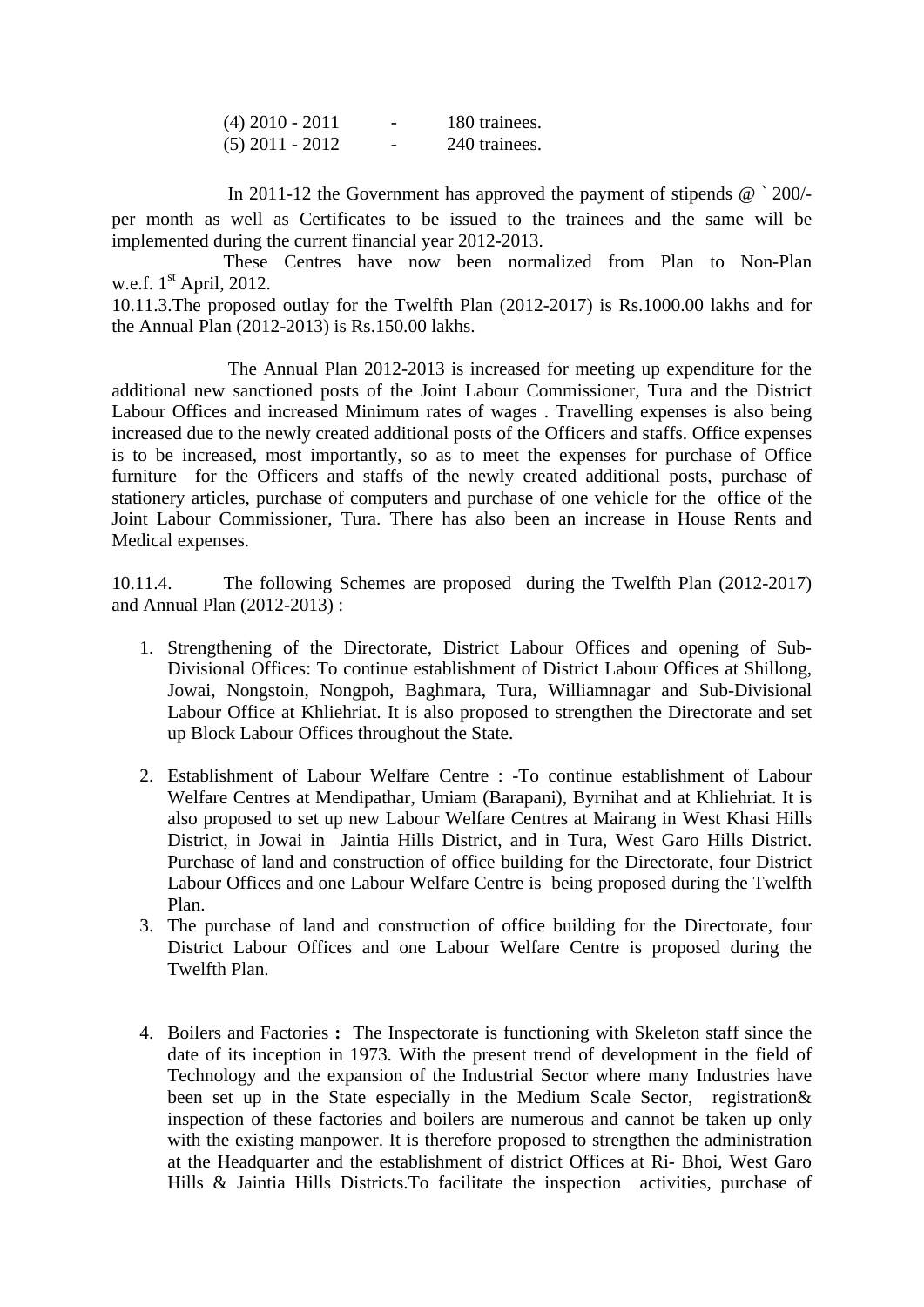vehicles for the Inspectorate is proposed including purchase of machineries tools / plants and equipments.

|               | Rs. in lakhs                                                            |                                    |                                                    |                     |                       |                |                           |
|---------------|-------------------------------------------------------------------------|------------------------------------|----------------------------------------------------|---------------------|-----------------------|----------------|---------------------------|
| Sl.No         | Major Head/Minor<br>Heads of<br>Development                             | Eleventh Plan<br>2007-12 Projected | Actual<br>Expenditure<br>$2007 - 08$ to<br>2010-11 | Annual Plan 2011-12 |                       | Twelfth Plan   | <b>Budgeted</b><br>Outlay |
|               |                                                                         | Outlay (at 2006-07<br>prices)      |                                                    | Agreed<br>Outlay    | Anticipated<br>Outlay | 2012-17        | 2012-13                   |
|               | 2                                                                       | 3                                  | 4                                                  | 5                   | 6                     | $\overline{7}$ | 8                         |
| 1             | Labour and<br>Employment -<br>Direction and<br>Administration           | 250.00                             | 158.18                                             | 98.75               | 98.75                 | 900.00         | 130.00                    |
| 2             | Establishment of<br>Labour Welfare<br>Centre.                           | 200.00                             | 152.41                                             | 91.25               | 91.25                 |                |                           |
| 3.            | Strengthening of the<br>Inspectorate of<br><b>Boilers and Factories</b> | 50.00                              | 9.61                                               | 10.00               | 10.00                 | 100.00         | 20.00                     |
| <b>TOTAL:</b> |                                                                         | 500.00                             | 320.20                                             | 200.00              | 200.00                | 1000.00        | 150.00                    |

10.11.5.. The broad schematic break-up of the  $12<sup>th</sup>$  Plan outlay 2012-17 and the Annual Plan 2012-13 is indicated in the following table :-

### **10.12 EMPLOYMENT & CRAFTSMEN TRAINING.**

10.12.1. The Directorate of Employment & Craftsmen Training consists of two Wings, namely, the Employment Wing and Training Wing.

**Employment Wing:**The Employment Wing is responsible for the administration, control and supervision of the Employment Exchanges in the State. The main activities of Employment Exchanges include Registration of job seekers, Placement of registered un-employed youth against vacancies notified by Employers, Collection of Employment Market Information for submission to the Government of India, Construction of Employers' Register, Rendering Vocational Guidance and Career Counselling Programme, Promotion of Self-Employment, Registration of Persons wth Disabilities (PWDs).

**Craftsmen Training :** The Training Wing is responsible for implementing the Craftsmen Training Schemes (CTS) and Apprenticeship Training Schemes (ATS) at the Certificate level. The Craftsmen Training Schemes being implemented through a network of ITIs/ITCs is the core Scheme for Vocational Training. Its objectives are to inculcate and nurture a technical and industrial attitude in the minds of the younger generation and reduce unemployment among the educated youth by providing them employable training.

#### 10.12.2. **Eleventh Plan Achievements** :

 The Eleventh Plan approved outlay for Employment & Craftsmen Training is Rs. 4101.00 lakhs and the total anticipated expenditure during the Eleventh Plan is Rs. 2111.97 lakh.The Approved Outlay for 2011-12 is Rs. 1105.00 lakhs and the anticipated expenditure is Rs. 950.00 lakhs.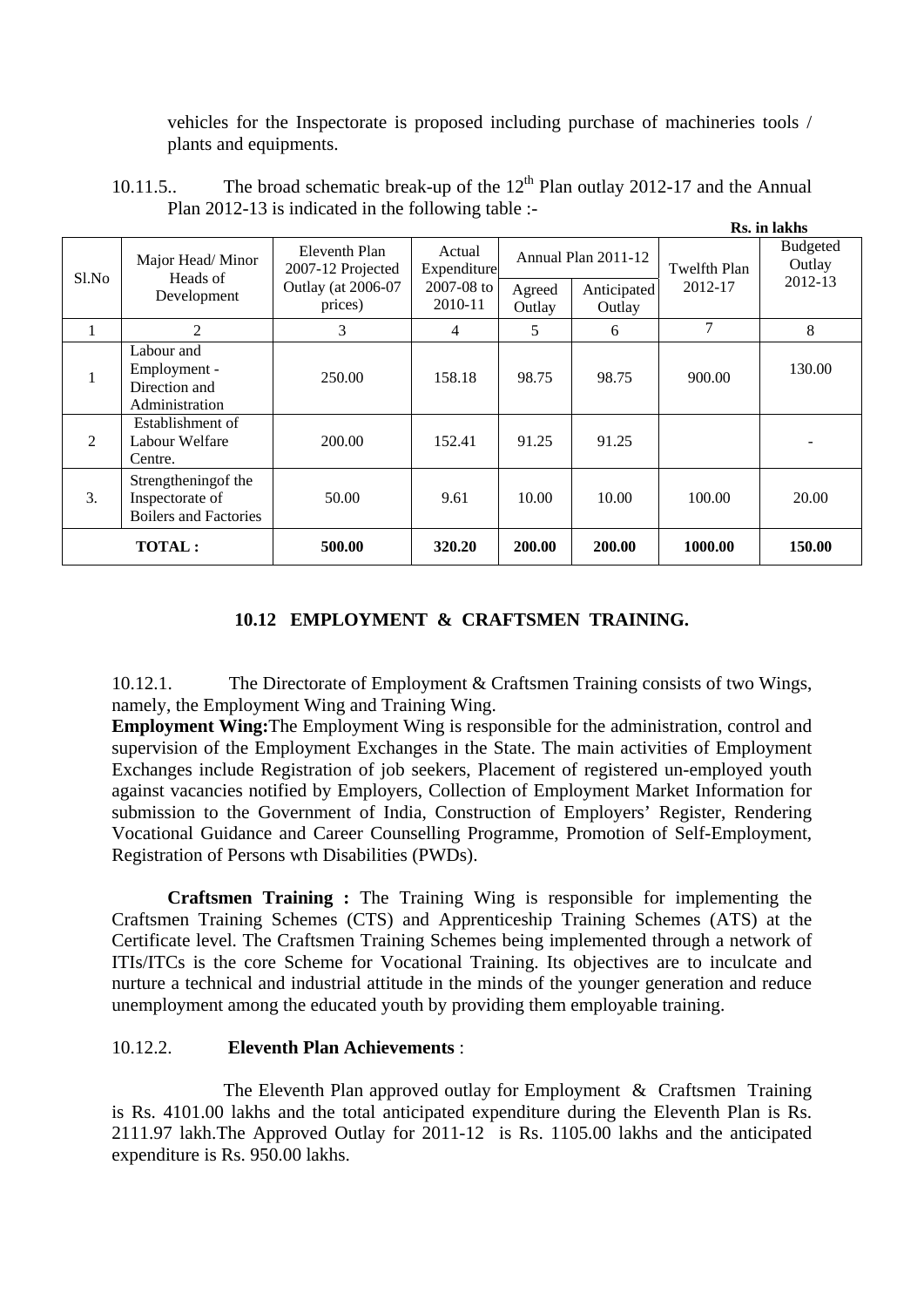Skill Development and Skill Upgradation Programmes were implemented through 4 (Four) Major Schemes viz., Craftsmen Training Scheme (CTS), Skill Development Initiative (SDI) Scheme, Short-term Job Oriented Training Scheme and Apprenticeship Training Scheme (ATS).

 There are 10 Govt., ITIs with the Total Seating Capacity of 822 in the State including the 2 (Two) New ITIs at Sohra and Resubelpara established during the 11th Five-Year Plan period. The Total No. of Trainees who has cleared the All India Trade Test in the 11th Plan were 1064.

 The Skill Development Initiative (SDI) Scheme is implemented through 11 (Eleven) Registered Vocational Training Providers (VTPs) and the number of Trainees Passed and Awarded Certification were 635.

 Short-term Job Oriented Training Courses have been conducted in various Sectors such as Hospitality, BPO, IT, ITES, Sericulture, Traditional Handloom and Weaving, Construction Industry, Entrepreneurship Programme in Dress Making, etc. The number of person trained were 335 and the training of 3600 persons are in progress.

 In pursuance of the National Skill Development Mission, the State Skill Development Council (SSDC) and the State Skill Development Coordination Committee have been constituted. The State Council for Training in Vocational Trades (SCTVT) which is affiliated to National Council for Vocational Training (NCVT) has been Registered as a Society under the Societies Registration Act 1983.

## **10.12.3.** Strategies of the 12<sup>th</sup> Plan:

 With globalization, liberalization and entry of multinational Companies, the industrial sector has taken a new shape. Vocational Training is concerned with imparting and acquisition of skills, knowledge and aptitude. It includes pre-service training apprenticeship training and in-service training. It also includes upgradation of skills. It is a concurrent subject under the Constitution of India. The Central and State Governments share the responsibility for implementation of Vocational Training in the country. Thus, it needs reorientation so as to meet the requirement of the changing scenario which is envisaged to be achieved by –

- i) Modernisation of all Employment Exchanges under the Employment Exchange Mission Mode Project (EEMMP).
- ii) Skill Development and Skill Upgradation of ITIs into Centres of Excellence(COE) in a phased manner.
- iii) Expansion / Setting up of 3(three) new ITIs at Khliehriat, Mawkyrwat and Ampati for more coverage in Vocational training to impart skill to the youth for gainful employment.
- iv) To introduction Second shift in all the existing ITIs from 2012-13.
- v) Setting up of Government ITI's in each Sub- Divisional (Civil) Headquarters in a phase manner so as to equip the youth in terms of skill.
- vi) Setting up of Vocational Guidance Unit.
- vii) Setting up of Employment Market Information (EMI) Units and to conduct Skill Gap Survey.

10.12.4.The proposed outlay for the Twelfth Five Year Plan (2012-2017) is Rs. 5500.00 lakhs and the Annual Plan (2012-2013) is Rs 870.00 lakhs.

## **10.12.5 THE FOLLOWING PROPOSALS ARE TO BE TAKEN UP DURING THE 12TH PLAN FIVE-YEAR PLAN 2012-2017**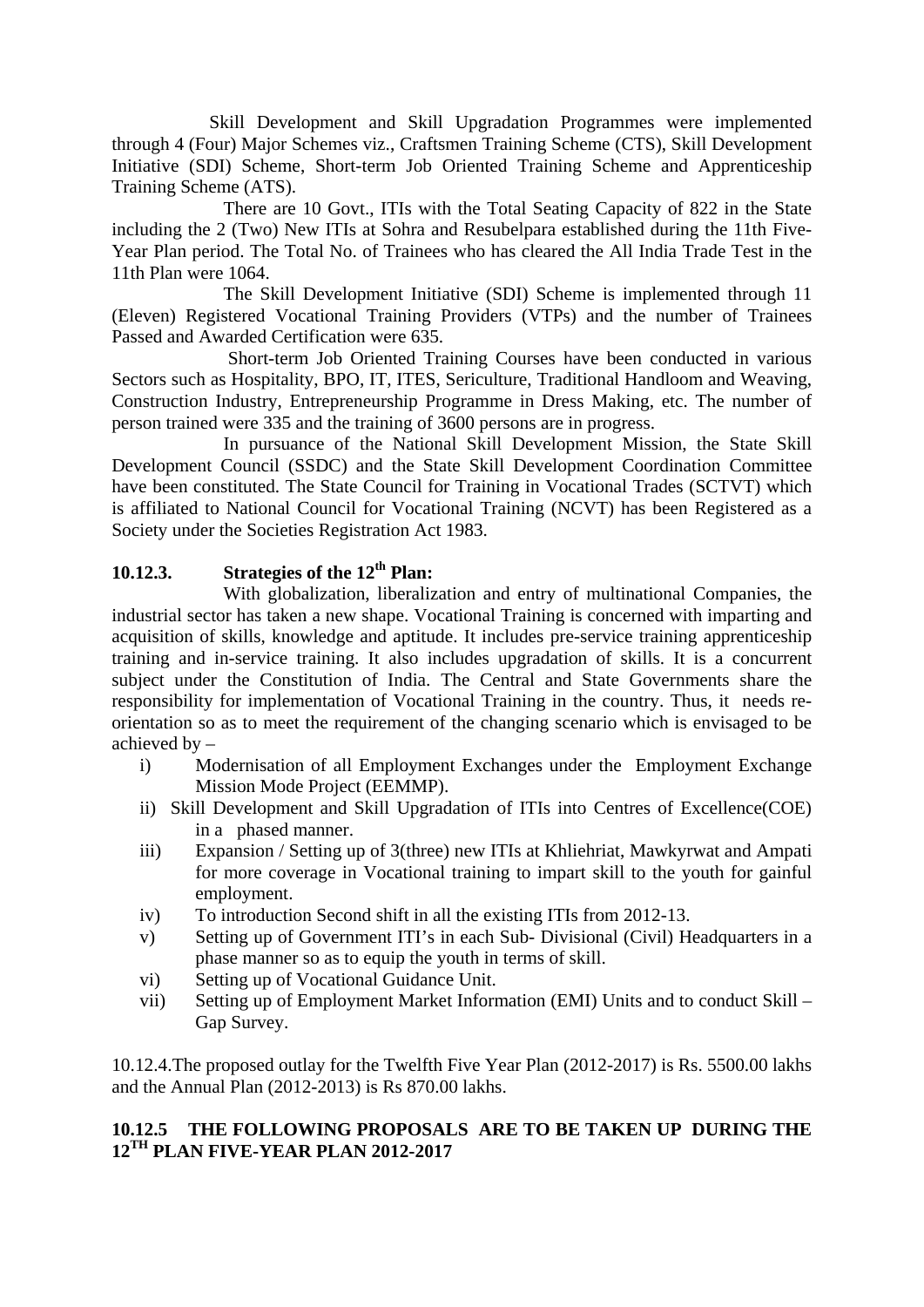### **A. TRAINING WING:**

**1. Skill Development Scheme:** The National Skill Development Mission has kept a target of Training 5 million people by the year 2022. In other words, the target is to train around 40% of the population by 2022. Accordingly, for the State of Meghalaya, the target comes to around 10 lakhs during this period or 5 lakhs during the  $12<sup>th</sup>$  five year Plan period. The Directorate has set a target of training 16,000 people per year through the following 4 (four) Major Schemes:-

- a. Craftsmen Training Scheme (CTS)
- b. Apprenticeship Training Scheme (ATS)
- c. Skill Development Initiative (SDI) Scheme.
- d. Short-Term Job-Oriented Courses.

### **a. Craftsmen Training Scheme:**

There are 10 (ten) Government ITI's in the State viz., (i) ITI Shillong (ii) ITI (for Women), Shillong (iii) ITI Tura (iv) ITI Jowai (v) ITI Nongstoin (vi) ITI Williamnagar (vii) ITI Nongpoh (viii) ITI Baghmara (ix) ITI Sohra and (x) ITI Resulbepara.

Craftsmen Training is imparted in 14 designated Engineering and 12 Non-Engineering trades as follows:-

- i. 14 Engineering Trades viz., Welder, Fitter, Motor Vehicle, Electrician, Draightsman, Wireman, Radio & TV, Surveyor, Plumber, Carpentry, Mechanist, Turner, Information Technology and Electronics System Maintenance, Cane and Bamboo Work.
- ii. 12 Non-Engineering Trades viz., Stenography, Dress Making, Hair & Skin Care, Desk Top Publishing Operator (DTP), Computer Operator & Programming Assistant (COPA), Typing, Cutting & Tailoring, Letter Press Minder, Hand Compositor, Book Binder, Advance Course in Dress Making, Preservation of Fruits and Vegetables.

 To equip the youth in terms of skill, it is necessary to set up Government ITI's in each Sub- D ivisional (Civil) Headquarters in a phase manner.

The Total Seating Capacity in the Govt., ITIs is 822. The Total No. of Trainees who has cleared the All India Trade Test in the last four years is  $1427$  (Jul  $2008 = 211$ , Jul  $2009 = 245$ ) and Jul 2010 = 246, Jul 2011=725).

A target of 10000 persons are to be trained during the  $12<sup>th</sup>$  Plan period.3 (three) new ITIs are proposed to be Set at Khliehriat, Mawkyrwat and Ampati . Second shift will be introduced in all the existing ITIs from 2012-13.

### **b. Apprenticeship Training Scheme(ATS):**

- a. 4 (Four) Establishments have been brought under the purview of the apprenticeship Training Scheme and a total of 39 seats has been located and notified under the Apprenticeship Training Act, 1961.
- b. During the Financial Year 2011-12, a total of 23 New Establishments has been identified and man power data collected for the purpose of implementation of the scheme.
- c. A target of 2500 persons is to be trained during the  $12<sup>th</sup>$  Plan period.

### **c. Modular Employable Skill (MES) under Skill Development Initiative (SDI) Scheme**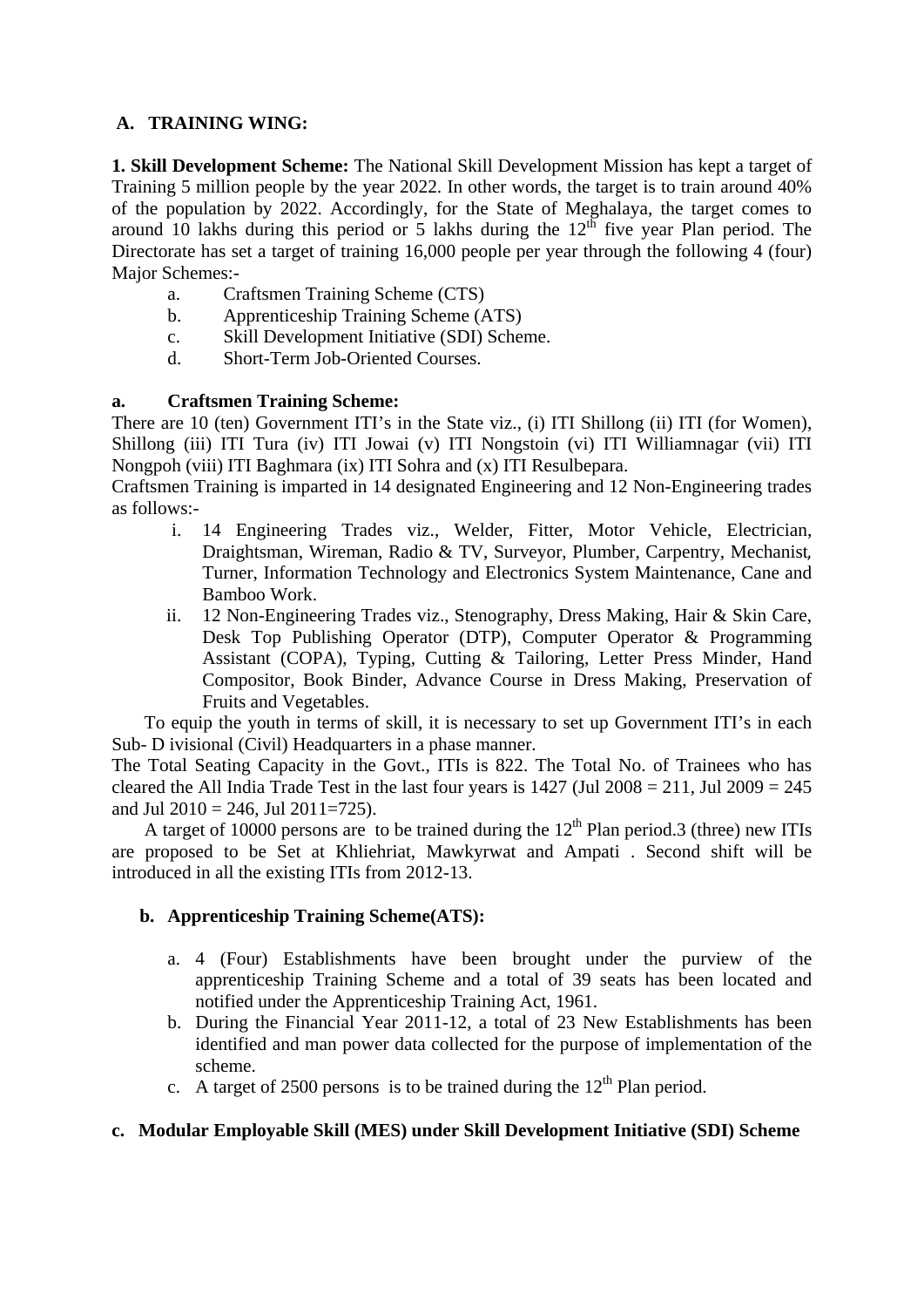An Institutional Training through the registered Vocational Training Providers (VTPs). MES is the "minimum skill set" which is sufficient to get an employment in the world of work. MES allows Skills Upgradation. It also allows multi-entry and multi-exist. There are 1158 MES Courses approved by National Council for Vocational Training as on October, 2010. The Educational qualification varies from Class V pass to Class XII pass depending upon the MES Courses. . The Duration of Training varies from 50 hours to 600 hours. The skill is to be assessed by the Assessing Body mainly from the Industry Organization. Certification is done jointly by the National Council for Vocational Training and Industry (Assessing Body). MES benefits different target groups like:

- Early School drop-outs and un-employed.
- **Workers seeking skill upgradation.**
- Workers seeking certification of their skills acquired informally.

There are 11 (eleven) Vocational Training Providers (VTPs) with the capacity to train 750 persons annually. The No. of Trainees passed and awarded certification is 635.

A target of 50000 persons to be trained has been fixed for the  $12<sup>th</sup>$  Plan period.

### **d. Short Term Job-Oriented Courses**

This is a new initiative undertaken by Labour Department to be funded under the State Plan Scheme entitled "Hospitality, BPO, IT, ITES, Handlooms & Handicrafts, etc". The duration of the Course will vary from 3 to 6 months. The target group will be for Skill Development and Skill Upgradation of the Industrial Training Institute passed outs trainees and early school leavers.

The target is to train 17500 persons during the  $12<sup>th</sup>$  Plan.

Meghalaya Employment promotion Mission- This scheme will be implemented by the Meghalaya State Employment promotion Council (MSEPC).

### **2. Institutional Framework for implementation of skill development Programme:**

 State Skill Development Mission (SSDM) – The Government of Meghalaya constituted the (i) State Skill Development Council chaired by Chief Minister and(ii) State Skill Development Coordination Committee chaired by the Chief Secretary. The immediate task of the SSDM is to undertake skill mapping and assess labour market demand in the entire State.

 State Council for Training in Vocational Trades (SCTVT)- The SCTVT is affiliated to National Council for Vocational Training (NCVT) functions as a state agency to advise the State Government in carrying out the training policy laid down by the NCVT and coordinate vocational training programme throughout the State. The Council is headed by the Dy. Chief Minister, i/c, Labour, Government of Meghalaya.

**3. Skill – Gap Mapping:** Skill Gap Survey & employment market demand will be conducted in the State during the  $12<sup>th</sup>$  Plan period.

### **B. EMPLOYMENT WING:**

It is contemplated to strengthen the activities of the existing Employment Exchanges and expansion of Employment Exchanges to all remaining Civil Sub- Divisions during the  $12<sup>th</sup>$ Plan period. Activities proposed to be implemented are setting up of Vocational Guidance Unit, Computerisation, setting up of Employment Market Information (EMI) Units etc.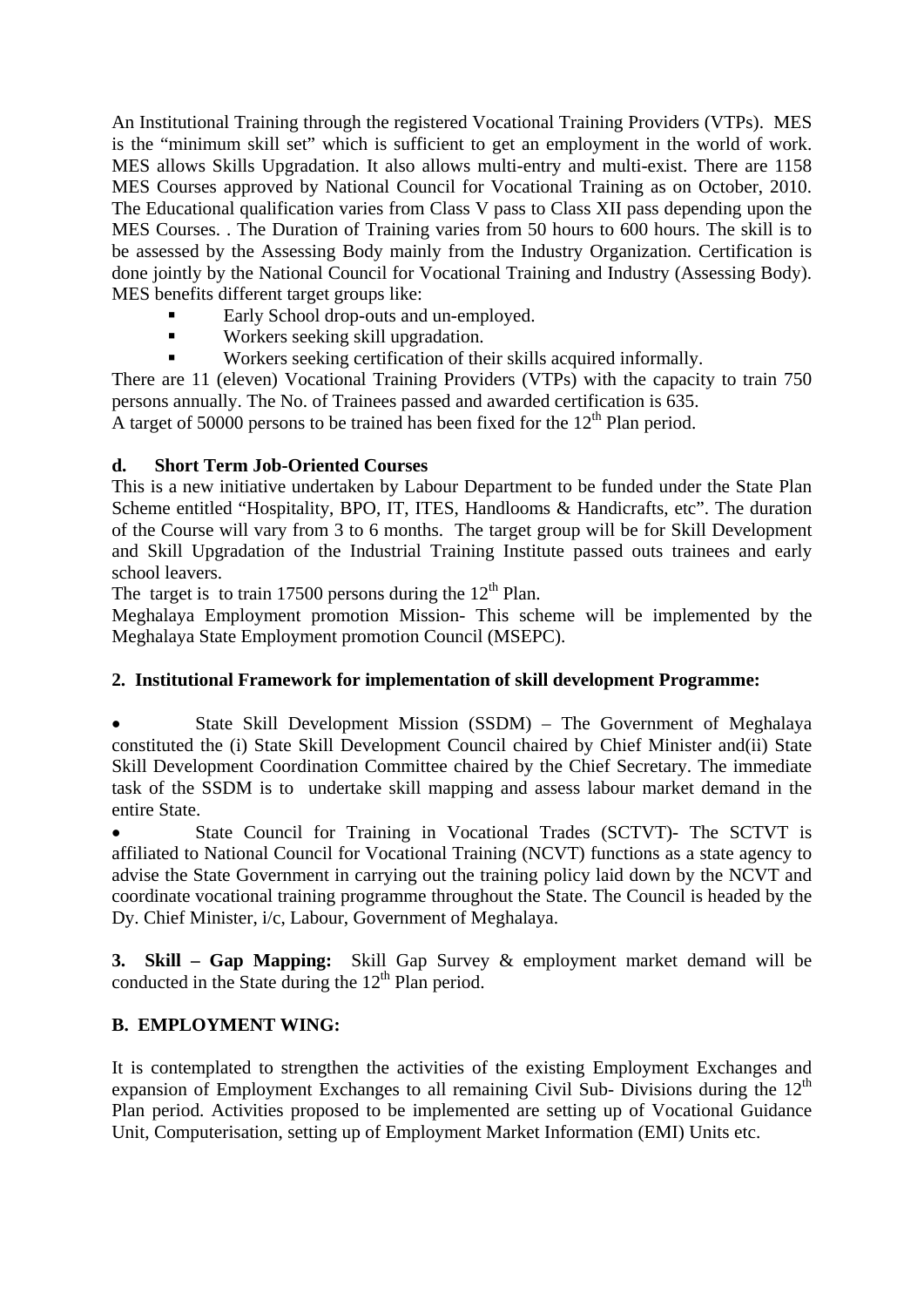Most of the Employment Exchanges Offices are functioning in rented buildings. Construction of Office Buildings is required for smooth functioning of the Employment Exchanges.

 Computerization of Employment Exchanges will be taken up under the Employment Exchange Mission Mode Project (EEMMP) of the Government of India where the funding pattern between the Central Government and State Government for North-East States is 90:10 to which the State Government has already conveyed its approval to theGovernment of India.

• There are 12 (twelve) Employment Exchanges, 1 (one) Coaching- cum- Guidance Centrefor SC/ST and 11 (eleven) Employment Information and Assistant Bureau in the State.

• The No. of registered in the Live Register as on 31.12.2011 is 29834. The placement made during the year 2011 is 15.

Modernisation of all Employment Exchanges will be taken up during the  $12<sup>th</sup>$  Plan period under the Employment Exchange Mission Mode Project (EEMMP).

10.12.6. The break-up of the projected  $12<sup>th</sup>$  Plan outlay 2012-17 and the Annual Plan 2012-13 are as follows :

|           |                                   |                                              |                          |                            |                    |             | in lakhs.       |
|-----------|-----------------------------------|----------------------------------------------|--------------------------|----------------------------|--------------------|-------------|-----------------|
| <b>SI</b> | Major Heads/Minor Heads           | <b>Eleventh Plan</b>                         | Actual                   | <b>Annual Plan 2011-12</b> |                    | Twelfth     | <b>Budgeted</b> |
| No        | of Development                    | 2007-12                                      | <b>Expenditure</b>       | Agreed                     | Anticipated        | <b>Plan</b> | Outlay          |
|           |                                   | Projected<br>outlay(at $2006-$<br>07 prices) | 2007-08<br>to<br>2010-11 | Outlay                     | <b>Expenditure</b> | 2012-17     | 2012-13         |
|           | ◠                                 |                                              |                          |                            |                    |             | 8               |
|           | A Employment Services             | 1003.00                                      | 503.85                   | 298.33                     | 168.29             | 828.00      | 310.37          |
|           | <b>B-Craftsmen Training(ITIs)</b> | 3098.00                                      | 858.12                   | 806.67                     | 781.71             | 4672.00     | 559.63          |
|           | Total A, B                        | 4101.00                                      | 1361.97                  | 1105.00                    | 950.00             | 5500.00     | 870.00          |

#### **10.13 SOCIAL WELFARE**

**10.13.1** The Department have undertaken a large number of major initiatives in the Social Welfare Sector. Significant achievements have been translated in to action such as vocational training programmes for disabled, rehabilitation services to the disabled and linkages of Self Help Group. Besides, continuing existing schemes for welfare of aged, infirm & destitudes and disabled persons in the state it is necessary to give more emphasis on the preventive and rehabilitation measures in the social problems issues like disability and drug addiction. This calls for optimization of available resources with strategic planning through the Social Welfare Department and convergence approaches with on-line Department and NGOs.

 Priority is also given to the welfare of the disabled persons. Schemes are implemented to cater to the needs of the type of disability. Rehabilitating the disabled is very vital as this will enable them to be self independent. The persons with Disability Act, 1995 incorporated several programmes towards the welfare and rehabilitation. Actions are being taken wherever possible subject to availability of fund and also assistance from the Central Govt.

#### **10.13.2 REVIEW OF THE ELEVENTH PLAN:-**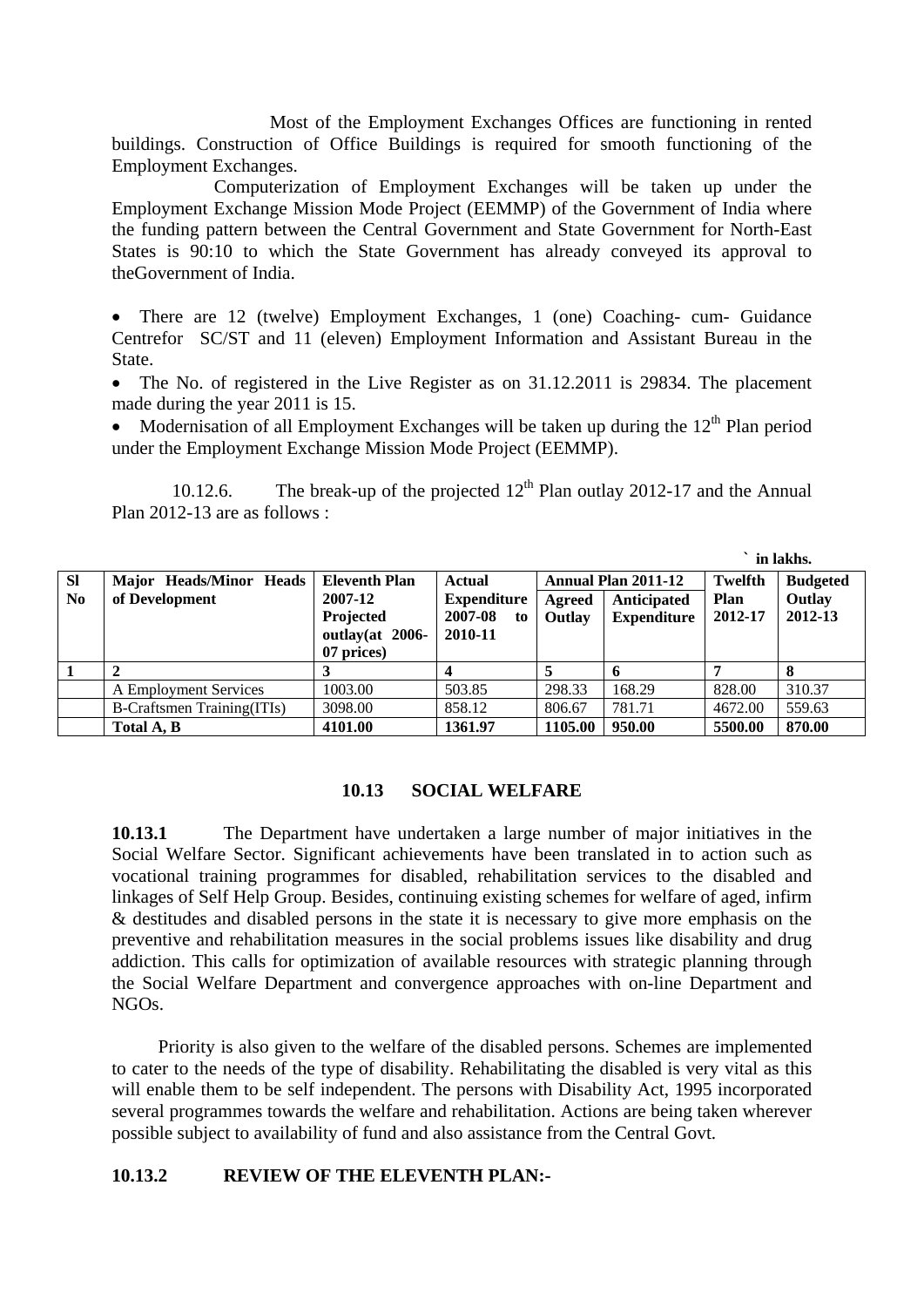The Approved Outlay for the Eleventh Plan is **Rs 8,250.00 lakhs** and the actual expenditureduring the first four years was **Rs.7092.99 lakhs.** The Approved Outlay for the **Annual Plan 2011-12 is Rs.3700.00 lakhs** which include **i) Rs1512.00 lakhs of ACA for NSAP ii) Rs300.00 lakhs State share for NSAP & iii) Rs1000.00 lakhs** for the Handicapped, Infirm and Widows and the entire amount is expected to be utilized in full **.** 

Achievement of the major schemes implemented during the  $11<sup>th</sup>$  Plan period indicated as below:-

| SLN            | <b>Item</b>                            | <b>Eleventh Plan Target</b> | <b>Eleventh Plan</b><br>Achievement |
|----------------|----------------------------------------|-----------------------------|-------------------------------------|
| $\mathbf{o}$   |                                        |                             |                                     |
|                | Grant-in aid to voluntary Organisation | $35$ nos                    | 8 nos                               |
|                | Scholarship to Physically handicapped  | 1000 disabled students      | 905 disabled students               |
| 3              | Assistance to Physically handicapped   | 350 beneficiaries           | 146                                 |
| $\overline{4}$ | Implementation of PWD Act, 1995        | 1500 beneficiaries          | 1528 beneficiaries                  |
|                | Medical Treatment for the aged         | 1000 beneficiaries          | 1021 beneficiaries                  |
| 6              | National Old Age Pension Scheme        | 120000 beneficiaries        | 96224 beneficiaries                 |
|                | National Family Benefit Scheme         | 18000 beneficiaries         | 8508 beneficiaries                  |

### **10.13.3 THE TWELFTH PLAN 2012-17 & ANNUAL PLAN 2012-13 PROJECTION:-**

 The Proposed Outlay for the Twelfth Plan 2012-17 is **Rs 8,600.00 lakhs which includes Rs5750 lakhs** for Handicapped, Infirm and Widows.An Outlay proposed for the **Annual Plan 2012-13** is **Rs.1980.00 lakhs** which include**Rs1150.00 lakhs** for Handicapped, Infirm and Widows .

 The Department proposed to continue implementation of the following schemes/programmes during the Twelfth Plan period:-

#### **10.13.4. WELFARE OF HANDICAPPED :**

#### **i) Scholarship to Physically Handicapped Students :**

 Scholarship is provided to the Physically Handicapped Students for pursuing studies up to the University level. During 2011-12 it is expected to cover 650 students. During **2012- 13** it is proposed toenhance the rate of scholarship as the present rate is too meager with the escalation of price, hence an Outlay of **Rs33.00lakhs** is proposed for covering 1000 beneficiaries.

ii) Grant in aid to Voluntary Organisations :

 Financial assistance is given to Voluntary Organisations for maintenance of special school, vocational training etc for the physically challenged person. An amount of **Rs 5.00**.**lakhs** is proposed during **2012-13** for the purpose.

iii) Assistance to Physically Handicapped Persons for Vocational Training/ for Self Employment :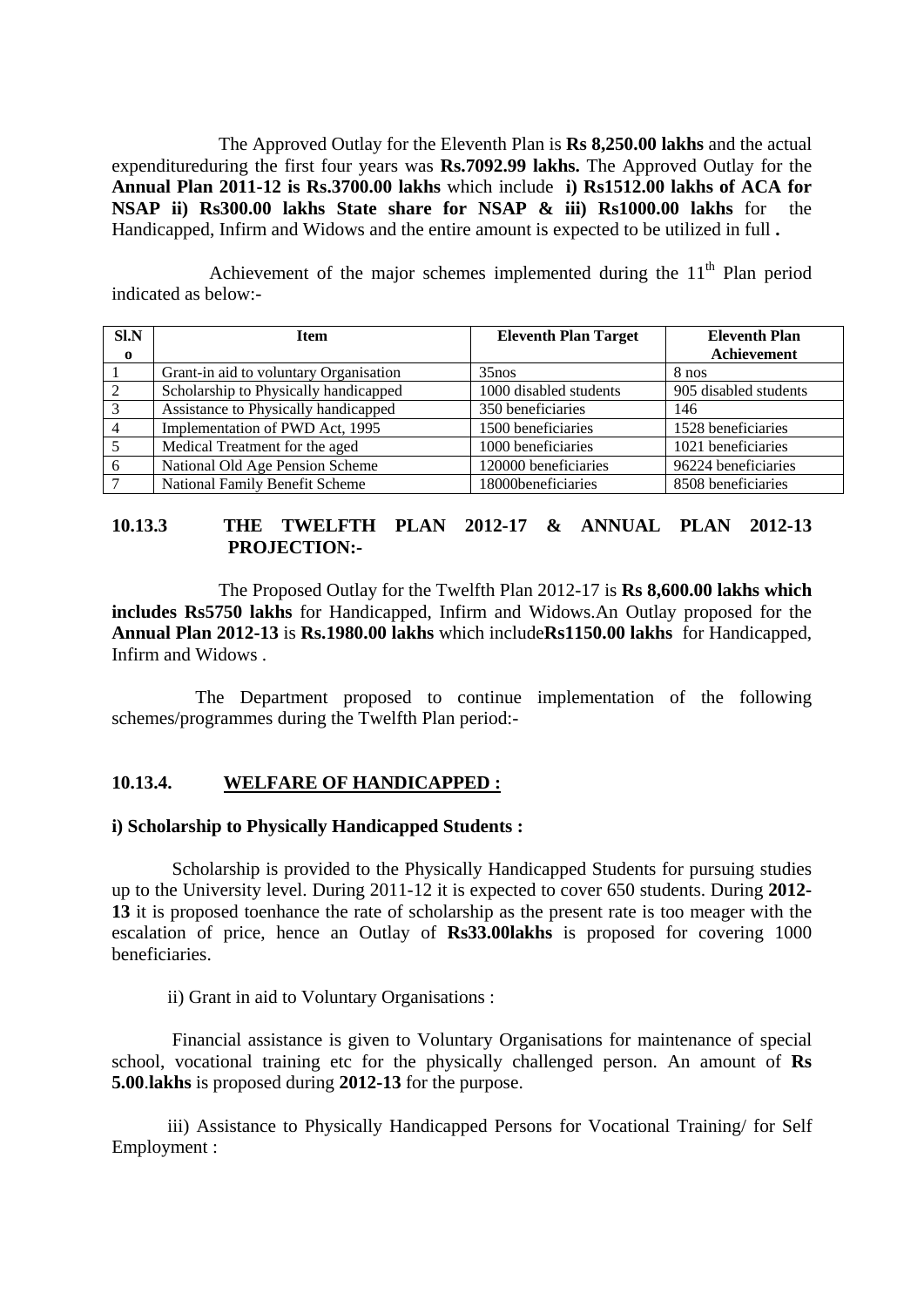One year Vocational training is imparted to physically handicapped persons in carpentry, handicraft, knitting, tailoring etc. During the training period they are given a stipend of Rs.500/- per month each and an honorarium of Rs.800/- per month is given to the instructors. In view of rising prices of food commodities it is propose to enhance the honorarium of Instructor from **Rs 800**/- to **Rs 3000/-**per month and the stipend of the handicapped persons from **Rs 500**/- to **Rs 2000/-**per month. During **2012-13** an amount of **Rs.7.00 lakhs** is proposed to cover 70 beneficiaries and to meet the necessary expenditure under the programme. The scheme will be continued during the Twelfth Plan Period.

#### **iv) Implementation of the Disability Act, 1995 :**

 In pursuance of the Disability Act, 1995 disabled students are given financial assistance in the form of uniform grant, book grant, conveyance allowance, and unemployment allowance to the disabled persons. During **2012-13,** it is proposed to enhance the rate as complaints were received on the low rate of financial assistance provided under the Scheme. Hence the amount of **Rs.16.50 lakhs** is proposed to cover 1000 beneficiaries.

#### **v) Rehabilitation Treatment for the Disabled :**

 The main objective of the scheme is to rehabilitate persons with disabilities. This Scheme includes treatment of all types of disabilities. Under the Scheme, financial assistance of Rs.25000/- is provided for treatment outside the State to those families whose income does not exceed Rs.3000/- per month based on the recommendation of the Government Medical Officer. During **2012-13** it is proposed to enhance the rate of medical treatment from **Rs.25,000/- to Rs.50,000/-** andwith the proposed outlay of **Rs.3.50 lakh** the Department expects to cover 35 physically challenged persons. The scheme will be continued during the Twelfth Plan Period.

#### **vi) NPRPD – National Programme for Rehabilitation of Persons with Disabilities :**

The NPRPD is a Central Sector Scheme with the basic objective of providing comprehensive rehabilitation services to persons with disabilities closer to their door step, especially in rural areas through a four-tier delivery system established at Community, Block, District and State levels. There is a provision for two Community Based Rehabilitation Workers (CBRWs) at the Community and two Multipurpose Rehabilitation Workers (MRWs) in districts covered under the scheme. A District Resource Centre have been set up each at Shillong and Tura. A State Resource Centre was also established at Shillong during 2002-03.

 As per Planning Commission directives the NPRPD scheme has been made a State Scheme and provision under State Sector of the Annual Plan needed to be provided to maintain the CBRW/ SRC Shillong, Tura and payment of honorarium to the staff of the above establishments, office contingencies, training programmes, workshop etc. An amount of **Rs.140.00 lakhs** is proposed during **2012-13** to meetthe necessary expenditure**.**

#### **vii) Implementation of PWD Act, 1995 – Appointment of Commissioner of Disabilities :**

 In pursuance of Section 60 of the Disability Act, 1995, a full fledged Commissioner for Persons with Disabilities had been appointed with the following supporting staff i.e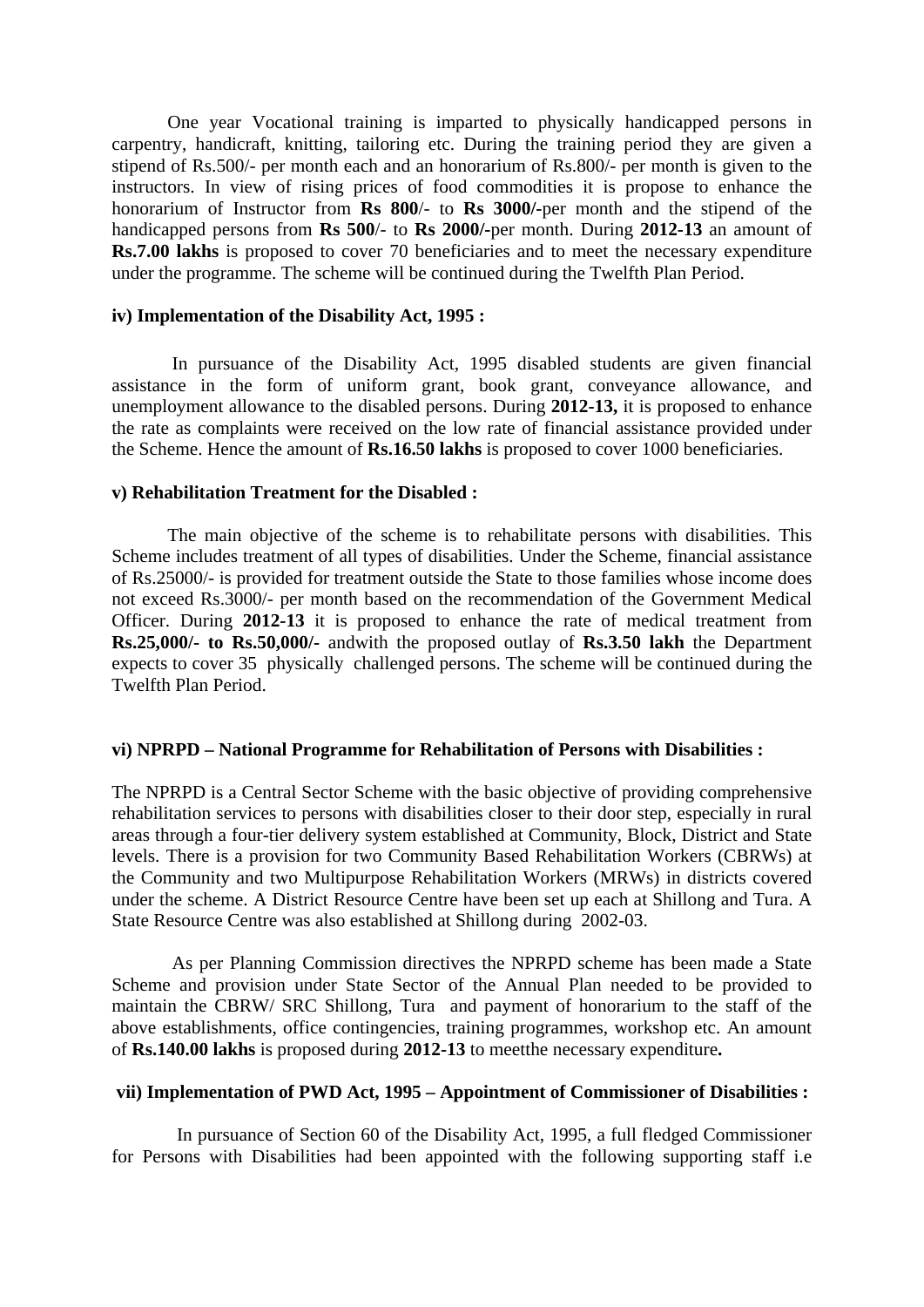1(one) U.D.A. and 1 (one) peon. During **2012-13** an amount of **Rs. 59.40 lakhs** is proposed to meetthe necessary expenditure**.**

### **10.13.5 DIRECTION AND ADMINISTRATION :**

#### **i) Directorate of Social Welfare, Shillong :**

 During the Twelfth Plan period it is proposed to strengthen the administrative machinery at the State level and District level in order to ensure effective/smooth implementation of various schemes and better co-ordination between other Govt. departments and non-government agencies. It is also proposed to introduce Information Technology related activities towards E-Governance. As per the recommendation of the Working Group of the Planning Commission a proposal for creating a separate Directorate for Women and Child Development have been proposed to Government and approval is still awaited. Hence it is proposed to employ staff on a contract basis if the need arises to cope with the additional work load for smooth implementation of the schemes

During the **Annual Plan 2012-2013** an amount of **Rs34.00 lakhs** is proposed to meetthe necessary expenditure at the Directorate level**.**

#### **ii) Joint Directorate of Social Welfare at Tura :**

 The present Joint Directorate is being manned by a single officer and skeleton staff i.e. U.D.A. -1, L.D.A.- 1, Typist - 1 and peon - 1. It is therefore necessary to strengthen the Office by employing more staff on contract basis to assist the Joint Director of Social Welfare for the smooth and effectively implementation of various schemes. During **2012-13**  an amount of **Rs.3.80 lakhs** is proposed to meetthe necessary expenditure.

#### **iii) District Social Welfare Officer :**

 During **the Annual Plan 2012-13** it is proposed to create 2 (two) posts of Computer Assistants and one Statistical Asstt. in each District. The above two posts of Statistical Assistants are essential for the two districts offices i.e. Ri Bhoi and South Garo Hills as at present these offices have been sanctioned with only 1 (one) L.D.A. each. The work load at the District Offices is increasing causing great hardship in timely disposal of work. It is also proposed to provide each district office with one photocopier machine and a fax machine to ensure smooth functioning of the offices. Hence an amount of **Rs.22.80 lakhs** is proposed to meetthe necessary expenditure.

#### **iv) Field Survey of Social Problems:**

 During the Annual Plan of **2011-12** an amount of **Rs.2.00 lakhs** is provided for Survey on problems of sexual abuse and trafficking of women and children. The scheme will be continued during the Twelfth Plan period with an amount **Rs.4.00 lakhs** earmarkedfor the Annual Plan **2012-13** .

#### **v) Government Contribution to Meghalaya State Social Welfare Advisory Board:**

 During **2012-13** an amount **Rs 16.00 lakhs** is proposed for meeting the 50 % State Share for maintenance of the establishment of State Social Welfare Board.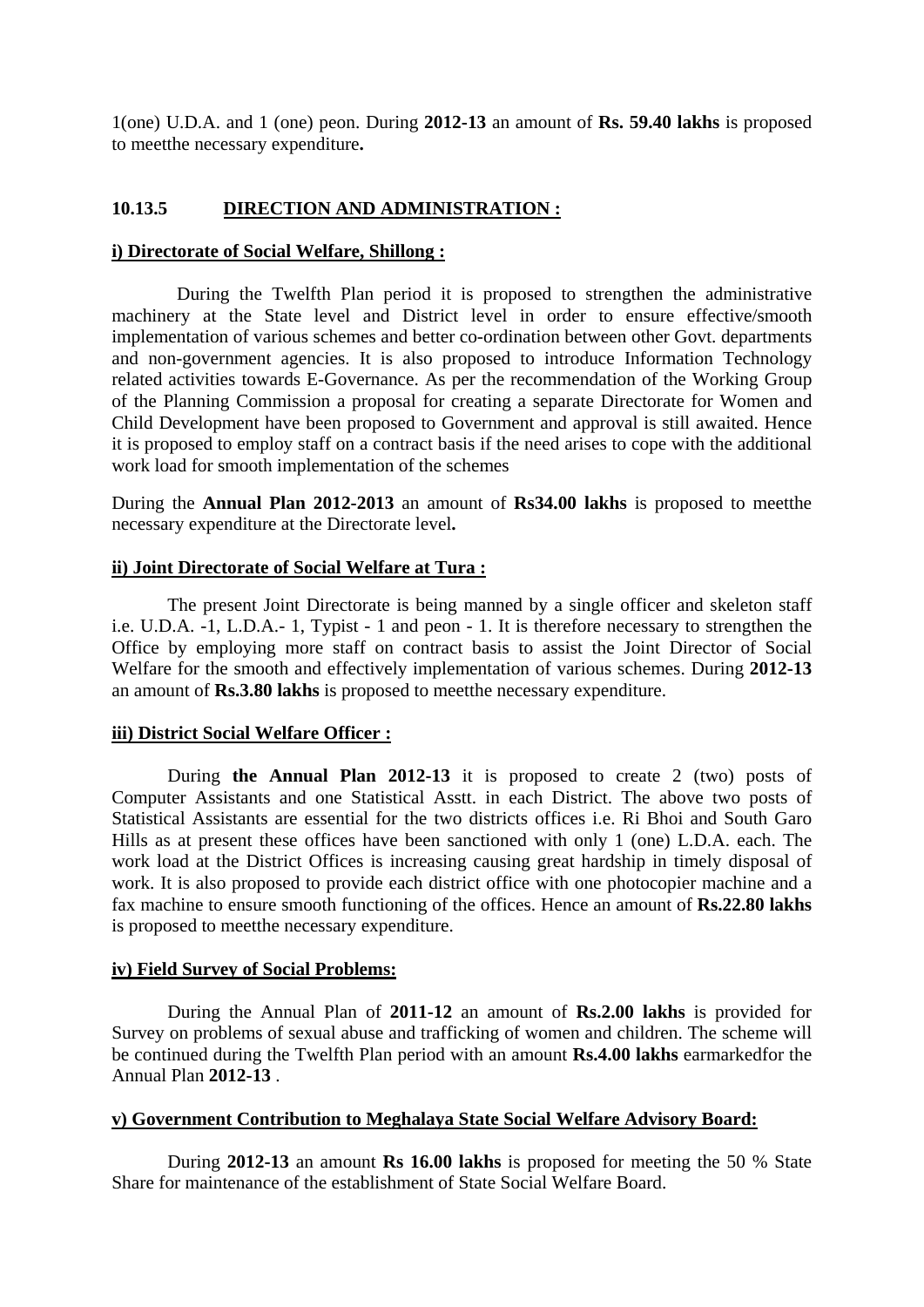# **10.13.6. WELFARE OF AGED, INFIRM AND DESTITUTES**

### **i) National Plan Of Action For Women Grant In Aids For Voluntary Organisation For Care of Destitute, Widows, Aged And Infirm Women:**

Financial assistance is given to Voluntary Organisations working for the welfare of destitutes, widows, aged and infirm women. An amount of Rs 5.00 lakhs has been utilized during 2011-12 for covering 2 (two) voluntary organizations. During **2012-13** an amount of **Rs.4.00 lakhs** is proposed.

### **ii) Medical Treatment For The Aged :**

An amount of Rs.10.00 lakhs is provided during 2011-12 to cover 454 aged persons. During **2012-13** an amount of **Rs.10.00 lakhs** is proposed to cover 1500 beneficiaries at the enhanced rate proposed of Rs 2000/- per beneficiary.

### **iii) International Day for Older Persons :**

1<sup>st</sup> October of every year has been declared as the International Day for Older Persons and the Govt. of India had instructed to observe the day through appropriate programmes aimed at celebrating old age in a befitting manner. An amount of **Rs3.00lakhs** is proposed during **2012-2013** for this purpose**.**

### **iv) Grant in aid to Voluntary Organisations for Protective Homes and Anti Drug Campaign:**

 During **2012-13**, in order to support the NGOs working in the field of women's issues for setting up of temporary shelter/protective homes for women who are victim of domestic violence and to organise sensitisation programme for the police, judiciary, health personnels and N.G.Os, an amount of **Rs11.00 lakhs** is proposed.

### **v) Celebration of Anti Drug Day:**

June  $26<sup>th</sup>$  is observed as an International Day for Drug Abuse. The Department in collaboration with NGOs observed the Day in all the seven District Headquarters to highlight the problems faced by the Drug users and prevention on Drug Abuse. During **2012- 13** an amount of **Rs1.00 lakh** is proposed.

#### **vi) Intervention Programmes for Drug Abuse:**

The problem of drug addiction is one of the main issues in the present context and the Department had proposed to organize Seminars on Drug abuse to combat this menace in the State. During **2012-13,** anamount of **Rs.15.00 lakhs** is proposed under the scheme.

### **10.13.7 CAPITAL OUTLAY :**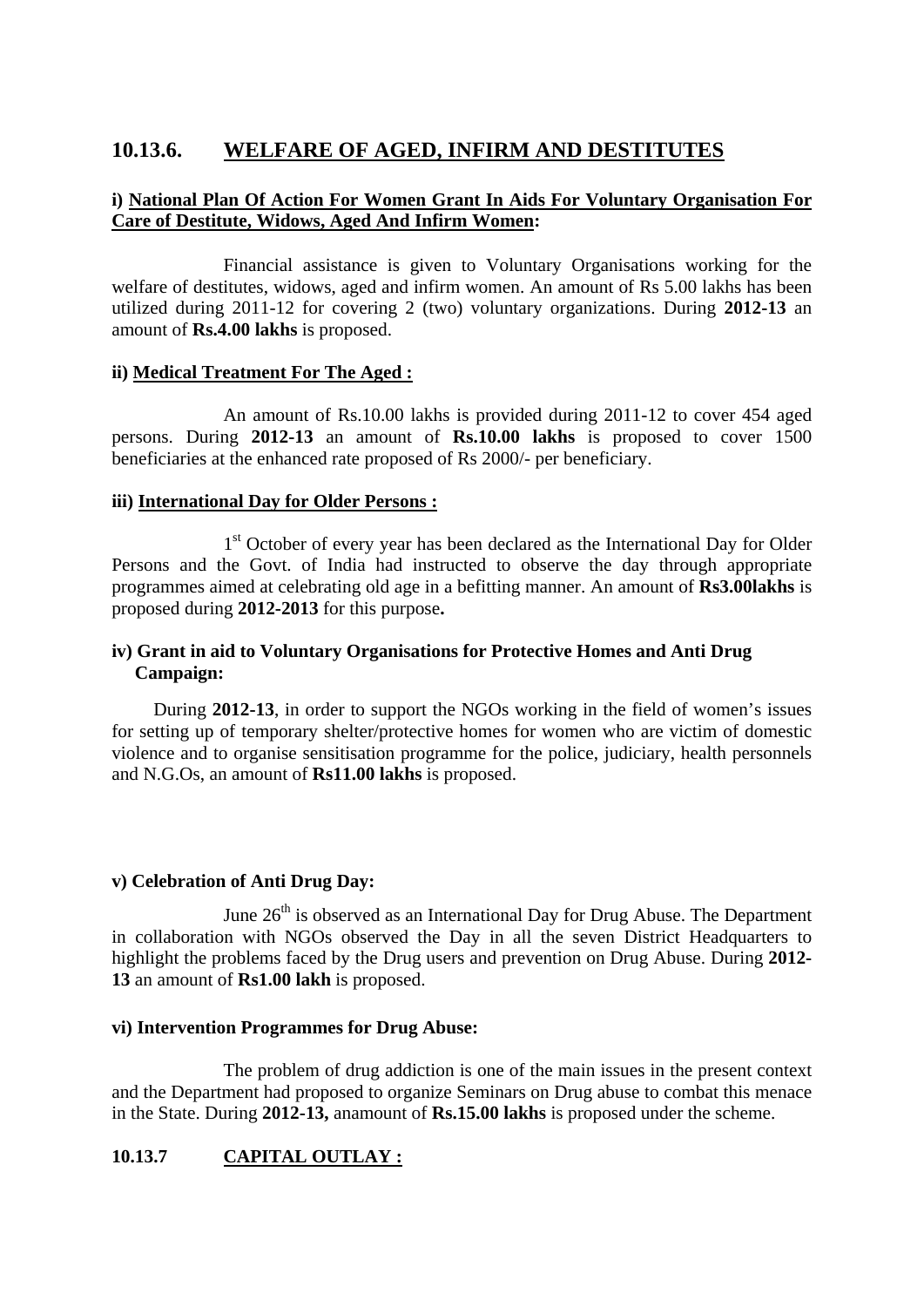### **i) Construction of the Directorate of Social Welfare Shillong :**

 During **2012-13** an amount of **Rs.100.00 lakhs** is proposed for completion of office building of the Directorate of Social Welfare within 2013.

### **ii) Construction of the State Institute of Social Welfare Development**

During the  $12<sup>th</sup>$  Plan Period of 2012-2013 it is proposed to construct a State Institute of Social Welfare Development in the allotted land at Umsaw Khwan Barapani, where plan and estimate have been approved by the Government. Hence an amount **of Rs.286.00 lakhs** is proposed at the initial stage for the purpose.

### **iii) Construction of District Social Welfare Officer Building and staff quarter**

 The Department had already constructed the offices and quarters of officers and staff at the District Headquarters viz Nongstoin and Williamnagar. These buildings now require maintenance and repair.

### **iv) Construction of Joint Directorate of Social Welfare, Tura**

 The office of the Joint Director of Social Welfare at Tura which was established in 2001-2002 is temporarily accommodated in the office of the Commissioner of Division, Garo Hills. The officials of the Department who are on tour in Garo Hills as in many occasion, also experience that there is a problem of getting accommodation in other Government Guest Houses. Since the Department has got its own land, it is proposed to construct the Departmental Office Building and a Guest House with the proposed amount of **Rs.50.00 lakhs** during **2012-2013**.

### **10.13.8 Schemes under Special Central Assistance (SCA):**

**i) Chief Minister's Social Assistance to the Infirm & Widows:-** The Programme envisages payment of financial assistance @ Rs500 p.m to the Infirms & Widows of the age above 58 years for female and 60 years for male of small and marginal group of the society who are excluded from development process. The proposed outlay for the Twelfth Plan **2012-17** is **Rs 3500.00 lakhs** which includes **Rs700.00 lakhs** for the Annual Plan **2012-13.**

 **(ii) Chief Minister's Disability Pension Scheme:-** The Programme provides a lump sum assistance to the disabled persons who are above 18 years of age. Beneficiaries would be selected based on the disability certificate to be issued by the Competent Authority. The proposed outlay for the Twelfth Plan **2012-17** is **Rs2250.00 lakhs** which includes **Rs450.00 lakhs** for the Annual Plan **2012-13.**

### **10.13.9 NATIONAL SOCIAL ASSISTANCE PROGRAMME:**

**i) National Old Age Pension Scheme:-** The Programme envisages grant of financial assistance to old age persons above the age of 65 years residing in the villages and urban areas who live below the BPL.

**(ii) National Family Benefit Scheme:-** The Programme provides lump sum assistance of Rs 10,000/- per BPL family on the death of a primary bread winner in the age of 18 to 64 years to help to the immediate need of the family.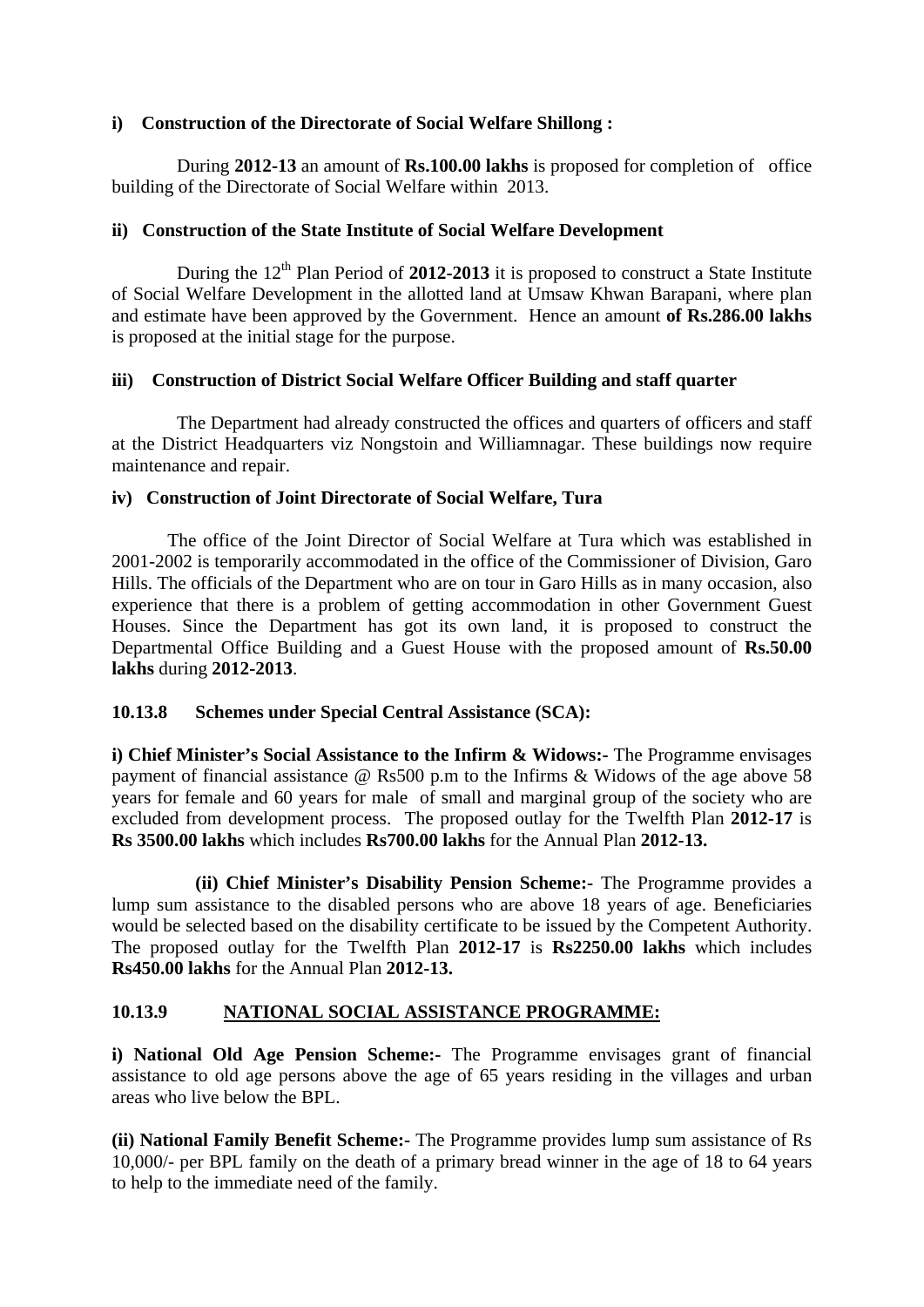The Approved Outlay for the Eleventh Plan is **Rs 6,780.00 lakhs** and the actual expenditureduring the first four years was **Rs.5981.52 lakhs.** The NSAP scheme was transferred to C&RD Department during the Twelfth Plan Period **.** 

### **10.13.10PROPOSED STATE PLAN OUTLAY FOR THE TWELFTH PLAN (2012-17) AND ANNUAL PLAN 2012-13:-**

The broad break up of the Twelfth Five Year Plan and Annual Plan 2012-13 is shown in the table below:

| $\overline{\text{SL}}$ | Name of scheme                        | <b>Eleventh</b>                                                           | <b>Actual</b>                                                                       | <b>Annual Plan</b><br>2011-12 |                                           | <b>Twelfth</b>                               | <b>Annual</b>                                |
|------------------------|---------------------------------------|---------------------------------------------------------------------------|-------------------------------------------------------------------------------------|-------------------------------|-------------------------------------------|----------------------------------------------|----------------------------------------------|
| N <sub>0</sub>         |                                       | <b>Plan 2007-12</b><br>Projected<br><b>Outlay</b> at<br>2006-07<br>prices | <b>Expendi-ture</b><br>during the 1st<br>four years of<br>the 11 <sup>th</sup> Plan | <b>Approved</b><br>Outlay     | <b>Anticipated</b><br><b>Expendi-ture</b> | Plan<br>2012-17<br><b>Proposed</b><br>Outlay | Plan<br>2012-13<br><b>Proposed</b><br>Outlay |
| $\mathbf{1}$           | $\overline{2}$                        | 3                                                                         |                                                                                     | $\overline{5}$                | 6                                         |                                              |                                              |
| $\mathbf{1}$           | <b>National social</b>                |                                                                           |                                                                                     |                               |                                           |                                              |                                              |
|                        | <b>Assistance</b>                     | 6780.00                                                                   | 5960.17                                                                             | 1512.00                       | 1512.00                                   |                                              |                                              |
|                        | Programme                             |                                                                           |                                                                                     |                               |                                           |                                              |                                              |
| $\overline{2}$         | <b>State Share for</b>                |                                                                           |                                                                                     | 300.00                        | 300.00                                    |                                              |                                              |
|                        | <b>NSAP</b>                           |                                                                           |                                                                                     |                               |                                           |                                              |                                              |
| 3                      | <b>Welfare of</b>                     |                                                                           |                                                                                     |                               |                                           |                                              |                                              |
|                        | Handicapped                           | 400.00                                                                    | 463.62                                                                              | 592.95                        | 592.95                                    | 3316.00                                      | 704.40                                       |
| $\overline{4}$         | Welfare of the                        | 90.00                                                                     | 53.15                                                                               | 617.00                        | 617.00                                    | 3705.00                                      | 758.00                                       |
|                        | aged, infirm and                      |                                                                           |                                                                                     |                               |                                           |                                              |                                              |
|                        | destitute                             |                                                                           |                                                                                     |                               |                                           |                                              |                                              |
| 5                      | Other expenditures<br>i)Direction $&$ | 400.00                                                                    | 435.72                                                                              | 201.05                        | 201.05                                    | 759.00                                       | 81.60                                        |
|                        | Administration                        |                                                                           |                                                                                     |                               |                                           |                                              |                                              |
| 5                      | Construction of                       |                                                                           |                                                                                     |                               |                                           |                                              |                                              |
|                        | Administrative                        | 580.00                                                                    | 179.63                                                                              | 165.00                        | 165.00                                    | 820.00                                       | 436.00                                       |
|                        | Building                              |                                                                           |                                                                                     |                               |                                           |                                              |                                              |
| 6                      | Other Expenditure                     |                                                                           |                                                                                     |                               |                                           |                                              |                                              |
|                        | Development of                        |                                                                           |                                                                                     |                               |                                           |                                              |                                              |
|                        | <b>Village Forest</b>                 |                                                                           |                                                                                     |                               |                                           |                                              |                                              |
| $\overline{7}$         | Schemes under                         | $\blacksquare$                                                            | $\blacksquare$                                                                      | 0.00                          | 74.00                                     | $\blacksquare$                               | $\qquad \qquad \blacksquare$                 |
|                        | Article 275 (1)                       |                                                                           |                                                                                     |                               |                                           |                                              |                                              |
| 8                      | Amount Re-                            |                                                                           | $\blacksquare$                                                                      | 0.00                          | 62.36                                     |                                              |                                              |
|                        | appropriated to                       |                                                                           |                                                                                     |                               |                                           |                                              |                                              |
|                        | Women & Child                         |                                                                           |                                                                                     |                               |                                           |                                              |                                              |
|                        | Dev. Sector                           |                                                                           |                                                                                     |                               |                                           |                                              |                                              |
| 9                      | <b>Excess Amount</b>                  |                                                                           |                                                                                     |                               |                                           |                                              |                                              |
|                        | surrendered vide<br>letter NO SW/BE-  |                                                                           |                                                                                     | 312.00                        | 100.64                                    |                                              |                                              |
|                        | 1/2011/5544 dt                        |                                                                           |                                                                                     |                               |                                           |                                              |                                              |
|                        | 17.02.2013                            |                                                                           |                                                                                     |                               |                                           |                                              |                                              |
|                        | <b>TOTAL</b>                          | 8250.00                                                                   | 7091.99                                                                             | 3700.00                       | 3625.00                                   | 8600.00                                      | 1980.00                                      |
|                        |                                       |                                                                           |                                                                                     |                               |                                           |                                              |                                              |

#### **10.14. WOMEN AND CHILD DEVELOPMENT**

**10.14.1-** Women in Meghalaya are believed to be better place and have more autonomy than their counterparts in the rest of the country. The tribes of Meghalaya shared a matrilineal system under which descent is reckoned in the female line where the child belongs to the clan of the mother. There is an old saying in the Khasi Society, which goes, "Long Jaid na ka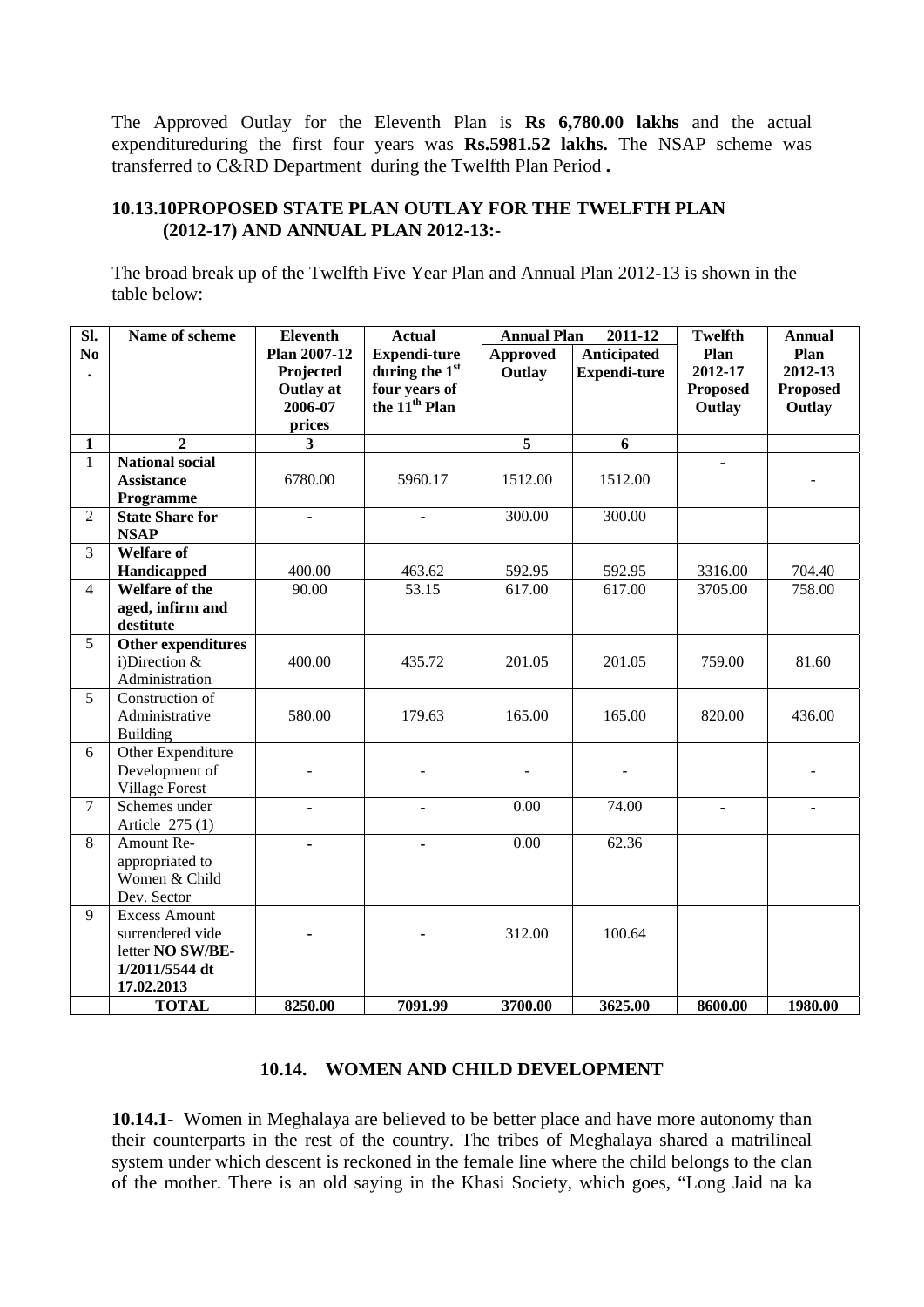Kynthei which means from the woman's sprang the clan. Another feature of the society in Meghalaya is that women are free from many of the social restraints of the larger Indian society. There is no caste system, untouchability or social stigma. Women have certain rights, privileges and functions, accorded by Traditional practices, thereby contribution to the continuity of better social structure.

 The matrilineal society however has other problems like poverty, illiteracy, unemployment, high dropout rates, teenage pregnancy, broken marriages and divorce, domestic violence with consequential effect on women and children.

 In the backdrop of the matrilineal structures, it is important to highlight the ground realities of women in the context of human development indicators.

- Workforce participation and contribution to the economy Meghalaya is slow in the economic growth and development. Males and females work together in agricultural activities following their traditional practices of agriculture.
- 49% of males and 39% of females comprised of rural labour force in 2001. In Urban Areas, the percentage of women in the labour is lower at 21%. Overall female labour force participation in both Rural and Urban Areas of Meghalaya is higher than the all India average.
- \* The natural condition shows that women who work in the fields or in any other kinds of work outside for income generation had other extra duties to perform in the family, the household chores such as cooking, caring of children, cleaning, washing, fetching water, collection of firewood and other related duties.
- Relatively, high status of women in Meghalaya also entails higher responsibilities and challenges for women.

State of Women's Health is poor as per NFHS (III) 2005-2006. The State has 59 IMR per 1000 live birth and 450 per lakh maternal mortality (SRS 2011). Reproductive health of women in Meghalaya is also poor as compared with the National average. Anaemia is a major health concern for women as well as children and 56% of pregnant women are anaemic.

Crime against women in on the rise viz; rape, molestation and abduction. Interestingly, Meghalaya has recorded the highest domestic violence, accordingly to NFHS (II). Violence against women has no structural barrier whether in patrilineal or matrilineal society. Alcoholism is the bane of our society which causes domestic violence and broken homes. Families with single parents are on the rise. It is always the women who has to fend for the family. Violence against women and children is perceived especially when the husband is prone to drunkenness.

 Women and children are the most important lot in our society hence top priority are to be taken up in implementing programmes for their welfare. Orphans, destitutes children, widows and deserted women required Government's intervention to overcome their problems. Educating and raising women's economic status means educating and improving the economic condition of a family. Children on the other hand are vulnerable, helpless on their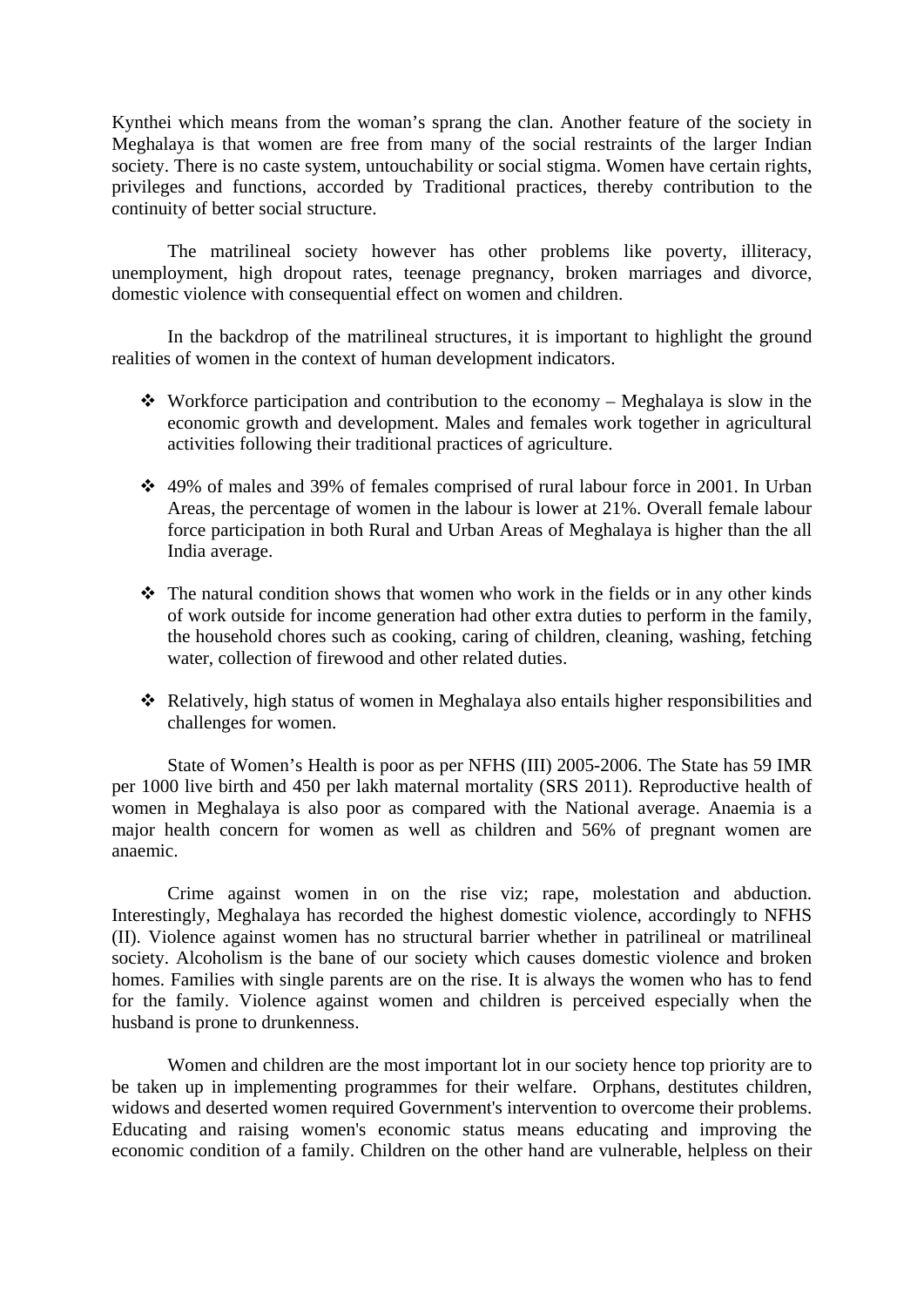own, and it is the duty of the Government and NGOs to intervene and react to the field situation to bring about a healthy environment amongst women and children in the State.

 NGOs and Faith Based Organisations play a vital role in the development of the society. In fact most of the schemes are implemented through NGOs /Voluntary organisations as it call for coordination between Govt. Department and NGOs. Therefore it is considered necessary to recognize and equip NGOs with training and capacity building and provides financial assistance in the form of Grant-in-aid to the NGOs and Voluntary Organisations. Efforts are being made to mobilize the Non-Governmental Organisations to take up central schemes of the Govt. of India as well as State Sector.

 Juvenile delinquency and neglected/abandoned children are another social issues that are arising in the State and fall under the purview of the Juvenile Justice Care and Protection of Children Act, 2000. With the launching of a new and more holistic scheme the Integrated Child Protection Scheme (ICPS) by the Ministry of Women and Child Development on a 90% - 10% Ratio by merging the components of the three existing schemes viz; (a) Programme for Juvenile Justice (b) An Integrated Programme for Street Children (including Childline Services) and (c) Scheme of assistance to Homes for children to promote in country adoption alongwith some new interventions to cover the gaps in the existing development schemes. ICPS is expected to usher in a new era, a beacon of hope and a renewed commitment to children.

 Significant achievements have been translated in to action such as training and capacity building for self employment for women, computer training, working women hostel, support to training and employment programme for women (STEP), IGMSY, SABLA, Swayamsidha, Nutrition and Health Education for Women, Awareness Programmes, Seminars and Workshops are organised throughout the State in collaboration with NGOs on different issues concerning women, supplementary nutrition to children and mothers, care of juvenile delinquents, training for empowerment of women and linkages of Self Help Group.

### **10.14.2 Review of the Eleventh Plan:**

The Eleventh Plan Projected Outlay is **Rs 750.00 lakhs** and theactual expenditureduring the first four years is **Rs.847.93 lakhs.** An Approved Outlay for the **Annual Plan 2011-12 is Rs660.00 lakhs** and the entire amount is to be fully utilized.

 Achievement during the Eleventh Five Year Plan in the Women & Child Development Sector in reaching out towards the development and empowerment of women and other services for children, adolescents, and child protection etc.. Achievement of the major schemes implemented during the  $11<sup>th</sup>$  Plan indicated as below:-

| SLN            | <b>Item</b>                                                   | <b>Eleventh Plan Target</b> | <b>Eleventh Plan</b>                                                                                                                         |  |
|----------------|---------------------------------------------------------------|-----------------------------|----------------------------------------------------------------------------------------------------------------------------------------------|--|
| $\mathbf{o}$   |                                                               |                             | Achievement                                                                                                                                  |  |
|                | <b>Services</b><br>Child Development<br>Integrated<br>Scheme  | ÷                           | The Scheme is<br>implemented through 1<br>State ICDS Cell, 5<br>District ICDS Cells, 41<br>ICDS Projects, 3811<br>AWCs and 1234 Mini<br>AWCs |  |
| $\overline{2}$ | Training Programme of Anganwadi Workers<br>under ICDS scheme. | $\overline{\phantom{a}}$    | <b>Job Orientation Induction</b><br>course -3904 and                                                                                         |  |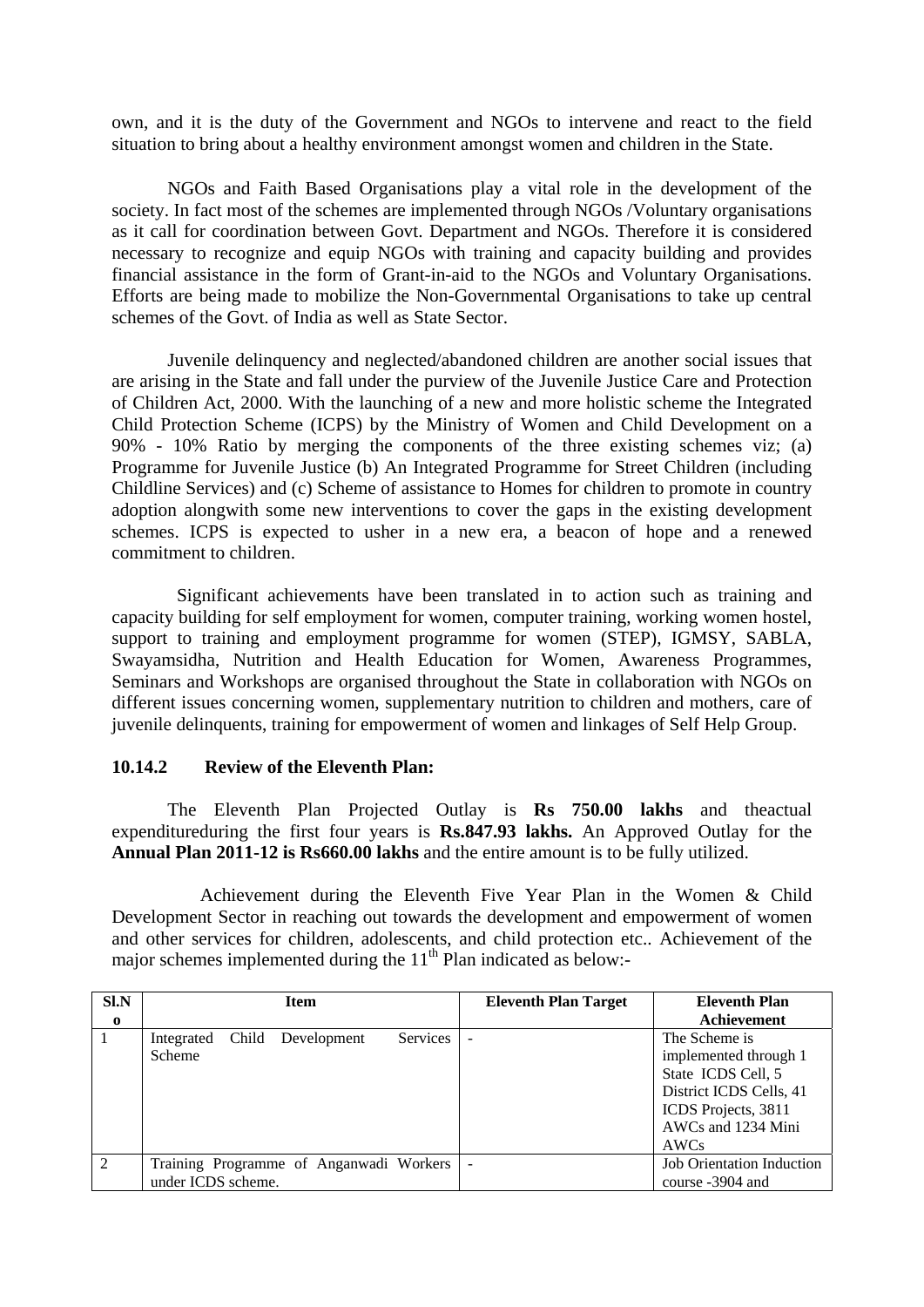|                                                               |          | Refresher Course-1896 |
|---------------------------------------------------------------|----------|-----------------------|
| Grant-in aid to voluntary Organisation                        | $92$ nos | $90$ nos              |
| Training for Self Employment of Women in   4 training centres |          | 4 training centres    |
| need of care and protection                                   |          |                       |
| National Plan of Action on Women Policy and   7 Districts     |          | 7 Districts           |
| Empowerment.                                                  |          |                       |
| Establishment of Juvenile guidance centres.                   | 4 Homes  | 4 Homes               |

# **10.14.3 The Twelfth Plan and Annual Plan 2012-13 Projections :**

# The **Twelfth Plan proposed Outlay is Rs 2800.00** lakhs which includes **Rs760.00 lakhs** for the **Annual Plan 2012-13**.

 The following schemes/programmes are being implemented and will be continued during the Twelfth Plan period:

# **10.14.3 CHILD WELFARE:**

# **i) Grant-in-aid to Voluntary Organisations Working in the Field of Child Welfare:**

 Financial assistance is given to voluntary organisations working for the welfare and development of children in rural areas like creches, orphanages etc. The department also motivate the non-governmental organisations to take up other schemes such as foster care, adoption services, welfare services for street children and working children (Child Labour).. During **2012-2013** with the proposed amount of **Rs.35.00 lakhs** it is targeted to cover 80 NGOs. The Schemes

# **ii) Creches for State Govt. Employee's Children:**

 There is 1 (one) Creche run for the benefit of the State Govt. Employee's Children at Shillong. During **2012-13** due to escalation of price rise, an enhance amount of **Rs.1.00 lakhs** is being proposed for the maintenance of the Creche.

### **iii) Integrated Child Development Services Scheme:**

During **2012-13**,an outlay of **Rs.534.21 lakhs** is proposed as Stare share to meet the necessary expenditure of the existing and additional infrastructure indicated below :

- (1) 1 (one) State ICDS Cell attached to the Directorate of Social Welfare.
- (2) 5 (five) District ICDS Cells with Head Quarter at Shillong, Tura, Nongstoin, Jowai and Williamnagar..
- (3) 39 (thirty nine) ICDS Projects offices at Block Level Head Quarter(s).
- (4) 2 Urban ICDS Project in Shillong and Tura with 190 AwCs..
- (5) 3388 Anganwadi Centres and 1234 Mini Anganwadi Centres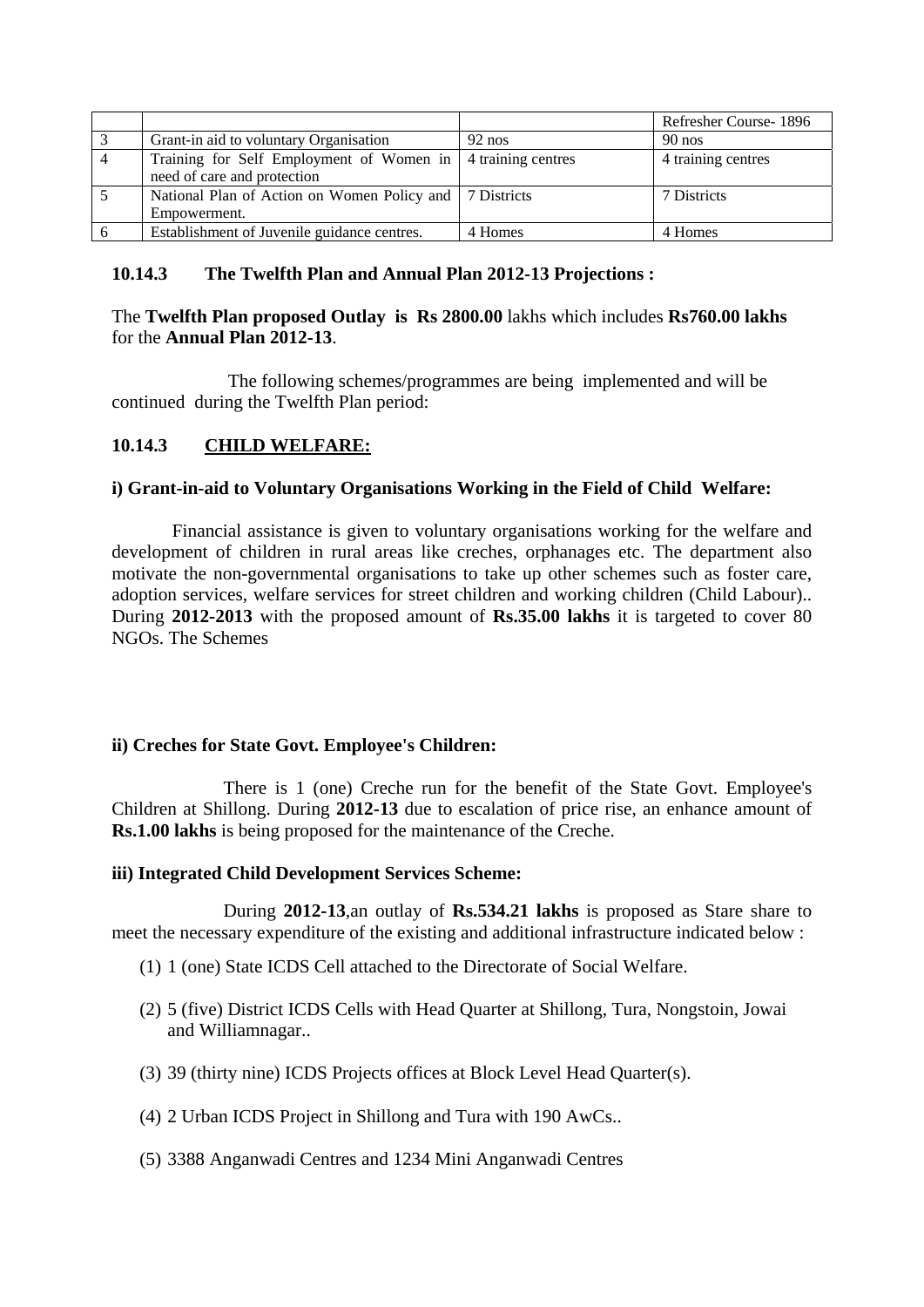#### **iv) Training Programme of the Anganwadi Workers Under the ICDS Scheme:**

 Meghalaya has 2 (two) AWTCs, one located at Shillong the Headquarter which caters to the ICDS functionaries from East Khasi Hills, West Khasi Hills, Jaintia Hills and Ri Bhoi Districts. Another training centre located at Tura covering West Garo Hills, East Garo Hills and South Garo Hills Districts. Government of India has also sanctioned one MLTC located in the State Headquater Shillong which conducted all training programmes of middle level field functionaries, Lady Supervisors etc. The MLTC also conduct the innovative training programme in collaboration with SIRD and allied Department. During **2012-13** an amount of **Rs. 16.29 lakhs** is proposed as State share.

#### **10.14.4. CORRECTIONAL SERVICES :**

#### **i) Implementation of Children Act. Establishment of Juvenile Guidance Centre:**

 The Juvenile Justice Care and Protection of Children Act 2000 which replaced the Juvenile Justice Act 1986, clearly defined that two separate Homes should be set up for the delinquent juvenile i.e. Observation and Special Home and a separate Home for the neglected children known as Childrens' Home which may be run by NGOs with financial assistance 50: 50 basis between the Central and State Government. During **2012-13**, an amount of **Rs4.00 lakhs** is proposed to meet the expenditure for the four existing Homes as mentioned above.

#### **ii). Integrated Child Protection Services:**

Under the Juvenile Justice Amendment Act, 2006 it is mandatory to set up the child protection unit as provided under section 62 A, Child Protection Unit for the State and such Units for every District consisting of such officers and other employees as may be appointed by the Government, to take up matters relating to children in need of care and protection and juveniles in conflict with the law.

Hence, the Integrated Child Protection Scheme in the State and District Child Protection Society etc. in all districts have been implemented. Expenditure under the scheme is borne by Central Government at 90% and by the State at 10%. An amount of **Rs.86.00lakhs** is provided during **2012-13** as State Share.

iii) Implementation of Domestic Violence Act – Establishment of Shelter Home:

It is alleged that domestic violence is rampant in the State but has remained largely invisible in the public domain. In order to provide relief and protection to the victims of domestic violence it is proposed that the Domestic Violence Act be implemented in the State. In accordance with the provision of the Act the Department have started implementing the Act in the State by appointing protection officers/ identification of NGOs to work as service providers. Under the Act.it is necessary to set up Shelter Homes for the temporary accommodation of the victims of domestic violence. A Shelter Home has been set up by giving financial assistance to 1 (one) NGO at Shillong during 2009-10.. During **2012-13**, an amount of **Rs.10.00 lakhs** is proposed. The Schemes will be continued during the Twelfth Plan period.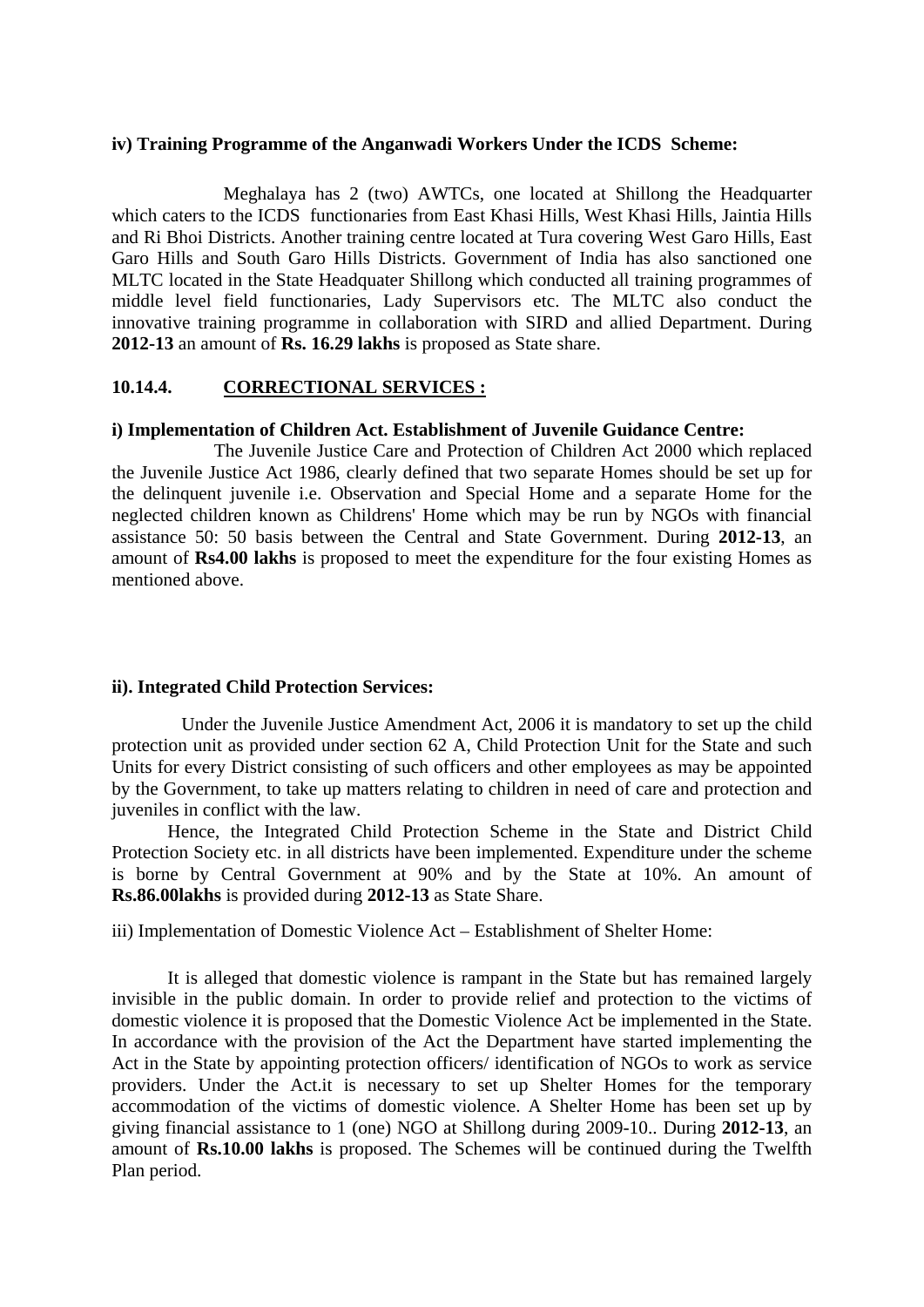#### **vii) State Commission for Protection of Child Rights:**

The Commission for Protection of Child Rights Act, 2005 which has received the assent of the President on  $20<sup>th</sup>$  January, 2006 provide for constitution of National Commission and State Commission for Protection of Child Rights and Children's Court for providing speedy trial of offences against children of violation of child rights connected therewith or incidental thereto.

The broad function of the Commission are varied and more particularly on the Child Rights and its violation and to look into and enquire into the violation of child rights and recommended initiation of proceedings in such cases, periodical review of existing policies, programmes and schemes concerning children and make recommendation for their effective implementation in the best interest of children, general awareness and promote research in the field of child rights or any other concerning the rights of a child. Hence, it is mandatory to set up a Commission during 2012-13 with a proposed amount of **Rs.10.00 lakhs**, where proposal for setting up have been submitted to Government for consideration.

### **10.14.5. WOMEN WELFARE:**

#### **i) Training Centre for Self Employment for Women in Need of Care and Protection:**

 At present, the State Govt. is running 3 (three) training centres for 105 destitutes women. The training centres impart training in tailoring, knitting, embroidery and weaving for a period of one year. During the training period a stipend of Rs. 500/- per month per trainee is given. After successful completion of the training, they are given a token grant of Rs. 5000/-, Rs. 4000/- and Rs. 3500/- respectively according to the grade they secured to enable them to start their own self employment. In view of the escalation of food commodities it is proposed to enhance the rate of stipend to Rs. 600/- p.m. At present the above 3 training centres are located at Shillong, Jowai and Tura only with a capacity of 40, 25 and 40 respectively. It is felt necessary to diversify and upgrade the training in few more trades such as leather works, toy making etc in the training centre at Shillong since these trades have more employment/ income avenues. Besides, one year Computer Training is imparted to 10(ten) orphan and destitute girls in collaboration with Ramkrishna Mission Laitumkhrah Shillong.

 During **2011-12,** two training centers, one each for Nongstoin and Williamnagar have been created. During **2012-2013,** an amount of **Rs31.50 lakhs** is proposed for meeting the expenditure for the training programmes.

ii) Assistance to Voluntary Organisations for Setting up Training Centres for women and care of their children :

 Financial assistance is given to voluntary organisations working for the welfare of women in different activities such as handicrafts, training centres. An amount of **Rs.2.00 lakhs** is proposed during **2012-13** for covering 15 voluntary organizations.

#### **iii) National Plan of Action on Women's Policy and Empowerment:**

 The Department have initiated preparation of the State Plan of Action on Women's Policy and Empowerment. The Plan of Action incorporated programme action oriented on women's component and other related women's activities of allied Department.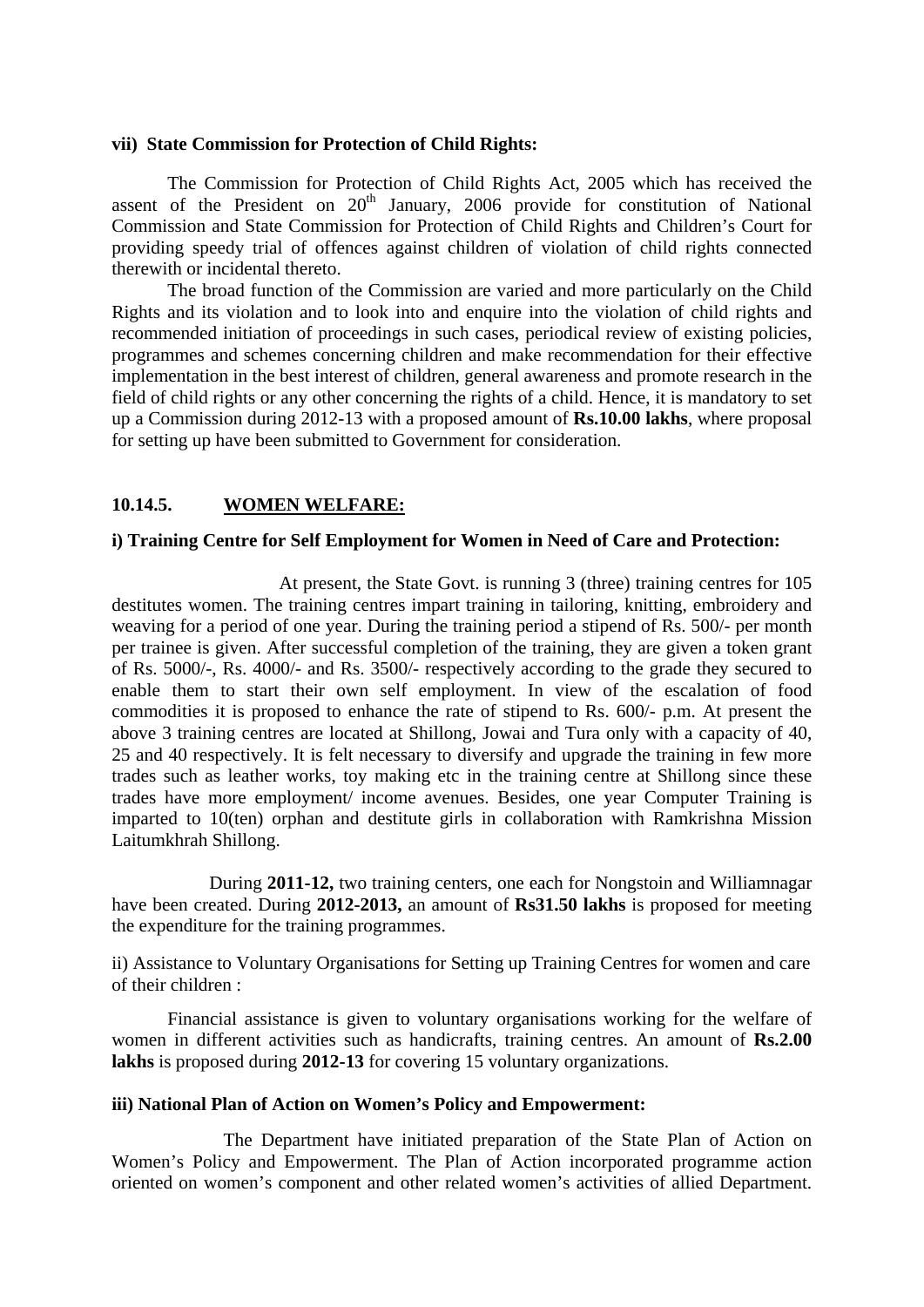Effort is also being made for convergence and networking of women's development programmes at different level with NGOs which have strong presence at the community level for the empowerment of women. During **2012-2013,** an amount of **Rs.5.00 lakhs** is proposed for covering 3 voluntary organizations.

### **iv) MeghalayaState Commission for Women :**

 The State Commission for Women was set up in the State during 2004-05 on the lines of the National Commission. During the Twelfth Plan period of **2012-13**, the Commission proposed to take up study tour to different States of the country for interaction and exposure. Hence, an amount of **Rs.20.00 lakhs** is proposed to meet the expenditure on establishment and proposed study tour.

# **v) Setting Up Employment -cum-Income Generating Units For Women (NORAD):**

It is proposed to take advantage of the scheme to train women folks in different income generating trades so as to enable them to earn their livelihood and improve their economic status in the Training Centres for Self Employment for Women in need of Care and Protection. The objective of the scheme is to train women, preferably in the nontraditional areas and to ensure their employment. During 2006-07, the scheme has been transferred from Centrally Sponsored Scheme to the State Government. During **2012-13**  an amount of **Rs.5.00 lakhs** is proposed.

# **10.14.6PROPOSED STATE PLAN OUTLAY FOR THE TWELFTH PLAN (2012-17) AND ANNUAL PLAN 2012-13:-**

The broad break up of the Twelfth Five Year Plan and Annual Plan 2012-13 is shown in the table below:

**(Rupees in lakhs)** 

|                                  |                                 |                                                                                       |                                                                                           |                            |                                    |                                | (Kupees in lakhs)                                |
|----------------------------------|---------------------------------|---------------------------------------------------------------------------------------|-------------------------------------------------------------------------------------------|----------------------------|------------------------------------|--------------------------------|--------------------------------------------------|
| S <sub>1</sub> N<br>$\mathbf{0}$ | Name of<br>scheme               | <b>Eleventh</b><br><b>Plan 2007-12</b><br>Projected<br>Outlay at<br>2006-07<br>prices | <b>Actual</b><br>Expendi-<br>ture during<br>the $1st$ four<br>years of the<br>$11th$ Plan | <b>Annual Plan 2011-12</b> |                                    | <b>Twelfth Plan</b><br>2012-17 | <b>Annual Plan</b><br>2012-13<br><b>Proposed</b> |
|                                  |                                 |                                                                                       |                                                                                           | <b>Approved</b><br>Outlay  | Anticipated<br><b>Expendi-ture</b> | <b>Proposed</b><br>Outlay      | Outlay                                           |
|                                  |                                 |                                                                                       |                                                                                           |                            |                                    |                                |                                                  |
|                                  | Child Welfare                   | 240.00                                                                                | 409.22                                                                                    | 403.48                     | 403.48                             | 1263.00                        | 586.50                                           |
| 2                                | Women<br>Welfare                | 200.00                                                                                | 141.68                                                                                    | 64.00                      | 64.00                              | 320.00                         | 65.50                                            |
| 3                                | Correctional<br><b>Services</b> | 310.00                                                                                | 297.03                                                                                    | 192.52                     | 192.52                             | 1217.00                        | 108.00                                           |
|                                  | <b>TOTAL</b>                    | 750.00                                                                                | 847.93                                                                                    | 660.00                     | 666.00                             | 2800.00                        | 760.00                                           |

# **10.14.7 CENTRALLY SPONSORED SCHEMES:**

The following Centrally Sponsored Schemes are being implemented by the Department and will be continued during the Twelfth Plan period :

## **i) Integrated Child Development Services Scheme:**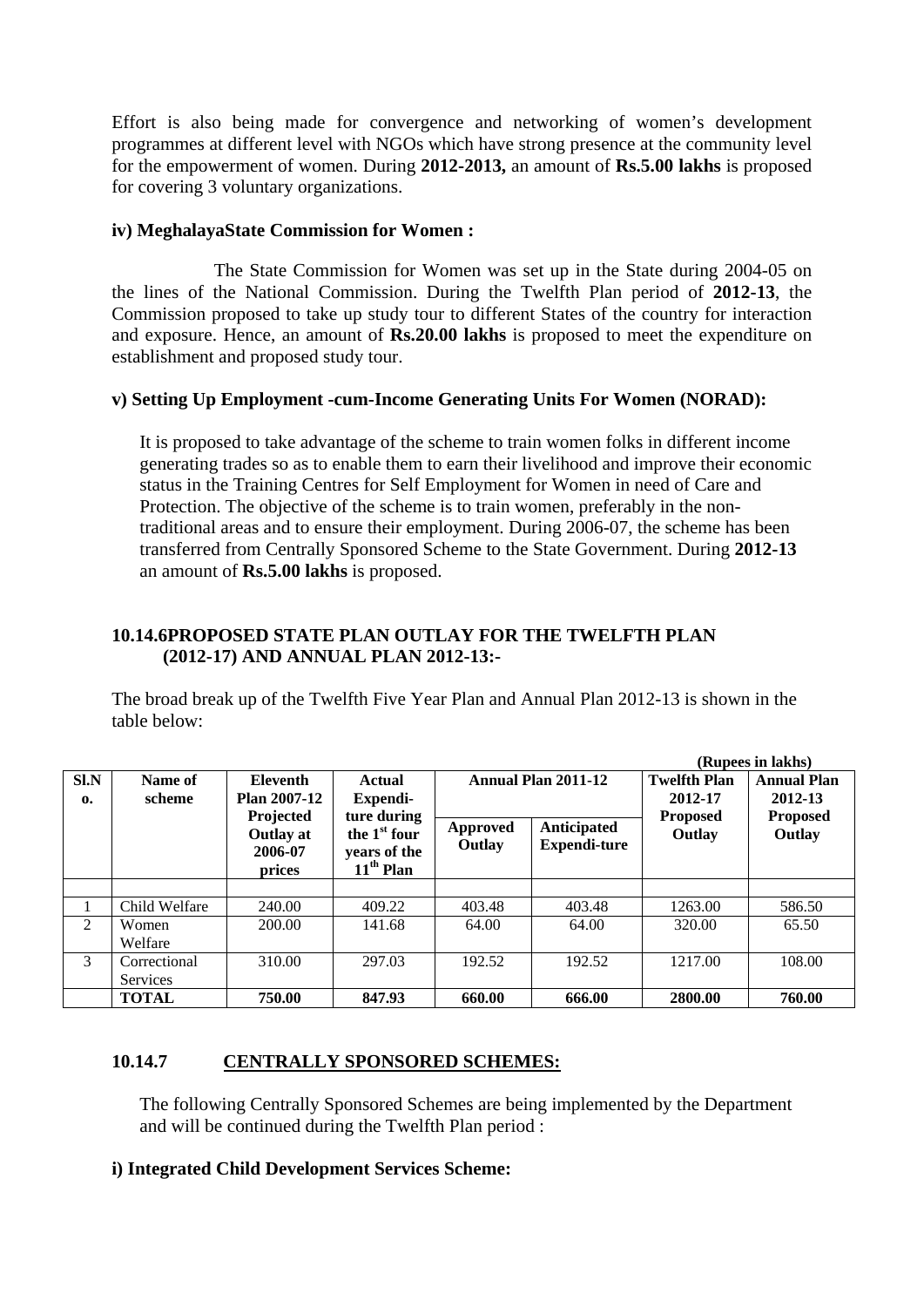During **2012-13**,an outlay of **Rs.3688.00 lakhs** is proposed as Central share to meet the necessary expenditure of the existing and additional infrastructure under the scheme.

## **ii) Training Programme of the Anganwadi Workers Under the ICDS Scheme:**

 During **2012-13** an amount of **Rs.60.00 lakhs** is proposed as Central share to cover 1725 AWWs/ helpers.

## **iii) Nutrition Surveillance System (NSS) :**

 The project involves training/ reviewing/ monitoring on the implementation of ICDS Programme at the district level and project levels and also involving anganwadi workers. The Department has also requested the NIN Hyderabad to conduct the survey to find out the accurate figure and assess the percentage of malnutrition in the State and in principle NIN, Hyderabad has agreed to conduct the survey in 2012.During **2012-2013** a token provision of **Rs.10.00 lakhs** is proposed.

# **iv) Kishori Shakti Yojana – KSY (Adolescent Girls Scheme) :**

The scheme Kishori Shakti Yojana, a component of ICDS scheme aims to improve the nutritional health of the adolescent girls, promote awareness of health, hygiene, nutritional and family care, link them for learning life skill and take steps to become productive member. The scheme is in operation in 19 ICDS Projects covering 4 (four) districts as per the guidelines of Govt. of India. During **2012-2013** a token provision of **Rs.20.90 lakhs** is proposed.

### **v) Integrated Women's Empowerment Programme (IWEP) :**

Integrated Women Empowerment Programme is being implemented in the 5 (five) Community and Rural Development Blocks viz; Betasing in West Garo Hills, Mawshynrut in West Khasi Hills, Resubelpara in East Garo Hills, Umling in Ri Bhoi District and Mylliem in East Khasi Hills. The first phase will be over in 2006-07 and it has been extended to 2007- 08. It is proposed that during the  $2<sup>nd</sup>$  Phase, 6 Community and Rural Development Blocks will be recommended for implementation of the scheme. During **2011-2012** an outlay of**Rs.12.00 lakhs** is proposed.

## vi) SWADHAR:

## **The Government of India has designed a scheme known as 'Swadhar' for the welfare of the women in distress. Hence, an amount of** Rs.50.00 lakhs **is proposed during** 2012-2013 **as Central share.**

vii) State Mission Authority (SMA) and State Resource Centre for women (SRCW)

The Govt. is processing for setting up State Mission Authority (SMA) under the Chairmanship of the Chief Minister and Ministers of the participating Departments as Members. The purpose of the Mission would be to secure convergence of schemes/ programmes of both Central and State Government. It will also review legislations affecting women and their implementation, apart from giving a filling to gender mainstreaming of policies and programmes. This mission would be umbrella mission under which selected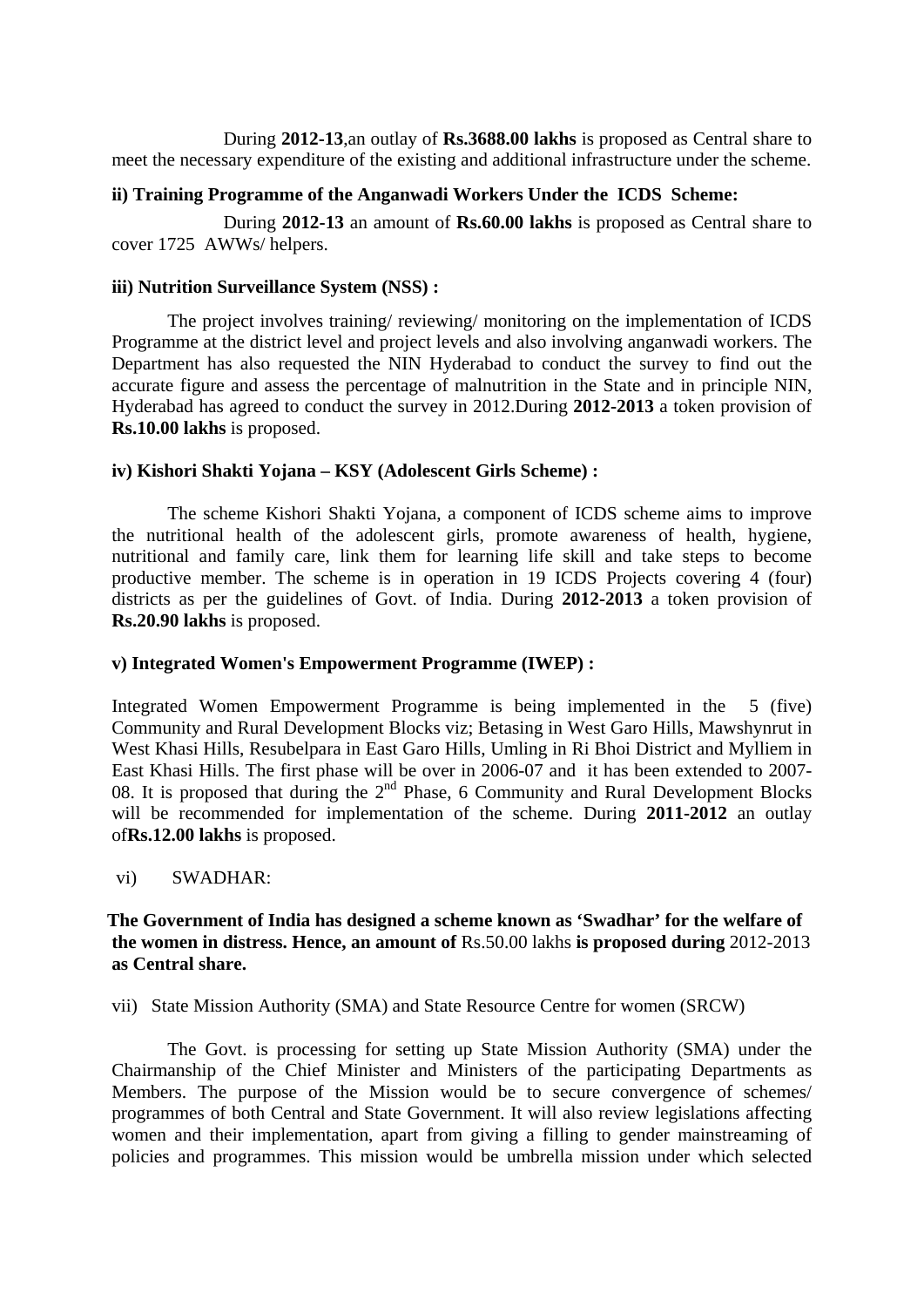monitored for convergent action without diluting of the autonomy of the participating Departments.

 The State Mission Authority will have a State Resource Centre for Women (SRCW) which have been approved and sanctioned by the Government. The State Mission Authority which have been registered under the Societies Registration Act 1983 on  $9<sup>th</sup>$  December, 2011 is to assist and cease with the existing Institutions/ Structures for monitoring and review of flagship programmes and other schemes of Central and State Governments. Schemes for eliciting the information required to be placed under State Mission Authority. Expenditure under the scheme will be 100% Central Share. During 2011-12 Govt. of India had sanctioned Rs.16.38 lakhs. During **2012-2013** a token provision of **Rs.60.00 lakhs** is proposed.

# **viii) Indira Gandhi Matritava Sehyog Yojana (IGMSY) – Conditional Maternity Benefit (CMB) Scheme**

 It is a centrally sponsored scheme which will be launched and implemented in the state with financial assistance from the Ministry of Women and Child Development providing 100% funding. 1 (one) district of the state will be selected for implementation of the scheme as a Pilot project. During **2012-13** a token provision of **Rs.100.00 lakhs** is proposed.

# **ix) Rajiv Gandhi Scheme for Empowerment of Adolescent Girls (RGSEAG) - SABLA (non-Nutrition)**

Under the scheme an amount of **Rs.83.60 lakhs** is proposed during the  $12<sup>th</sup>$  Plan Period of 2012-2013. The expenditure on the scheme is 100% Central Share. The beneficiaries covered is 84,308.

### **CORRECTIONAL SERVICES** :

i) Integrated Child Protection Services:

 Under the Juvenile Justice (care and protection of children's) Amendment Act, 2006 it is mandatory to set up the child protection unit as provides under section 62 A, Child Protection Unit for the State and, such Units for every District consisting of such officers and other employees as may be appointed by the Government, to take up matters relating to children in need of care and protection and juveniles in conflict with law with a view to ensure the implementation this Act including the establishment and maintenance of homes, notification of competent authorities in relation to these children and their rehabilitation and co-ordination with various official and non-official agencies concerned. Hence, the scheme has been implemented and the State Protection Society have been registered. The scheme will be implemented in letter and spirit.

 The expenditure under the scheme is borne 90% by Central Government and 10% by the State. During 2012-2013 a token provision of Rs.1800.00 lakhs is proposed as Central Share.

### **CAPITAL OUTLAY:**

#### **Centrally Sponsored Scheme:-**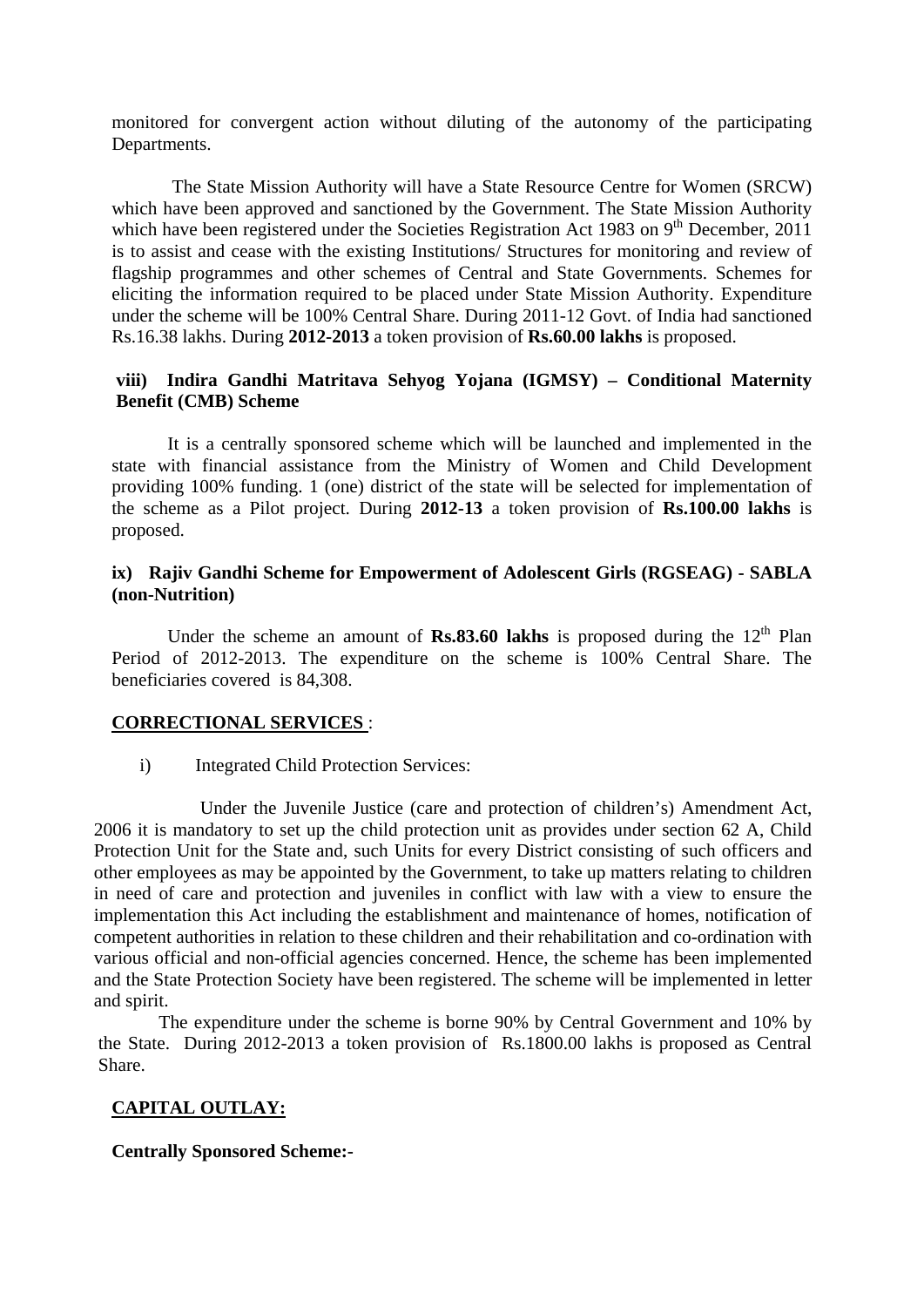#### **Construction of Anganwadi Centres under ICDS Scheme :**

 Government of India has sanctioned so far 1725 anganwadi buildings. Each building has one room attached with kitchen, store room, water tank and toilet facilities @ of Rs.1.25 lakhs/ Rs.1.75 lakhs. 1563 anganwadi buildings have been completed and construction of 474 Anganwadi buildings is under progress during 2011-12. During **2012-13**, it is proposed to construct more anganwadi centers and an amount of **Rs.1400.00 lakhs** is provided as token provision.

# **10.15 NUTRITION**

### **10.15:1 REVIEW OF THE ELEVENTH PLAN:**

 The Eleventh Plan Approved Outlay for Nutrition is **Rs 31,000.00 lakhs** and the actual expenditure during the first four years of the  $11<sup>th</sup>$  Planwas **Rs** 4808.59 lakhs in which 628503 beneficiaries are covered**.** The Approved Outlay for **Annual Plan 2011-12 is Rs1250.00 lakhs** and is expected to be fully utilized.

Achievement of the major schemes implemented during the  $11<sup>th</sup>$  Plan indicated as below:-

| SLN          | <b>Item</b>                                                      | <b>Eleventh Plan Target</b> |                      |
|--------------|------------------------------------------------------------------|-----------------------------|----------------------|
| $\mathbf{o}$ |                                                                  |                             | <b>Achievement</b>   |
|              | Supplementary Nutrition Programme in Urban   14200 beneficiaries |                             | 8800 beneficiaries   |
|              | Areas (Non ICDS)                                                 |                             |                      |
|              | Supplementary Nutrition Programme for   322818 beneficiaries     |                             | 518067 beneficiaries |
|              | Integrated Child Development Services scheme.                    |                             |                      |
| 3            | Ragiv Gandhi Scheme for Empowerment of 47105 beneficiaries       |                             | 47105 beneficiaries  |
|              | Adolescent Girls                                                 |                             |                      |

# **10.15:2 PROPOSED OUTLAY FOR THE 12th PLAN (2012-17) & ANNUAL PLAN 2012-13:**

 The **Twelfth Five year Plan proposed outlay** is **Rs 9800.00 lakhs** which includes **Rs.1430.00 lakhs** for the AnnualPlan **2012-13** for continued implementation of scheme described below **:-**

### i) **Supplementary Nutrition in Urban Areas :**

 S.N.P. in implemented in Urban Areas for malnourished children below 6 years of age, expectant and nursing mothers of low income group in all the District headquarters. The programme is implemented by the District Social Welfare Officers through the Non-Governmental Organisations and communities through their respective Centres in the following order viz. Jaintia Hills - 9 centres, East Garo Hills, South Garo Hills, Ri Bhoi District and West Khasi Hills District - 8 centres each. The cost of foodstuff given to each beneficiaries is at the enhance rate of Rs.4/- for children and @ Rs.6/- for pregnant and nursing mothers for 300 days in a year i.e. 25 days in a month. Foodstuff such as Bengal gram, groundnut, soyabean, suji, dried peas are provided to the beneficiaries at the rate mentioned above. An amount of **Rs.100.00 lakhs** is provided to cover 8800 beneficiaries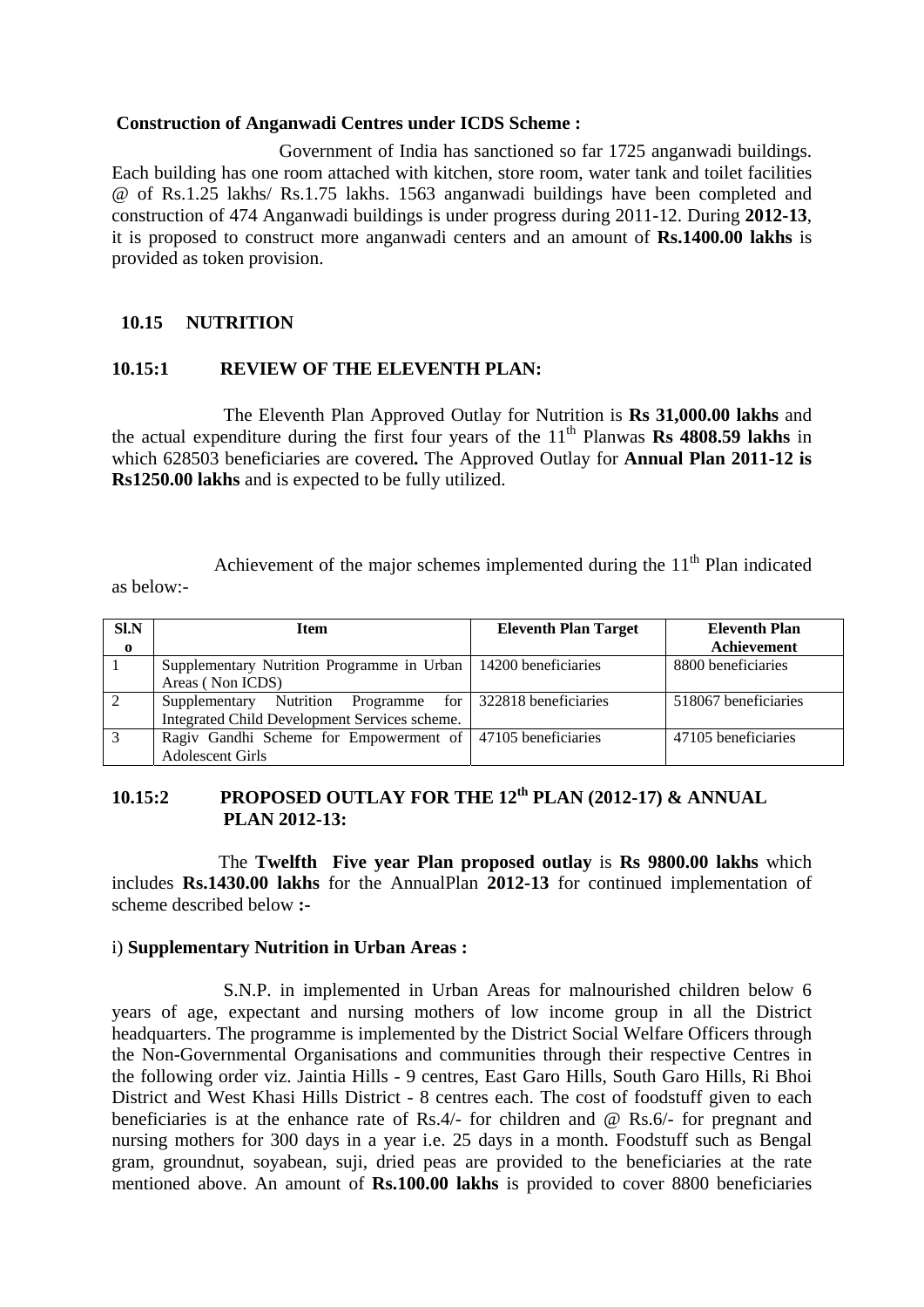during 2011-12 and hence the anticipated expenditure. During the 12<sup>th</sup> Plan Period of 2012-**13** an amount of **Rs.100.00 lakhs** is proposed to cover 8800 beneficiaries from five districts only viz Jaintia Hills, East Garo Hills, South Garo Hills, Ri Bhoi and West Khasi Hills. Two other Districts viz West Garo Hills and East Khasi Hills have been covered under Urban ICDS Projects.

## **ii) Supplementary Nutrition Programme for ICDS Scheme**

Social Welfare Department is the Nodal Department for the implementation of Supplementary Nutrition Programme in the State. The programme is implemented by providing supplementary nutrition to children below 6 years, pregnant and nursing mothers and adolescent girls in rural areas with the objective of improving their health and nutritional status. In this Scheme food stuff i.e. Bengal gram, Ground nut, Soya bean, Dried peas, Suji, Dahlia, Rice flakes, Green peas, Sugar, Onion, Mustard oil, Iodised salt, Milkose and Yummy Noodles are distributed through AWCs under the 41 ICDS Projects. The present unit cost under S.N.P. per beneficiary per day is @ Rs.4/- for 0 - 6 years children, @Rs.6/ for severely malnourished children, @ Rs.5/- for pregnant mother, nursing mother and adolescent girls. The number of feeding days in a year is 300 days i.e. 25 days per month.It may be mentioned that 90% of the actual expenditure for SNP in ICDS is borne by the Govt. of India and 10% by the State Government. To increase more nutritive's value to the beneficiaries it is proposed that the State may contribute the additional amount of Rs.3/- to the existing rate of Rs4/-.

During the Annual Plan of 2011-12 an amount of **Rs.1150.00 lakhs** was provided for covering 5,18,067 beneficiaries. During an Annual Plan **2012-13**, an amount of **Rs.1100.00 lakhs** is proposed as a State Share to cover 6,00,000 beneficiaries in the 41 ICDS Projects in the State.

# iii) **Rajiv Gandhi Scheme for Empowerment of Adolescent Girls (RGSEAG) SABLA**:-

 The scheme 'SABLA' under Ragiv Gandhi Scheme for Empowerment of Adolescent Girls is a Centrally Sponsored Scheme in which pattern of funding is 50:50 between Centre and State. The scheme is implemented in three districts covering 22 ICDS projects for Adolescent Girls of 11-18 years by providing their nutritional and health status . Under this scheme an Outlay of **Rs1900.00 lakhs** is being proposed as 50% State Share for the **12th Year Plan** which includes **Rs230.00 lakhs** for the **Annual Plan 2012-13.**

# iv) **PROPOSED STATE PLAN OUTLAY FOR THE TWELFTH PLAN (2012-17) AND ANNUAL PLAN 2012-13:-**

 The schematic Outlay/Expenditure for the Twelfth Plan (2012-17) and Annual Plan 2012-13 is in respect of Nutrition Sector as indicated in Table below:-

|              |                        |                   |          |                            |                    |                     | <b>Rupees in lakhs</b> |
|--------------|------------------------|-------------------|----------|----------------------------|--------------------|---------------------|------------------------|
| SI.          | <b>Name of Schemes</b> | Eleventh          | Eleventh | <b>Annual Plan 2011-12</b> |                    | <b>Twelfth Plan</b> | <b>Annual Plan</b>     |
| N            |                        | <b>Plan 2007-</b> | Plan     |                            |                    | 2012-17             | 2012-13                |
| $\mathbf{0}$ |                        | 12                | 2007-12  | Approved                   | <b>Anticipated</b> | <b>Proposed</b>     | <b>Proposed</b>        |
|              |                        | Approved          | Actual   | Outlay                     | expenditure        | Outlay              | Outlay                 |
|              |                        | Outlay            | expendi- |                            |                    |                     |                        |
|              |                        | at 2006-07        | ture     |                            |                    |                     |                        |
|              |                        | price)            | during   |                            |                    |                     |                        |
|              |                        |                   | the 1st  |                            |                    |                     |                        |
|              |                        |                   | four yrs |                            |                    |                     |                        |